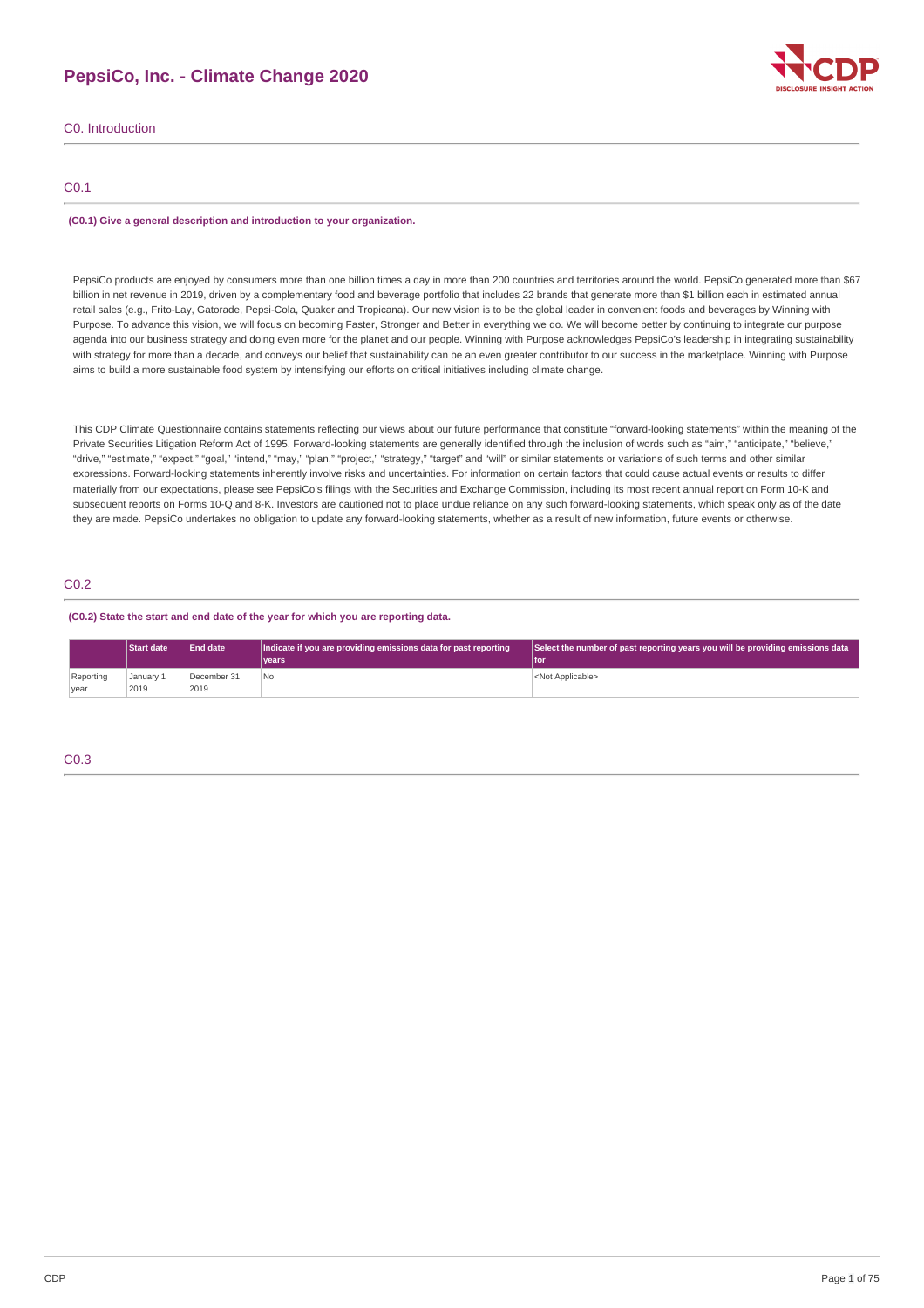## **(C0.3) Select the countries/areas for which you will be supplying data.**

Argentina Australia Belgium Bosnia & Herzegovina Brazil Canada Chile China Colombia Costa Rica Cyprus Dominican Republic Ecuador Egypt El Salvador Estonia France Georgia Germany Greece Guatemala Honduras India Ireland Israel Italy Kyrgyzstan Mexico Netherlands New Zealand Pakistan Panama Peru Poland Portugal Romania Russian Federation Saudi Arabia Serbia Singapore South Africa Spain Taiwan, Greater China Thailand Turkey Ukraine United Kingdom of Great Britain and Northern Ireland United States of America Uruguay Viet Nam

# C0.4

**(C0.4) Select the currency used for all financial information disclosed throughout your response.** USD

## C0.5

(C0.5) Select the option that describes the reporting boundary for which climate-related impacts on your business are being reported. Note that this option should **align with your chosen approach for consolidating your GHG inventory.** Operational control

## C-AC0.6/C-FB0.6/C-PF0.6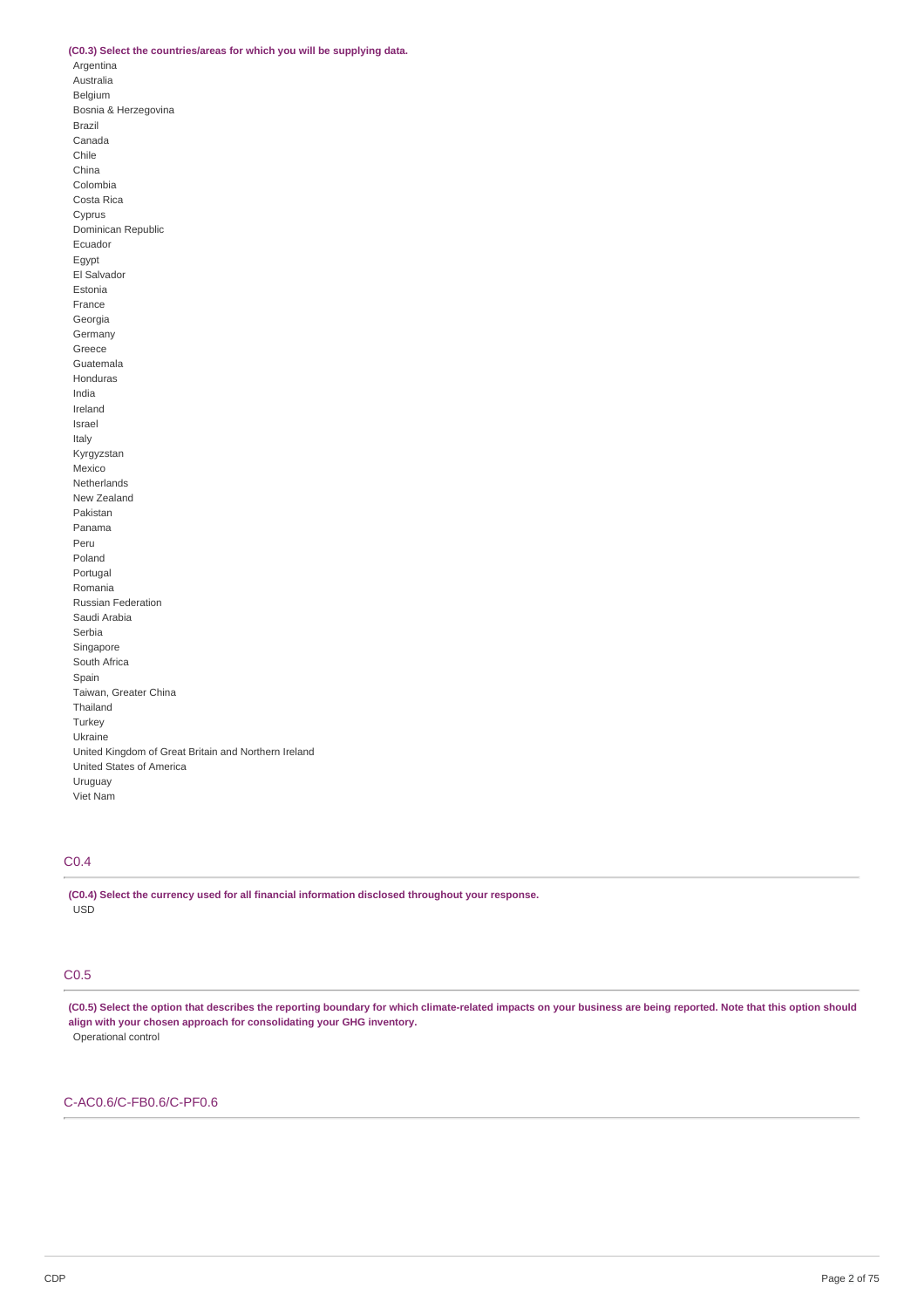(C-AC0.6/C-FB0.6/C-PF0.6) Are emissions from agricultural/forestry, processing/manufacturing, distribution activities or emissions from the consumption of your products - whether in your direct operations or in other parts of your value chain - relevant to your current CDP climate change disclosure?

|                          | Relevance                                                                                            |
|--------------------------|------------------------------------------------------------------------------------------------------|
| Agriculture/Forestry     | Elsewhere in the value chain only [Agriculture/Forestry/processing/manufacturing/Distribution only]  |
| Processing/Manufacturing | Both direct operations and elsewhere in the value chain [Processing/manufacturing/Distribution only] |
| Distribution             | Both direct operations and elsewhere in the value chain [Processing/manufacturing/Distribution only] |
| Consumption              | Yes [Consumption only]                                                                               |

## C-AC0.6b/C-FB0.6b/C-PF0.6b

(C-AC0.6b/C-FB0.6b/C-PF0.6b) Why are emissions from agricultural/forestry activities undertaken on your own land not relevant to your current CDP climate **change disclosure?**

#### **Row 1**

### **Primary reason**

Evaluated but judged to be unimportant

### **Please explain**

PepsiCo owns/manages some agricultural land within our direct operations. Lands are usually used to grow crops for our products. The amount of land this represents in our overall agricultural supply chain is judged to be small and, therefore, de-Minimis. Due to internal complexities in collecting this data we are not reporting emissions from company-owned agricultural land.

C-AC0.7/C-FB0.7/C-PF0.7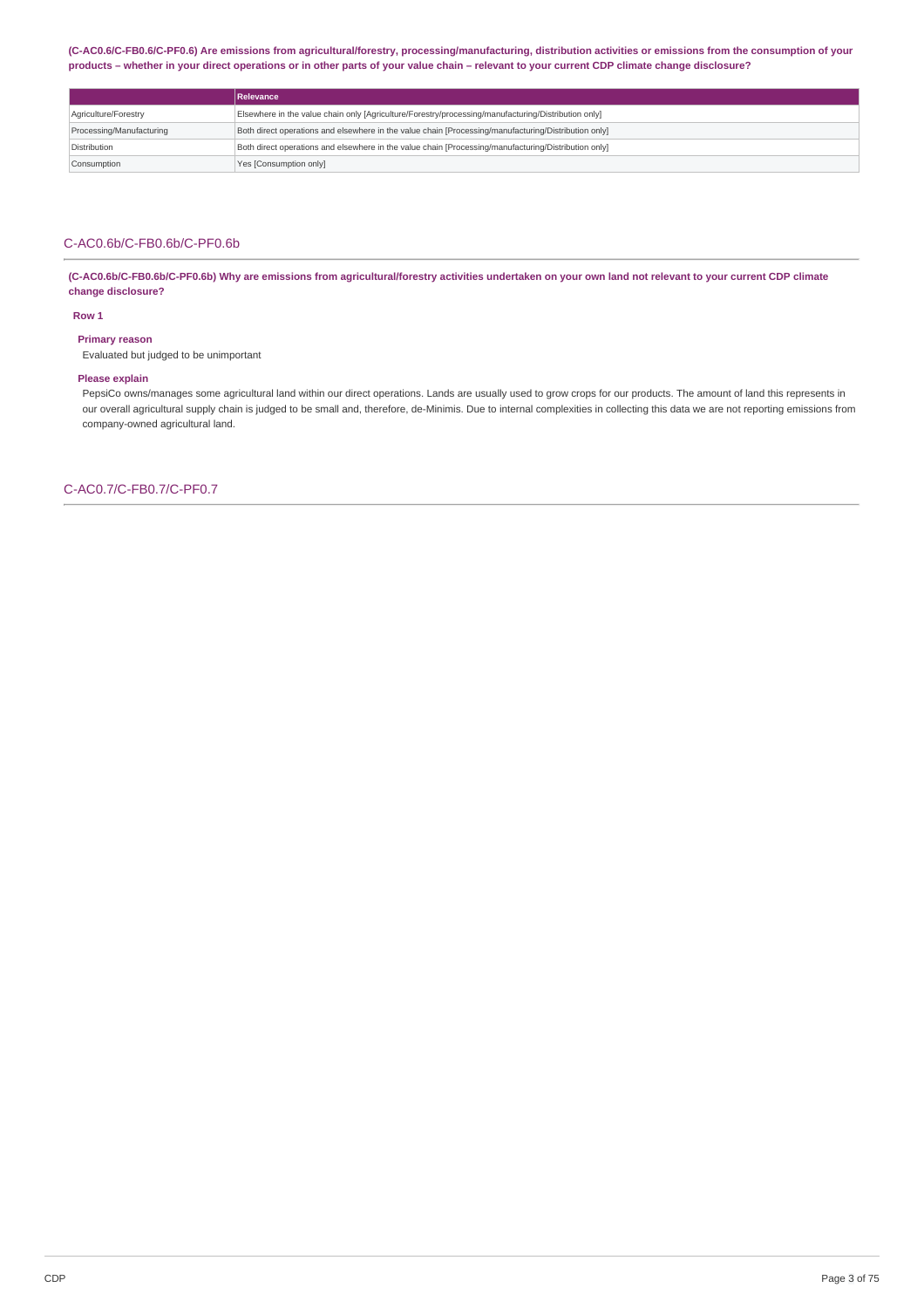(C-AC0.7/C-FB0.7/C-PF0.7) Which agricultural commodity(ies) that your organization produces and/or sources are the most significant to your business by **revenue? Select up to five.**

### **Agricultural commodity** Palm Oil

### **% of revenue dependent on this agricultural commodity**

40-60%

#### **Produced or sourced** Sourced

## **Please explain**

Revenue dependent on this commodity is disclosed as an aggregate of all commodities listed here. We do not have sufficient data to determine revenue dependence of each commodity at this time.

### **Agricultural commodity**

Sugar

#### **% of revenue dependent on this agricultural commodity** 40-60%

**Produced or sourced** Sourced

#### **Please explain**

Revenue dependent on this commodity is disclosed as an aggregate of all commodities listed here. We do not have sufficient data to determine revenue dependence of each commodity at this time.

#### **Agricultural commodity**

Wheat

### **% of revenue dependent on this agricultural commodity**

40-60%

## **Produced or sourced**

Sourced

#### **Please explain**

Revenue dependent on this commodity is disclosed as an aggregate of all commodities listed here. We do not have sufficient data to determine revenue dependence of each commodity at this time.

### **Agricultural commodity**

Other, please specify (Potatoes)

#### **% of revenue dependent on this agricultural commodity**

40-60%

#### **Produced or sourced** Sourced

#### **Please explain**

Revenue dependent on this commodity is disclosed as an aggregate of all commodities listed here. We do not have sufficient data to determine revenue dependence of each commodity at this time.

## **Agricultural commodity**

Other, please specify (Corn)

#### **% of revenue dependent on this agricultural commodity** 40-60%

## **Produced or sourced**

Sourced

#### **Please explain**

This includes High Fructose Corn Syrup sourcing. Revenue dependent on this commodity is disclosed as an aggregate of all commodities listed here. We do not have sufficient data to determine revenue dependence of each commodity at this time.

### C1. Governance

## C1.1

**(C1.1) Is there board-level oversight of climate-related issues within your organization?**

Yes

## C1.1a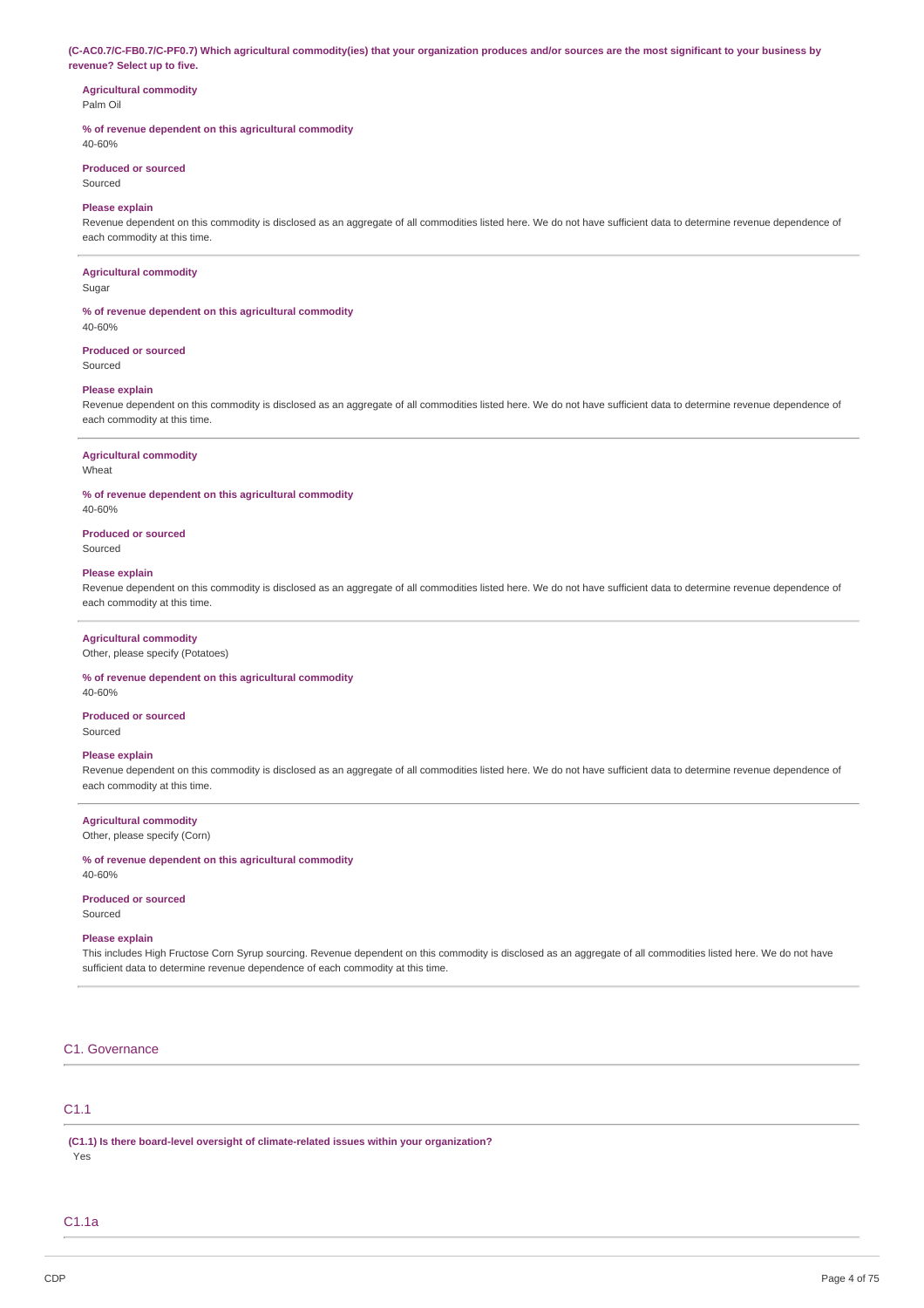## (C1.1a) Identify the position(s) (do not include any names) of the individual(s) on the board with responsibility for climate-related issues.

| individual(s)            | Position of Please explain                                                                                                                                                                                                                                                                                                                                                                                                                                                                                                                                                                                                                                                                                                                                                                                                                                                                                                                                                                                                                                                                                                                                                                                                                                                                                                                                                                                                          |
|--------------------------|-------------------------------------------------------------------------------------------------------------------------------------------------------------------------------------------------------------------------------------------------------------------------------------------------------------------------------------------------------------------------------------------------------------------------------------------------------------------------------------------------------------------------------------------------------------------------------------------------------------------------------------------------------------------------------------------------------------------------------------------------------------------------------------------------------------------------------------------------------------------------------------------------------------------------------------------------------------------------------------------------------------------------------------------------------------------------------------------------------------------------------------------------------------------------------------------------------------------------------------------------------------------------------------------------------------------------------------------------------------------------------------------------------------------------------------|
| Board-level<br>committee | Under PepsiCo's By-Laws and Corporate Governance Guidelines, the board has responsibility to manage the business of the Company. Sustainability matters, including climate change, are<br>integrated into our business. Therefore, the board considers them an integral part of its oversight. The Public Policy and Sustainability Committee assists the Board in providing more focused<br>oversight of the company's policies, programs and related risks that concern key sustainability and climate matters. The Risk Committee (PRC) of the Board, including PepsiCo's Chairman and<br>CEO, assists to identify, assess, prioritize and address our top strategic, operating, and business risks. The PRC is also responsible for reporting progress on our risk mitigation efforts to the Board,<br>including with respect to climate-related risks. The PepsiCo Executive Committee (PEC) has direct oversight of the sustainability and climate agenda, including strategic decisions and performance<br>management. The PEC is made up of the chairman & CEO, the CFO, sector CEOs and functional heads, ensuring that sustainability is a key accountability for every member of our senior<br>leadership team. In 2019, the PEC took the decision to create the Sustainability Sub-Committee comprising the CEO, the CFO and functional heads for additional direct oversight of sustainability and<br>climate matters. |

## C1.1b

## **(C1.1b) Provide further details on the board's oversight of climate-related issues.**

| <b>Frequency</b><br><b>with</b><br>which<br>climate-<br>related<br>$\mathbf{a}$<br>scheduled<br>agenda<br>item | Governance<br>mechanisms<br>into which<br>climate-<br>related issues<br>issues are are integrated                                                                                                                                                                                                                                                                                                                                                                                                                                                                                 | board-<br>level<br>oversight | Scope of Please explain                                                                                                                                                                                                                                                                                                                                                                                                                                                                                                                                                                                                                                                                                                                                                                                                                                                                                                                                                                                                                                                                                                                                                                                                                                                                                                                                                                                                                                                                                                                                                                                                                                                                                                                                                                                                                                                                                                                                                                                                                                                                                                                            |
|----------------------------------------------------------------------------------------------------------------|-----------------------------------------------------------------------------------------------------------------------------------------------------------------------------------------------------------------------------------------------------------------------------------------------------------------------------------------------------------------------------------------------------------------------------------------------------------------------------------------------------------------------------------------------------------------------------------|------------------------------|----------------------------------------------------------------------------------------------------------------------------------------------------------------------------------------------------------------------------------------------------------------------------------------------------------------------------------------------------------------------------------------------------------------------------------------------------------------------------------------------------------------------------------------------------------------------------------------------------------------------------------------------------------------------------------------------------------------------------------------------------------------------------------------------------------------------------------------------------------------------------------------------------------------------------------------------------------------------------------------------------------------------------------------------------------------------------------------------------------------------------------------------------------------------------------------------------------------------------------------------------------------------------------------------------------------------------------------------------------------------------------------------------------------------------------------------------------------------------------------------------------------------------------------------------------------------------------------------------------------------------------------------------------------------------------------------------------------------------------------------------------------------------------------------------------------------------------------------------------------------------------------------------------------------------------------------------------------------------------------------------------------------------------------------------------------------------------------------------------------------------------------------------|
| Scheduled<br>- all<br>meetings                                                                                 | Reviewing and<br>guiding<br>strategy<br>Reviewing and<br>guiding major<br>plans of action<br>Reviewing and<br>guiding risk<br>management<br>policies<br>Reviewing and<br>guiding annual<br>budgets<br>Reviewing and<br>guiding<br>business plans<br>Setting<br>performance<br>objectives<br>Monitoring<br>implementation<br>and<br>performance of<br>objectives<br>Overseeing<br>major capital<br>expenditures,<br>acquisitions<br>and<br>divestitures<br>Monitoring and<br>overseeing<br>progress<br>against goals<br>and targets for<br>addressing<br>climate-related<br>issues | $<$ Not<br>Applicabl<br>e    | The Public Policy and Sustainability Committee assists the Board in providing focused oversight of the company's policies, programs and related risks that concern key<br>sustainability matters. The committee, which meets four times per year, is comprised entirely of independent directors and reflects expertise in the scientific, financial,<br>technological and non-profit sectors. The primary agenda item for these meetings is a review of PepsiCo's company-wide progress on our goals, including progress against<br>our goal to reduce greenhouse gas (GHG) emissions across our value chain by 20% in absolute terms by 2030. The PepsiCo Risk Committee (PRC) is a cross-functional<br>diverse group that meets regularly and is responsible for reporting progress on risk mitigation efforts to the Board. Agendas for these meetings include various governance<br>mechanisms including reviewing PepsiCo's progress on climate-related risks and risk mitigation strategy. The Risk Committee also reviews potential impacts to agricultural<br>commodity supplies and production disruptions due to climate-related physical and transition risks that may impact PepsiCo's business. The Board receives regular updates<br>on key risks throughout the year. Key risks related to climate change and water scarcity identified by the Company are included in our 2019 Annual Report on Form 10-K. At<br>one level below the board, the PepsiCo Executive Committee (PEC - made up of the Chairman & CEO, the CFO, sector CEOs and functional heads), meets quarterly to<br>review progress against goals; progress against broader environmental risk mitigation (such as our efforts to mitigate the impacts of climate change); and to ensure that we<br>are adapting our sustainability strategy to changes in science, stakeholder expectations and marketplace conditions. In addition the PepsiCo Sustainability Sub-Committee<br>of the PEC comprised of the CEO, the CFO and functional heads takes further responsibility for sustainability matters and meets every month to discuss strategy and<br>progress. |

# C1.2

## **(C1.2) Provide the highest management-level position(s) or committee(s) with responsibility for climate-related issues.**

| Name of the position(s) and/or<br>committee(s) |                                 | <b>Reporting line Responsibility</b>                                   | Coverage of<br><i><u><b>Iresponsibility</b></u></i> | Frequency of reporting to the board on climate-related<br>lissues |
|------------------------------------------------|---------------------------------|------------------------------------------------------------------------|-----------------------------------------------------|-------------------------------------------------------------------|
| Chief Executive Officer (CEO)                  | <not<br>Applicable&gt;</not<br> | Both assessing and managing climate-related risks and<br>opportunities | <not applicable=""></not>                           | <b>Quarterly</b>                                                  |

## C1.2a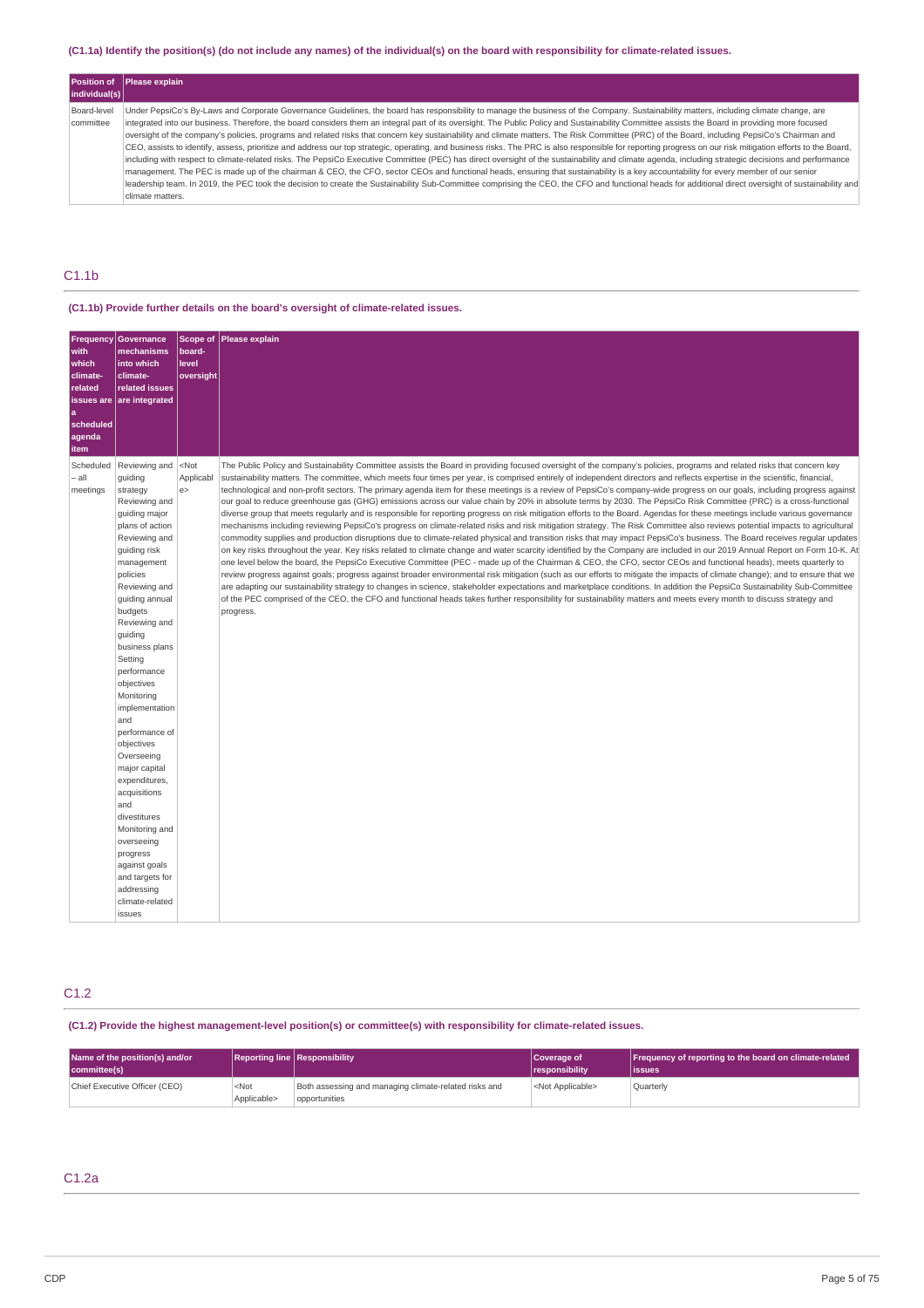### (C1.2a) Describe where in the organizational structure this/these position(s) and/or committees lie, what their associated responsibilities are, and how climate**related issues are monitored (do not include the names of individuals).**

In 2019, PepsiCo's CEO convened a PepsiCo Executive Committee Sustainability Subcommittee, which he chairs and which includes Executives, including PepsiCo's Chief Sustainability Officer. The members of this committee were selected to ensure that key business functions that influence our sustainability performance are engaged in overseeing our sustainability efforts at the highest level. The Sustainability Subcommittee meets every month and climate topics addressed include reviewing progress against our strategy as well as assessing and approving improvements to our strategy. One example of this is our recent commitment to raising our ambition in climate change mitigation by signing the Business Ambition for 1.50C pledge.

In addition, PepsiCo's Chief Sustainability Officer (CSO) oversees the company's sustainability program. The CSO brings deep business knowledge and insights to guide the company's sustainability led business transformation efforts, as well as an intimate understanding of the challenges and opportunities that lie at the intersection of food, the environment and people. The CSO is involved in the day-to-day management of our strategy toward delivery of our sustainability agenda, and their responsibilities include providing strategic direction, guidance and leadership on critical climate-related issues facing the company and actions the company must take. Climate-related issues monitoring and overseeing the delivery of our climate goal fall directly under the responsibilities of the Chief Sustainability Officer. The CSO is regularly apprised of our progress towards our climate goal and related issues. Based on this, the CSO is involved in aligning the PepsiCo Executive Committee (PEC) and the board on strategic decisions toward mitigating climate risks, enhancing PepsiCo's reputation and positioning the business for future success.

The PepsiCo Risk Committee (PRC) comprised of the chairman & CEO, the CFO, the CSO and functional heads meet every quarter to identify, assess, prioritize, address, manage, monitor and communicate our top enterprise risks of which climate-related risks is one. The PRC is also responsible for reporting progress on our risk mitigation efforts to the Board.

## C1.3

### (C1.3) Do you provide incentives for the management of climate-related issues, including the attainment of targets?

|         | <b>Provide incentives for the</b><br>management of climate-related | <b>Comment</b>                                                                                                                                                                                                                                                                                    |
|---------|--------------------------------------------------------------------|---------------------------------------------------------------------------------------------------------------------------------------------------------------------------------------------------------------------------------------------------------------------------------------------------|
|         | <i>issues</i>                                                      |                                                                                                                                                                                                                                                                                                   |
| Row Yes |                                                                    | Our corporate executive team has strategic objectives based on an individual executive's role and accountabilities that are aligned with our sustainability agenda<br>including our climate goal. Performance against these objectives impacts a portion of both annual and long-term incentives. |

## C1.3a

### (C1.3a) Provide further details on the incentives provided for the management of climate-related issues (do not include the names of individuals).

| <b>Entitled to</b><br>incentive             | Type of            | <b>Activity</b><br>incentive inventivized | <b>Comment</b>                                                                                                                                                                                                                                                                                                                                                                                                                                               |
|---------------------------------------------|--------------------|-------------------------------------------|--------------------------------------------------------------------------------------------------------------------------------------------------------------------------------------------------------------------------------------------------------------------------------------------------------------------------------------------------------------------------------------------------------------------------------------------------------------|
| Corporate<br>executive<br>team              | Monetary<br>reward | Emissions<br>reduction<br>target          | Our corporate executive team has strategic objectives based on an individual executive's role and accountabilities that are aligned with our sustainability agenda including<br>our climate goal. Performance against these objectives impacts a portion of both annual and long-term incentives.                                                                                                                                                            |
| Chief<br>Executive<br>Officer<br>(CEO)      | Monetary<br>reward | Emissions<br>reduction<br>target          | Our executive officers, including our chairman and CEO, have strategic objectives based on an individual executive's role and accountabilities that are aligned with our<br>sustainability agenda including our climate goal. Performance against these objectives impacts a portion of both annual and long-term incentives.                                                                                                                                |
| Chief<br>Sustainability<br>Officer<br>(CSO) | Monetary<br>reward | Emissions<br>reduction<br>target          | Our executive officers, including our chairman and CEO, have strategic objectives based on an individual executive's role and accountabilities that are aligned with our<br>sustainability agenda including our climate goal. Performance against these objectives impacts a portion of both annual and long-term incentives.                                                                                                                                |
| Business unit Monetary<br>manager           | reward             | Emissions<br>reduction<br>target          | Business unit managers have objectives based on their roles and accountabilities that are aligned with our sustainability agenda including climate. Performance against<br>these objectives impacts a portion of both annual and long-term incentives.                                                                                                                                                                                                       |
| Energy<br>manager                           | Monetary<br>reward | Emissions<br>reduction<br>target          | Energy managers have annual energy and fuel reduction (as a proxy for greenhouse gas (GHG) emissions reduction) performance targets. PepsiCo has a pay-for-<br>performance philosophy and the annual performance rating impacts annual merit increases, including bonuses. In addition, a wide range of complementary awards<br>recognizes teams and associates for exceptional performance in sustainability, including projects that reduce GHG emissions. |
| Facilities<br>manager                       | Monetary<br>reward | Emissions<br>reduction<br>target          | Some facility managers have annual energy and fuel reduction (as a proxy for GHG emissions reduction) performance targets. PepsiCo has a pay-for-performance<br>philosophy and the annual performance rating impacts annual merit increases, including bonuses. In addition, a wide range of complementary awards recognizes teams and<br>associates for exceptional performance in sustainability, including projects that reduce GHG emissions.            |
| Process<br>operation<br>manager             | Monetary<br>reward | Emissions<br>reduction<br>target          | Some process operation managers have annual energy and fuel reduction (as a proxy for GHG emissions reduction) performance targets. PepsiCo has a pay-for-<br>performance philosophy and the annual performance rating impacts annual merit increases, including bonuses. In addition, a wide range of complementary awards<br>recognizes teams and associates for exceptional performance in sustainability, including projects that reduce GHG emissions.  |

## C2. Risks and opportunities

## C2.1

(C2.1) Does your organization have a process for identifying, assessing, and responding to climate-related risks and opportunities? Yes

## C2.1a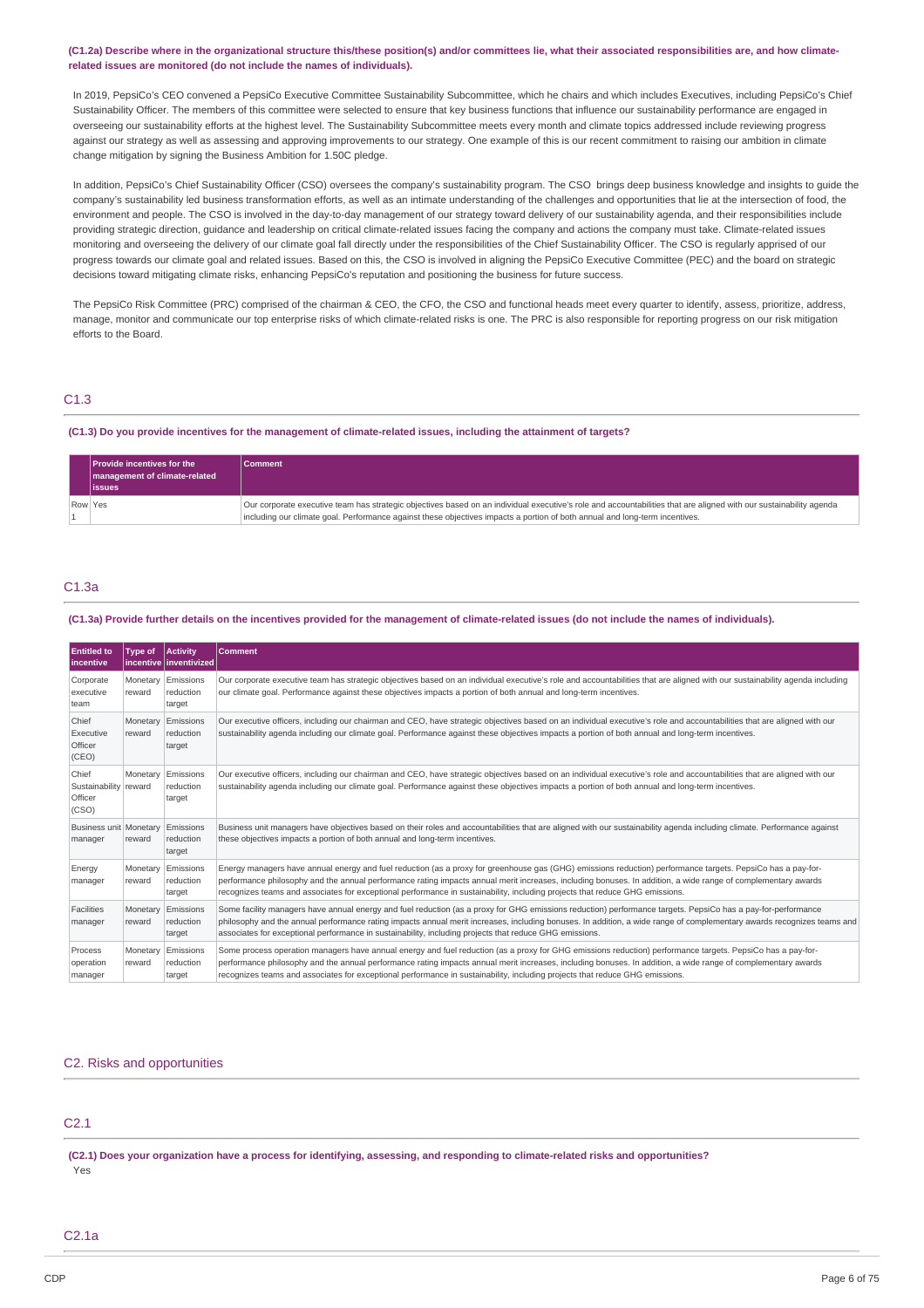**(C2.1a) How does your organization define short-, medium- and long-term time horizons?**

|             | From (years) | To (years) | <b>Comment</b> |
|-------------|--------------|------------|----------------|
| Short-term  |              |            |                |
| Medium-term |              | 10         |                |
| Long-term   | 10           | 30         |                |

## $C<sub>2</sub>1h$

### **(C2.1b) How does your organization define substantive financial or strategic impact on your business?**

At PepsiCo, risk impact is evaluated based on the ability to achieve operational, financial and strategic objectives and/or potential for creating a sustained adverse impact on the business' profit, or the company's shareholder value and/or reputation. It leverages a five point scale (Minimal, Low, Medium, High, Critical) depending on its intensity. For quantitative purposes, one example is to use % of NOPBT (Net Operating Profit Before Taxes). Once climate risks have been identified, the next step in our process is to prioritize each risk based on the likelihood that it will occur, the financial impact to PepsiCo should it occur (any impact over \$1 million could be considered substantive), and whether the activities needed to mitigate the risk are aligned with our overall climate strategy and business plan. For example, we incorporate environmental sustainability criteria into our Capital Expenditure Filter and is applied to all capital expenditure requests over \$5 million. Each request is reviewed not only against business financial metrics and value to advancing our business strategy but also for the impact (positive or negative) that it will have on our environmental performance, including energy use and GHG emissions, and its contribution to our efforts to achieve our climate goal.

## C2.2

#### **(C2.2) Describe your process(es) for identifying, assessing and responding to climate-related risks and opportunities.**

**Value chain stage(s) covered** Direct operations Upstream Downstream

## **Risk management process**

Integrated into multi-disciplinary company-wide risk management process

**Frequency of assessment** More than once a year

**Time horizon(s) covered**

Short-term Medium-term Long-term

#### **Description of process**

To identify, assess, prioritize, address, manage, monitor and communicate climate risks across the Company's operations, we leverage an integrated risk management framework. This framework includes the following: PepsiCo's Board of Directors has oversight responsibility for PepsiCo's integrated risk management framework. One of the Board's primary responsibilities is overseeing and interacting with senior management with respect to key aspects of the Company's business, including risk assessment and risk mitigation of the Company's top risks. The Board receives updates on key risks throughout the year, including risks related to climate change. Top climate risks are identified based on the physical or transition risk that PepsiCo is facing over various climate scenarios coupled with the business value at risk which results in a view of the financial impact to the business due to the climate-related risks. For instance a physical risk such as temperature extremes or a transition risk such as carbon pricing is examined at the granular level of each PepsiCo physical asset or agricultural sourcing region. Depending on the value of that particular asset or sourced commodity to PepsiCo, they are then prioritized for developing resiliency plans. The PepsiCo Risk Committee (PRC), which is comprised of a cross-functional, geographically diverse, senior management group, including PepsiCo's Chairman of the Board and Chief Executive Officer, meets regularly to identify, assess, prioritize and address top strategic, financial, operating, compliance, safety, reputational and other risks. The PRC is also responsible for reporting progress on our risk mitigation efforts to the Board. PepsiCo's Risk Management Office, which manages the overall risk management process, provides ongoing guidance, tools and analytical support to the PRC, identifies and assesses potential risks and facilitates ongoing communication between the parties, as well as with PepsiCo's Board of Directors and other Committees of the Board. As an example of process, PepsiCo's Public Policy and Government Affairs (PPGA) teams spend a considerable amount of time monitoring and evaluating current and upcoming regulations related to climate change, as well as monitoring industry trends and engaging with our stakeholders. For example, current and emerging cap and trade regulations are flagged by our PPGA teams as a transition risk so that the Company can take appropriate steps to mitigate impacts. As a result, our facilities measure their greenhouse gas emissions and document in our internal Environmental Health and Safety (EHS) system. This allows PepsiCo to then make informed decisions about energy efficiency, conservation efforts and investments to be made in order to manage risks from these regulations. As an example of how we manage physical risk and opportunity, our Sustainable Farming Program (SFP), which reflects industry best practice, helps position us and our farmers to compete more effectively in a resource constrained future. Through the program, we are working with our farmers to reduce physical climate change impacts of farming practices, improve soil health, and improve water use efficiency. The acute and chronic physical risks posed by climate change in our upstream supply chain for the commodities that our business largely relies on, are managed through this program. In collaboration with our supply chain partners and growers, we are building a more resilient ingredients supply chain.

## C2.2a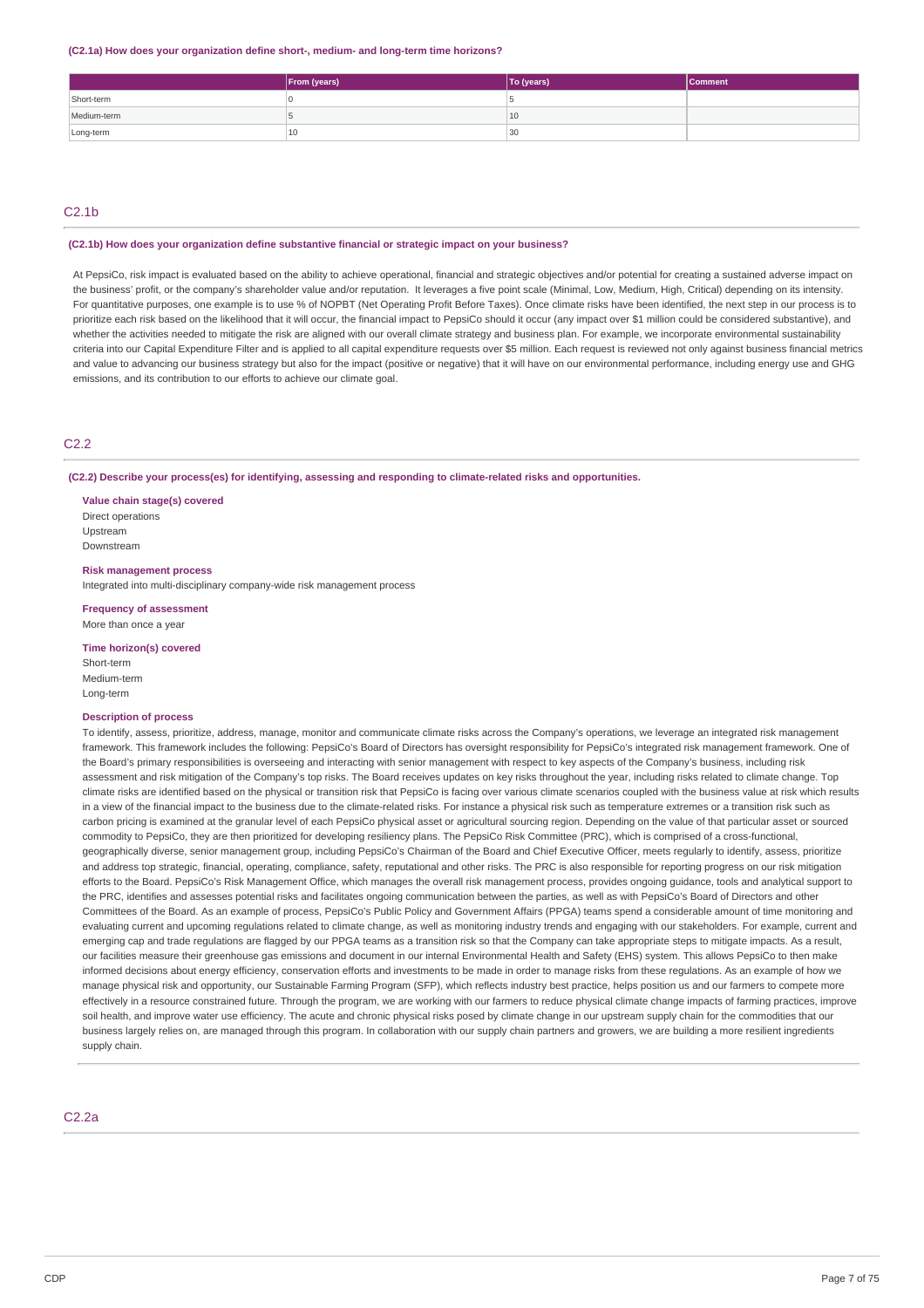#### **(C2.2a) Which risk types are considered in your organization's climate-related risk assessments?**

|                        |                                 | Relevance Please explain                                                                                                                                                                                                                                                                                                                                                                                                                                                                                                                                                                                                                                                                                                                                                                                                                                                                                                                                                                                                                                                                                                                                                                                                                                                                                                           |
|------------------------|---------------------------------|------------------------------------------------------------------------------------------------------------------------------------------------------------------------------------------------------------------------------------------------------------------------------------------------------------------------------------------------------------------------------------------------------------------------------------------------------------------------------------------------------------------------------------------------------------------------------------------------------------------------------------------------------------------------------------------------------------------------------------------------------------------------------------------------------------------------------------------------------------------------------------------------------------------------------------------------------------------------------------------------------------------------------------------------------------------------------------------------------------------------------------------------------------------------------------------------------------------------------------------------------------------------------------------------------------------------------------|
|                        | &<br>inclusion                  |                                                                                                                                                                                                                                                                                                                                                                                                                                                                                                                                                                                                                                                                                                                                                                                                                                                                                                                                                                                                                                                                                                                                                                                                                                                                                                                                    |
| Current<br>regulation  | Relevant,<br>always<br>included | Current regulation, such as cap and trade schemes under the European Union Emission Trading System (EU ETS) and the California cap and trade mechanisms, impact certain PepsiCo<br>facilities located in Europe and California. Our Public Policy and Government Affairs (PPGA) global and sector teams continuously monitor these regulations through subscriptions to<br>requlatory services, engagement with industry stakeholders, attendance at events, etc. We invest in energy efficiency and emission mitigation strategies in our covered facilities. We<br>operate our facilities at the highest environmental performance standards and continuously monitor our emissions performance. In addition, our Environmental Health and Safety (EHS)<br>teams ensure our facilities are operated in compliance with relevant local regulations.                                                                                                                                                                                                                                                                                                                                                                                                                                                                               |
| Emerging<br>regulation | Relevant,<br>always<br>included | Our PPGA team monitors new regulations around the globe to better prepare PepsiCo and mitigate the inherent financial risks associated with fuel/energy taxes and regulations.<br>Additionally, team members engage with lawmakers and other stakeholders in the regulatory process and also submit official comments to achieve desired environmental goals while<br>avoiding detrimental impacts on the business community. For example, we are involved in providing feedback and responding to consultations with the European Commission on the EU<br>Green Deal and Climate Law. We joined vehicle fleet operators, vehicle manufacturers, fuel producers, and industry groups, in expressing our strong support for the California Low Carbon<br>fuel Standard (LCFS). The letter sent to former Governor Jerry Brown and others expressed how the LCFS gives us the incentive to invest in vehicle, as well as fuel technologies today in<br>order to bring down costs in the future. In addition, our climate-related scenario analysis exercise includes an assessment of transition risks into the future that includes carbon pricing and<br>other regulatory risks.                                                                                                                                                   |
| Technology             | Relevant,<br>always<br>included | We assess new technological risk that would be required to adapt to climate change in the future (electric vehicles, high-efficiency computing and cooling infrastructure, high-efficiency<br>manufacturing with less water & materials waste) as part of our climate risk assessment. In addition, technological developments are closely monitored by PepsiCo's Research &<br>Development (R&D) teams focused on external innovation. Any emerging technological advancements on the horizon with the ability to aid PepsiCo in delivering our goals are evaluated<br>and internally deliberated upon for appropriate action. For example, we joined the NaturAll Bottle Alliance with our peer companies to advance the development of renewable bio-based<br>materials for our plastic bottles.                                                                                                                                                                                                                                                                                                                                                                                                                                                                                                                                |
| Legal                  | Relevant,<br>always<br>included | Litigation risk is included in our climate risk assessment drawing on data from Columbia University's Sabin Center for Climate Change Law, coupled with a parameterization of litigation risk<br>against temperature risk. The rationale is that temperature risk is a first-order indicator of local/regional tendencies toward litigation with regard to climate impacts and mitigation/adaptation<br>responsibilities. Our PPGA teams monitor legal and regulatory developments around the globe for example, the European Climate Law to advise PepsiCo on the best course of action to<br>avoid legal risks.                                                                                                                                                                                                                                                                                                                                                                                                                                                                                                                                                                                                                                                                                                                  |
| Market                 | Relevant,<br>always<br>included | Market-specific risks are monitored and evaluated by our local PPGA teams. For example, climate-related risks arising from packaging and the specific mitigation strategy for each market<br>and business unit are discussed at that level in order to prioritize activities. Our climate risk assessment for example helps us evaluate particular facilities and commodities that are at higher<br>risk for physical and transition impacts which helps us identify important markets and sourcing geographies.                                                                                                                                                                                                                                                                                                                                                                                                                                                                                                                                                                                                                                                                                                                                                                                                                   |
| Reputation             | Relevant,<br>always<br>included | Any negative perception (whether valid or not) of PepsiCo's response to climate change or water scarcity could result in adverse publicity and could adversely affect PepsiCo's business,<br>financial condition or results of operations. We monitor this risk through our global and local PPGA teams who work with governments, as well as nongovernmental organizations to<br>understand relevant issues and advise accordingly. We make efforts to reduce this risk by communicating about our sustainability goals and activities related to climate and packaging, as<br>well as water, through various avenues such as the updated 2019 Sustainability Report and detailed Environmental, Social and Governance Topics on our website.                                                                                                                                                                                                                                                                                                                                                                                                                                                                                                                                                                                     |
| Acute<br>physical      | Relevant,<br>always<br>included | Physical climate-related hazards such as temperature extremes, drought, wildfire, coastal flooding, severe storms, etc. are modeled in our climate scenario analysis assessment for our<br>physical assets, third party physical assets as well as our agricultural supply chain. We have a robust Business Continuity Planning and Management (BCPM) process for our<br>manufacturing facilities as well as our sourced commodities. The BCPM process ensures there is internal understanding of risks as well as of processes and capabilities to manage the<br>risk. The BCPM also includes programs and protocols for crisis management and recovery. We have a robust environmental, health and safety (EHS) monitoring system deployed in all of<br>our manufacturing sites, and we collect and analyze our EHS data on a regular basis to gain insights on management of environmental resources. We implement several energy efficiency,<br>water efficiency and water quality measures within our facilities to mitigate this risk. In addition, we have a rigorous process for water risk assessment which helps identify our facilities at<br>most risk of water scarcity issues and we have a robust program on water stewardship that aims for better water governance and availability at the local watershed level. |
| Chronic<br>physical    | Relevant,<br>always<br>included | Physical climate-related hazards such as temperature extremes, drought, wildfire, coastal flooding, severe storms, etc. are modeled in our climate scenario analysis assessment for our<br>physical assets, third party physical assets as well as our agricultural supply chain. We have a robust Business Continuity Planning and Management (BCPM) process for our<br>manufacturing facilities as well as our sourced commodities. The BCPM process ensures there is internal understanding of risks as well as of processes and capabilities to manage the<br>risk. The BCPM also includes programs and protocols for crisis management and recovery. PepsiCo has undertaken several initiatives to lessen our dependence upon climate-sensitive<br>commodities. For example, we work with several of our agricultural suppliers to assess on-farm GHG emissions through various tools like the Cool Farm Tool. To mitigate the risk in<br>temperature and precipitation impact, PepsiCo has implemented our Sustainable Farming Program (SFP), which enables our company-owned and contract growers to compete in a<br>resource constrained future.                                                                                                                                                                           |

## C2.3

(C2.3) Have you identified any inherent climate-related risks with the potential to have a substantive financial or strategic impact on your business? Yes

## C2.3a

(C2.3a) Provide details of risks identified with the potential to have a substantive financial or strategic impact on your business.

#### **Identifier** Risk 1

**Where in the value chain does the risk driver occur?** Direct operations

### **Risk type & Primary climate-related risk driver**

Chronic physical **Rising mean temperatures** 

#### **Primary potential financial impact**

Increased direct costs

**Climate risk type mapped to traditional financial services industry risk classification** <Not Applicable>

#### **Company-specific description**

Temperature extremes could result in direct impacts such as increased cooling costs at our facilities for example in Saudi Arabia and Mexico or through rising utility prices, equipment degradation such as IT infrastructure, as well as transportation and supply chain infrastructure. In addition, indirect impacts could occur such as employee productivity, regional market attractiveness and health concerns. Temperature extremes could also lead to yield impacts for our key agricultural commodities like corn and potatoes leading to supply disruptions. Temperature extremes are modeled in our scenario analysis exercise to help us better understand these impacts.

### **Time horizon**

Medium-term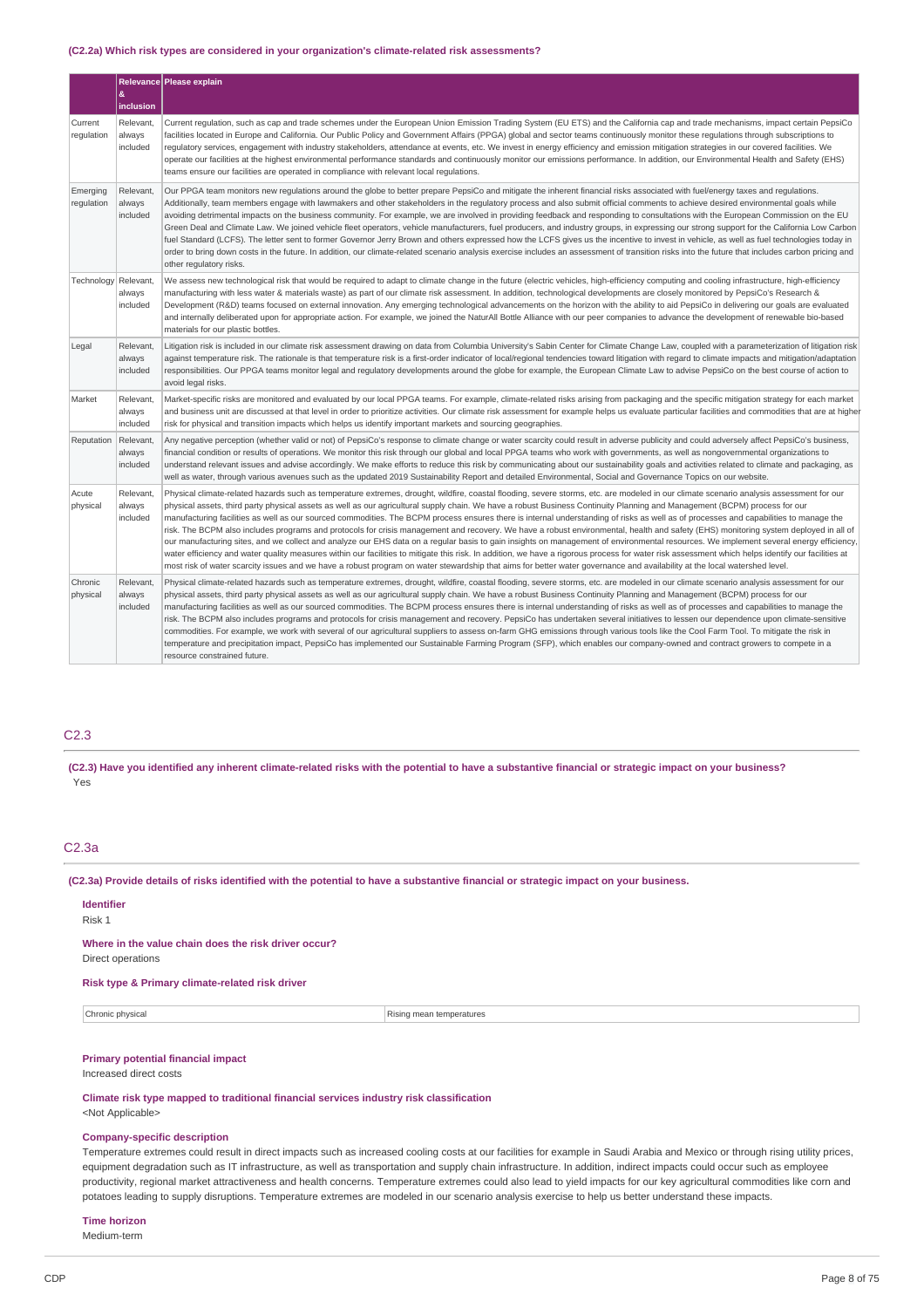### **Likelihood**

Virtually certain

#### **Magnitude of impact** High

## **Are you able to provide a potential financial impact figure?**

Yes, an estimated range

**Potential financial impact figure (currency)** <Not Applicable>

**Potential financial impact figure – minimum (currency)** 1500000000

## **Potential financial impact figure – maximum (currency)**

1700000000

#### **Explanation of financial impact figure**

Financial impact is estimated based on a modeling of temperature extremes specific to our physical location of company-owned assets (manufacturing plants, warehouses, etc.) and third party assets (like franchises). Financial impacts are based on a modeling of the vulnerability or productivity decline of the assets and sourced commodities due to temperature extremes linked to the value of the physical assets. The range provided here is based on two emissions scenarios RCP 4.5 and RCP 8.5 for the current decadal period from 2015-2025. These financial impact estimates are larger for longer time frames.

#### **Cost of response to risk**

2125000000

#### **Description of response and explanation of cost calculation**

Business Continuity Planning (BCP) is an integral part of PepsiCo's risk management process for business disruptions. It consists of crisis management as well as recovery programs to build a strong resiliency plan and an understanding and acceptance of residual risk to the business. For example, for our manufacturing sites this means considering spare capacity as well as investing in increasing capacity and efficiency at nearby sites and building strategic relationships with third party manufacturers, ensuring people accountability and planning for data and IT recovery. The cost of response is estimated based on evaluations of investments required for business continuity planning (BCP) for one of our US facilities and scaled up to cover our top high risk sites for temperature extremes across the globe. Current BCP plan includes investments related to developing new third party manufacturers, investments in new lines as well as in throughput efficiencies. In 2019, BCP enhancements were conducted for some of our top risk sites in North America, Asia and Europe. In the coming years, we will further refine this estimate by integrating climate risks within our existing BCPs and developing new BCPs for our high risk sites.

#### **Comment**

Our current estimates of financial impact are based on high-level estimates to gain an understanding of focus areas or hotspots in our operations and agricultural supply chain. Deeper dive analysis of these hotspot areas will refine our estimates in the future.

## **Identifier**

Risk 2

#### **Where in the value chain does the risk driver occur?**

Upstream

#### **Risk type & Primary climate-related risk driver**

Chronic physical Changes in precipitation patterns and extreme variability in weather patterns

**Primary potential financial impact** Increased direct costs

## **Climate risk type mapped to traditional financial services industry risk classification**

<Not Applicable>

#### **Company-specific description**

Changes in precipitation patters leading to droughts and extreme variability in weather patterns (convective storms) could result in direct impacts such as reduced water availability for growing of crops as well as increased price of water, reduction in water quality and yield impacts due to increasing likelihood of drought for our key commodities such as corn, potatoes, and sugarcane in the US, Brazil, Turkey, India and Thailand. We may also experience indirect impacts such as regional economic impacts. These impacts are all modeled in our scenario analysis to better understand the implications for our business.

**Time horizon** Medium-term

# **Likelihood**

Very likely

**Magnitude of impact** High

### **Are you able to provide a potential financial impact figure?** Yes, an estimated range

**Potential financial impact figure (currency)** <Not Applicable>

### **Potential financial impact figure – minimum (currency)** 212000000

**Potential financial impact figure – maximum (currency)** 241000000

#### **Explanation of financial impact figure**

Financial impact is estimated based on a modeling of the probability of drought at our sourcing locations for most of our agricultural commodities like grains, sugars and vegetable oils. Financial impacts are based on a modeling of the probable yield decline of the sourced commodities due to drought or moisture availability for the crop. The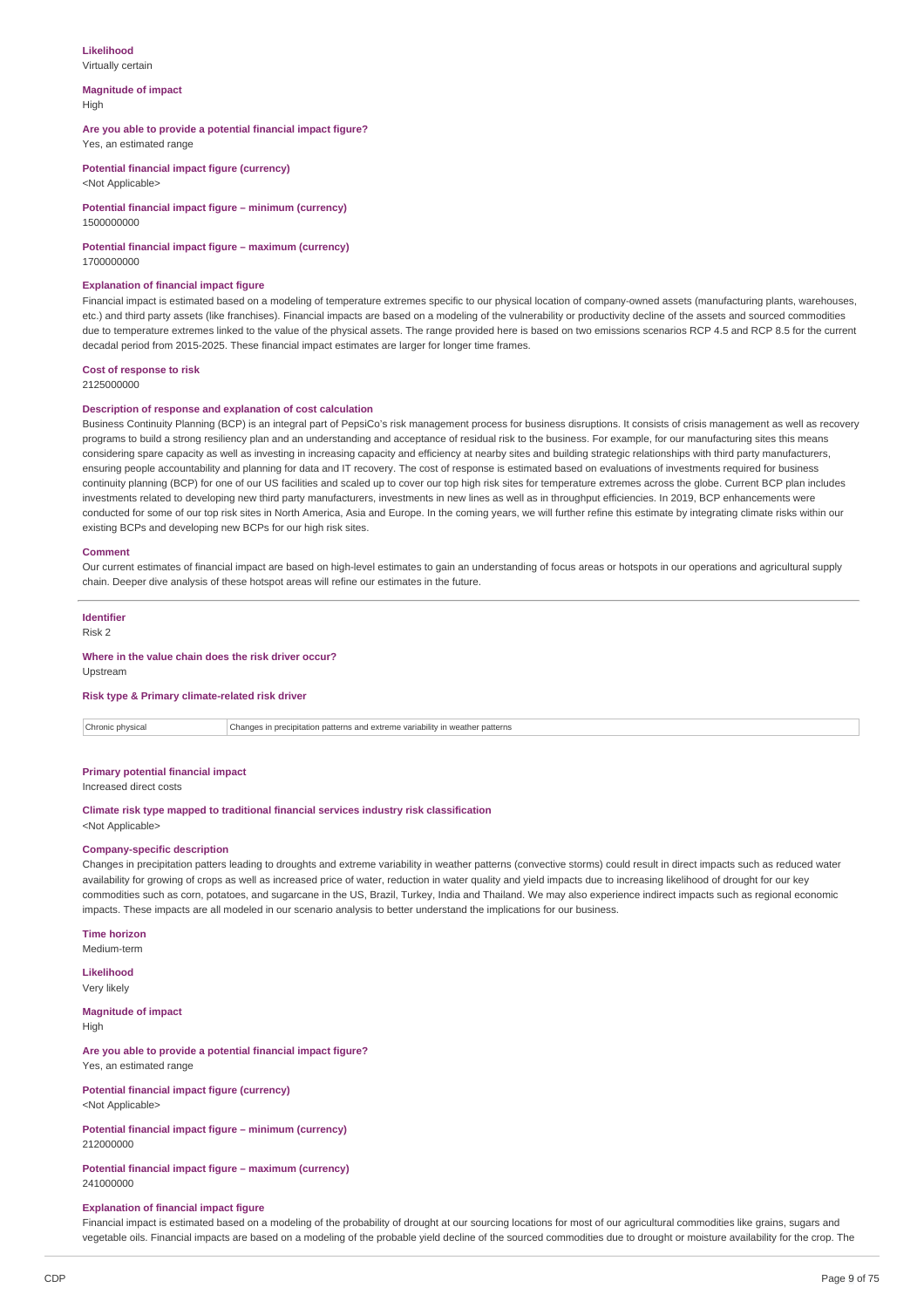range provided here is based on two emissions scenarios RCP 4.5 and RCP 8.5 for the current decadal period from 2015-2025. These financial impact estimates are larger for longer time frames.

#### **Cost of response to risk** 10500000

### **Description of response and explanation of cost calculation**

Management efforts of our Global Public Policy and Government Affairs (PPGA) teams are to inform regulatory process and facilitate effective rule implementation within PepsiCo. The teams monitor new regulations around the globe to better prepare PepsiCo and help mitigate the inherent financial risks associated with fuel/energy taxes and regulations. Additionally, team members engage with lawmakers and other stakeholders in the regulatory process and also submit official comments in an effort to achieve desired environmental goals while avoiding detrimental impacts on the business community. For example, we are one of the founding members of the Climate Leadership Council which aims to promote a carbon dividends framework as the most cost-effective, equitable and politically-viable climate solution. No additional management costs. These costs are embedded into our global policy monitoring process.

#### **Comment**

PepsiCo recognizes that climate change will impact its agricultural value chain in the near term. Such impacts will extend well beyond the farm gate and into factory operations and logistics. Our procurement team creates business continuity plans (BCPs) for our commodities that aims to build supply chain resiliency (approvals of new oils, blends, flex labeling options, new supplier approvals and qualifications, new growing areas, risk management for reputational risk). In addition, informed by our climate risk assessment analysis our sustainable agriculture team is working on deep dive climate risk assessment for high risk areas and building adaptation strategies. This work was started in 2019 and continues in 2020. Our work underway in Thailand and Vietnam for our agricultural supply has led to an understanding of crop growing suitability at our specific farms and the value of business at risk if we did nothing. We are currently in the process of developing adaptation strategies around suitable variety characteristics, farm management changes as well as sourcing strategies. The cost of management of this risk is based on our costs in Thailand and Vietnam and scaling that up for all of our high risk commodities and geographies.

### **Identifier**

Risk 3

#### **Where in the value chain does the risk driver occur?**

Direct operations

## **Risk type & Primary climate-related risk driver**

**Emerging regulation** Carbon pricing mechanisms

# **Primary potential financial impact**

Increased direct costs

#### **Climate risk type mapped to traditional financial services industry risk classification** <Not Applicable>

**Company-specific description**

Future carbon pricing mechanisms are modeled in our scenario analysis exercise as a transition risk. Our analysis utilizes carbon price projections for each of our physical assets and the actual emissions associated with them are used to then understand carbon pricing risk for different temperature scenarios. Biofuel mandates, gasoline taxes and other taxes and regulations designed to lower the carbon profile of primary energy may affect our costs for energy and/or raw material inputs. For example emerging clean fuel standard regulation in Canada can impact our operating costs for our company-owned fleet in this country, as well as increase costs for third party logistics procurement for distribution of our products.

#### **Time horizon**

Medium-term

**Likelihood** Very likely

## **Magnitude of impact**

High

#### **Are you able to provide a potential financial impact figure?** Yes, an estimated range

**Potential financial impact figure (currency)** <Not Applicable>

**Potential financial impact figure – minimum (currency)** 54000000

**Potential financial impact figure – maximum (currency)** 84000000

#### **Explanation of financial impact figure**

Financial impact is estimated based on the projected carbon pricing probability by region and the operational asset specific greenhouse gas emissions information. The range provided here is based on two emissions scenarios RCP 4.5 and RCP 8.5 for the current decadal period from 2015-2025. These financial impact estimates are larger for longer time frames.

#### **Cost of response to risk** 172000000

#### **Description of response and explanation of cost calculation**

To reduce carbon emissions and address the inherent financial risks of carbon pricing, PepsiCo invests in renewable energy and energy efficiency. We also ensure that our facilities have strong environmental management systems in place such as PepsiCo's Global Environmental Health & Safety Management System (GEHMS). We expect these management methods to reduce the risk to our business concerning increased operating costs over the next several years as we become more energy and carbon efficient through our investments and resource conservation program (ReCon). For example, in 2019 we completed analysis and internal consultation that led to the approval in early 2020, of a new commitment to achieve 100% renewable electricity for our U.S. direct operations starting in 2020. Our Global Public Policy and Government Affairs (PPGA) teams monitor new regulations around the globe to better prepare PepsiCo and help mitigate the inherent financial risks associated with fuel/energy taxes and climate regulations. Additionally, team members engage with lawmakers and other stakeholders in the regulatory process and also submit official comments in an effort to achieve desired environmental goals while avoiding detrimental impacts on the business community. For example, we are actively involved in communicating with the European Commission on the EU Green Deal and associated Climate Law. We are one of the founding members of the Climate Leadership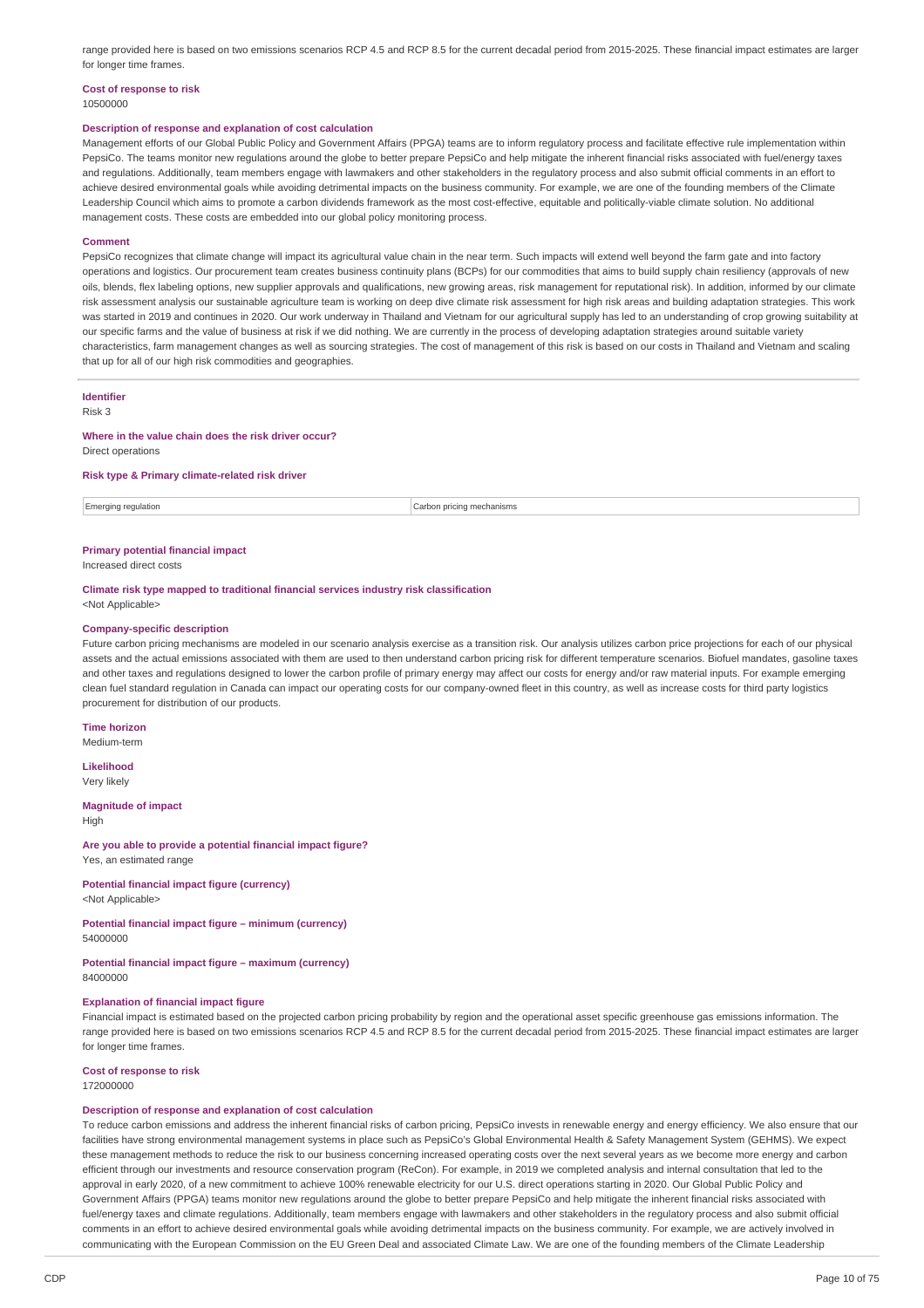Council which aims to promote a carbon dividends framework as the most cost-effective, equitable and politically-viable climate solution. The cost estimate is based on our internal fund that provides Capex relief to business units for implementing energy efficiency and renewable energy projects as well as projects that lead to sustainable packaging and greenhouse gas emission reductions.

#### **Comment**

In addition to future carbon pricing mechanisms, our PPGA team also keeps track of current regulations such as the European Union Emissions Trading Scheme (EU ETS) and California cap and trade.

## C2.4

(C2.4) Have you identified any climate-related opportunities with the potential to have a substantive financial or strategic impact on your business? Yes

## C2.4a

(C2.4a) Provide details of opportunities identified with the potential to have a substantive financial or strategic impact on your business.

#### **Identifier**

 $Onn1$ 

**Where in the value chain does the opportunity occur?**

## Direct operations **Opportunity type**

Resource efficiency

#### **Primary climate-related opportunity driver**

Use of more efficient production and distribution processes

**Primary potential financial impact**

Reduced direct costs

### **Company-specific description**

Concepts espoused in voluntary agreements on climate change mitigation, such as the Paris Climate Agreement and We Mean Business, present opportunities for PepsiCo to make our operations and supply chains more energy efficient and therefore more resilient through efforts to reduce emissions. Under PepsiCo's sustainability strategy we are implementing programs to reduce greenhouse gas (GHG) emissions. Through our GHG mitigation programs, such as our Resource Conservation (ReCon) program within our own facilities and our supplier outreach programs we will likely be able to rapidly meet the requirements of voluntary programs and our own goals.

**Time horizon**

Medium-term

**Likelihood**

Virtually certain

**Magnitude of impact** Medium

**Are you able to provide a potential financial impact figure?** Yes, an estimated range

**Potential financial impact figure (currency)** <Not Applicable>

**Potential financial impact figure – minimum (currency)** 234000000

**Potential financial impact figure – maximum (currency)** 258000000

## **Explanation of financial impact figure**

Financial benefits of positioning our business to rapidly implement voluntary agreements, such as the Paris Climate Agreement, include savings from energy efficiency projects and reputational benefits that translate into increased sales, and potential for increased investor goodwill. This assessment is included in our climate-related scenario analysis recently conducted for our company-owned assets (manufacturing plants, warehouses and offices) and third party assets such as our franchise and JV locations. Our modeling currently includes cost benefits from using energy efficiently at our various locations. The current assumption is linked to the temperature risk by facility and assumes 2% of the financial risk imposed by temperature rise as the opportunity for energy efficiency.

### **Cost to realize opportunity**

172000000

### **Strategy to realize opportunity and explanation of cost calculation**

Energy efficiency is core to our efforts at reducing resource intensity at our own operations. We are continuing to mitigate our Scope 1 and 2 emissions by focusing our energy strategy on improving efficiency in our manufacturing and fleet operations. Our Resource Conservation (ReCon) program, a comprehensive, global platform of resources, tools and programs designed to improve energy, water and waste efficiencies in our manufacturing processes, leverages training and technology to identify opportunities to reduce fuel and electricity consumption in our operations. Deployment of energy efficient lighting, heating and cooling systems, boilers, and motors, combined with operator training, are key to driving energy efficiency in our manufacturing and warehousing operations. For example, in 2019, energy efficient LED lighting was deployed across three sites in South Africa, lowering our electricity consumption and reducing scope 2 emissions. Additionally, continued developments in fleet technology, including aerodynamics, more efficient powertrains, and GPS/telematics will further drive fleet fuel economy. While energy efficiency is built into our business strategy as productivity, we have also created a global capital fund to fund energy efficiency as well as other resource efficiency projects. The value of this fund was \$172 million in 2019, approximately 74% of it was allocated to our North American food and beverage businesses and the rest to other business units across the globe . This is how we calculated the cost of response.

**Comment**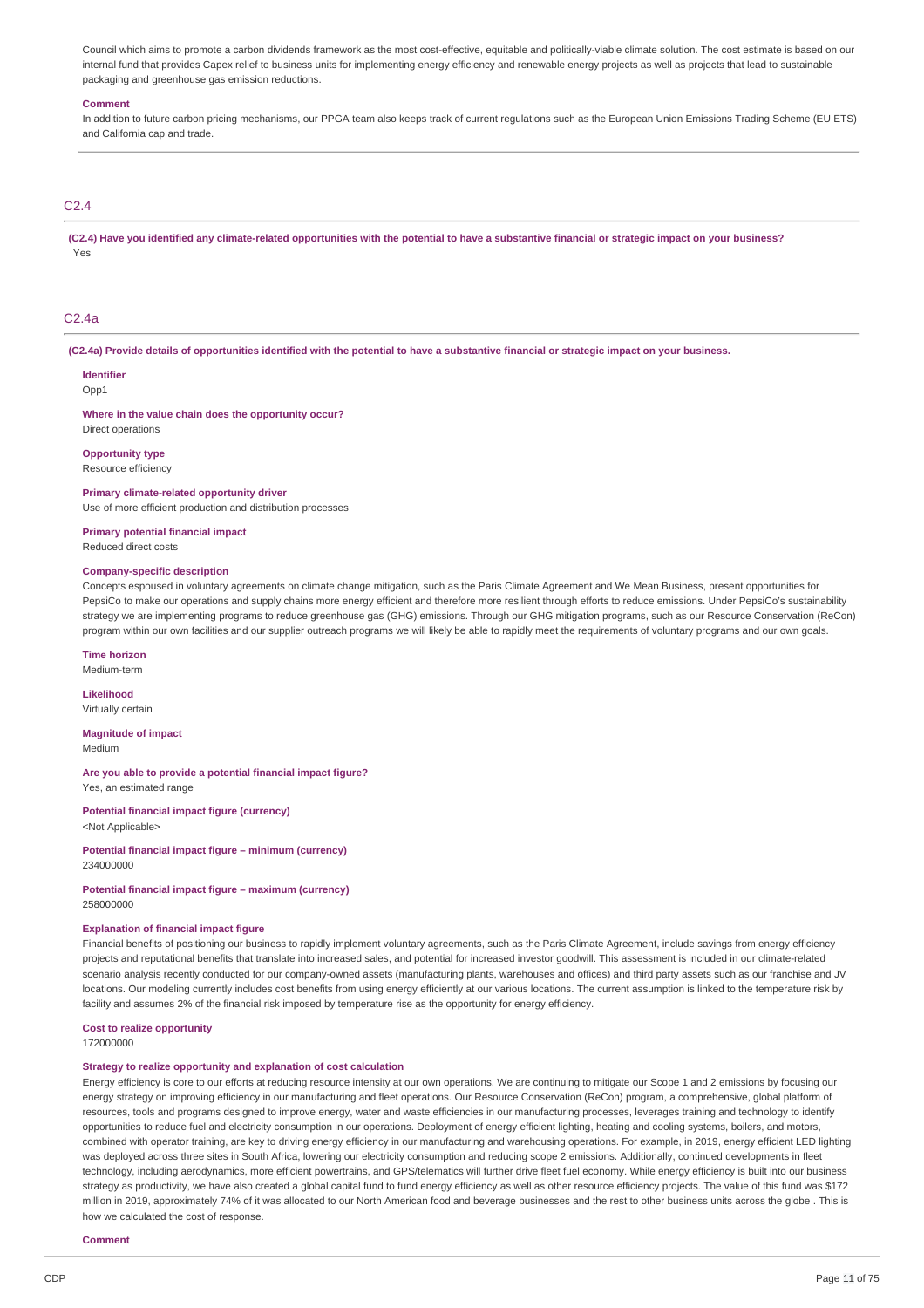The global capital fund is a central fund where each year business units submit efficiency projects for funding. These projects are evaluated based on sustainability impacts as well as return on investment.

### **Identifier**

Opp<sub>2</sub>

**Where in the value chain does the opportunity occur?** Direct operations

**Opportunity type** Energy source

**Primary climate-related opportunity driver** Use of lower-emission sources of energy

**Primary potential financial impact** Reduced direct costs

### **Company-specific description**

Moving towards renewable sources of electricity and fuels is part of our overall strategy to reduce our operational emissions as well as proactively hedging against rising future costs of fossil fuels due to carbon pricing. To that end we have already made good progress – early in 2020, we announced our commitment to source 100% renewable electricity for our US direct operations. This represents nearly half of our global electricity load. This builds on our global progress in switching to 100% renewable electricity like 9 countries in Europe already meet 100% of their demand through renewable sources and since 2019 65% of electricity needs for our PepsiCo Mexico Foods business is supplied by wind energy. In addition to renewable electricity we are also increasingly exploring renewable fuels for our company-owned fleet as well as manufacturing. In 2019, Frito-Lay North America's (FLNA) Compressed Natural Gas (CNG) fleet drove 58 million miles, and we continue to increase the use of natural gas that is sourced from renewable sources. We have established fueling contracts to ensure that starting in 2020, all future fleet natural gas will be sourced from renewable sources. In Europe we have created an initial strategy for sourcing renewable energy for our manufacturing plants.

#### **Time horizon**

Medium-term

**Likelihood**

Virtually certain

**Magnitude of impact** Medium

**Are you able to provide a potential financial impact figure?** Yes, an estimated range

**Potential financial impact figure (currency)** <Not Applicable>

**Potential financial impact figure – minimum (currency)** 78000000

**Potential financial impact figure – maximum (currency)** 86000000

#### **Explanation of financial impact figure**

Financial assessments for opportunities such as energy resilience and renewable price stability are included in our climate-related scenario analysis. Energy resilience includes increased reliability of energy sources derived from renewable sources and those more resistant to other climate hazards, such as wildfire, and renewable price stability includes benefits of sourcing electricity from renewables, including the price stability provided by long-term Power Purchase Agreements, and the avoidance of risk of fluctuations in both price and potentially availability from fossil sources. In order to make financial estimates, assumptions for opportunities are tied to temperature risk at particular locations. For energy resilience an estimate of 15% of temperature risk and for renewable price stability an estimate of 3% of temperature risk is considered.

#### **Cost to realize opportunity**

1700000

## **Strategy to realize opportunity and explanation of cost calculation**

PepsiCo plans to transition to 100% renewable electricity for our U.S. direct operations in 2020. As our largest market, and where we use nearly half of our total global electricity consumption, this shift will help us make a significant reduction to our global climate footprint. To achieve this, we are targeting a portfolio of solutions. In 2020, we will primarily use renewable energy certificates (RECs), credits that support green electricity generation from renewable sources. Over the next five years, PepsiCo plans to enter into multi-year Power Purchase Agreements (PPAs) that finance the development of new renewable electricity projects, such as solar or wind farms. We are also scaling up our onsite renewable electricity generation in the U.S. with new solar panels at our global headquarters in Purchase, NY installed in 2019. This complements other solar energy installations throughout the country including our Frito-Lay facilities in Modesto, CA and Casa Grande, AZ, as well as PepsiCo beverage facilities in Fresno, CA and Tolleson, AZ, among others. The efforts in the U.S. build upon our global progress around the world. As of 2019, nine countries in Europe have achieved 100% renewable electricity for their direct operations, and our Mexico Foods business used wind energy to meet 65% of their electricity needs in 2019. As an example, the cost estimate here represents the estimated renewable energy certificate purchase price of transitioning our US business to 100% renewable electricity this year.

#### **Comment**

PepsiCo is taking action to address climate change throughout our entire value chain. The shift to 100% renewable electricity in the U.S. is significant, as it represents nearly half of the company's total electricity consumption. This builds on actions we're taking in other parts of the world and is further progress toward our goal to reduce absolute emissions across our global value chain by 20% by 2030 (2015 baseline). There is more work to be done, but this is another step forward in our journey to building a better company and a more sustainable food system.

#### **Identifier**

Opp3

**Where in the value chain does the opportunity occur?** Upstream

**Opportunity type** Products and services

**Primary climate-related opportunity driver** Development of new products or services through R&D and innovation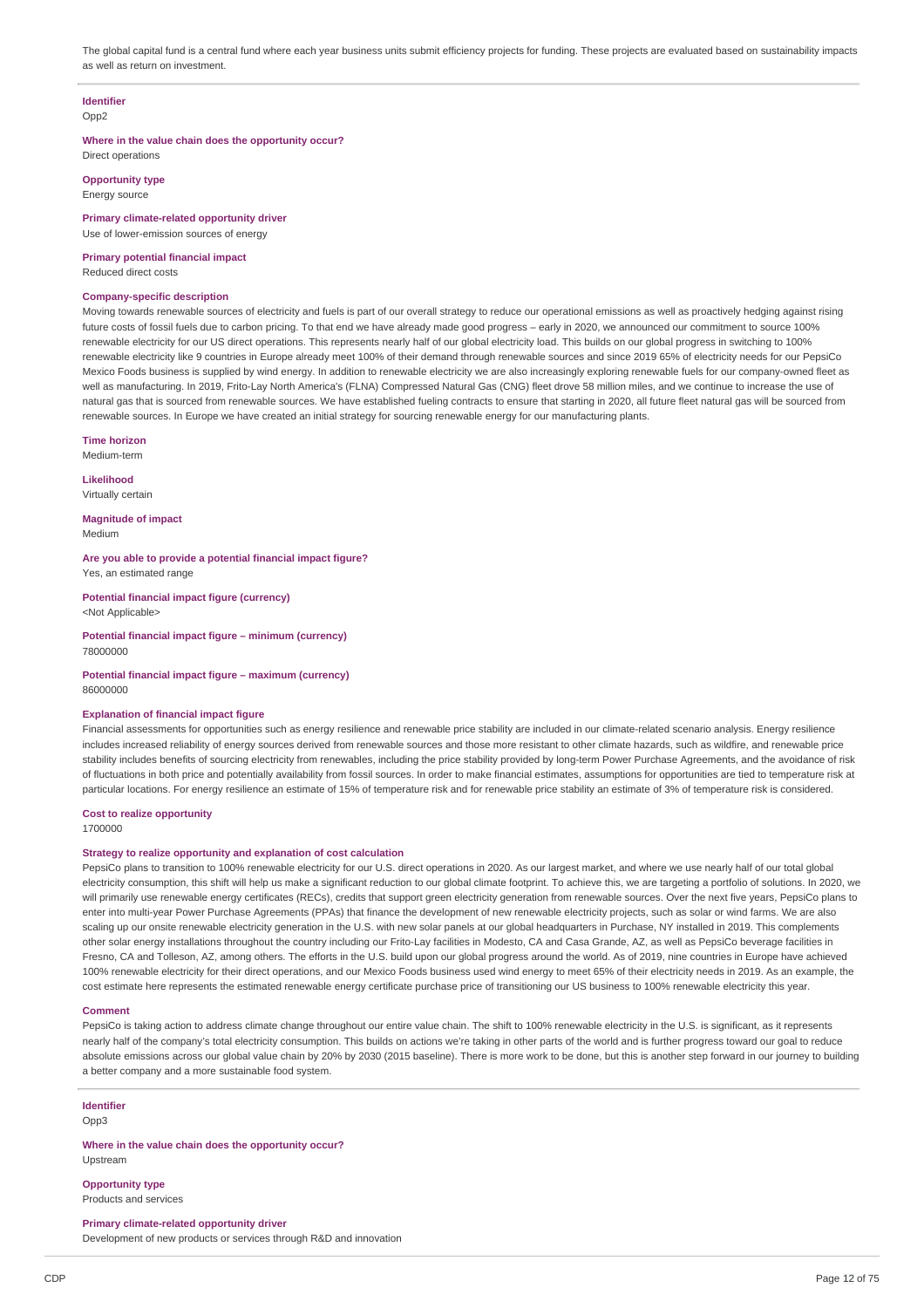#### **Primary potential financial impact**

Increased revenues resulting from increased demand for products and services

#### **Company-specific description**

According to recent research sustainability-marketed products have led to 50% growth of consumer packaged goods between 2013 and 2018. This is new opportunity that our R&D organization is keenly aware of and working towards. New products and exciting innovations drive PepsiCo's success, and PepsiCo's R&D organization is where those innovations are born. The organization is connected to consumers' evolving needs, preferences and taste experiences, and use deep technical skills and insights to develop more enjoyable and nutritious foods and beverages for more people, in more places. Product innovation towards lower environmental impact is an area continuously explored by our R&D teams including supporting our journey towards our sustainability goals like our product nutrition goals around reducing added sugars, sodium and saturated fat, our sustainable packaging goals including researching recyclability solutions and incorporation of recycled content in our product packaging, all of which are also closely tied with our climate strategy and lead to GHG emission reductions. Improving product specifications to move towards increasingly energy efficient vending and cooling machines that we deploy in the marketplace. Our R&D organization is integral to our sustainability agenda

**Time horizon**

Medium-term

**Likelihood** Very likely

**Magnitude of impact** Medium-high

**Are you able to provide a potential financial impact figure?** Yes, a single figure estimate

**Potential financial impact figure (currency)** 1900000000

**Potential financial impact figure – minimum (currency)**

<Not Applicable>

## **Potential financial impact figure – maximum (currency)**

<Not Applicable>

### **Explanation of financial impact figure**

PepsiCo's reputation and the behavior of consumers in choosing our products are important to the market cap and revenue generation of the Company. The 2019 net revenues for PepsiCo were more than \$67 billion. PepsiCo revenues are sensitive to changes in consumer preferences. For example, a one percent impact on PEP's market value (defined as our market capitalization) would equate to ~\$1.8billion. Changes in consumer preferences, for example, due to a positive reaction to PepsiCo's reputation, and the reputation of its products relative to the environment, could positively affect PepsiCo's business, financial condition or results of operations although it would be difficult to precisely identify the driving factors causing a change in consumer behavior.

# **Cost to realize opportunity**

148000

#### **Strategy to realize opportunity and explanation of cost calculation**

PepsiCo has positioned itself advantageously versus competitors by adopting and implementing our sustainability program. We have an industry-leading goal to reduce emissions across our value chain. We continue to report against this goal annually in our Sustainability Report. We believe that continuing to deliver on these goals will lead to enhanced reputation, more sustainable growth and financial performance that will outperform our competitors. In 2019, we introduced Sustainable from the Start, an environmental sustainability impact assessment, including GHG impact assessment, into our new product development process. The program includes a toolkit and business processes that help to build the capability within our various functions involved in product innovation (like R&D, marketing and insights) to understand the environmental and climate impacts of product design, and to make sustainable choices. In doing so, they are supporting our strategic, long-term vision to decouple our business from fossil fuels. Our estimated management cost is conservatively based on the development and maintenance of our tools related to the sustainable from the start program. In addition, 2 full time employees and several other partners spend time on developing and implementing the program within the business.

### **Comment**

Our management cost estimate only covers the development and maintenance of our toolkit under the sustainable from the start program.

## C3. Business Strategy

## C3.1

**(C3.1) Have climate-related risks and opportunities influenced your organization's strategy and/or financial planning?** Yes, and we have developed a low-carbon transition plan

## C3.1a

**(C3.1a) Does your organization use climate-related scenario analysis to inform its strategy?** Yes, quantitative

## $C3.1h$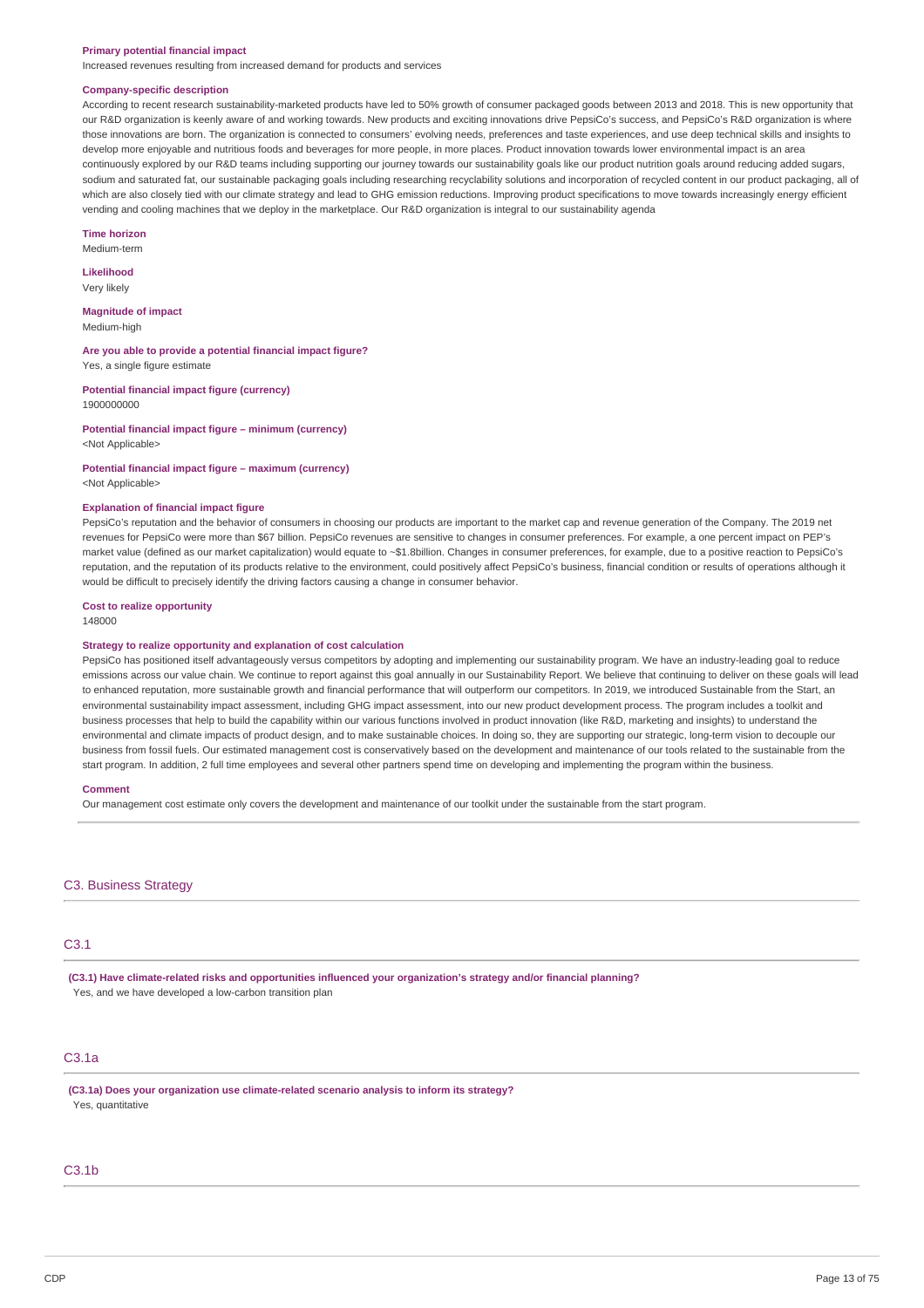## **(C3.1b) Provide details of your organization's use of climate-related scenario analysis.**

| Climate-<br>related<br><b>scenarios</b><br>land<br>models<br>applied | Details                                                                                                                                                                                                                                                                                                                                                                                                                                                                                                                                                                                                                                                                                                                                                                                                                                                                                                                                                                                                                                                                                                                                                                                                                                                                                                                                                                                                                                                                                                                                                                                                                                                                                                                                                                                                                                                                                                                                                                                                                                                                                                                                                                                                                                                                                                                                                                                                                                                                                                                                                                                                                                                                                                                                                                                                                                                                                                                                                                                                                                                                                                                                                                                                                                                                                                                                                                                                    |
|----------------------------------------------------------------------|------------------------------------------------------------------------------------------------------------------------------------------------------------------------------------------------------------------------------------------------------------------------------------------------------------------------------------------------------------------------------------------------------------------------------------------------------------------------------------------------------------------------------------------------------------------------------------------------------------------------------------------------------------------------------------------------------------------------------------------------------------------------------------------------------------------------------------------------------------------------------------------------------------------------------------------------------------------------------------------------------------------------------------------------------------------------------------------------------------------------------------------------------------------------------------------------------------------------------------------------------------------------------------------------------------------------------------------------------------------------------------------------------------------------------------------------------------------------------------------------------------------------------------------------------------------------------------------------------------------------------------------------------------------------------------------------------------------------------------------------------------------------------------------------------------------------------------------------------------------------------------------------------------------------------------------------------------------------------------------------------------------------------------------------------------------------------------------------------------------------------------------------------------------------------------------------------------------------------------------------------------------------------------------------------------------------------------------------------------------------------------------------------------------------------------------------------------------------------------------------------------------------------------------------------------------------------------------------------------------------------------------------------------------------------------------------------------------------------------------------------------------------------------------------------------------------------------------------------------------------------------------------------------------------------------------------------------------------------------------------------------------------------------------------------------------------------------------------------------------------------------------------------------------------------------------------------------------------------------------------------------------------------------------------------------------------------------------------------------------------------------------------------------|
| <b>RCP 4.5</b><br><b>RCP 8.5</b>                                     | Description of scope and method: PepsiCo completed its first phase of climate-related scenario analysis in 2019 and we are in the process of further refining it this year. Our first phase of assessment<br>covered our manufacturing footprint including all company owned plants, many warehouses and distribution centers, all offices and R&D sites as well as key franchise and JV locations. For the second<br>phase this year we are assessing our entire agricultural supply chain. The assessment allows us to evaluate impacts to our business from physical and transition risks based on varying temperature<br>scenarios (RCP 8.5 and RCP 4.5) and different time frames (by decadal period up to 2100). This helps us identify high risk areas to focus on and build resiliency plan We selected the two scenarios of<br>RCP 8.5 and RCP 4.5 as the two relevant and probable future climate scenarios relevant for informing our business strategies. The first scenario gives us a view of business as usual and very little<br>limitation on emissions while the second one gives us a view of how regulations on emissions may play out in the future. Inputs into the analysis are location information for our more than 1100 sites<br>and over 1300 sourcing regions, the greenhouse gas emissions related to each site and emissions intensities of our agricultural commodities as well as the asset value of our physical sites and crop<br>volumes sourced translated to crop prices using FAO data. The analysis we conducted allows us to view risks and opportunities in financial terms by decade starting with the current decade we're in<br>going all the way to 2100. It was important for our business to understand short-term risks while taking a pulse of long-term risks. Short-term or current decadal period risks are important for planning<br>purposes and for internal stakeholders to act upon. Results and how the scenario analysis is informing our objectives & strategy: The results of the analysis helps us understand the overall financial<br>impact to our business by scenario and time period. The results provide directional focus in terms of top 10-20 locations to focus on in the coming years for conducting deeper dives and refining the<br>understanding of what needs to be done to protect these locations. For example, several of our facilities located in coastal areas in North America are at risk of coastal flooding which is an exponential<br>risk over time while our facilities located in the Middle East are at risk from extreme temperatures. In addition to overall global top sites, the analysis also helps us drill down by business unit to look at<br>specific sites at risk and major risk drivers and the financial value at risk based on the asset value. Currently we are in the process of socializing the risk assessment results with each of our business<br>units and providing an understanding of risk drivers. These will then be taken by each business unit to develop business continuity plans specific to the sites but the business overall as well. On our<br>agricultural value chain side work is currently underway in Thailand and Vietnam to specifically and at a further granular level identify impacts to our key ingredient supply chains and develop mitigation<br>strategies. |

## C3.1d

## **(C3.1d) Describe where and how climate-related risks and opportunities have influenced your strategy.**

|                                             | related risks<br>and<br>opportunities<br>influenced<br>your strategy<br>in this area? | Have climate-Description of influence                                                                                                                                                                                                                                                                                                                                                                                                                                                                                                                                                                                                                                                                                                                                                                                                                                                                                                                                                                                                                                                                                                                                                                                                                                                                                                                                                                                                                                                                                                                                                                                                                                                                                                                                                                                                                                                                                                                           |
|---------------------------------------------|---------------------------------------------------------------------------------------|-----------------------------------------------------------------------------------------------------------------------------------------------------------------------------------------------------------------------------------------------------------------------------------------------------------------------------------------------------------------------------------------------------------------------------------------------------------------------------------------------------------------------------------------------------------------------------------------------------------------------------------------------------------------------------------------------------------------------------------------------------------------------------------------------------------------------------------------------------------------------------------------------------------------------------------------------------------------------------------------------------------------------------------------------------------------------------------------------------------------------------------------------------------------------------------------------------------------------------------------------------------------------------------------------------------------------------------------------------------------------------------------------------------------------------------------------------------------------------------------------------------------------------------------------------------------------------------------------------------------------------------------------------------------------------------------------------------------------------------------------------------------------------------------------------------------------------------------------------------------------------------------------------------------------------------------------------------------|
| Products<br>and<br>services                 | Yes                                                                                   | How our strategy is influenced: Any positive or negative perception (whether valid or not) of PepsiCo's response to climate change, sustainable packaging or water scarcity could result in<br>favorable or adverse publicity and could affect PepsiCo's business, financial condition or results of operations. For example, a one percent impact on PepsiCo's market value (defined<br>as our market capitalization) would equate to ~\$1.8 billion. To address these risks and opportunities we are investing to integrate sustainability into our new product development<br>processes in order to trend our portfolio towards lower impact products and address increasing customer and consumer interest in low impact product Case study: We have made<br>tremendous progress in moving our vending and cooling equipment that we place in our customer locations towards more energy efficient units. Since these machines use energy at the<br>customer locations, by making these units more efficient we have enabled an approximately \$90 million savings in average annual energy costs for our customers Time horizon This is<br>relevant over the short, medium and long term time horizons.                                                                                                                                                                                                                                                                                                                                                                                                                                                                                                                                                                                                                                                                                                                                                    |
| Supply<br>chain<br>and/or<br>value<br>chain | Yes                                                                                   | How our strategy is influenced: Climate related risks within our agricultural supply chain could be as high as \$9 billion in the medium term while opportunities could be around \$0.8 billion<br>expressed in financial terms. Extreme temperatures, changes in precipitation patterns leading to drought, extreme weather patterns like storm damage and carbon pricing are the main<br>risks within our agricultural supply chain. The unique knowledge PepsiCo has of potatoes, oranges, sugar and oats could be a strategic opportunity for PepsiCo in locations such as the<br>UK and the U.S., as we develop new strains of our core commodities, allowing us to realize a positive impact from our sustainable agriculture activities. Our business strategy therefore<br>includes developing business continuity plans for our commodities that includes qualifying new suppliers and changing commodity specifications for our products and building<br>redundancy and resilience within our supply base. Case Study: Our sustainable farming program (SFP) and sustainable sourcing strategy champion and advance positive social,<br>environmental and economic outcomes among the farmers from which we source crops. Our growing global network of more than 230 Demonstration Farms that span nearly 110,000<br>hectares across 9 countries, measure environmental and social criteria as well as core business metrics like farm performance and crop quality as a result of implementation of best<br>practices. In just one example, we found that select potato demonstration farms in India achieved an 8% increase in average yield and a 15% reduction in average GHG emissions over<br>the 2018-2019 crop year. Time horizon This is relevant over the short, medium and long term time horizons.                                                                                                                                       |
| Investment Yes<br>in R&D                    |                                                                                       | How our strategy is influenced: According to recent research, sustainability-marketed products have led to 50% growth of consumer packaged goods between 2013 and 2018. This is<br>new opportunity that our R&D organization is keenly aware of and working towards. New products and exciting innovations drive PepsiCo's success, and PepsiCo's R&D organization is<br>where those innovations are born. The organization is connected to consumers' evolving needs, preferences and taste experiences, and use deep technical skills and insights to<br>develop more enjoyable and nutritious foods and beverages for more people, in more places, than any other company in the world. Product innovation towards lower environmental<br>impact is an area continuously explored by our R&D teams including supporting our journey towards our sustainability goals like our product nutrition goals around reducing added<br>sugars, sodium and saturated fat, our sustainable packaging goals including researching recyclability solutions and incorporation of recycled content in our product packaging all of which<br>are tied to our climate strategy and reducing emissions. Case study: Our R&D organization is integral to our sustainability agenda. In 2019, we introduced Sustainable from the Start, an<br>environmental sustainability impact assessment, including GHG impact assessment, into our new product development process. The program includes a toolkit and business processes<br>that help to build the capability within our various functions involved in product innovation (like R&D, marketing and insights) to understand the environmental and climate impacts of<br>product design, and to make sustainable choices. In doing so, they are supporting our strategic, long-term vision to decouple our business from fossil fuels. Time horizon This is relevant<br>over the short, medium and long term time horizons. |
| Operations Yes                              |                                                                                       | How our strategy is influenced: To reduce carbon emissions and address the potential financial risks of cap and trade, PepsiCo invests in energy efficiency and other alternative energy<br>technologies. We also work to see that our facilities have environmental management systems in place and are aligned with ISO 14001. We expect these efforts to reduce the risk to our<br>business from increased operational costs over the next several years as we become more energy and carbon efficient through our investments. Case study: We have integrated<br>monitoring systems to collect and analyze environmental data, which are then subjected to external auditing by Bureau Veritas. This data is also used to understand efficiency<br>opportunities. In 2019, our internal fund for efficiency improvements across the globe amounted to \$172 million. This has led to a 9% improvement in our operations emissions since<br>2015. Time horizon This is relevant over the short, medium and long term time horizons.                                                                                                                                                                                                                                                                                                                                                                                                                                                                                                                                                                                                                                                                                                                                                                                                                                                                                                                          |

# C3.1e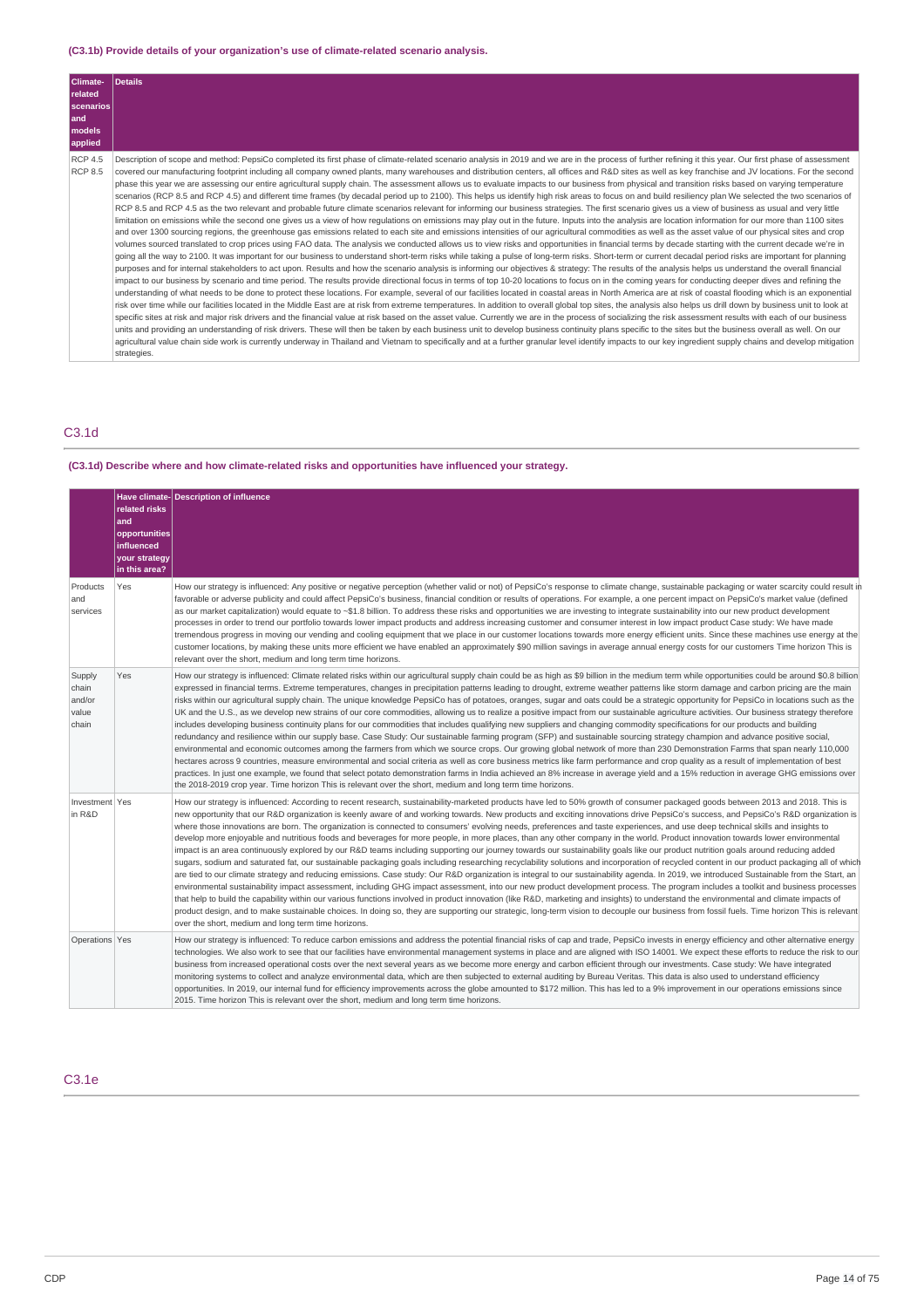## **(C3.1e) Describe where and how climate-related risks and opportunities have influenced your financial planning.**

| Financial<br>planning | <b>Description of influence</b>                                                                                                                                                                           |
|-----------------------|-----------------------------------------------------------------------------------------------------------------------------------------------------------------------------------------------------------|
| elements              |                                                                                                                                                                                                           |
| that have             |                                                                                                                                                                                                           |
| been                  |                                                                                                                                                                                                           |
| influenced            |                                                                                                                                                                                                           |
| Row Revenues          | Financial planning elements influenced by climate risks and opportunities include revenues, direct costs, indirect costs, capital expenditures, capital allocation, acquisitions and divestments and      |
| Direct costs          | assets. Climate-related physical risks such as extreme temperatures, probability of drought, extreme weather patterns and transition risks such as carbon pricing could impact PepsiCo's                  |
| Indirect              | agricultural supply chain. Opportunities such as favorable yield impacts of higher temperatures for certain commodities and resource efficiency opportunities for our suppliers could also impact         |
| costs                 | our agricultural supply chain. These impacts influence our direct costs for the commodities we use to make our products. PepsiCo's procurement team conducts a planning process where they                |
| Capital               | work with suppliers to ensure supply of our commodities for a reasonable period of time into the future. In addition to this procurement teams spend an estimated 10% of their time on business           |
|                       | expenditures continuity planning (BCP) for the next 3-5 years. BCP involves creating a strategy for each commodity that ensures supply in the event of a disruption including climate-related risks and   |
| Capital               | ultimately protects our business, brands and reputation. BCPs are managed by our procurement centers of excellence and aligned to with procurement leadership. It involves assessing the                  |
| allocation            | criticality of all suppliers using filters such as spend, key material and sole source. We then identify specific areas of risks including climate-related risks for the critical suppliers. A high level |
| Acquisitions          | strategy or action plan is then drawn up with the supplier to mitigate the exposure. Action items are then executed and maintained on an ongoing basis. Based on the BCPs our annual financial            |
| and                   | planning process is influenced depending on the particular need of the BCP that is to be implemented in the next 1-5 years. An example is the qualification of new suppliers or alternate supply          |
| divestments           | locations for existing suppliers. This requires investment, time and resources from our R&D and procurement organizations and needs to be incorporated in our annual planning process.                    |
| Assets                |                                                                                                                                                                                                           |

## C3.1f

(C3.1f) Provide any additional information on how climate-related risks and opportunities have influenced your strategy and financial planning (optional).

## C4. Targets and performance

# C4.1

**(C4.1) Did you have an emissions target that was active in the reporting year?** Absolute target

## C4.1a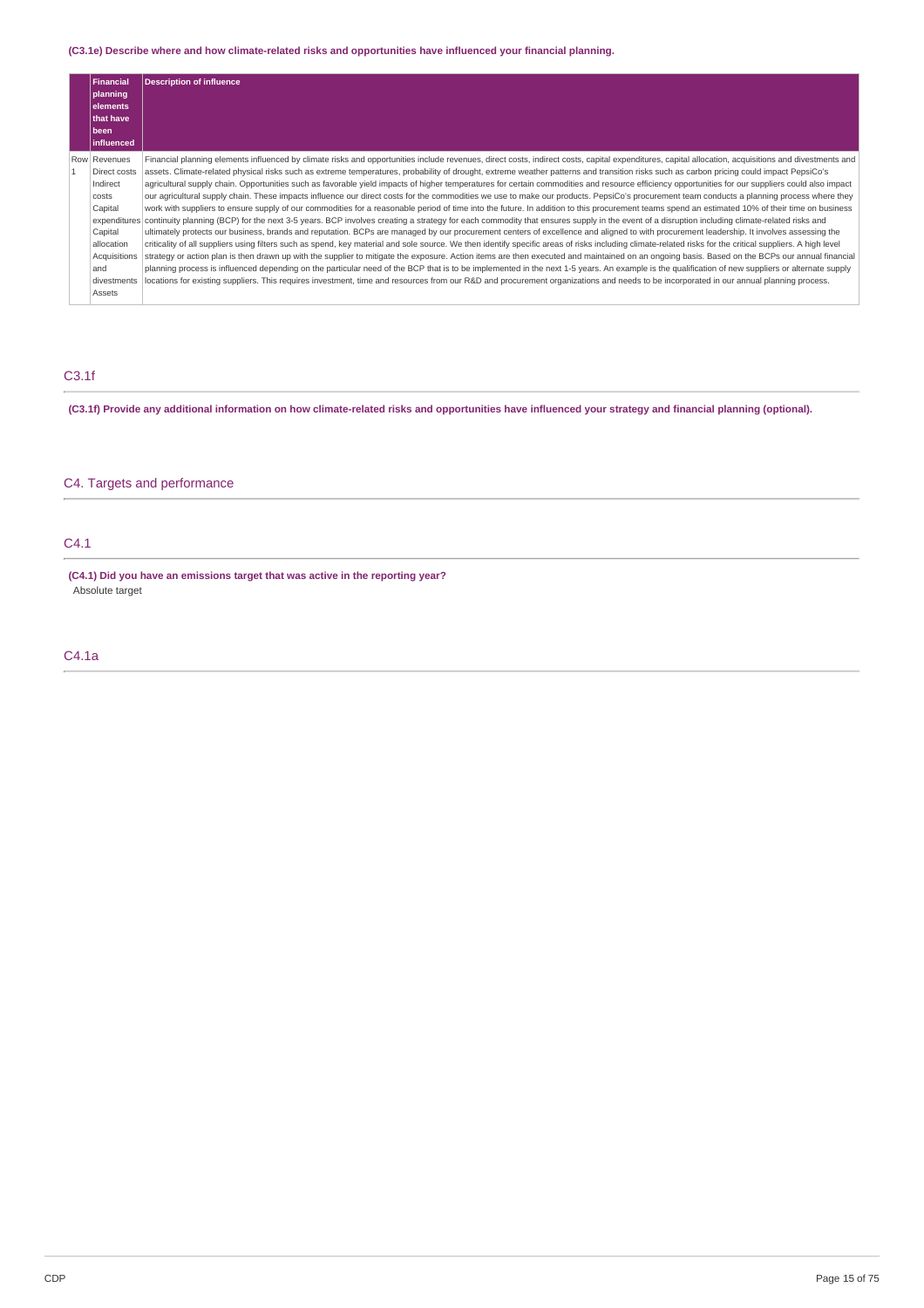#### **(C4.1a) Provide details of your absolute emissions target(s) and progress made against those targets.**

**Target reference number** Abs 1

**Year target was set** 2016

**Target coverage** Company-wide

### **Scope(s) (or Scope 3 category)**

Scope 1+2 (market-based) +3 (upstream & downstream)

## **Base year**

2015

**Covered emissions in base year (metric tons CO2e)** 58755109

Covered emissions in base year as % of total base year emissions in selected Scope(s) (or Scope 3 category)

**Target year**

100

2030

**Targeted reduction from base year (%)** 20

**Covered emissions in target year (metric tons CO2e) [auto-calculated]** 47004087.2

**Covered emissions in reporting year (metric tons CO2e)** 55442735

**% of target achieved [auto-calculated]** 28.1879657477956

**Target status in reporting year** Underway

**Is this a science-based target?**

Yes, this target has been approved as science-based by the Science-Based Targets initiative

## **Please explain (including target coverage)**

PepsiCo announced in 2016 our goal to reduce our absolute emissions across our entire value chain by 20% by 2030 (against a 2015 baseline). This goal has been approved by the Science Based Targets Initiative (SBTi) and is aligned to a 2C pathway. In April 2020, we signed the Business Ambition for 1.5C pledge committing to raise our ambition towards a long-term net zero goal. We are currently actively working on our new target.

## C4.2

**(C4.2) Did you have any other climate-related targets that were active in the reporting year?** No other climate-related targets

## C4.3

(C4.3) Did you have emissions reduction initiatives that were active within the reporting year? Note that this can include those in the planning and/or **implementation phases.**

Yes

## C4.3a

(C4.3a) Identify the total number of initiatives at each stage of development, and for those in the implementation stages, the estimated CO2e savings.

|                           | <b>Number of initiatives</b> | Total estimated annual CO2e savings in metric tonnes CO2e (only for rows marked *) |
|---------------------------|------------------------------|------------------------------------------------------------------------------------|
| Under investigation       |                              |                                                                                    |
| To be implemented*        | 31                           | 2044                                                                               |
| Implementation commenced* | 13                           | 14694                                                                              |
| Implemented*              | 110                          | 3118357                                                                            |
| Not to be implemented     | 29                           |                                                                                    |

### C4.3b

**(C4.3b) Provide details on the initiatives implemented in the reporting year in the table below.**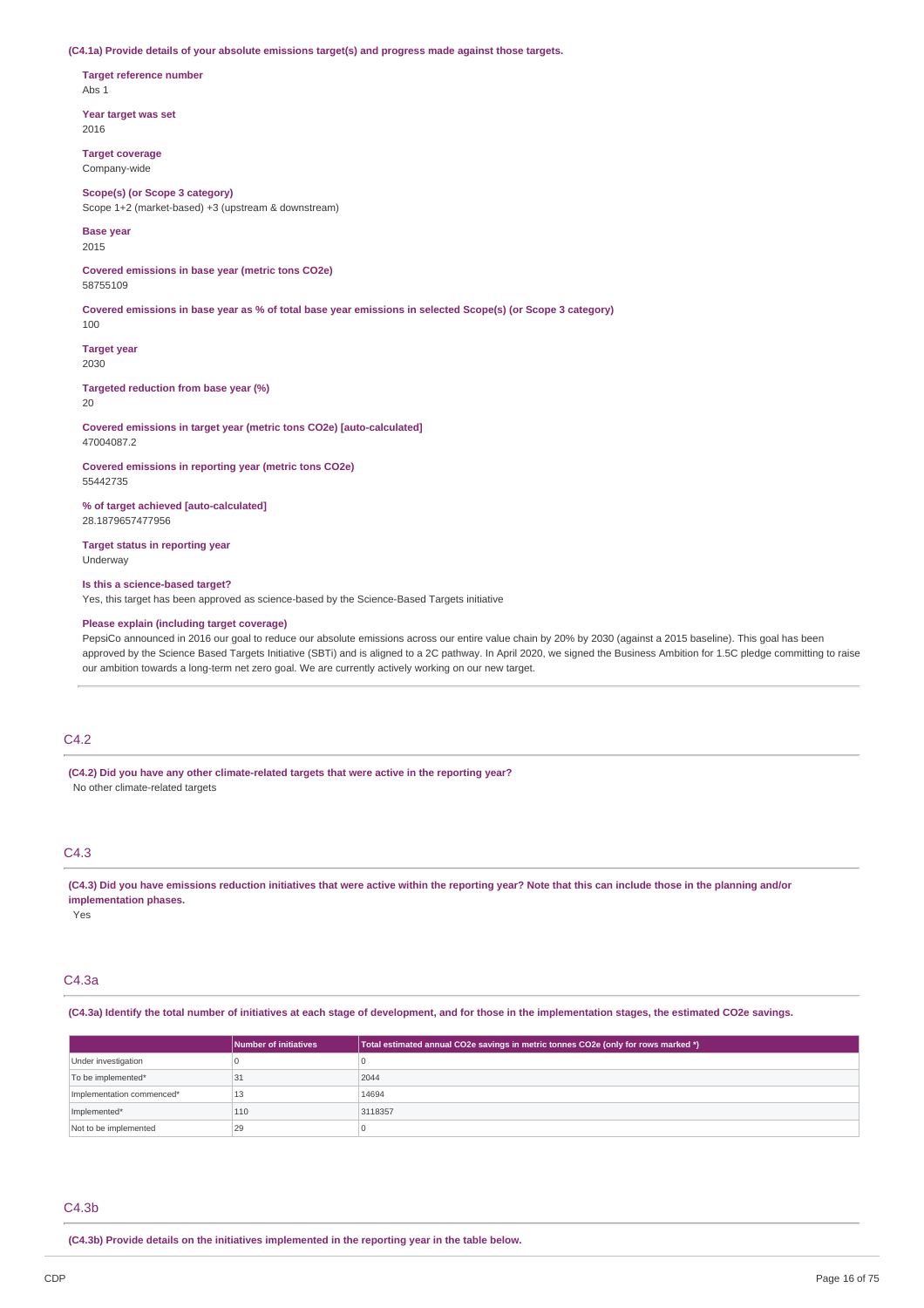| Initiative category & Initiative type                                       |                                      |
|-----------------------------------------------------------------------------|--------------------------------------|
| Company policy or behavioral change                                         | Change in procurement practices      |
| Estimated annual CO2e savings (metric tonnes CO2e)                          |                                      |
| 256828<br>Scope(s)                                                          |                                      |
| Scope 3<br><b>Voluntary/Mandatory</b>                                       |                                      |
| Voluntary<br>Annual monetary savings (unit currency - as specified in C0.4) |                                      |
| 0                                                                           |                                      |
| Investment required (unit currency - as specified in C0.4)<br>9600000       |                                      |
| <b>Payback period</b><br>No payback                                         |                                      |
| <b>Estimated lifetime of the initiative</b><br>Ongoing                      |                                      |
| <b>Comment</b>                                                              |                                      |
| Initiative category & Initiative type                                       |                                      |
| Waste reduction and material circularity                                    | Product/component/material recycling |
| Estimated annual CO2e savings (metric tonnes CO2e)<br>177609                |                                      |
| Scope(s)<br>Scope 3                                                         |                                      |
| <b>Voluntary/Mandatory</b><br>Voluntary                                     |                                      |
| Annual monetary savings (unit currency - as specified in C0.4)<br>0         |                                      |
| Investment required (unit currency - as specified in C0.4)<br>2300000       |                                      |
| <b>Payback period</b><br>No payback                                         |                                      |
| <b>Estimated lifetime of the initiative</b><br>Ongoing                      |                                      |
| <b>Comment</b>                                                              |                                      |
| Initiative category & Initiative type                                       |                                      |
| Company policy or behavioral change                                         | Resource efficiency                  |
| Estimated annual CO2e savings (metric tonnes CO2e)<br>1941999               |                                      |
| Scope(s)<br>Scope 3                                                         |                                      |
| <b>Voluntary/Mandatory</b><br>Voluntary                                     |                                      |
| Annual monetary savings (unit currency - as specified in C0.4)<br>0         |                                      |
| Investment required (unit currency - as specified in C0.4)<br>0             |                                      |
| <b>Payback period</b><br>No payback                                         |                                      |
| <b>Estimated lifetime of the initiative</b><br>Ongoing                      |                                      |

**Comment**

# **Initiative category & Initiative type**

| Wast<br>. cırcularıtv<br>material<br>querion and<br>r. c. 1 | oduct/component/material reuse |
|-------------------------------------------------------------|--------------------------------|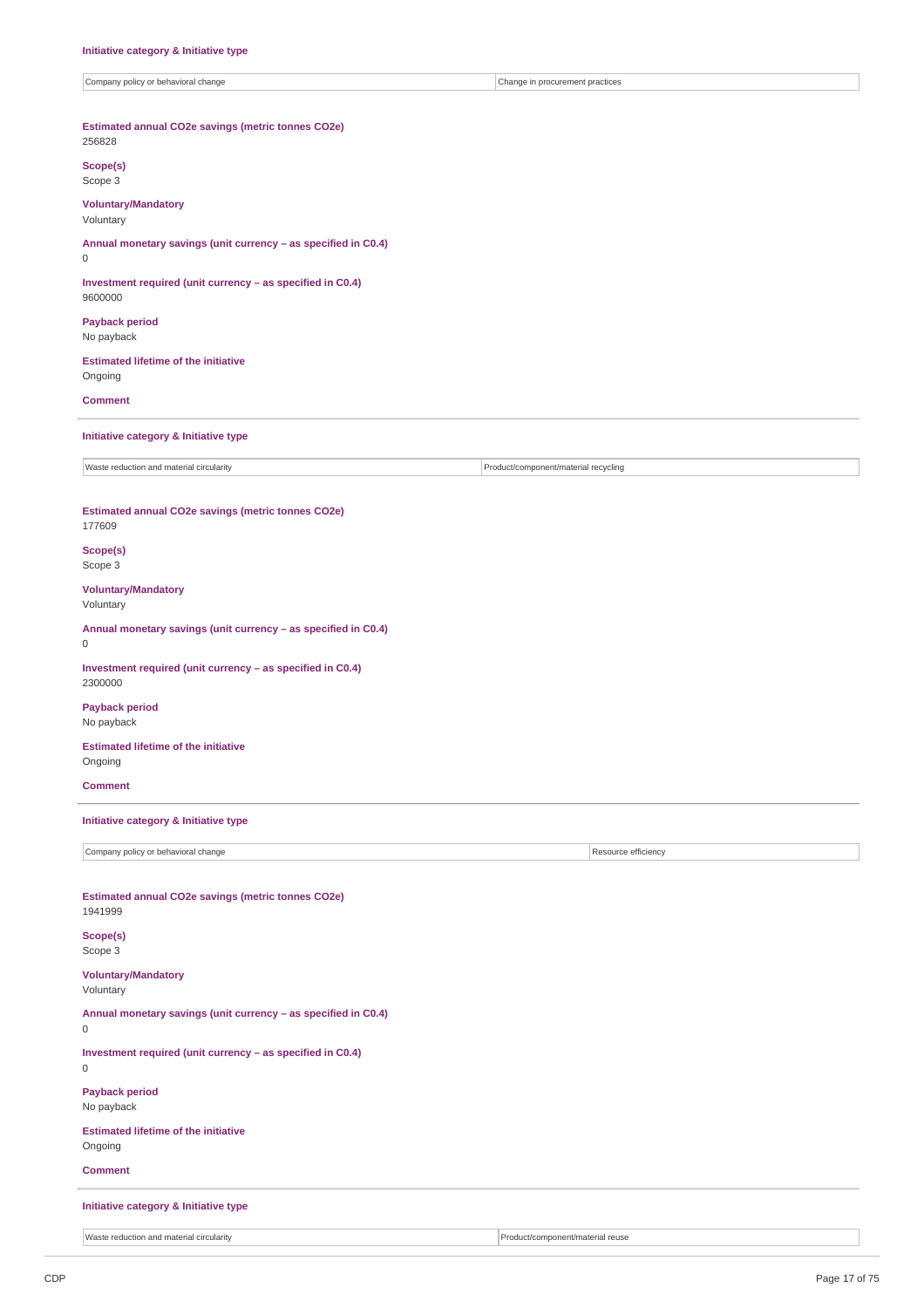| Estimated annual CO2e savings (metric tonnes CO2e)<br>17593                           |                     |
|---------------------------------------------------------------------------------------|---------------------|
| Scope(s)<br>Scope 3                                                                   |                     |
| <b>Voluntary/Mandatory</b><br>Voluntary                                               |                     |
| Annual monetary savings (unit currency - as specified in C0.4)<br>$\mathsf{O}\xspace$ |                     |
| Investment required (unit currency - as specified in C0.4)<br>0                       |                     |
| <b>Payback period</b><br>No payback                                                   |                     |
| <b>Estimated lifetime of the initiative</b><br>Ongoing                                |                     |
| <b>Comment</b>                                                                        |                     |
| Initiative category & Initiative type                                                 |                     |
| Company policy or behavioral change                                                   | Supplier engagement |
| Estimated annual CO2e savings (metric tonnes CO2e)<br>133308                          |                     |
| Scope(s)<br>Scope 3                                                                   |                     |
| <b>Voluntary/Mandatory</b><br>Voluntary                                               |                     |
| Annual monetary savings (unit currency - as specified in C0.4)<br>$\mathsf{O}\xspace$ |                     |
| Investment required (unit currency - as specified in C0.4)<br>$\mathsf 0$             |                     |
| <b>Payback period</b><br>No payback                                                   |                     |
| <b>Estimated lifetime of the initiative</b><br>Ongoing                                |                     |
| <b>Comment</b>                                                                        |                     |
| Initiative category & Initiative type                                                 |                     |
| Other, please specify<br>Other, please specify (Product reformulation)                |                     |
| Estimated annual CO2e savings (metric tonnes CO2e)<br>460779                          |                     |
| Scope(s)<br>Scope 3                                                                   |                     |
| <b>Voluntary/Mandatory</b><br>Voluntary                                               |                     |
| Annual monetary savings (unit currency - as specified in C0.4)<br>0                   |                     |
| Investment required (unit currency - as specified in C0.4)<br>$\mathsf 0$             |                     |
| <b>Payback period</b><br>No payback                                                   |                     |
| <b>Estimated lifetime of the initiative</b><br>Ongoing                                |                     |
| <b>Comment</b>                                                                        |                     |
| Initiative category & Initiative type                                                 |                     |
| Waste reduction and material circularity                                              | Waste reduction     |
| Estimated annual CO2e savings (metric tonnes CO2e)<br>30107                           |                     |

**Scope(s)**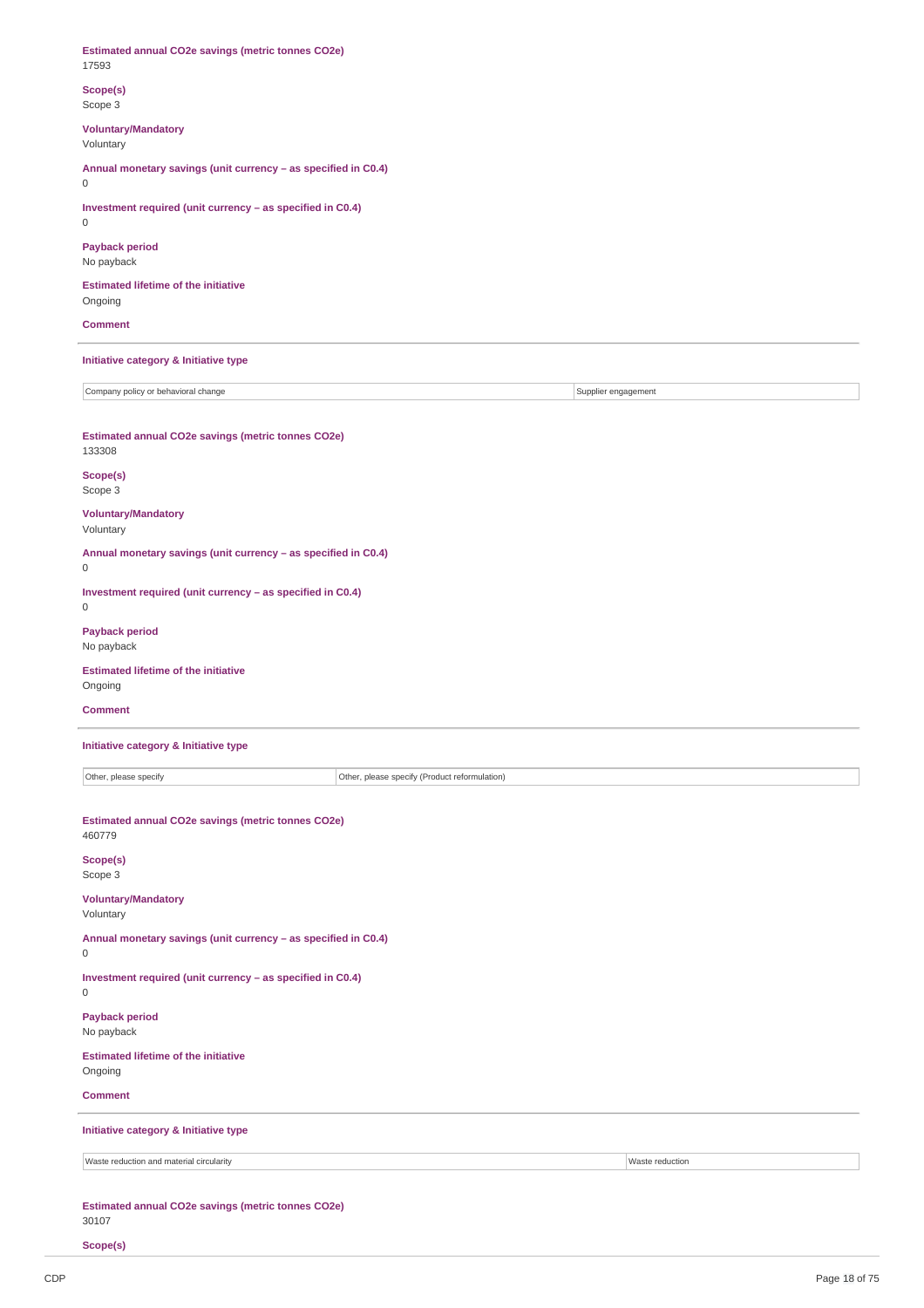| Scope 3                                                                               |                                                    |
|---------------------------------------------------------------------------------------|----------------------------------------------------|
| <b>Voluntary/Mandatory</b><br>Voluntary                                               |                                                    |
| Annual monetary savings (unit currency - as specified in C0.4)<br>0                   |                                                    |
| Investment required (unit currency - as specified in C0.4)<br>$\mathsf 0$             |                                                    |
| <b>Payback period</b><br>No payback                                                   |                                                    |
| <b>Estimated lifetime of the initiative</b><br>Ongoing                                |                                                    |
| <b>Comment</b>                                                                        |                                                    |
| Initiative category & Initiative type                                                 |                                                    |
| Energy efficiency in production processes                                             | Other, please specify (All Scope 1 & 2 activities) |
| Estimated annual CO2e savings (metric tonnes CO2e)<br>15380                           |                                                    |
| Scope(s)<br>Scope 3                                                                   |                                                    |
| <b>Voluntary/Mandatory</b><br>Voluntary                                               |                                                    |
| Annual monetary savings (unit currency - as specified in C0.4)<br>$\mathsf{O}\xspace$ |                                                    |
| Investment required (unit currency - as specified in C0.4)<br>0                       |                                                    |
| <b>Payback period</b><br>No payback                                                   |                                                    |
| <b>Estimated lifetime of the initiative</b><br>Ongoing                                |                                                    |
| <b>Comment</b><br>Included in Scope 1&2 costs and savings and payback period          |                                                    |
| Initiative category & Initiative type                                                 |                                                    |
| Energy efficiency in buildings                                                        | Building Energy Management Systems (BEMS)          |
| Estimated annual CO2e savings (metric tonnes CO2e)<br>11448                           |                                                    |
| Scope(s)<br>Scope 1<br>Scope 2 (market-based)                                         |                                                    |
| <b>Voluntary/Mandatory</b><br>Voluntary                                               |                                                    |
| Annual monetary savings (unit currency - as specified in C0.4)<br>1534810             |                                                    |
| Investment required (unit currency - as specified in C0.4)<br>9312619                 |                                                    |
| <b>Payback period</b><br>4-10 years                                                   |                                                    |
| <b>Estimated lifetime of the initiative</b><br>6-10 years                             |                                                    |
| <b>Comment</b>                                                                        |                                                    |
| Initiative category & Initiative type                                                 |                                                    |
| Energy efficiency in buildings                                                        | Heating, Ventilation and Air Conditioning (HVAC)   |
| Estimated annual CO2e savings (metric tonnes CO2e)<br>2912                            |                                                    |
| Scope(s)                                                                              |                                                    |

Scope 1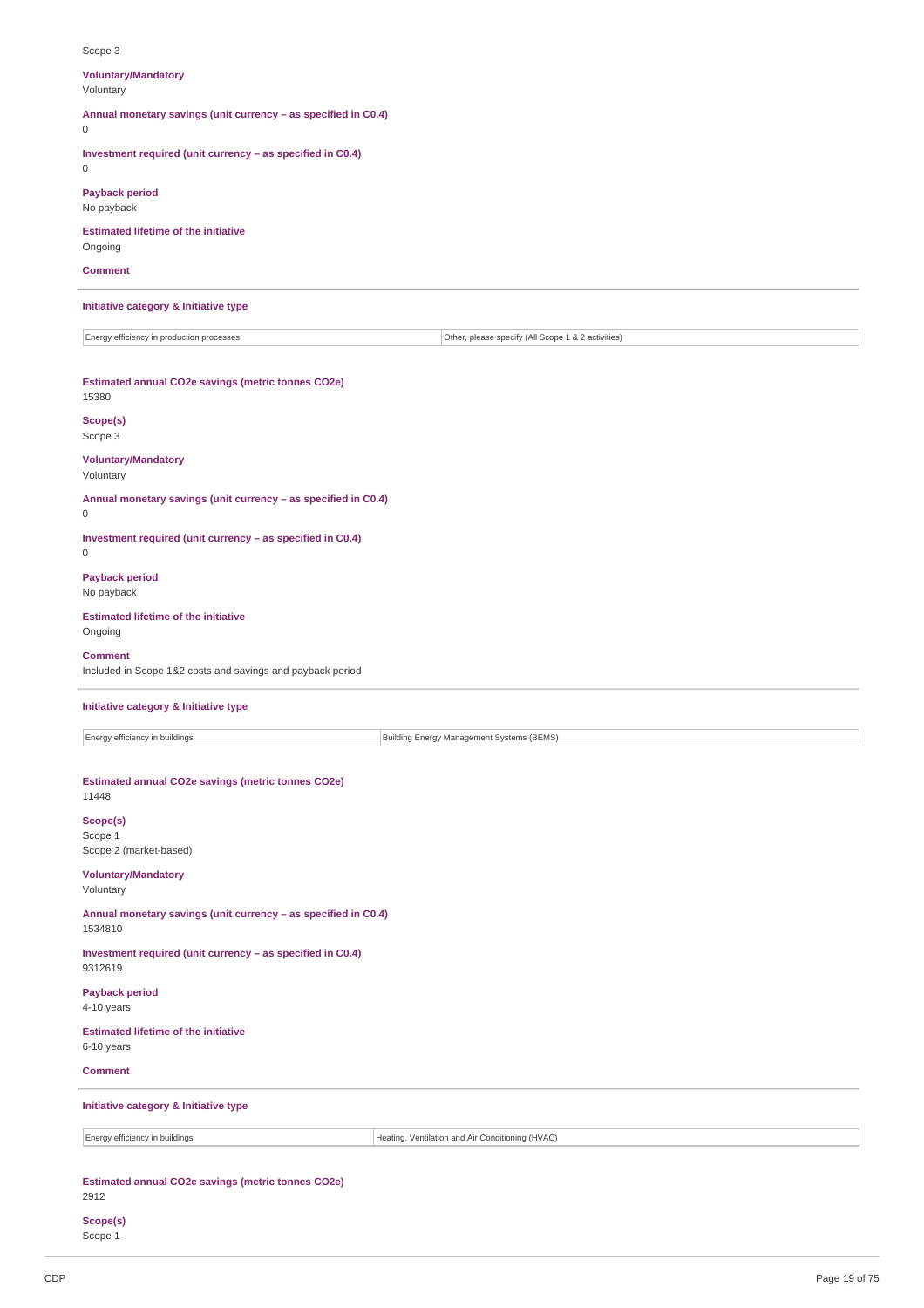| Scope 2 (market-based)                                                   |                                        |
|--------------------------------------------------------------------------|----------------------------------------|
| <b>Voluntary/Mandatory</b><br>Voluntary                                  |                                        |
| Annual monetary savings (unit currency - as specified in C0.4)<br>349537 |                                        |
| Investment required (unit currency - as specified in C0.4)<br>2169005    |                                        |
| <b>Payback period</b><br>4-10 years                                      |                                        |
| <b>Estimated lifetime of the initiative</b><br>6-10 years                |                                        |
| <b>Comment</b>                                                           |                                        |
| Initiative category & Initiative type                                    |                                        |
| Energy efficiency in buildings                                           | Lighting                               |
| Estimated annual CO2e savings (metric tonnes CO2e)<br>3288               |                                        |
| Scope(s)<br>Scope 2 (market-based)                                       |                                        |
| <b>Voluntary/Mandatory</b><br>Voluntary                                  |                                        |
| Annual monetary savings (unit currency - as specified in C0.4)<br>553746 |                                        |
| Investment required (unit currency - as specified in C0.4)<br>3088108    |                                        |
| <b>Payback period</b><br>4-10 years                                      |                                        |
| <b>Estimated lifetime of the initiative</b><br>6-10 years                |                                        |
| <b>Comment</b>                                                           |                                        |
| Initiative category & Initiative type                                    |                                        |
| Energy efficiency in buildings                                           | Motors and drives                      |
| Estimated annual CO2e savings (metric tonnes CO2e)<br>682                |                                        |
| Scope(s)<br>Scope 1<br>Scope 2 (market-based)                            |                                        |
| <b>Voluntary/Mandatory</b><br>Voluntary                                  |                                        |
| Annual monetary savings (unit currency - as specified in C0.4)<br>2700   |                                        |
| Investment required (unit currency - as specified in C0.4)<br>20000      |                                        |
| <b>Payback period</b><br>4-10 years                                      |                                        |
| <b>Estimated lifetime of the initiative</b><br>6-10 years                |                                        |
| <b>Comment</b>                                                           |                                        |
| Initiative category & Initiative type                                    |                                        |
| Energy efficiency in production processes                                | Combined heat and power (cogeneration) |
|                                                                          |                                        |
| Estimated annual CO2e savings (metric tonnes CO2e)<br>918                |                                        |

**Voluntary/Mandatory**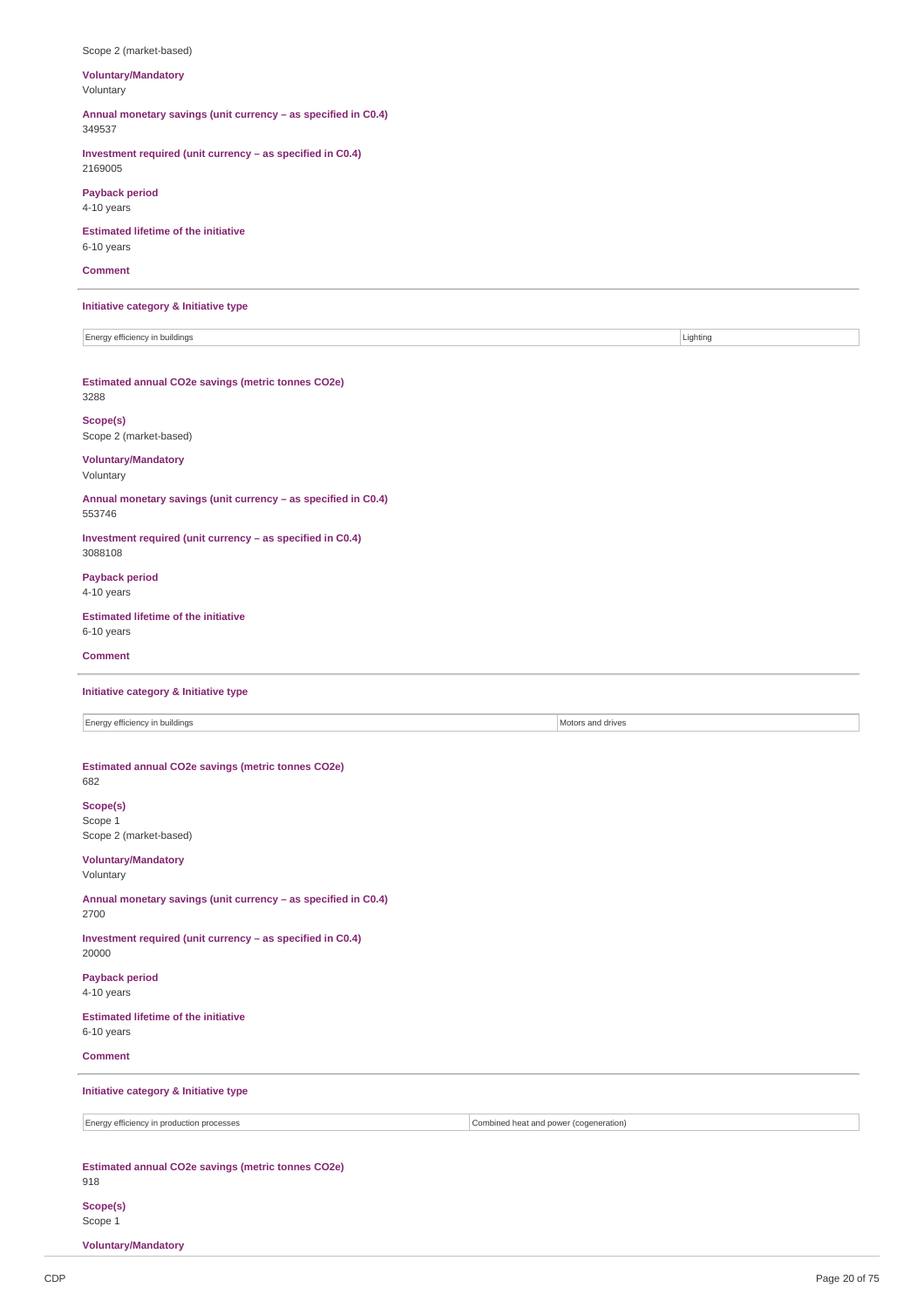#### Voluntary

**Annual monetary savings (unit currency – as specified in C0.4)** 178750

**Investment required (unit currency – as specified in C0.4)** 1250000

**Payback period**

4-10 years

**Estimated lifetime of the initiative** 6-10 years

**Comment**

**Initiative category & Initiative type**

Energy efficiency in production processes Compressed air compressed air compressed air

**Estimated annual CO2e savings (metric tonnes CO2e)**

756

**Scope(s)** Scope 1

Scope 2 (market-based)

**Voluntary/Mandatory** Voluntary

**Annual monetary savings (unit currency – as specified in C0.4)** 39326

**Investment required (unit currency – as specified in C0.4)** 294241

**Payback period** 4-10 years

**Estimated lifetime of the initiative** 6-10 years

**Comment**

**Initiative category & Initiative type**

Energy efficiency in production processes Machine/equipment replacement

**Estimated annual CO2e savings (metric tonnes CO2e)** 10323

**Scope(s)** Scope 1 Scope 2 (market-based)

**Voluntary/Mandatory**

Voluntary

**Annual monetary savings (unit currency – as specified in C0.4)** 1190763

**Investment required (unit currency – as specified in C0.4)** 10201168

**Payback period** 4-10 years

**Estimated lifetime of the initiative** 6-10 years

**Comment**

**Initiative category & Initiative type**

Energy efficiency in production processes Process optimization

**Estimated annual CO2e savings (metric tonnes CO2e)** 20361

**Scope(s)** Scope 1 Scope 2 (market-based)

**Voluntary/Mandatory**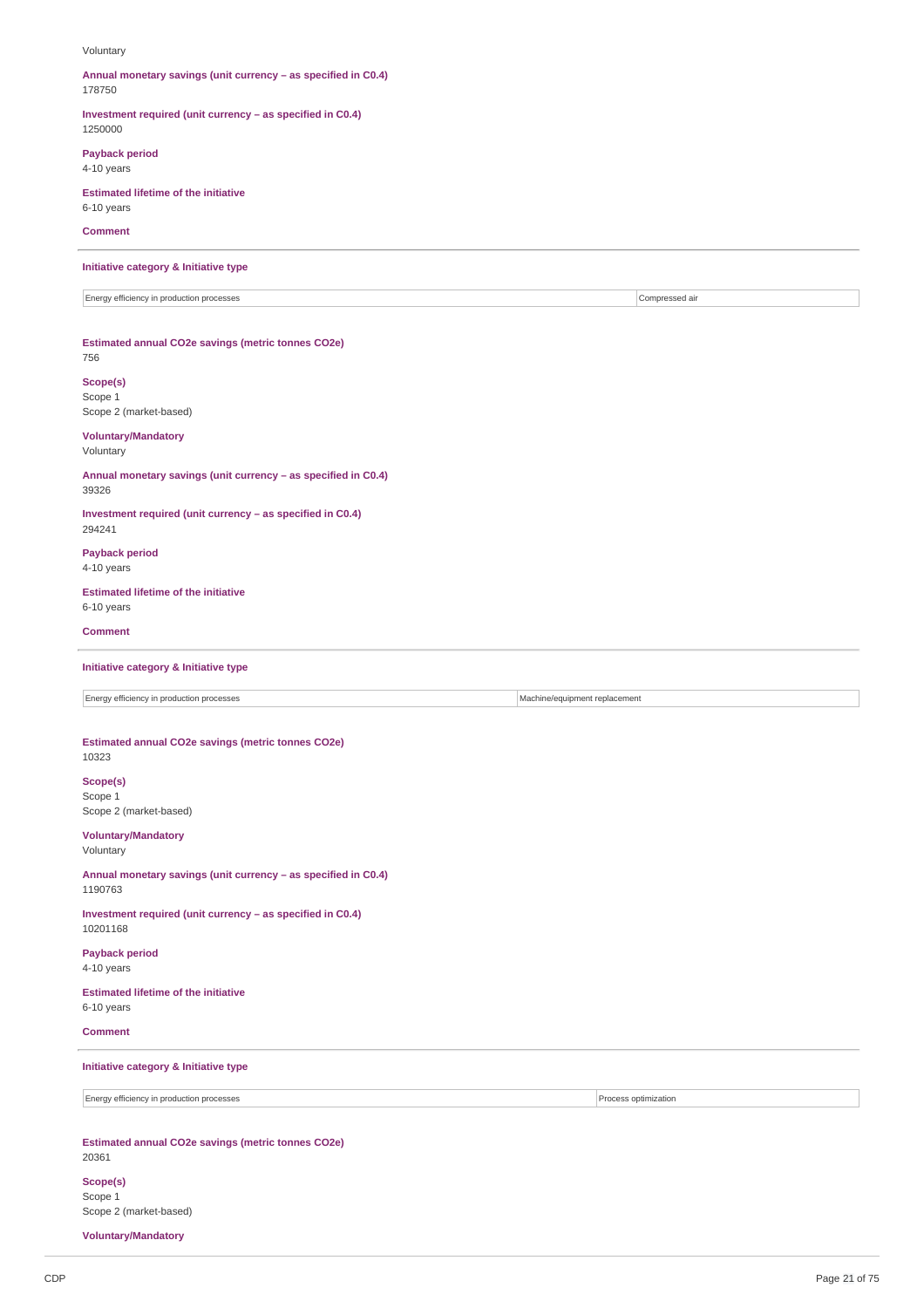#### Voluntary

**Annual monetary savings (unit currency – as specified in C0.4)** 1306186

**Investment required (unit currency – as specified in C0.4)** 10347072

**Payback period**

4-10 years **Estimated lifetime of the initiative**

6-10 years

**Comment**

**Initiative category & Initiative type**

Energy efficiency in production processes Waste heat recovery

**Estimated annual CO2e savings (metric tonnes CO2e)** 4239

**Scope(s)** Scope 1

Scope 2 (market-based)

**Voluntary/Mandatory** Voluntary

**Annual monetary savings (unit currency – as specified in C0.4)** 665400

**Investment required (unit currency – as specified in C0.4)** 4514983

**Payback period** 4-10 years

**Estimated lifetime of the initiative** 6-10 years

**Comment**

**Initiative category & Initiative type**

Low-carbon energy consumption **Biogas** 

**Estimated annual CO2e savings (metric tonnes CO2e)** 911

**Scope(s)** Scope 1

**Voluntary/Mandatory** Voluntary

**Annual monetary savings (unit currency – as specified in C0.4)** 72

**Investment required (unit currency – as specified in C0.4)** 600

**Payback period** 4-10 years

**Estimated lifetime of the initiative** 6-10 years

**Comment**

**Initiative category & Initiative type**

Low-carbon energy generation Solar PV and the Contract of the Contract of the Contract of Solar PV solar PV solar PV solar PV solar PV solar PV solar PV solar PV solar PV solar PV solar PV solar PV solar PV solar PV solar

**Estimated annual CO2e savings (metric tonnes CO2e)** 12285

**Scope(s)** Scope 2 (market-based)

**Voluntary/Mandatory** Voluntary

**Annual monetary savings (unit currency – as specified in C0.4)**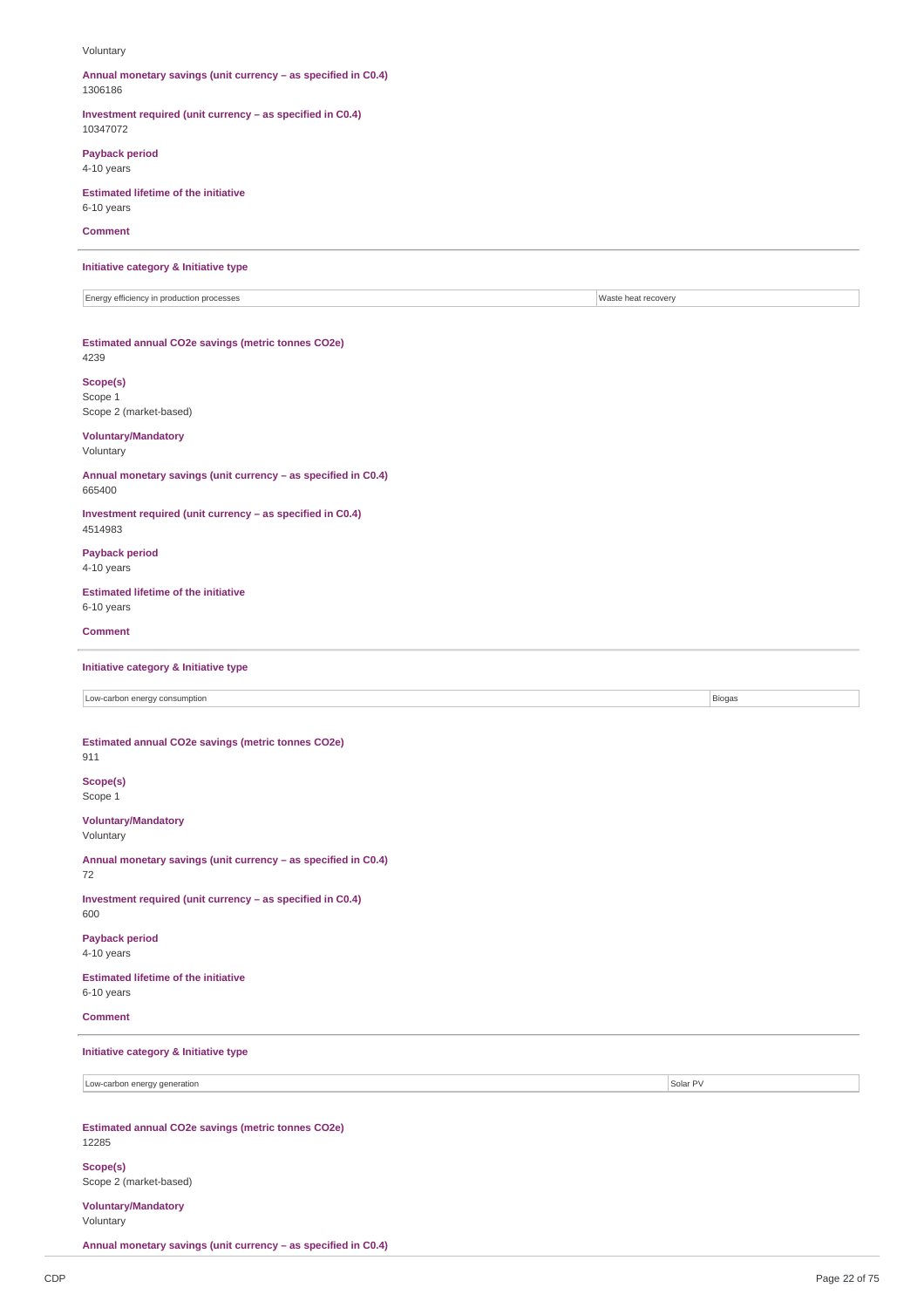#### 1201222

### **Investment required (unit currency – as specified in C0.4)** 16678913

**Payback period**

# 4-10 years

**Estimated lifetime of the initiative** 6-10 years

## **Comment**

**Initiative category & Initiative type**

Transportation **Company fleet vehicle replacement** 

#### **Estimated annual CO2e savings (metric tonnes CO2e)** 16631

**Scope(s)** Scope 1

### **Voluntary/Mandatory** Voluntary

**Annual monetary savings (unit currency – as specified in C0.4)** 1525700

**Investment required (unit currency – as specified in C0.4)** 36263718

**Payback period** 4-10 years

**Estimated lifetime of the initiative** 6-10 years

**Comment**

## C4.3c

## **(C4.3c) What methods do you use to drive investment in emissions reduction activities?**

| Method                                                      | <b>Comment</b>                                                                                                                                                                                                                                                                                                                                                                                               |
|-------------------------------------------------------------|--------------------------------------------------------------------------------------------------------------------------------------------------------------------------------------------------------------------------------------------------------------------------------------------------------------------------------------------------------------------------------------------------------------|
| Compliance with<br>regulatory<br>requirements/standards     | PepsiCo's policy is to comply with relevant regulatory standards, including climate change mitigation reguirements.                                                                                                                                                                                                                                                                                          |
| Employee engagement                                         | The Company's sustainability agenda drives employee engagement and is supported by our Resource Conservation (ReCon) training program, which develops the environmental<br>sustainability skills of our front line resources. Our internal communications teams also deliver engagement through internal channels.                                                                                           |
| Financial optimization<br>calculations                      | Certain business units drive energy efficiency by allocating budget reductions for available energy spends.                                                                                                                                                                                                                                                                                                  |
| Internal<br>incentives/recognition<br>programs              | PepsiCo has many internal incentives and recognition programs such as the Chairman's Award, Circle of Champion's Award, amongst others, all of which can be awarded to individuals<br>and sites that make a difference to our business operations and sustainability agenda.                                                                                                                                 |
| Internal finance<br>mechanisms                              | PepsiCo has established a global Capital Expenditures (Capex) fund for investment in projects that advance our sustainability agenda but which may not meet desired internal rate of<br>return hurdles.                                                                                                                                                                                                      |
| Lower return on<br>investment (ROI)<br>specification        | PepsiCo has established a global Capital Expenditures (Capex) fund for investment in projects that advance our sustainability agenda but which may not meet desired internal rate of<br>return hurdles.                                                                                                                                                                                                      |
| Partnering with<br>governments on<br>technology development | State level projects and partnering with the National Renewable Energy Laboratory in the U.S. have been examples of partnering with government. Our external collaboration also<br>extends to other Non-Governmental Organizations (NGOs) and institutions such as joining the Business Renewable Center and signing the World Resources Institute's (WRI) Corporate<br>Renewable Energy Buyers' Principles. |

## C4.5

(C4.5) Do you classify any of your existing goods and/or services as low-carbon products or do they enable a third party to avoid GHG emissions? Yes

## C4.5a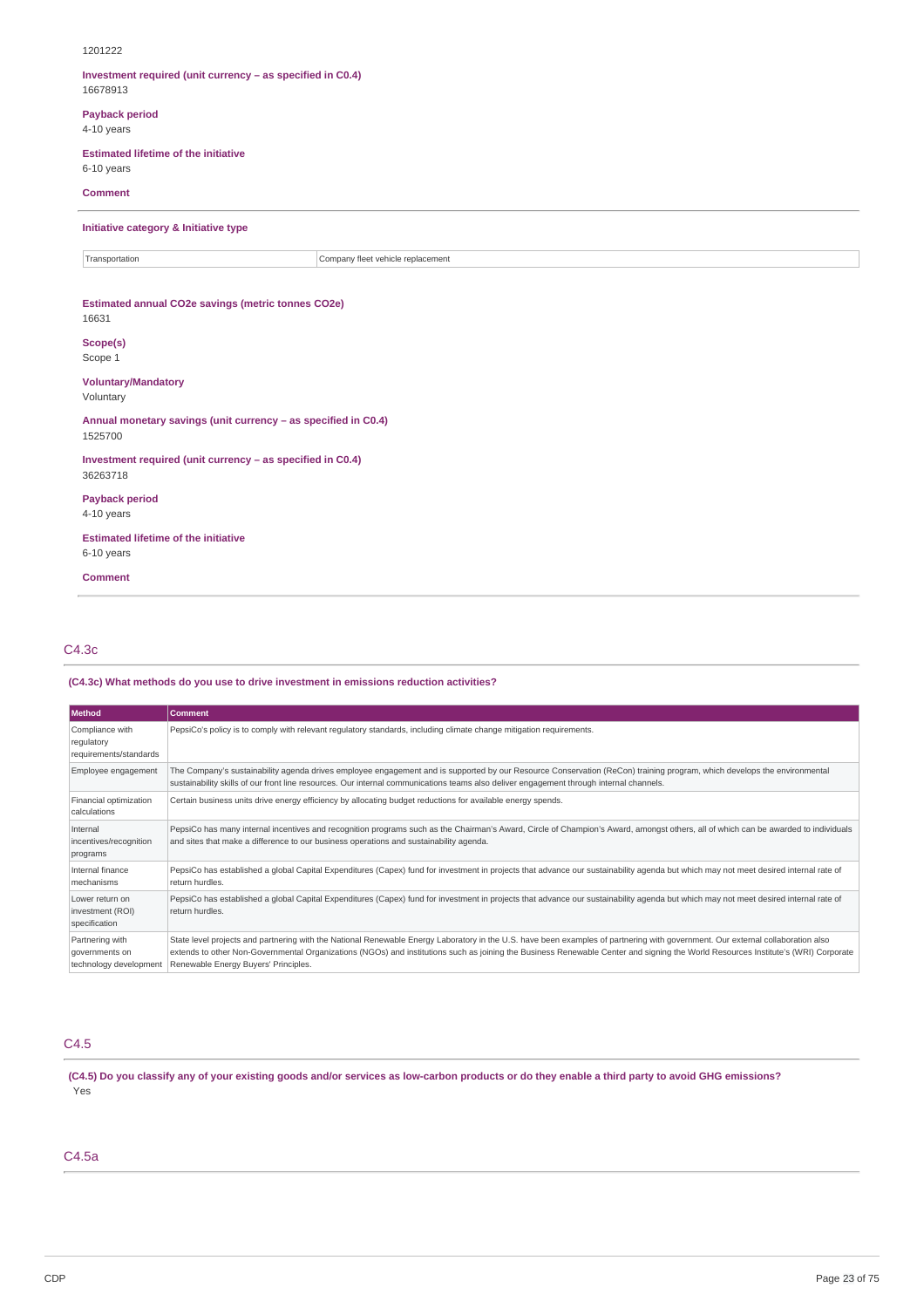(C4.5a) Provide details of your products and/or services that you classify as low-carbon products or that enable a third party to avoid GHG emissions.

#### **Level of aggregation** Company-wide

### **Description of product/Group of products**

PepsiCo provides refrigeration equipment, including coolers and vending machines, at the point of sale to our retail customers around the world. Although PepsiCo retains ownership of the equipment, the electricity use is the responsibility of the retailer. Implementation of our Higher Efficiency Coolers and Vending Machine Program is positively impacting Scope 3 emissions through the replacement of retired units with more efficient point of sale equipment. During this reporting year, we estimate that replacement of existing units at customer locations with more energy efficient units resulted in an energy savings of 3.2 billion kwh and a GHG reduction of 39% across our entire portfolio of units from the baseline year of 2015.

## **Are these low-carbon product(s) or do they enable avoided emissions?**

Low-carbon product and avoided emissions

# **Taxonomy, project or methodology used to classify product(s) as low-carbon or to calculate avoided emissions**

Other, please specify (Climate Registry and US EPA)

## **% revenue from low carbon product(s) in the reporting year**

6

#### **% of total portfolio value** <Not Applicable>

#### **Asset classes/ product types** <Not Applicable>

#### **Comment**

Calculation of emissions using Climate Registry or U.S. EPA emissions factors for the electricity grids available in country of deployment applied against average estimated usage for each type and compared to models available in previous years. The % revenue figure is total revenue from the vending category of our foodservice business.

## C5. Emissions methodology

## C5.1

#### **(C5.1) Provide your base year and base year emissions (Scopes 1 and 2).**

#### **Scope 1**

**Base year start** January 1 2015

#### **Base year end** December 31 2015

**Base year emissions (metric tons CO2e)** 3682437

#### **Comment**

This value is updated on an annual basis to include/exclude M&A and divestitures data

#### **Scope 2 (location-based)**

**Base year start** January 1 2015

**Base year end** December 31 2015

#### **Base year emissions (metric tons CO2e)**

1786848

## **Comment**

This value is updated on an annual basis to include/exclude M&A and divestitures data

## **Scope 2 (market-based)**

**Base year start** January 1 2015

**Base year end** December 31 2015

**Base year emissions (metric tons CO2e)** 1802330

#### **Comment**

This value is updated on an annual basis to include/exclude M&A and divestitures data

## C5.2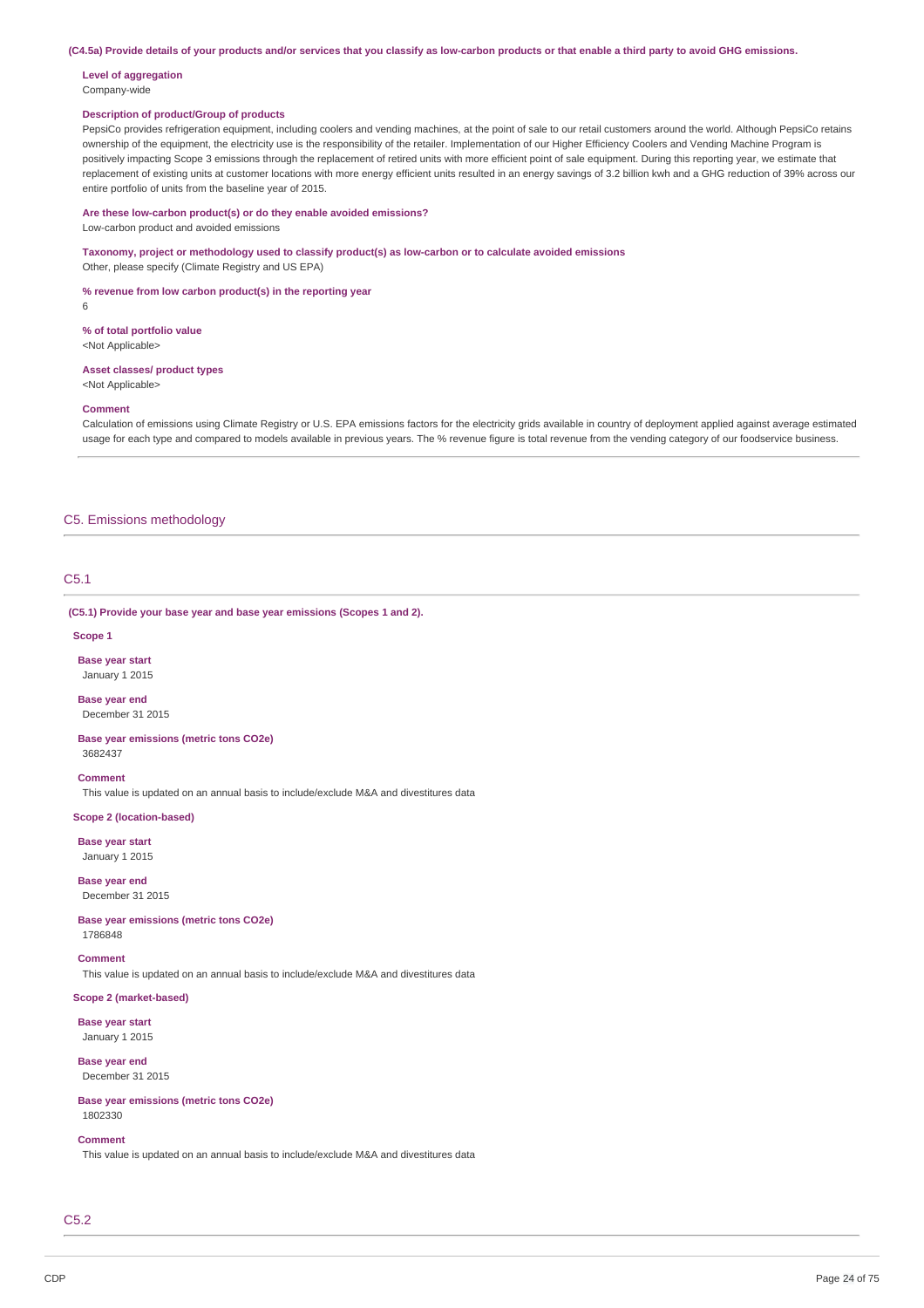(C5.2) Select the name of the standard, protocol, or methodology you have used to collect activity data and calculate emissions.

Energy Information Administration 1605B

IPCC Guidelines for National Greenhouse Gas Inventories, 2006

The Greenhouse Gas Protocol: A Corporate Accounting and Reporting Standard (Revised Edition)

The Greenhouse Gas Protocol: Scope 2 Guidance

US EPA Center for Corporate Climate Leadership: Indirect Emissions From Purchased Electricity

US EPA Center for Corporate Climate Leadership: Direct Emissions from Stationary Combustion Sources

US EPA Center for Corporate Climate Leadership: Direct Emissions from Mobile Combustion Sources

Other, please specify (See C5.2a for details)

## C5.2a

(C5.2a) Provide details of the standard, protocol, or methodology you have used to collect activity data and calculate emissions.

UK Department for Business, Energy & Industrial Strategy Greenhouse Gas Reporting – Conversion Factors 2019

WRI/WBCSD Greenhouse Gas Protocol Corporate Value Chain (Scope 3) Accounting and Reporting Standard (Scope 3)

IEA CO2 Emissions from Fuel Combustion

## C6. Emissions data

### C6.1

**(C6.1) What were your organization's gross global Scope 1 emissions in metric tons CO2e?**

#### **Reporting year**

**Gross global Scope 1 emissions (metric tons CO2e)** 3552415

**Start date**

<Not Applicable>

**End date** <Not Applicable>

#### **Comment**

Start date: 1/1/2019 End date: 12/31/2019

## C6.2

#### **(C6.2) Describe your organization's approach to reporting Scope 2 emissions.**

**Row 1**

#### **Scope 2, location-based**

We are reporting a Scope 2, location-based figure

#### **Scope 2, market-based**

We are reporting a Scope 2, market-based figure

#### **Comment**

We are reporting against both methodologies; however we are measuring progress against our goals using the market based methodology. We do not currently have access to electricity supplier emissions factors or residual emissions factors for all markets, however, where they have been available (for example, in Europe) we have applied them to our market-based Scope 2 reporting figure. We have also calculated our Scope 2 emissions based on location-based methodology so that we are able to judge the impact of our reduction efforts against both methodologies.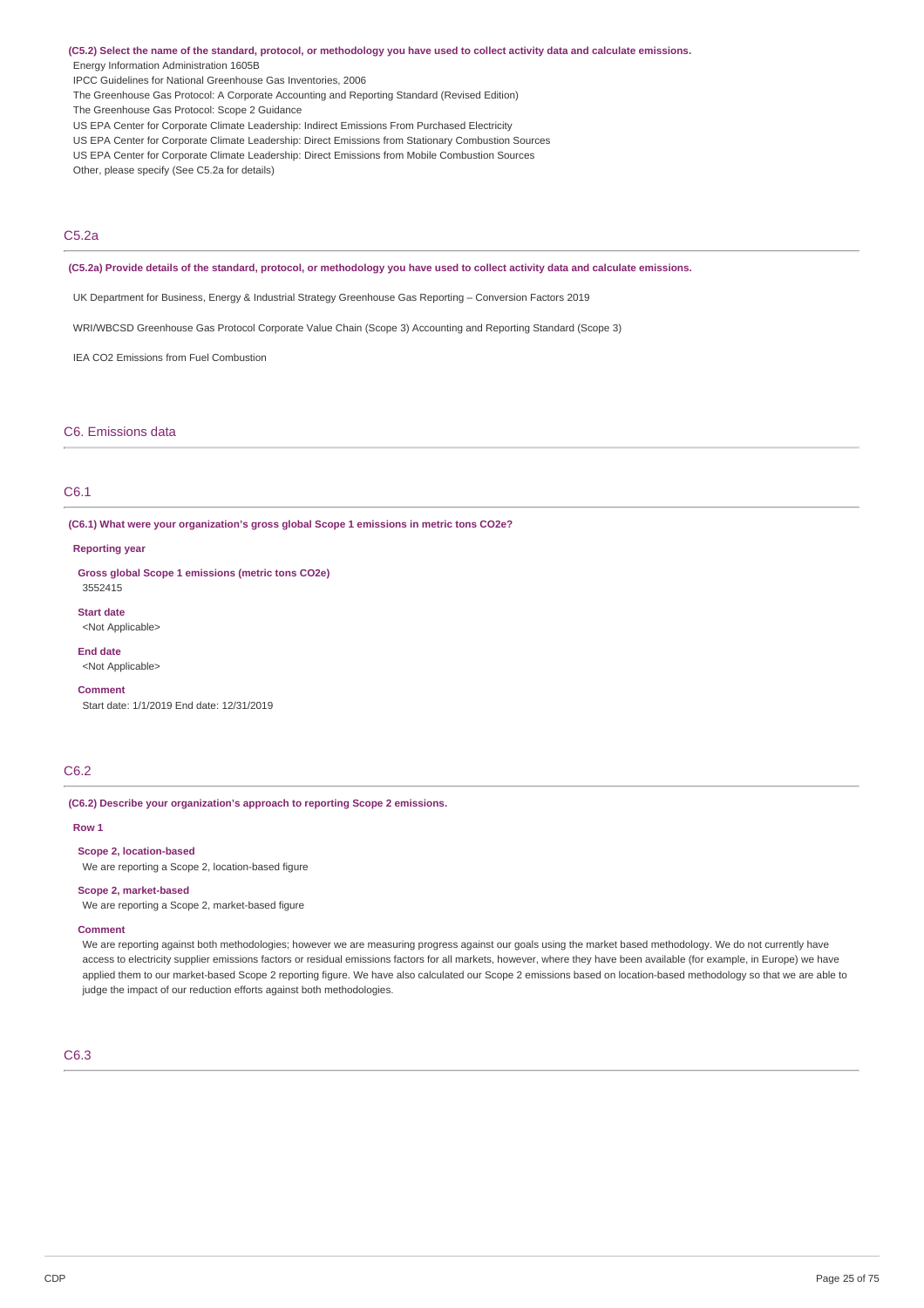#### **(C6.3) What were your organization's gross global Scope 2 emissions in metric tons CO2e?**

#### **Reporting year**

**Scope 2, location-based** 1556523

#### **Scope 2, market-based (if applicable)**

1425255 **Start date**

<Not Applicable>

**End date** <Not Applicable>

# **Comment**

Start date: 1/1/2019 End date: 12/31/2019

## C6.4

(C6.4) Are there any sources (e.g. facilities, specific GHGs, activities, geographies, etc.) of Scope 1 and Scope 2 emissions that are within your selected reporting **boundary which are not included in your disclosure?**

Yes

## C6.4a

(C6.4a) Provide details of the sources of Scope 1 and Scope 2 emissions that are within your selected reporting boundary which are not included in your **disclosure.**

## **Source**

Venezuela

**Relevance of Scope 1 emissions from this source** Emissions are not relevant

**Relevance of location-based Scope 2 emissions from this source**

Emissions are not relevant

**Relevance of market-based Scope 2 emissions from this source (if applicable)**

Emissions are not relevant

## **Explain why this source is excluded**

We determined that the inclusion of data for our Sustainability reporting should align with the reporting framework used, i.e. GHG Protocol, as well as any exclusions in our financial reporting. Because Venezuela is excluded from our financial report and its emissions represent 0.1% of our global Scope 1 and Scope 2 inventory, it is considered de minimis and we can meet the required alignment with both the Protocol and the financial reporting boundaries.

## C6.5

**(C6.5) Account for your organization's gross global Scope 3 emissions, disclosing and explaining any exclusions.**

**Purchased goods and services**

**Evaluation status** Relevant, calculated

**Metric tonnes CO2e** 33599797

#### **Emissions calculation methodology**

Calculated according to the GHG Protocol Scope 3 Standard using procurement data and material specific emission factors. Some procurement data is available only as spend where EPA's Extended Economic Input Output (EEIO) methodology emission factors are used.

**Percentage of emissions calculated using data obtained from suppliers or value chain partners** 50

# **Please explain**

Emissions from our agricultural sourcing, packaging materials sourcing, non-product related sourcing as well as our co-manufacturing service is included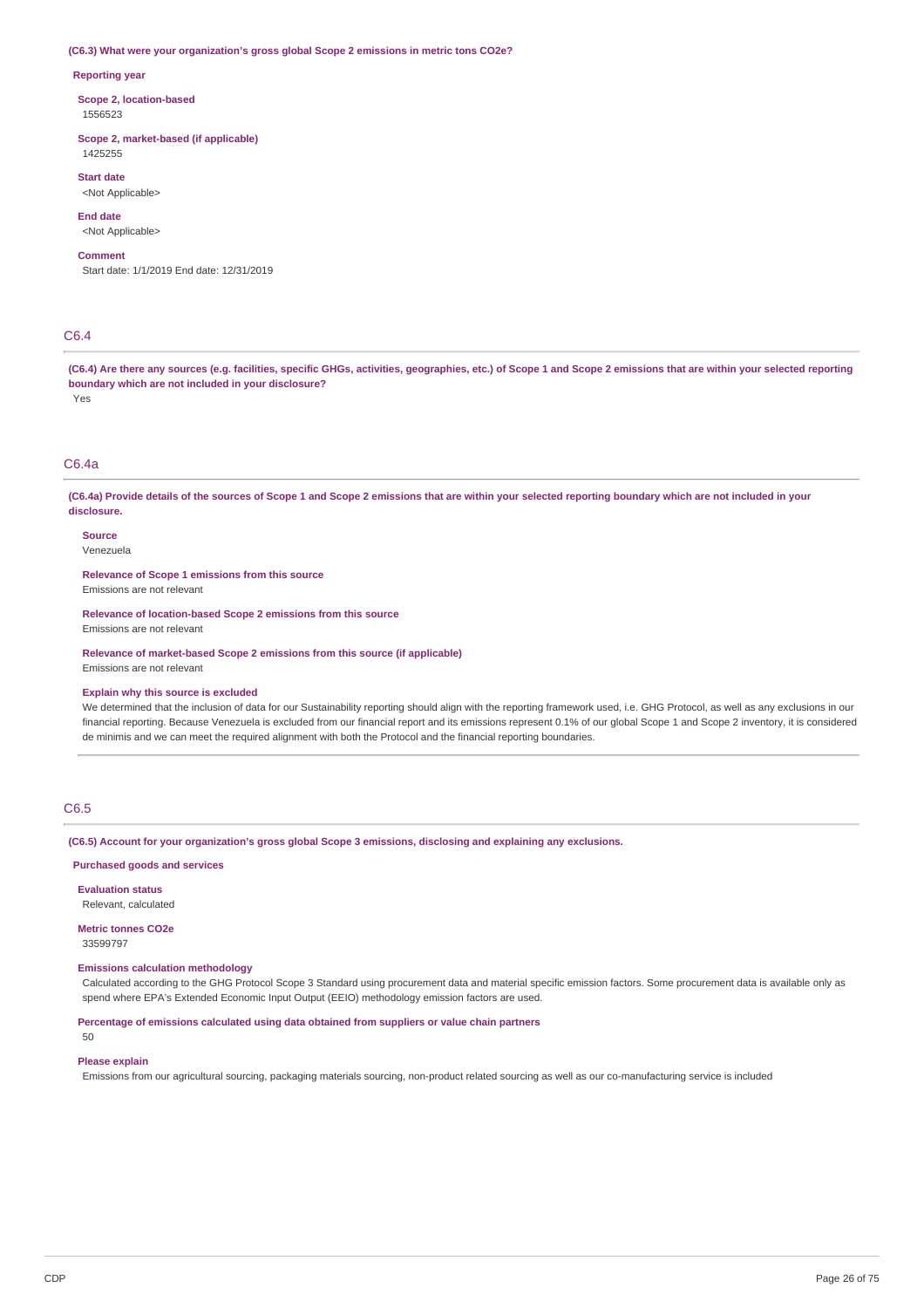#### **Capital goods**

#### **Evaluation status** Relevant, calculated

**Metric tonnes CO2e** 600278

#### **Emissions calculation methodology**

Calculated according to the GHG Protocol Scope 3 Standard using spend data on capital goods and EPA's Extended Economic Input Output (EEIO) methodology emission factors.

**Percentage of emissions calculated using data obtained from suppliers or value chain partners**

0

#### **Please explain**

Capital equipment spend is used as proxy for emissions calculations

**Fuel-and-energy-related activities (not included in Scope 1 or 2)**

**Evaluation status** Relevant, calculated

**Metric tonnes CO2e** 946616

#### **Emissions calculation methodology**

Calculated according to the GHG Protocol Scope 3 Standard using actual fuel use data in our internal operations and using DEFRA upstream emission factors.

**Percentage of emissions calculated using data obtained from suppliers or value chain partners**

 $\Omega$ 

#### **Please explain**

Fuel use information collected internally and used in our Scope 1&2 calculations are also used for this purpose

**Upstream transportation and distribution**

**Evaluation status** Relevant, calculated

**Metric tonnes CO2e**

720951

## **Emissions calculation methodology**

Calculated according to the GHG Protocol Scope 3 Standard using a combination of actual miles and weight moved data and using EPA Smartway transportation emission factors as well as spend data and EPA EEIO methodology emission factors.

**Percentage of emissions calculated using data obtained from suppliers or value chain partners**

## **Please explain**

5

In North America we keep track of inbound transportation data which was used for calculations. Most of our global inbound transportation data is not available and therefore spend data was used to fill gaps

### **Waste generated in operations**

**Evaluation status**

Relevant, calculated

# **Metric tonnes CO2e**

25353

## **Emissions calculation methodology**

Calculated according to the GHG Protocol Scope 3 Standard using waste generated and disposal methods that we keep track of internally and EPA WARM Tool waste emission factors.

#### **Percentage of emissions calculated using data obtained from suppliers or value chain partners**

 $\Omega$ 

### **Please explain**

We keep track of our waste generation and disposal data as part of our zero waste to landfill efforts

## **Business travel**

**Evaluation status** Relevant, calculated

#### **Metric tonnes CO2e**

140452

### **Emissions calculation methodology**

Calculated according to the GHG Protocol Scope 3 Standard using internal employee air travel data obtained from various systems around the globe and EPA emission factors for air travel. Rental car data obtained from suppliers or internal time & expense reports were used along with EPA EEIO emission factors.

**Percentage of emissions calculated using data obtained from suppliers or value chain partners**

## 10

## **Please explain**

Information on travel mileage and length of leg was used to calculate emissions. Rental car emissions are calculated by vendor and provided to PepsiCo for North America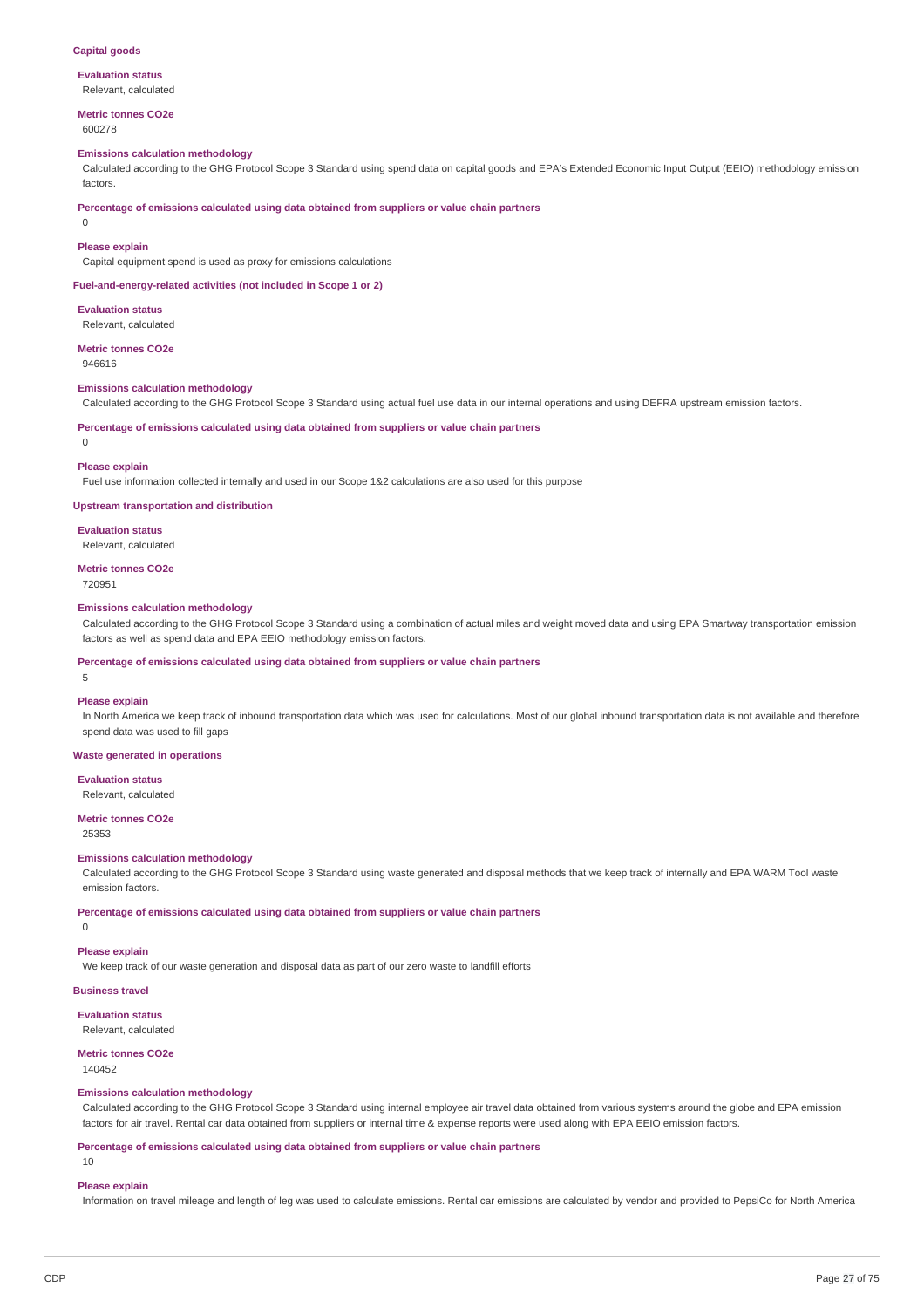#### **Employee commuting**

**Evaluation status** Relevant, calculated

#### **Metric tonnes CO2e** 201663

### **Emissions calculation methodology**

Calculated according to the GHG Protocol Scope 3 Standard using employee headcount data and estimations of commuting modes, distances and annual working days and DEFRA emission factors.

**Percentage of emissions calculated using data obtained from suppliers or value chain partners**

## **Please explain**

0

**Upstream leased assets**

**Evaluation status** Not relevant, explanation provided

## **Metric tonnes CO2e**

<Not Applicable>

#### **Emissions calculation methodology**

<Not Applicable>

**Percentage of emissions calculated using data obtained from suppliers or value chain partners**

# <Not Applicable>

## **Please explain**

Emissions were not calculated based on an analysis that emissions associated with upstream leased assets did not contribute greater than 1% of overall Scope 3 emissions.

#### **Downstream transportation and distribution**

**Evaluation status** Relevant, calculated

## **Metric tonnes CO2e**

11088559

## **Emissions calculation methodology**

Calculated according to the GHG Protocol Scope 3 Standard using distance traveled and weight moved data collected internally through our transportation management system as well as manual data collection. EPA Smartway emission factors are used for North American data and DEFRA emission factors are used for other regions.

**Percentage of emissions calculated using data obtained from suppliers or value chain partners**

## **Please explain**

50

Data is available internally sometimes for only distance traveled and sometimes both weight and distance. Weight and distance data was prioritized over only distance data.

#### **Processing of sold products**

**Evaluation status** Relevant, calculated

# **Metric tonnes CO2e**

231426

## **Emissions calculation methodology**

Calculated according to the GHG Protocol Scope 3 Standard using information on the volume of products manufactured by our co-packers and an estimation of fuel & energy used based on company-owned KPIs on energy use per unit production and IEA electricity grid factors and DEFRA fuel emission factors.

**Percentage of emissions calculated using data obtained from suppliers or value chain partners**

## $\Omega$

## **Please explain**

We do not currently monitor fuel and energy use data for our co-packing business

## **Use of sold products**

**Evaluation status**

Not relevant, explanation provided

# **Metric tonnes CO2e**

<Not Applicable>

## **Emissions calculation methodology**

<Not Applicable>

**Percentage of emissions calculated using data obtained from suppliers or value chain partners**

## <Not Applicable>

## **Please explain**

There are some emissions from the use of sold products for PepsiCo mainly from energy use from refrigerating or cooking our products. However, per the GHG protocol these emissions are not relevant to our inventory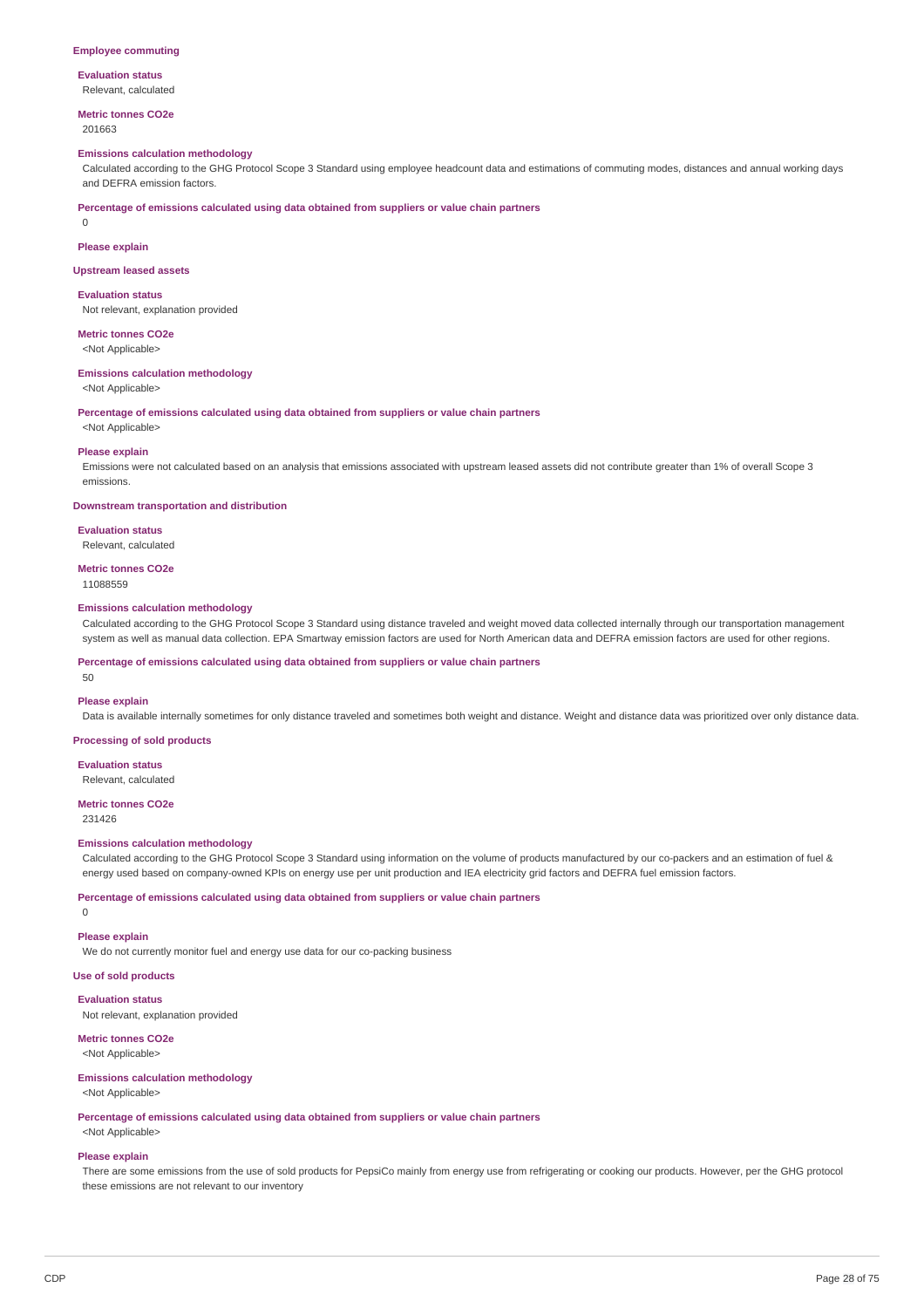#### **End of life treatment of sold products**

**Evaluation status** Relevant, calculated

**Metric tonnes CO2e** 811130

### **Emissions calculation methodology**

Calculated according to the GHG Protocol Scope 3 Standard using our packaging data and end of life emission factors developed by Franklin Associates for PepsiCo that takes into account energy mix differences in various regions as well as recycling rates.

#### **Percentage of emissions calculated using data obtained from suppliers or value chain partners**

50

#### **Please explain**

End of life emission factors are available by material type for all of our packaging materials

#### **Downstream leased assets**

**Evaluation status**

Not relevant, explanation provided

## **Metric tonnes CO2e**

<Not Applicable>

## **Emissions calculation methodology**

<Not Applicable>

**Percentage of emissions calculated using data obtained from suppliers or value chain partners**

<Not Applicable>

#### **Please explain**

Emissions from downstream leased assets were not calculated based on an analysis that emissions associated with downstream leased assets did not contribute greater than 1% of overall Scope 3 emissions.

#### **Franchises**

**Evaluation status**

Relevant, calculated

## **Metric tonnes CO2e**

1843424

#### **Emissions calculation methodology**

Calculated according to the GHG Protocol Scope 3 Standard using a combination of actual fuel and energy use data within our franchise operations and DEFRA emission factors and IEA electricity factors and estimations based on franchise volume produced and company owned operations KPI of energy use per unit production and IEA plus DEFRA emission factors.

#### **Percentage of emissions calculated using data obtained from suppliers or value chain partners**

**Please explain**

50

Fuel and energy use data for our franchise bottling operations is not available across the globe. Where available this actual data is utilized

### **Investments**

**Evaluation status**

Relevant, calculated

## **Metric tonnes CO2e**

255417

### **Emissions calculation methodology**

Calculated according to the GHG Protocol Scope 3 Standard using a combination of actual fuel and energy use data within our joint venture operations and DEFRA emission factors and IEA electricity factors and estimations based on franchise volume produced and company owned operations KPI of energy use per unit production and IEA plus DEFRA emission factors. The proportion of our equity investment is taken into consideration.

**Percentage of emissions calculated using data obtained from suppliers or value chain partners**

 $50$ 

## **Please explain**

Fuel and energy use data for our joint venture operations is not available across the globe.

#### **Other (upstream)**

**Evaluation status** Not relevant, explanation provided

**Metric tonnes CO2e**

<Not Applicable>

### **Emissions calculation methodology**

<Not Applicable>

**Percentage of emissions calculated using data obtained from suppliers or value chain partners** <Not Applicable>

#### **Please explain**

No other sources of upstream emissions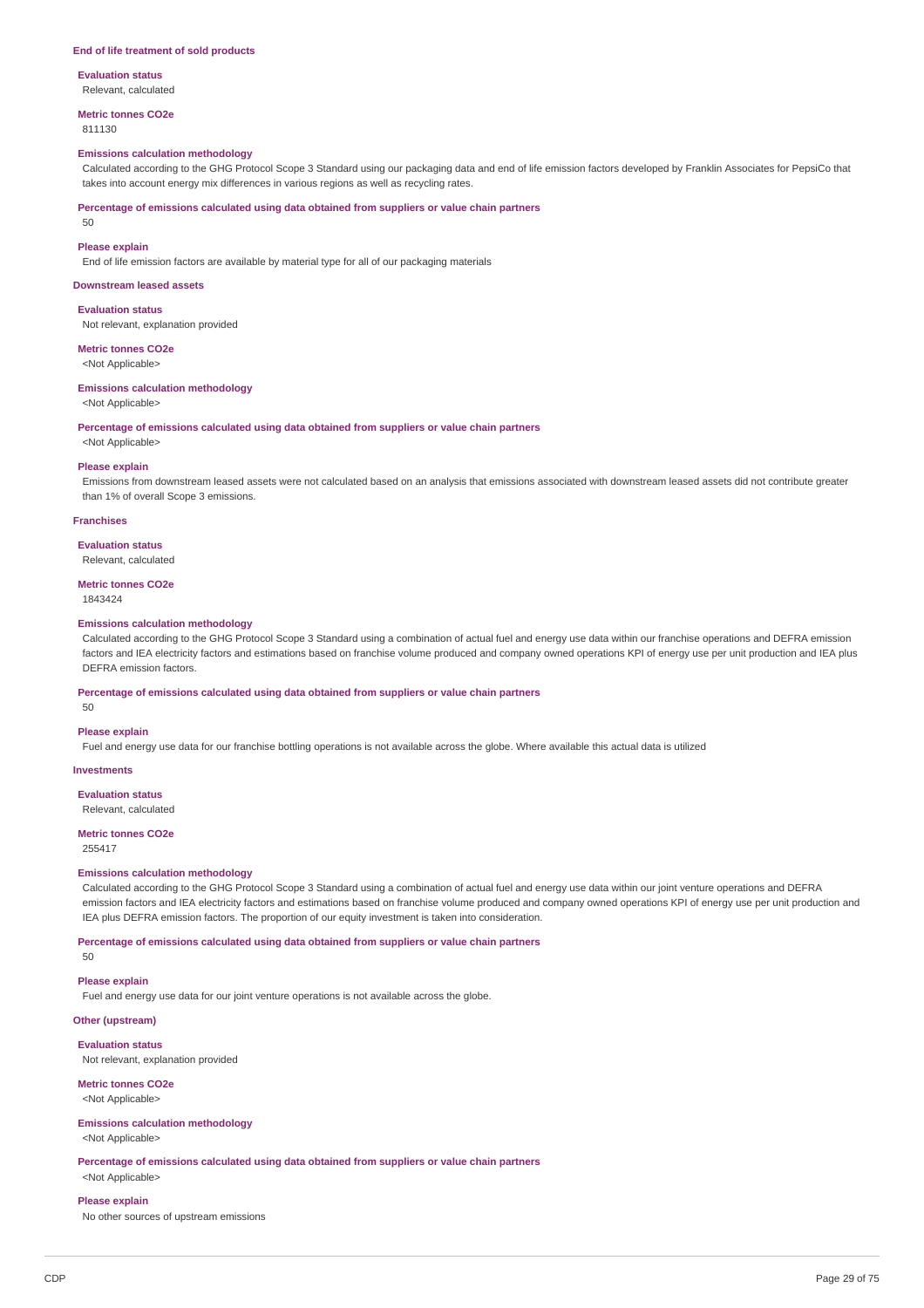## **Other (downstream)**

**Evaluation status** Not relevant, explanation provided

**Metric tonnes CO2e**

<Not Applicable>

# **Emissions calculation methodology**

<Not Applicable>

**Percentage of emissions calculated using data obtained from suppliers or value chain partners** <Not Applicable>

**Please explain**

No other sources of downstream emissions

## C-AC6.6/C-FB6.6/C-PF6.6

**(C-AC6.6/C-FB6.6/C-PF6.6) Can you break down your Scope 3 emissions by relevant business activity area?** Yes

C-AC6.6a/C-FB6.6a/C-PF6.6a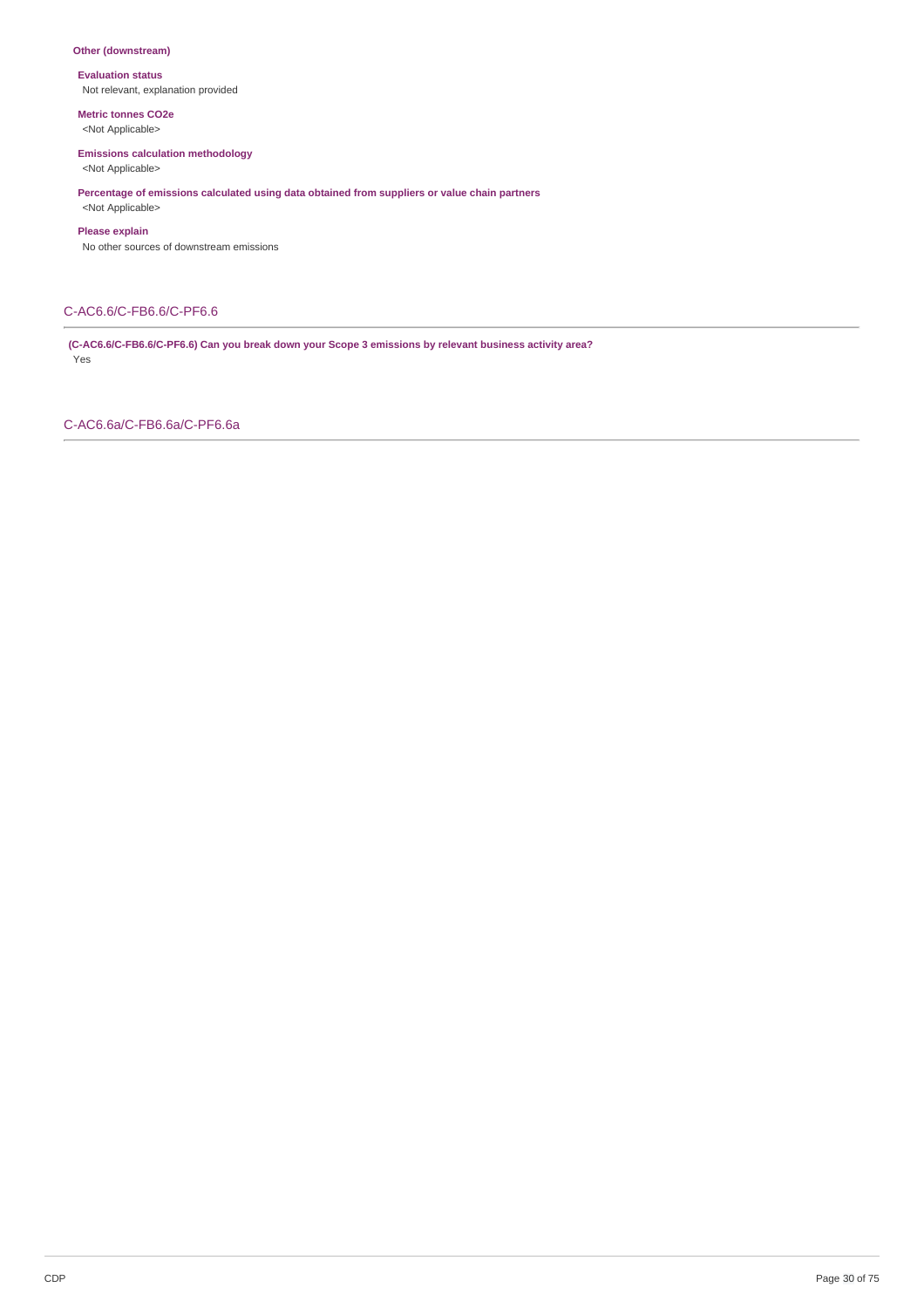#### **(C-AC6.6a/C-FB6.6a/C-PF6.6a) Disclose your Scope 3 emissions for each of your relevant business activity areas.**

### **Activity**

Agriculture/Forestry

## **Scope 3 category**

Purchased goods and services

## **Emissions (metric tons CO2e)**

18880614

## **Please explain**

Emissions from our purchased agricultural commodities are calculated using procurement data on volume purchased and commodity specific emission factors obtained from several credible external sources like the World Food Lifecycle Database as well as supplier specific data for example potatoes in the UK.

#### **Activity**

Processing/Manufacturing

### **Scope 3 category**

Purchased goods and services

## **Emissions (metric tons CO2e)**

1092653

## **Please explain**

Emissions from our co-manufacturing services are included in this category and are calculated using total spend data on these services and using the EPA's EEIO emission factors.

#### **Activity**

Processing/Manufacturing

### **Scope 3 category**

Processing of sold products

#### **Emissions (metric tons CO2e)** 231426

## **Please explain**

Emissions from our co-packing services are included in this category and are estimated using the total volume of products manufactured through our co-packers and applying an energy use KPI based on company owned manufacturing processes.

## **Activity**

Distribution

## **Scope 3 category**

Upstream transportation and distribution

#### **Emissions (metric tons CO2e)** 720951

#### **Please explain**

All emissions from inbound transportation for our company owned operations as well as our franchise operations are included. In North America we track inbound transportation mileage and weights moved from our carriers and this data is used for emissions calculations. Internationally, we use transportation spend data and EPA EEIO emission factors.

### **Activity**

Distribution

### **Scope 3 category**

Downstream transportation and distribution

#### **Emissions (metric tons CO2e)** 11088559

#### **Please explain**

All emissions from outbound transportation including distribution related to our vending and cooling equipment and for our franchise business are included. Outbound transportation emissions are calculated using distance and weight moved data collected from across the globe. For our vending and cooling equipment data on annual equipment purchases, their energy consumption information and refrigerant leakage estimates are used for emissions calculations.

#### **Activity**

Consumption

## **Scope 3 category**

End of life treatment of sold products

#### **Emissions (metric tons CO2e)** 811130

#### **Please explain**

Emissions related to the end of life treatment of our packaging materials by region is included. Packaging data by material is collected annually by our operating regions and this data is used along with packaging end of life estimates by region to calculate emissions.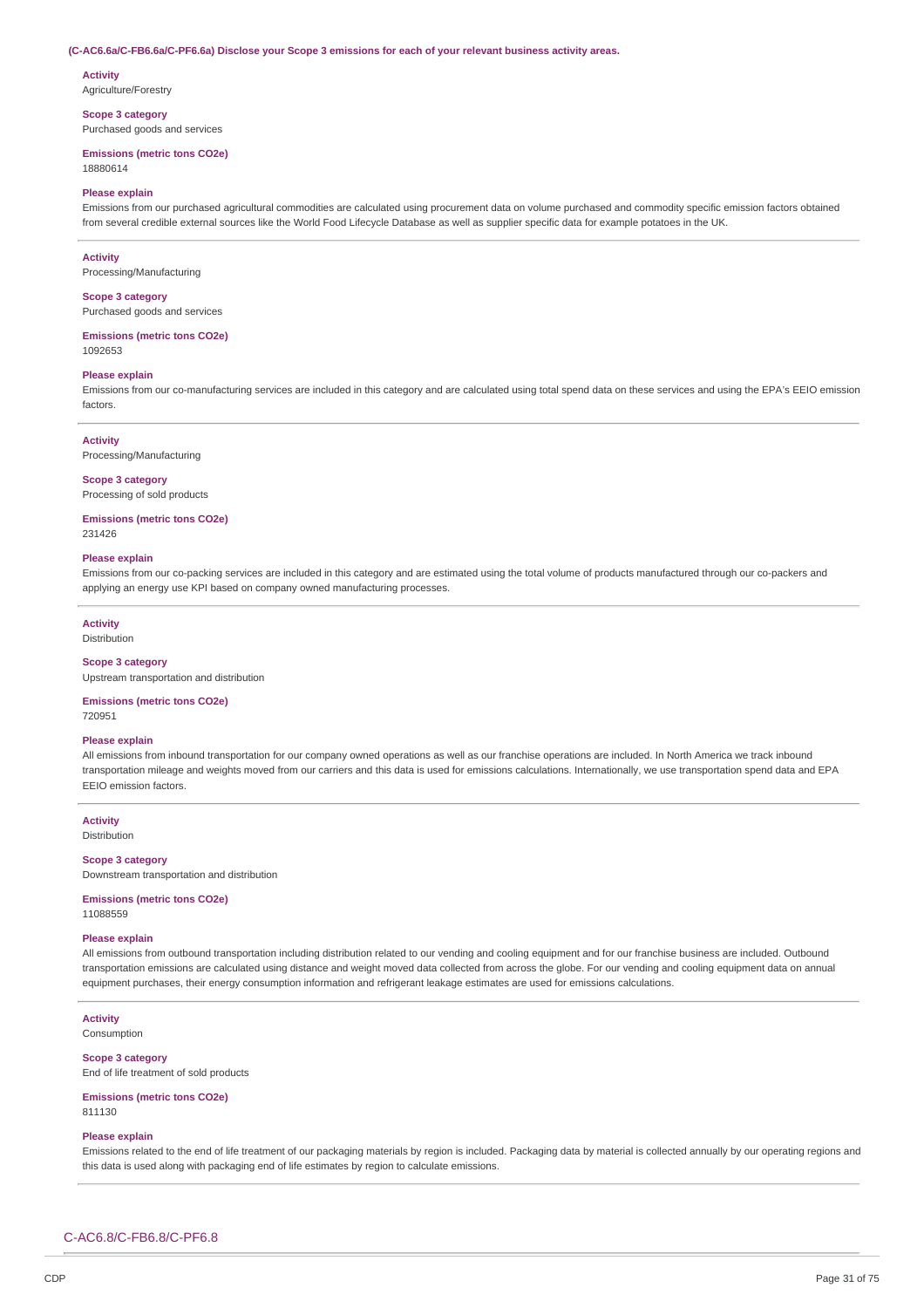(C-AC6.8/C-FB6.8/C-PF6.8) Is biogenic carbon pertaining to your direct operations relevant to your current CDP climate change disclosure? No

## C-AC6.9/C-FB6.9/C-PF6.9

(C-AC6.9/C-FB6.9/C-PF6.9) Do you collect or calculate greenhouse gas emissions for each commodity reported as significant to your business in C-**AC0.7/FB0.7/PF0.7?**

#### **Agricultural commodities**

Palm Oil

**Do you collect or calculate GHG emissions for this commodity?**

Yes

#### **Please explain**

We calculate GHG emissions from this commodity using procurement data and country or geography specific emission factors

#### **Agricultural commodities**

Sugar

**Do you collect or calculate GHG emissions for this commodity?** Yes

#### **Please explain**

We calculate emissions from all types of sugar including cane sugar and beet sugar and country or geography specific emission factors

#### **Agricultural commodities**

Wheat

**Do you collect or calculate GHG emissions for this commodity?** Yes

#### **Please explain**

We calculate GHG emissions from this commodity using procurement data and country or geography specific emission factors

#### **Agricultural commodities**

Other (Potato)

**Do you collect or calculate GHG emissions for this commodity?** Please select

### **Please explain**

We calculate GHG emissions from this commodity using procurement data and country or geography specific emission factors

#### **Agricultural commodities**

Other (Corn)

**Do you collect or calculate GHG emissions for this commodity?** Yes

#### **Please explain**

We calculate emissions from all types of corn-derived commodities like HFCS, cornmeal, whole corn and country or geography specific emission factors

C-AC6.9a/C-FB6.9a/C-PF6.9a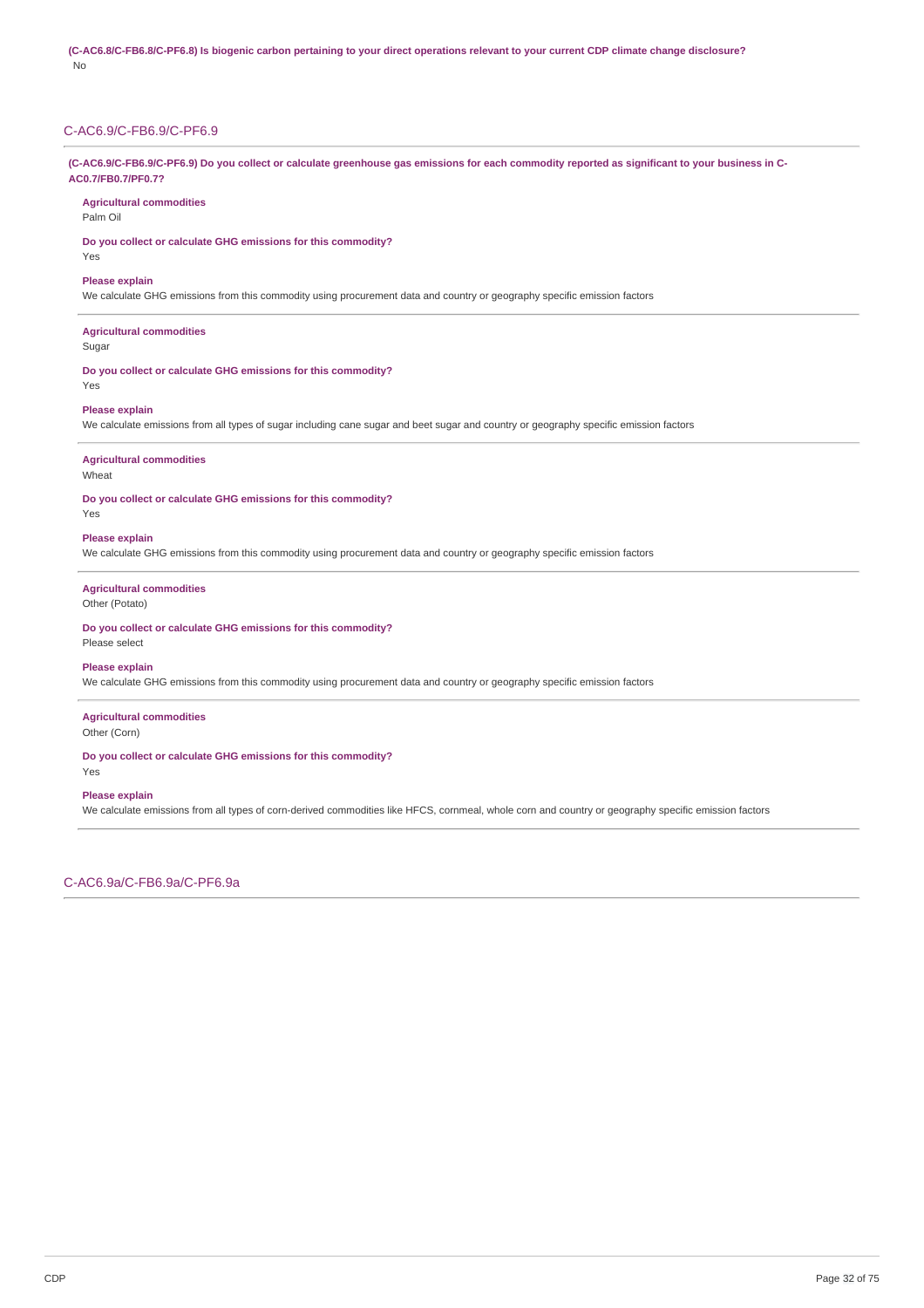(C-AC6.9a/C-FB6.9a/C-PF6.9a) Report your greenhouse gas emissions figure(s) for your disclosing commodity(ies), explain your methodology, and include any **exclusions.**

#### **Palm Oil**

**Reporting emissions by**

## Total

**Emissions (metric tons CO2e)** 1730541

### **Denominator: unit of production** <Not Applicable>

**Change from last reporting year**

This is our first year of measurement

#### **Please explain**

In 2019, we started conducting a comprehensive bottom-up inventory of our Scope 3 emissions using procurement data and material specific emission factors.

#### **Sugar**

**Reporting emissions by** Total

### **Emissions (metric tons CO2e)** 2511595

**Denominator: unit of production**

# <Not Applicable>

**Change from last reporting year**

This is our first year of measurement

### **Please explain**

In 2019, we started conducting a comprehensive bottom-up inventory of our Scope 3 emissions using procurement data and material specific emission factors. This includes our beet sugar as well as cane sugar emissions for company owned operations as well as our franchise business.

#### **Wheat**

**Reporting emissions by** Total

### **Emissions (metric tons CO2e)** 621711

**Denominator: unit of production**

## <Not Applicable>

**Change from last reporting year**

### This is our first year of measurement

### **Please explain**

In 2019, we started conducting a comprehensive bottom-up inventory of our Scope 3 emissions using procurement data and material specific emission factors.

#### **Other**

**Reporting emissions by** Total

# **Emissions (metric tons CO2e)**

7512199

# **Denominator: unit of production**

<Not Applicable>

# **Change from last reporting year**

This is our first year of measurement

## **Please explain**

In 2019, we started conducting a comprehensive bottom-up inventory of our Scope 3 emissions using procurement data and material specific emission factors. This includes all our emissions from potatoes and corn-derived commodities like HFCS, cornmeal and whole corn for our company owned and franchise businesses.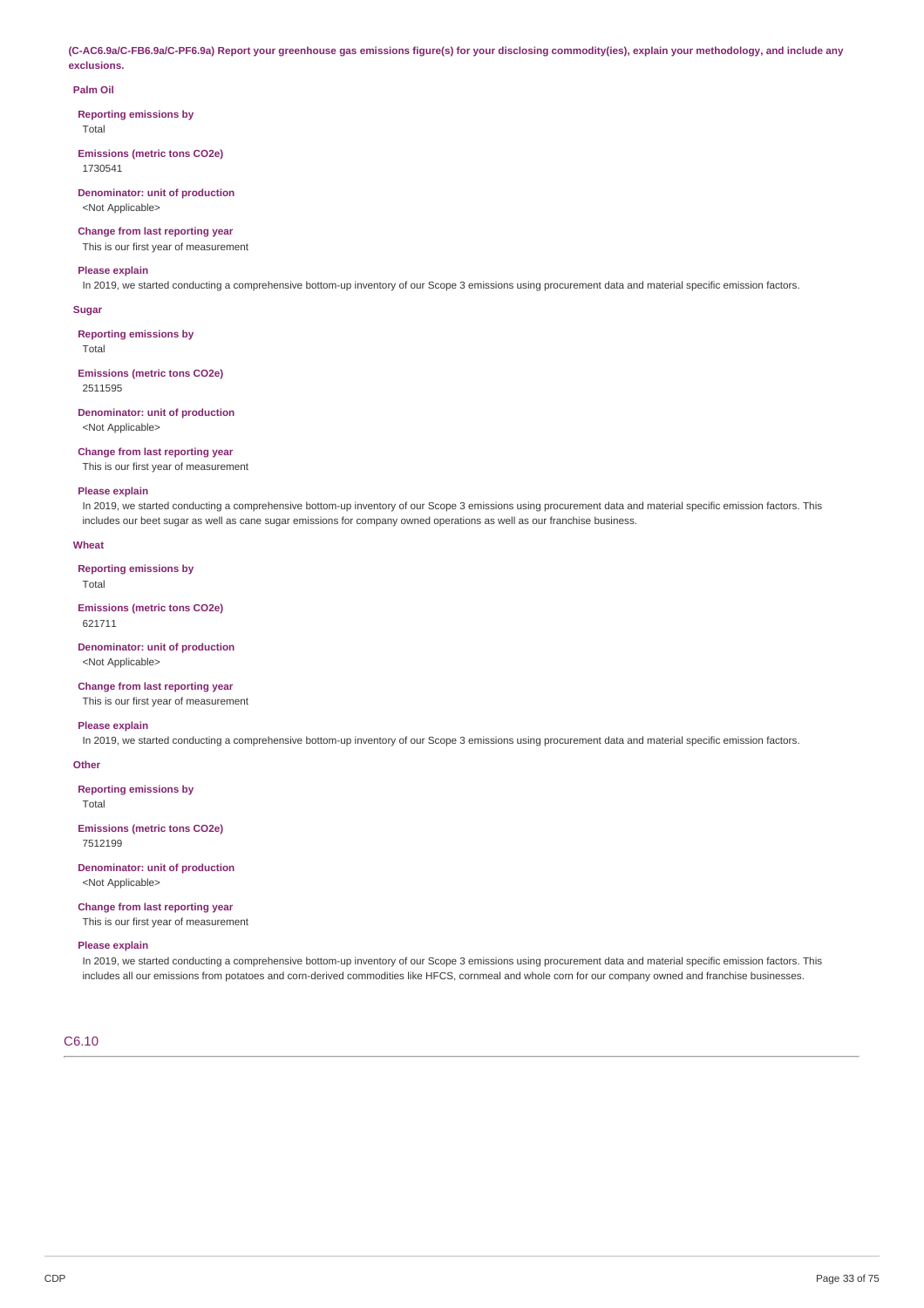(C6.10) Describe your gross global combined Scope 1 and 2 emissions for the reporting year in metric tons CO2e per unit currency total revenue and provide any **additional intensity metrics that are appropriate to your business operations.**

**Intensity figure** 0.00007412

**Metric numerator (Gross global combined Scope 1 and 2 emissions, metric tons CO2e)** 4977669

**Metric denominator** unit total revenue

**Metric denominator: Unit total** 67161000000

**Scope 2 figure used** Market-based

**% change from previous year** 6

**Direction of change** Decreased

## **Reason for change**

Our overall Scope 1&2 emissions have declined by 4% while our revenue increased by 3.86%. PepsiCo has managed to increase our revenue while reducing carbon emissions through projects such as using solar panels to generate renewable electricity onsite, installing energy efficient lighting and HVAC equipment, as well as recovering and reusing waste heat from thermal applications to reduce the amount of fuel we consume.

## C7. Emissions breakdowns

## C7.1

**(C7.1) Does your organization break down its Scope 1 emissions by greenhouse gas type?** No

C7.2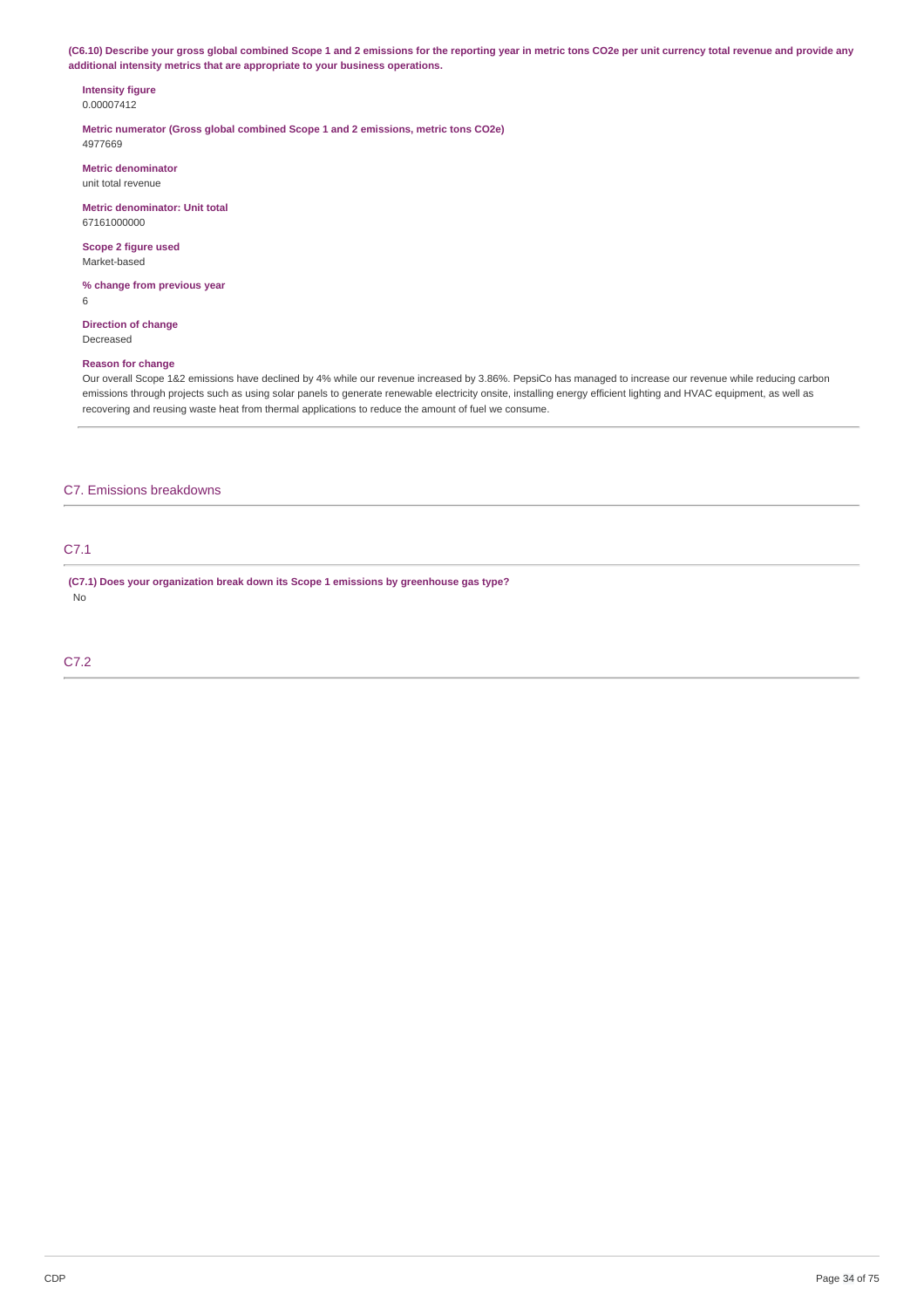## **(C7.2) Break down your total gross global Scope 1 emissions by country/region.**

| Country/Region                                       | Scope 1 emissions (metric tons CO2e) |
|------------------------------------------------------|--------------------------------------|
| Argentina                                            | 12939                                |
| Australia                                            | 24913                                |
| Belgium                                              | 32021                                |
| Bosnia & Herzegovina                                 | 2326                                 |
| Brazil                                               | 102464                               |
| Canada                                               | 205559                               |
| Chile                                                | 13710                                |
| China                                                | 41673                                |
| Colombia                                             | 28292                                |
| Costa Rica                                           | 288                                  |
| Cyprus                                               | 1765                                 |
| Dominican Republic                                   | 8454                                 |
| Ecuador                                              | 3904                                 |
| Egypt                                                | 135010                               |
| El Salvador                                          | 1603                                 |
| Estonia                                              | 103                                  |
| France                                               | 257                                  |
| Georgia                                              | 2618                                 |
| Germany                                              | 3181                                 |
| Greece                                               | 7449                                 |
| Guatemala                                            | 17749                                |
| Honduras                                             | 3197                                 |
| India                                                | 15885                                |
| Ireland                                              | 2624                                 |
| Italy                                                | 955                                  |
| Kyrgyzstan                                           | 175                                  |
| Mexico                                               | 372907                               |
|                                                      |                                      |
| Netherlands                                          | 17649                                |
| New Zealand                                          | 6295                                 |
| Pakistan                                             | 27340                                |
| Panama                                               | 428                                  |
| Peru                                                 | 7715                                 |
| Poland                                               | 46081                                |
| Portugal                                             | 12092                                |
| Romania                                              | 13349                                |
| Russian Federation                                   | 257087                               |
| Saudi Arabia                                         | 33655                                |
| Serbia                                               | 6904                                 |
| Singapore                                            | 437                                  |
| South Africa                                         | 37997                                |
| Spain                                                | 35462                                |
| Taiwan, Greater China                                | 4954                                 |
| Thailand                                             | 17048                                |
| Turkey                                               | 38775                                |
| Ukraine                                              | 20298                                |
| United Kingdom of Great Britain and Northern Ireland | 69287                                |
| United States of America                             | 1852069                              |
| Uruguay                                              | 1269                                 |
| Viet Nam                                             | 4194                                 |
| Israel                                               | 8                                    |
| Paraguay                                             | $\overline{c}$                       |

# C7.3

**(C7.3) Indicate which gross global Scope 1 emissions breakdowns you are able to provide.** By business division

## C7.3a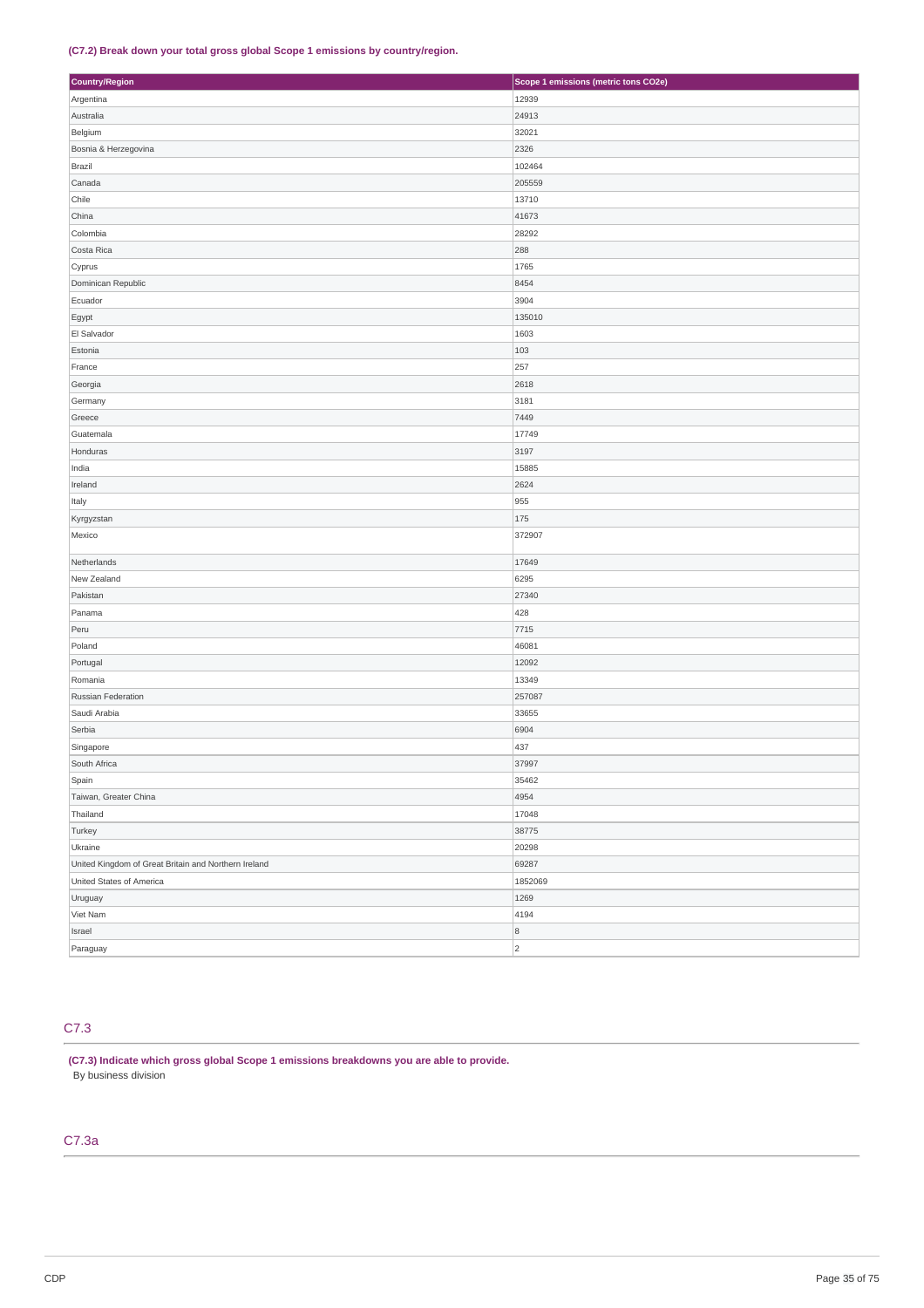## **(C7.3a) Break down your total gross global Scope 1 emissions by business division.**

| <b>Business division</b>                          | Scope 1 emissions (metric ton CO2e) |
|---------------------------------------------------|-------------------------------------|
| Africa, Middle East and South Asia                | 249533                              |
| Asia Pacific, Australia and New Zealand and China | 99076                               |
| Europe                                            | 568366                              |
| Frito-Lay North America                           | 1078322                             |
| Latin America                                     | 568710                              |
| PepsiCo Beverages North America                   | 936978                              |
| PepsiCo Global Concentrate Solutions              | 3840                                |
| Quaker Foods North America                        | 47588                               |

## C-AC7.4/C-FB7.4/C-PF7.4

(C-AC7.4/C-FB7.4/C-PF7.4) Do you include emissions pertaining to your business activity(ies) in your direct operations as part of your global gross Scope 1 **figure?**

Yes

## C-AC7.4b/C-FB7.4b/C-PF7.4b

(C-AC7.4b/C-FB7.4b/C-PF7.4b) Report the Scope 1 emissions pertaining to your business activity(ies) and explain any exclusions. If applicable, disaggregate your **agricultural/forestry by GHG emissions category.**

**Activity**

Processing/Manufacturing

**Emissions category** <Not Applicable>

**Emissions (metric tons CO2e)** 2167540

**Methodology** Region-specific emissions factors

#### **Please explain**

Scope 1 emissions from our manufacturing operations are included here

**Activity** Distribution

**Emissions category** <Not Applicable>

**Emissions (metric tons CO2e)** 1384874

**Methodology**

Region-specific emissions factors

# **Please explain**

Scope 1 emissions from our company owned fleet fuel use are included here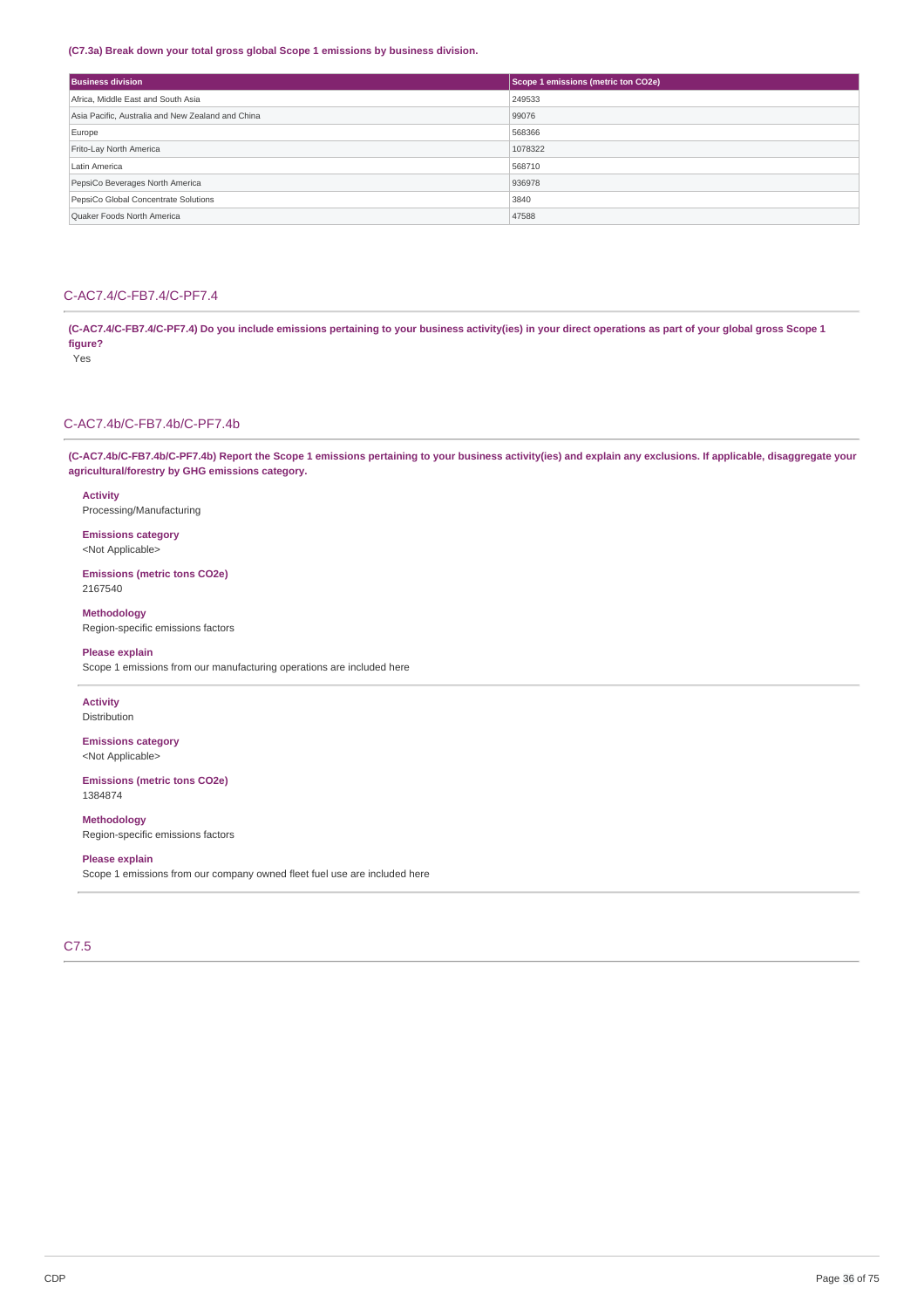# **(C7.5) Break down your total gross global Scope 2 emissions by country/region.**

| Country/Region                                          | Scope 2, location-based Scope 2, market-based<br>(metric tons CO2e) | (metric tons CO2e) | Purchased and consumed electricity,<br>heat, steam or cooling (MWh) | Purchased and consumed low-carbon electricity, heat, steam or cooling<br>accounted for in Scope 2 market-based approach (MWh) |
|---------------------------------------------------------|---------------------------------------------------------------------|--------------------|---------------------------------------------------------------------|-------------------------------------------------------------------------------------------------------------------------------|
| Argentina                                               | 7024                                                                | 6700               | 19957                                                               | O                                                                                                                             |
| Australia                                               | 27618                                                               | 26959              | 37021                                                               | 883                                                                                                                           |
| Belgium                                                 | 6750                                                                | 98                 | 39781                                                               | 39235                                                                                                                         |
| Bosnia & Herzegovina                                    | 1509                                                                | 1509               | 1851                                                                | 0                                                                                                                             |
| Brazil                                                  | 12558                                                               | 12553              | 106397                                                              | 0                                                                                                                             |
| Canada                                                  | 22453                                                               | 22453              | 147489                                                              | $\overline{0}$                                                                                                                |
| Chile                                                   | 8468                                                                | 8010               | 19189                                                               | 1038                                                                                                                          |
| China                                                   | 39575                                                               | 39575              | 66860                                                               | 0                                                                                                                             |
| Colombia                                                | 3999                                                                | 3999               | 29697                                                               | O                                                                                                                             |
| Costa Rica                                              | $\,1\,$                                                             | $\,1$              | 460                                                                 | 0                                                                                                                             |
| Cyprus                                                  | 564                                                                 | 564                | 877                                                                 | 0                                                                                                                             |
| Dominican Republic                                      | 5647                                                                | 5647               | 10804                                                               | $\overline{0}$                                                                                                                |
| Ecuador                                                 | 714                                                                 | 714                | 3981                                                                | 0                                                                                                                             |
| Egypt                                                   | 49450                                                               | 49450              | 111755                                                              | 0                                                                                                                             |
| El Salvador                                             | 132                                                                 | 132                | 783                                                                 | 0                                                                                                                             |
| Georgia                                                 | 290                                                                 | 290                | 3078                                                                | $\overline{0}$                                                                                                                |
| Germany                                                 | 3614                                                                | 0                  | 9203                                                                | 9203                                                                                                                          |
| Greece                                                  | 3025                                                                | 31                 | 5688                                                                | 4250                                                                                                                          |
| Guatemala                                               | 4468                                                                | 4468               | 14152                                                               | O                                                                                                                             |
| Honduras                                                | 837                                                                 | 837                | 2632                                                                | 0                                                                                                                             |
| Hungary                                                 | $\overline{0}$                                                      | 0                  | O                                                                   | 0                                                                                                                             |
| India                                                   | 54072                                                               | 52627              | 74718                                                               | 2000                                                                                                                          |
| Ireland                                                 | 4413                                                                | 7367               | 11617                                                               | 0                                                                                                                             |
| Italy                                                   | 186                                                                 | 65                 | 609                                                                 | 395                                                                                                                           |
| Kyrgyzstan                                              | 3227                                                                | 3227               | 4668                                                                | $\overline{0}$                                                                                                                |
| Mexico                                                  | 152667                                                              | 97586              | 319445                                                              | 103043                                                                                                                        |
| Netherlands                                             | 7715                                                                | 1341               | 19843                                                               | 17314                                                                                                                         |
| New Zealand                                             | 822                                                                 | 822                | 7120                                                                | 0                                                                                                                             |
| Pakistan                                                | 10981                                                               | 10981              | 26243                                                               | 0                                                                                                                             |
| Panama                                                  | 563                                                                 | 563                | 3001                                                                | 0                                                                                                                             |
| Peru                                                    | 2346                                                                | 2346               | 10547                                                               | O                                                                                                                             |
| Poland                                                  | 31696                                                               | 3182               | 52693                                                               | 48801                                                                                                                         |
| Portugal                                                | 3354                                                                | 17                 | 9591                                                                | 8446                                                                                                                          |
| Romania                                                 | 10937                                                               | 13510              | 33674                                                               | 0                                                                                                                             |
| Russian Federation                                      | 132741                                                              | 132741             | 412318                                                              | 0                                                                                                                             |
| Saudi Arabia                                            | 28687                                                               | 28687              | 40384                                                               | $\overline{0}$                                                                                                                |
| Serbia                                                  | 6716                                                                | 6716               | 13312                                                               | O                                                                                                                             |
| Singapore                                               | 2303                                                                | 2303               | 5808                                                                | 0                                                                                                                             |
| South Africa                                            | 22661                                                               | 22661              | 25074                                                               | 0                                                                                                                             |
| Spain                                                   | 12520                                                               | 2309               | 31748                                                               | 26599                                                                                                                         |
| Taiwan, Greater China                                   | 4246                                                                | 4241               | 7196                                                                | 0                                                                                                                             |
| Thailand                                                | 11894                                                               | 11894              | 24929                                                               | 0                                                                                                                             |
| Turkey                                                  | 33336                                                               | 33336              | 71818                                                               | O                                                                                                                             |
| Ukraine                                                 | 14688                                                               | 14688              | 454112                                                              | 0                                                                                                                             |
| United Kingdom of Great<br>Britain and Northern Ireland | 21112                                                               | 4235               | 84502                                                               | 72986                                                                                                                         |
| United States of America                                | 781132                                                              | 781009             | 1702043                                                             | 0                                                                                                                             |
| Uruguay                                                 | 150                                                                 | 150                | 8202                                                                | O                                                                                                                             |
| Viet Nam                                                | 2605                                                                | 2605               | 7205                                                                | $\overline{0}$                                                                                                                |
| Israel                                                  | 54                                                                  | 54                 | 96                                                                  | O                                                                                                                             |

# C7.6

**(C7.6) Indicate which gross global Scope 2 emissions breakdowns you are able to provide.** By business division

# C7.6a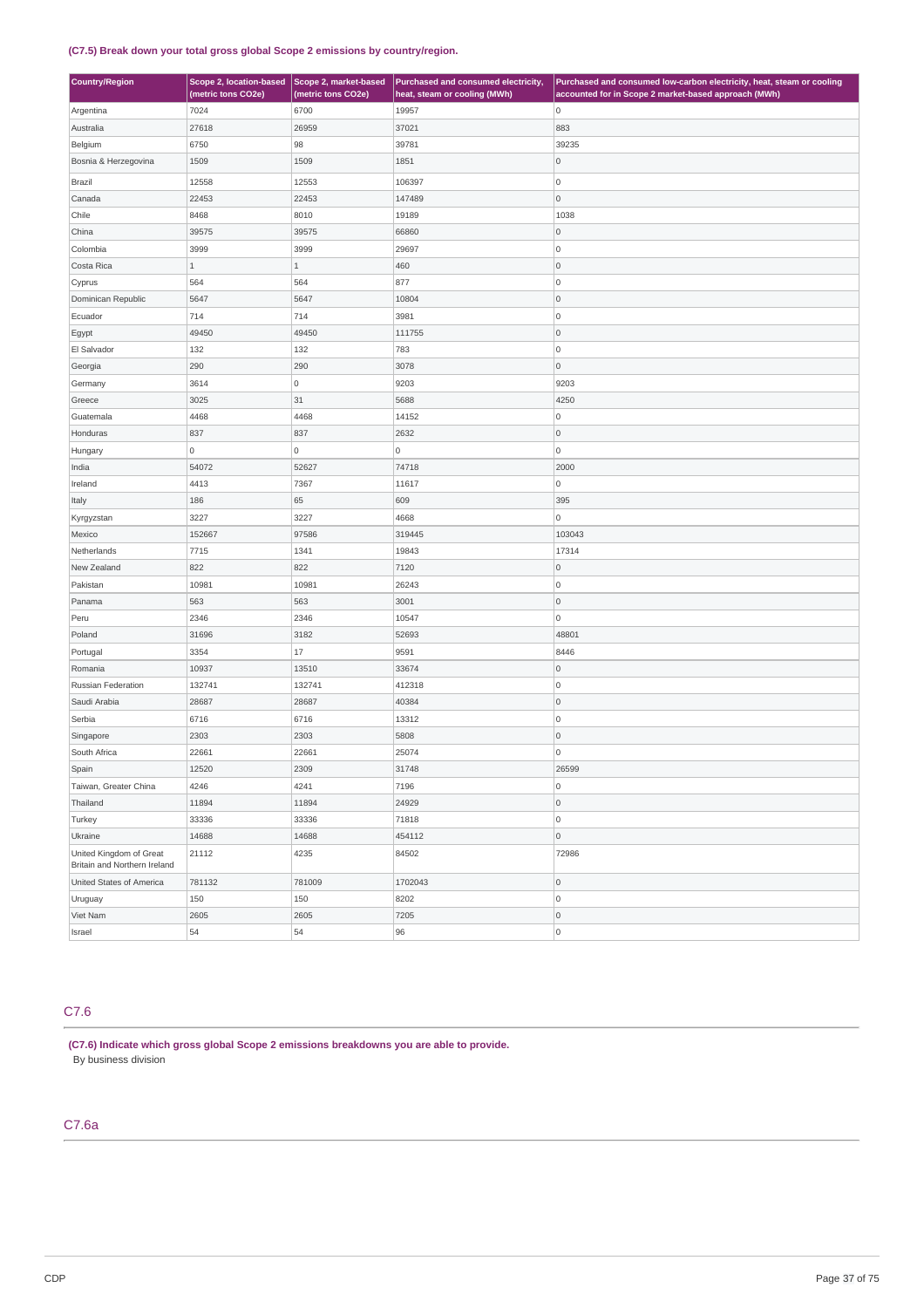### **(C7.6a) Break down your total gross global Scope 2 emissions by business division.**

| <b>Business division</b>                          | Scope 2, location-based (metric tons CO2e) | Scope 2, market-based (metric tons CO2e) |
|---------------------------------------------------|--------------------------------------------|------------------------------------------|
| Africa, Middle East and South Asia                | 164843                                     | 163397                                   |
| Asia Pacific, Australia and New Zealand and China | 84941                                      | 84277                                    |
| Europe                                            | 294036                                     | 217914                                   |
| Frito-Lay North America                           | 350452                                     | 350452                                   |
| Latin America                                     | 195896                                     | 140027                                   |
| PepsiCo Beverages North America                   | 362361                                     | 362361                                   |
| PepsiCo Global Concentrate Solutions              | 12700                                      | 15531                                    |
| Quaker Foods North America                        | 91295                                      | 91295                                    |

# C7.9

(C7.9) How do your gross global emissions (Scope 1 and 2 combined) for the reporting year compare to those of the previous reporting year? Decreased

# C7.9a

(C7.9a) Identify the reasons for any change in your gross global emissions (Scope 1 and 2 combined), and for each of them specify how your emissions compare **to the previous year.**

|                                               | Change in<br>emissions (metric<br>tons CO2e) | <b>Direction</b><br>of change value   | Emissions<br>(percentage) | Please explain calculation                                                                                                                                                                                                                                                                  |
|-----------------------------------------------|----------------------------------------------|---------------------------------------|---------------------------|---------------------------------------------------------------------------------------------------------------------------------------------------------------------------------------------------------------------------------------------------------------------------------------------|
| Change in<br>renewable energy<br>consumption  | 23649                                        | Decreased 0.46                        |                           | Through these activities we reduced our emissions by 23649 tons CO2e and our total scope 1 and Scope 2 emissions from the previous year<br>were 5,120,051 tons CO2e, therefore we arrived at 0.46% decrease in emissions. (23649/5,120,051)*100=0.46% decrease                              |
| Other emissions<br>reduction activities       | 84754                                        | Decreased 1.7                         |                           | Through a number of new fleet and manufacturing efficiency projects we reduced our emissions by 86,907 tons CO2e and our total scope 1<br>and scope 2 emissions in the previous year were 5,120,051 tons CO2e, therefore we arrived at 1.7% through (84754/5,120,051)*100=1.7%<br>decrease. |
| Divestment                                    | 39355                                        | Decreased 0.77                        |                           | Divestment of multiple sites.                                                                                                                                                                                                                                                               |
| Acquisitions                                  |                                              | $<$ Not<br>Applicable<br>$\mathbf{r}$ |                           |                                                                                                                                                                                                                                                                                             |
| Mergers                                       |                                              | $<$ Not<br>Applicable<br>$\mathbf{r}$ |                           |                                                                                                                                                                                                                                                                                             |
| Change in output                              | 96783                                        | Decreased 1.89                        |                           | Decrease in total production, inclusive of divestment                                                                                                                                                                                                                                       |
| Change in<br>methodology                      |                                              | $<$ Not<br>Applicable<br>$\geq$       |                           |                                                                                                                                                                                                                                                                                             |
| Change in<br>boundary                         |                                              | $<$ Not<br>Applicable<br>$\geq$       |                           |                                                                                                                                                                                                                                                                                             |
| Change in physical<br>operating<br>conditions |                                              | $<$ Not<br>Applicable<br>$\mathbf{r}$ |                           |                                                                                                                                                                                                                                                                                             |
| Unidentified                                  |                                              | $<$ Not<br>Applicable<br>$\mathbf{r}$ |                           |                                                                                                                                                                                                                                                                                             |
| Other                                         |                                              | $<$ Not<br>Applicable<br>$\mathbf{r}$ |                           |                                                                                                                                                                                                                                                                                             |

# C7.9b

(C7.9b) Are your emissions performance calculations in C7.9 and C7.9a based on a location-based Scope 2 emissions figure or a market-based Scope 2 **emissions figure?**

Market-based

# C8. Energy

# C8.1

**(C8.1) What percentage of your total operational spend in the reporting year was on energy?** More than 0% but less than or equal to 5%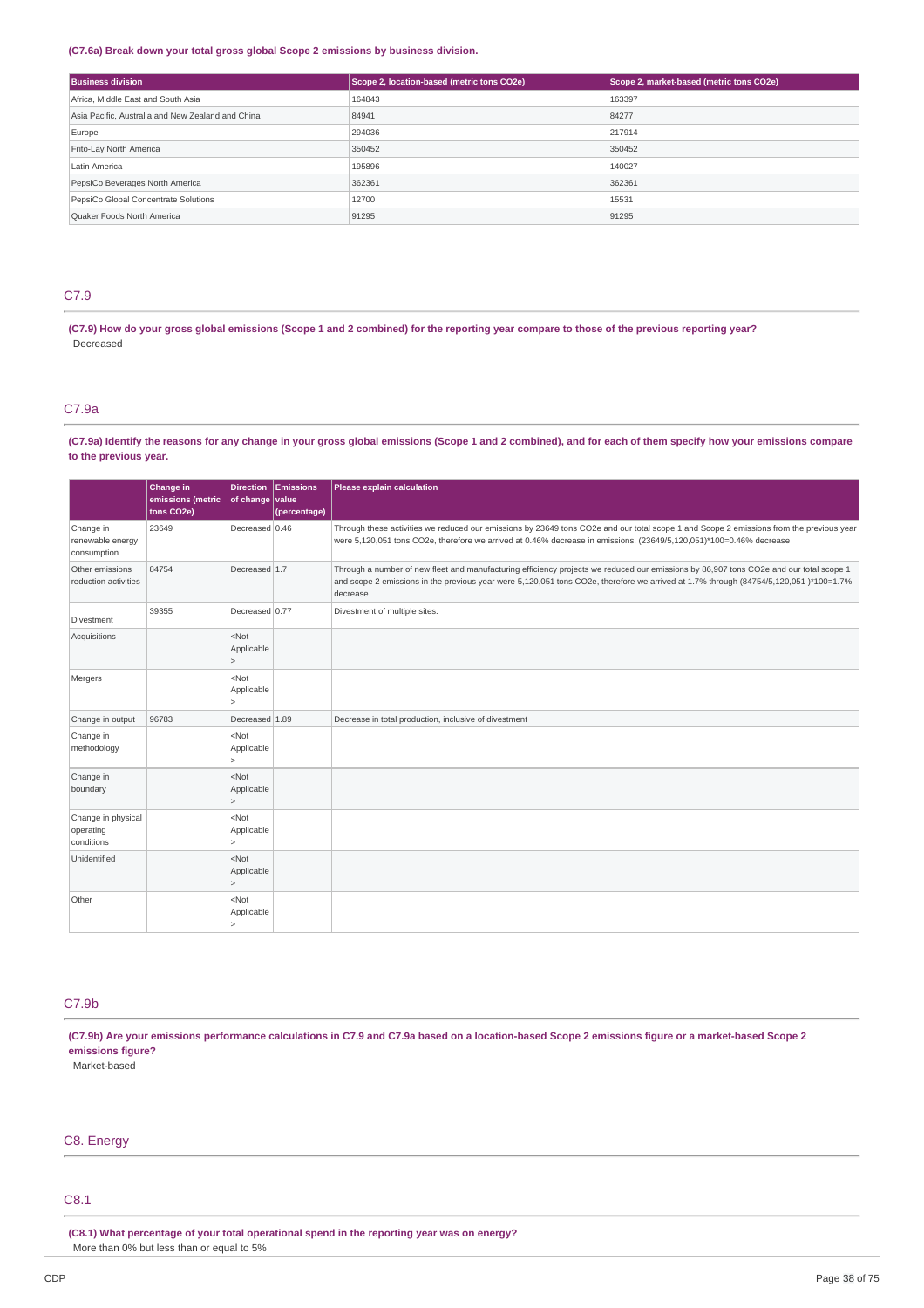# C8.2

### **(C8.2) Select which energy-related activities your organization has undertaken.**

|                                                    | Indicate whether your organization undertook this energy-related activity in the reporting year |
|----------------------------------------------------|-------------------------------------------------------------------------------------------------|
| Consumption of fuel (excluding feedstocks)         | Yes                                                                                             |
| Consumption of purchased or acquired electricity   | Yes                                                                                             |
| Consumption of purchased or acquired heat          | N <sub>0</sub>                                                                                  |
| Consumption of purchased or acquired steam         | Yes                                                                                             |
| Consumption of purchased or acquired cooling       | <b>No</b>                                                                                       |
| Generation of electricity, heat, steam, or cooling | Yes                                                                                             |

### C8.2a

# **(C8.2a) Report your organization's energy consumption totals (excluding feedstocks) in MWh.**

|                                                         | <b>Heating value</b>       |                           | MWh from renewable sources   MWh from non-renewable sources | Total (renewable and non-renewable) MWh |
|---------------------------------------------------------|----------------------------|---------------------------|-------------------------------------------------------------|-----------------------------------------|
| Consumption of fuel (excluding feedstock)               | HHV (higher heating value) | 605947                    | 16492214                                                    | 17098161                                |
| Consumption of purchased or acquired electricity        | <not applicable=""></not>  | 349852                    | 3345449                                                     | 3695302                                 |
| Consumption of purchased or acquired heat               | <not applicable=""></not>  | <not applicable=""></not> | <not applicable=""></not>                                   | <not applicable=""></not>               |
| Consumption of purchased or acquired steam              | <not applicable=""></not>  |                           | 140768                                                      | 140768                                  |
| Consumption of purchased or acquired cooling            | <not applicable=""></not>  | <not applicable=""></not> | <not applicable=""></not>                                   | <not applicable=""></not>               |
| Consumption of self-generated non-fuel renewable energy | <not applicable=""></not>  | 18464                     | <not applicable=""></not>                                   | 18464                                   |
| Total energy consumption                                | <not applicable=""></not>  | 974263                    | 19978431                                                    | 20952695                                |

### C8.2b

# **(C8.2b) Select the applications of your organization's consumption of fuel.**

|                                                         | Indicate whether your organization undertakes this fuel application |
|---------------------------------------------------------|---------------------------------------------------------------------|
| Consumption of fuel for the generation of electricity   | Yes                                                                 |
| Consumption of fuel for the generation of heat          | Yes                                                                 |
| Consumption of fuel for the generation of steam         | Yes                                                                 |
| Consumption of fuel for the generation of cooling       | N <sub>0</sub>                                                      |
| Consumption of fuel for co-generation or tri-generation | Yes                                                                 |

### C8.2c

**(C8.2c) State how much fuel in MWh your organization has consumed (excluding feedstocks) by fuel type.**

**Fuels (excluding feedstocks)** Biodiesel **Heating value** HHV (higher heating value) **Total fuel MWh consumed by the organization** 340 **MWh fuel consumed for self-generation of electricity** 0 **MWh fuel consumed for self-generation of heat**  $\Omega$ **MWh fuel consumed for self-generation of steam**  $\Omega$ **MWh fuel consumed for self-generation of cooling** <Not Applicable> **MWh fuel consumed for self-cogeneration or self-trigeneration** 0 **Emission factor** 0.00345 **Unit** kg CO2e per KWh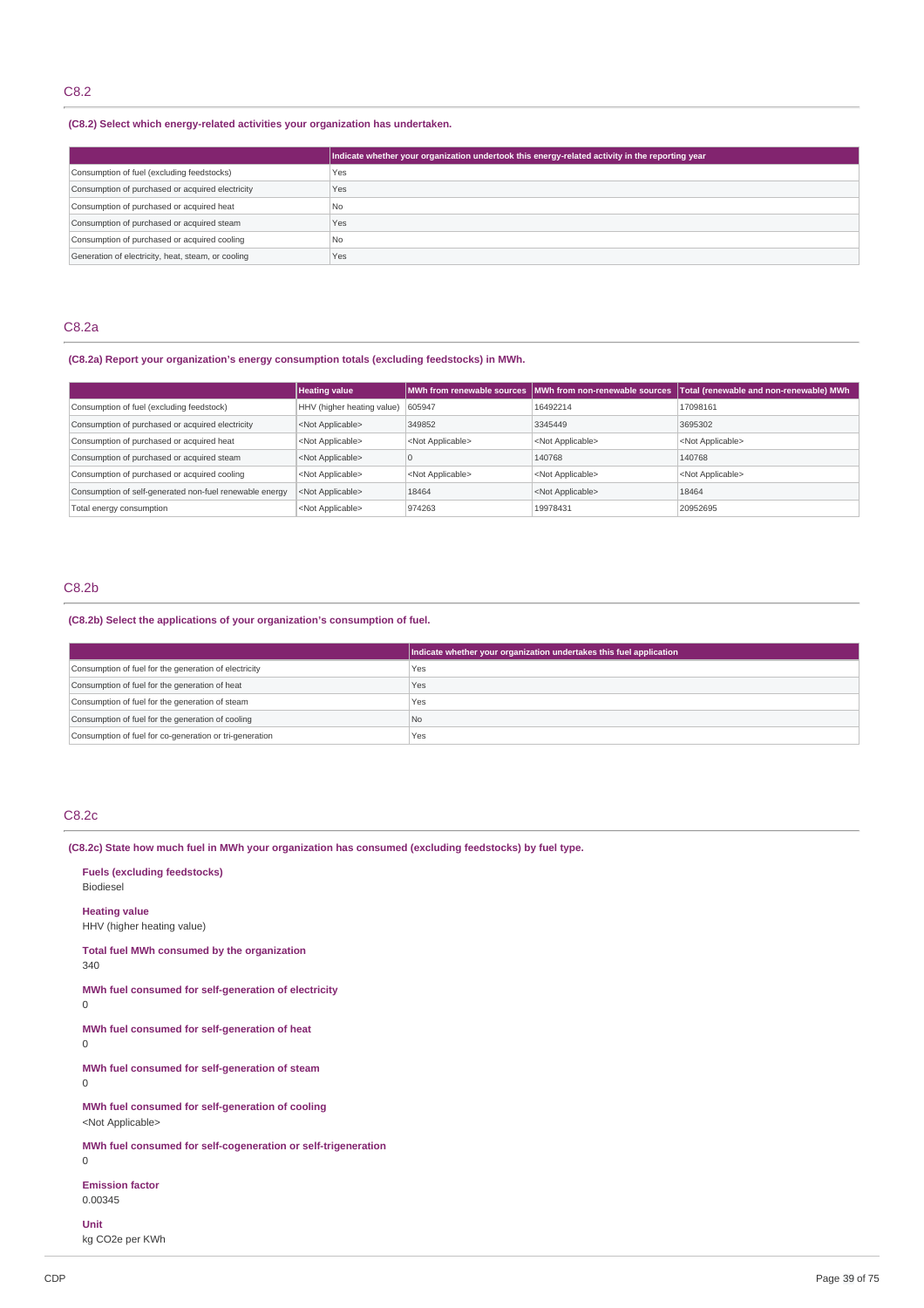#### **Emissions factor source**

UK Government GHG Conversion Factors for Company Reporting, Version 1.2, 2019

#### **Comment**

**Fuels (excluding feedstocks)** Biogas

**Heating value** HHV (higher heating value)

**Total fuel MWh consumed by the organization** 104563

**MWh fuel consumed for self-generation of electricity** 85100

**MWh fuel consumed for self-generation of heat**  $\overline{0}$ 

**MWh fuel consumed for self-generation of steam** 0

**MWh fuel consumed for self-generation of cooling** <Not Applicable>

**MWh fuel consumed for self-cogeneration or self-trigeneration**  $\overline{0}$ 

**Emission factor** 0.00021

**Unit** kg CO2e per KWh

**Emissions factor source**

UK Government GHG Conversion Factors for Company Reporting, Version 1.2, 2019

**Comment**

**Fuels (excluding feedstocks)** Solid Biomass Waste

**Heating value** HHV (higher heating value)

**Total fuel MWh consumed by the organization** 478400

**MWh fuel consumed for self-generation of electricity**

0

**MWh fuel consumed for self-generation of heat**  $\Omega$ 

**MWh fuel consumed for self-generation of steam**

0

0

**MWh fuel consumed for self-generation of cooling** <Not Applicable>

**MWh fuel consumed for self-cogeneration or self-trigeneration**

**Emission factor** 0.01563

**Unit** kg CO2e per KWh

**Emissions factor source** UK Government GHG Conversion Factors for Company Reporting, Version 1.2, 2019

**Comment**

**Fuels (excluding feedstocks)** Kerosene

**Heating value** HHV (higher heating value)

**Total fuel MWh consumed by the organization** 25

**MWh fuel consumed for self-generation of electricity**

0

**MWh fuel consumed for self-generation of heat** 0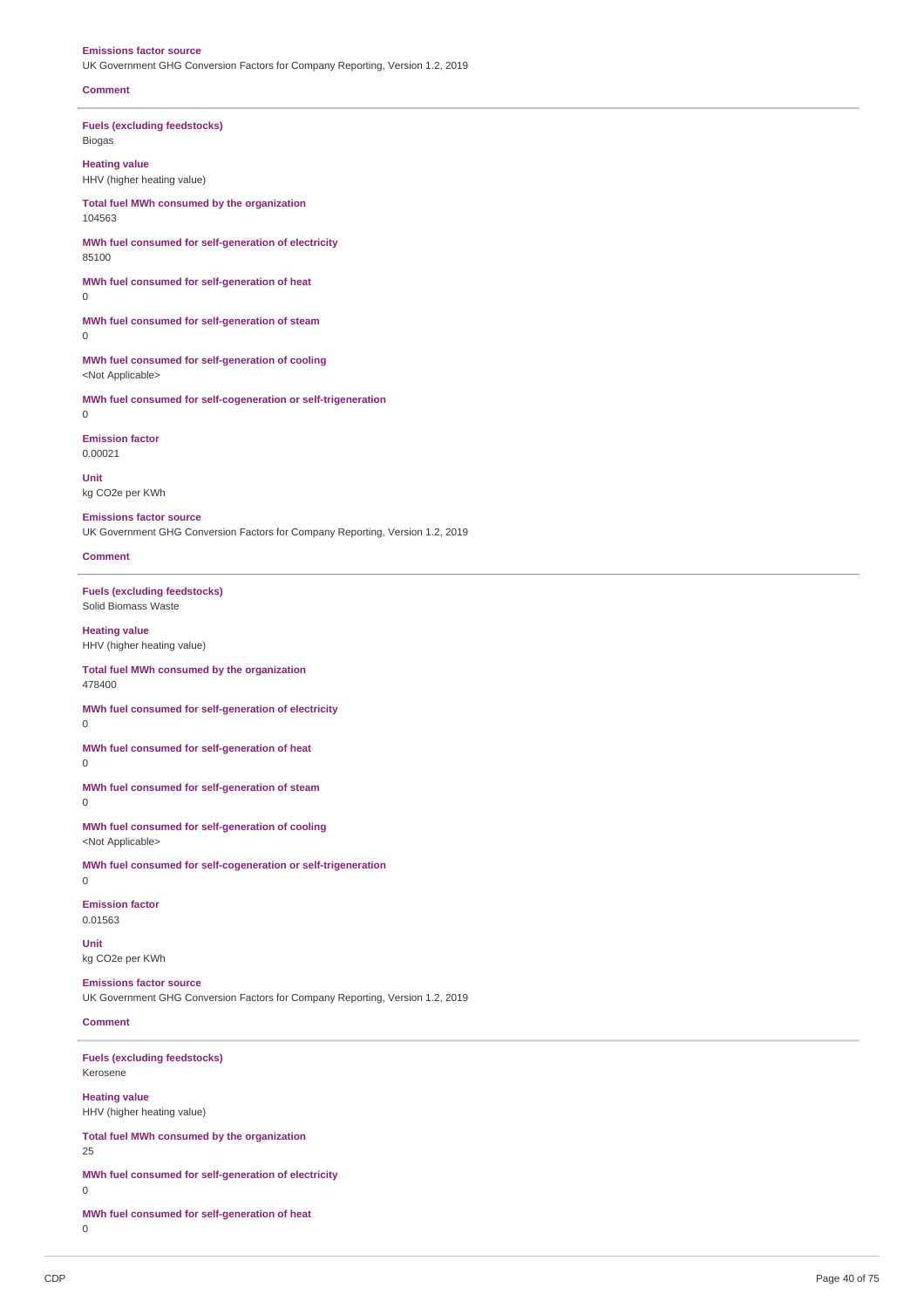**MWh fuel consumed for self-generation of steam** 0 **MWh fuel consumed for self-generation of cooling** <Not Applicable> **MWh fuel consumed for self-cogeneration or self-trigeneration** 0 **Emission factor** 0.33225 **Unit** kg CO2e per KWh **Emissions factor source** UK Government GHG Conversion Factors for Company Reporting, Version 1.2, 2019 **Comment Fuels (excluding feedstocks)** Fuel Oil Number 2 **Heating value** HHV (higher heating value) **Total fuel MWh consumed by the organization** 4765999 **MWh fuel consumed for self-generation of electricity** 26755 **MWh fuel consumed for self-generation of heat** 0 **MWh fuel consumed for self-generation of steam MWh fuel consumed for self-generation of cooling** <Not Applicable> **MWh fuel consumed for self-cogeneration or self-trigeneration Emission factor** 0.24675 **Unit** kg CO2e per KWh **Emissions factor source** UK Government GHG Conversion Factors for Company Reporting, Version 1.2, 2019 **Comment Fuels (excluding feedstocks)** Fuel Oil Number 4 **Heating value** HHV (higher heating value) **Total fuel MWh consumed by the organization** 68814 **MWh fuel consumed for self-generation of electricity**  $\Omega$ **MWh fuel consumed for self-generation of heat** 0 **MWh fuel consumed for self-generation of steam** 0 **MWh fuel consumed for self-generation of cooling** <Not Applicable> **MWh fuel consumed for self-cogeneration or self-trigeneration**  $\Omega$ **Emission factor** 0.25231 **Unit** kg CO2e per KWh **Emissions factor source** UK Government GHG Conversion Factors for Company Reporting, Version 1.2, 2019

**Comment**

 $\theta$ 

 $\Omega$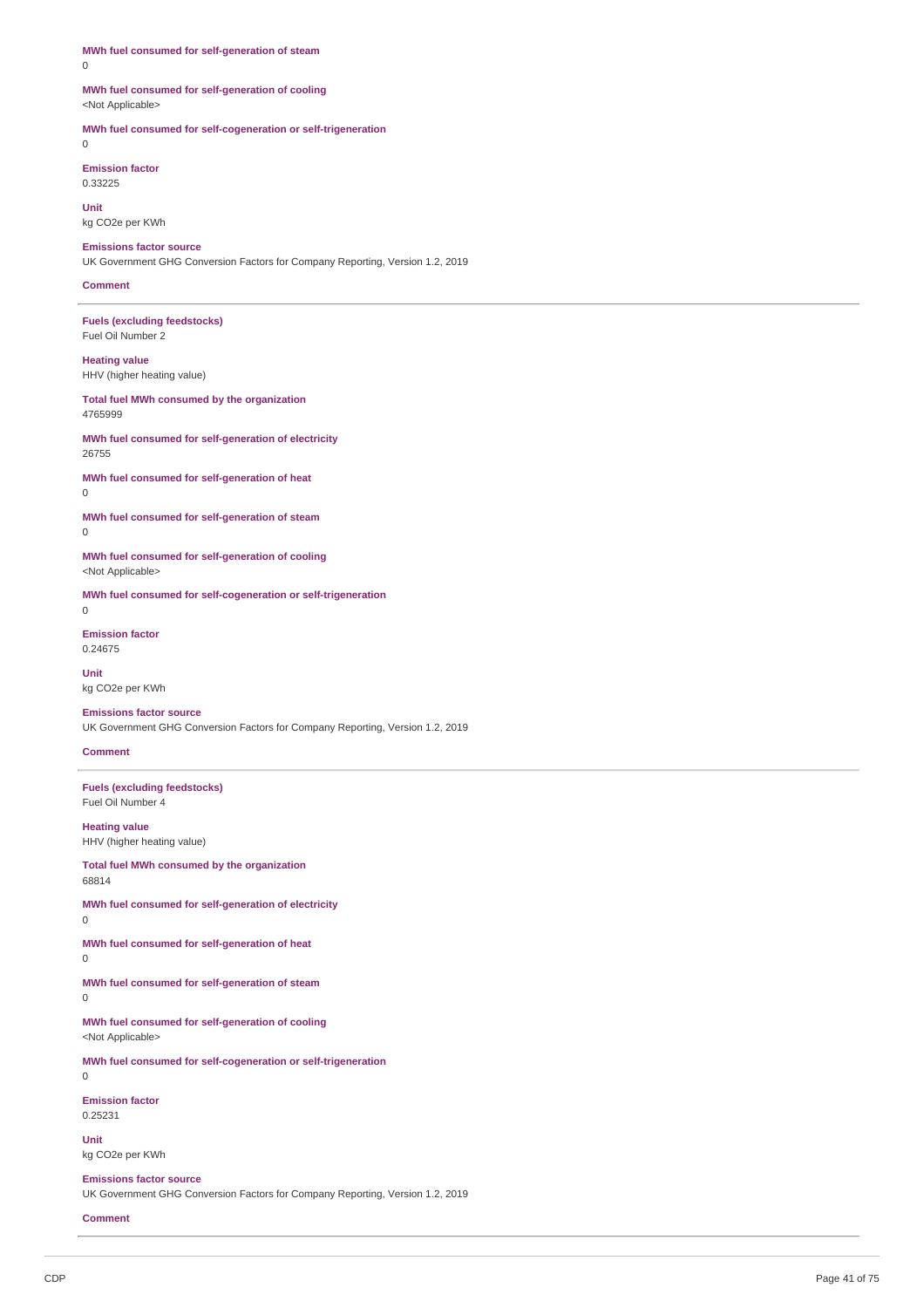### **Fuels (excluding feedstocks)**

# Fuel Oil Number 6

**Heating value**

HHV (higher heating value)

# **Total fuel MWh consumed by the organization**

13

**MWh fuel consumed for self-generation of electricity**  $\Omega$ 

**MWh fuel consumed for self-generation of heat**  $\overline{0}$ 

**MWh fuel consumed for self-generation of steam**

0

**MWh fuel consumed for self-generation of cooling** <Not Applicable>

**MWh fuel consumed for self-cogeneration or self-trigeneration**  $\Omega$ 

**Emission factor** 0.25647

**Unit** kg CO2e per KWh

**Emissions factor source** UK Government GHG Conversion Factors for Company Reporting, Version 1.2, 2019

#### **Comment**

**Fuels (excluding feedstocks)** Motor Gasoline

**Heating value** HHV (higher heating value)

**Total fuel MWh consumed by the organization** 523740

**MWh fuel consumed for self-generation of electricity** 0

**MWh fuel consumed for self-generation of heat** 0

**MWh fuel consumed for self-generation of steam**  $\theta$ 

**MWh fuel consumed for self-generation of cooling** <Not Applicable>

**MWh fuel consumed for self-cogeneration or self-trigeneration** 0

**Emission factor** 0.2678

**Unit** kg CO2e per KWh

**Emissions factor source**

UK Government GHG Conversion Factors for Company Reporting, Version 1.2, 2019

### **Comment**

**Fuels (excluding feedstocks)** Natural Gas

**Heating value** HHV (higher heating value)

**Total fuel MWh consumed by the organization** 10583234

**MWh fuel consumed for self-generation of electricity** 972454

**MWh fuel consumed for self-generation of heat** 0

**MWh fuel consumed for self-generation of steam** 0

**MWh fuel consumed for self-generation of cooling** <Not Applicable>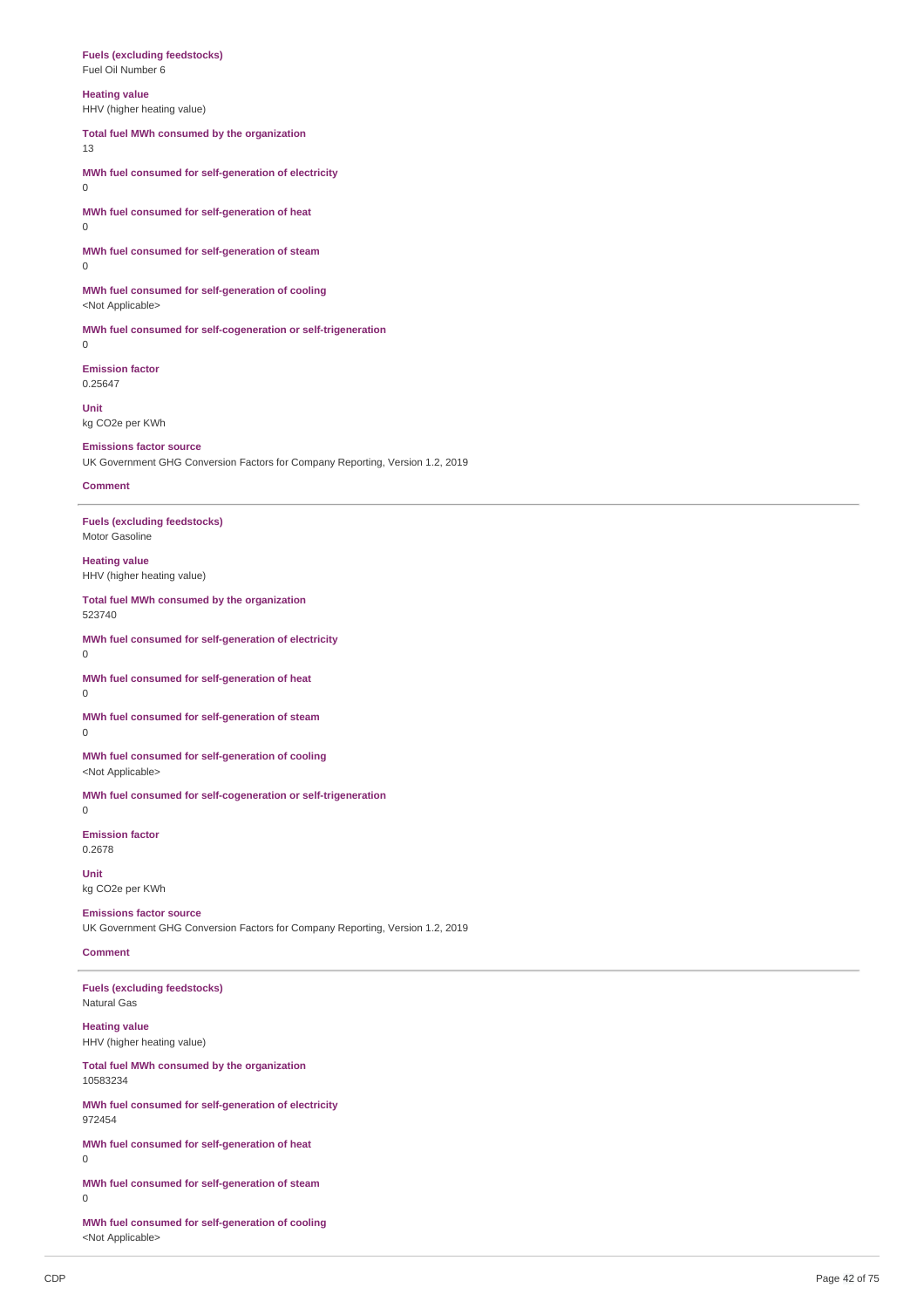**MWh fuel consumed for self-cogeneration or self-trigeneration** 0

**Emission factor** 2.31507

**Unit** kg CO2e per KWh

#### **Emissions factor source**

UK Government GHG Conversion Factors for Company Reporting, Version 1.2, 2019

**Comment**

**Fuels (excluding feedstocks)** Liquefied Petroleum Gas (LPG)

**Heating value** HHV (higher heating value)

**Total fuel MWh consumed by the organization** 481127

**MWh fuel consumed for self-generation of electricity**  $\Omega$ 

**MWh fuel consumed for self-generation of heat** 0

**MWh fuel consumed for self-generation of steam** 0

**MWh fuel consumed for self-generation of cooling** <Not Applicable>

**MWh fuel consumed for self-cogeneration or self-trigeneration**

 $\theta$ 

**Emission factor** 0.18386

**Unit** kg CO2e per KWh

### **Emissions factor source** UK Government GHG Conversion Factors for Company Reporting, Version 1.2, 2019

#### **Comment**

**Fuels (excluding feedstocks)** Compressed Natural Gas (CNG)

**Heating value** HHV (higher heating value)

**Total fuel MWh consumed by the organization** 22644

**MWh fuel consumed for self-generation of electricity** 0

**MWh fuel consumed for self-generation of heat** 0

**MWh fuel consumed for self-generation of steam**

 $\Omega$ 

**MWh fuel consumed for self-generation of cooling** <Not Applicable>

**MWh fuel consumed for self-cogeneration or self-trigeneration** 0

**Emission factor** 1.52261

**Unit** kg CO2e per KWh

**Emissions factor source** UK Government GHG Conversion Factors for Company Reporting, Version 1.2, 2019

**Comment** This is renewable compressed natural gas

**Fuels (excluding feedstocks)** Compressed Natural Gas (CNG)

**Heating value** HHV (higher heating value)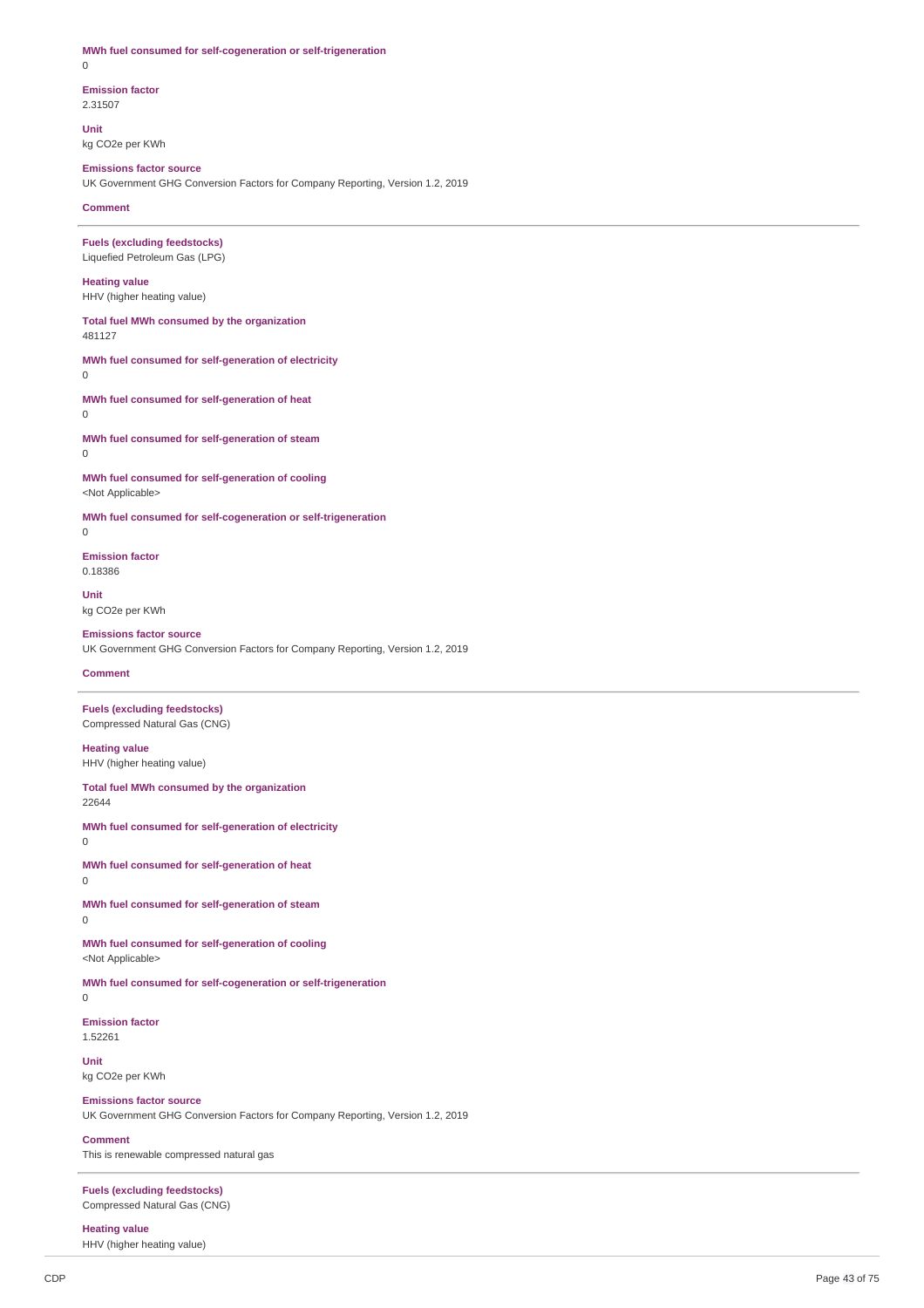**Total fuel MWh consumed by the organization** 69263 **MWh fuel consumed for self-generation of electricity**  $\theta$ **MWh fuel consumed for self-generation of heat**  $\overline{0}$ **MWh fuel consumed for self-generation of steam** 0 **MWh fuel consumed for self-generation of cooling** <Not Applicable> **MWh fuel consumed for self-cogeneration or self-trigeneration** 0 **Emission factor** 2.54229 **Unit** kg CO2e per KWh **Emissions factor source** UK Government GHG Conversion Factors for Company Reporting, Version 1.2, 2019 **Comment**

### C8.2d

(C8.2d) Provide details on the electricity, heat, steam, and cooling your organization has generated and consumed in the reporting year.

|                    | $ $ (MWh)      | Total Gross generation Generation that is consumed by the<br>organization (MWh) | (MWh) | Gross generation from renewable sources Generation from renewable sources that is consumed by the<br>  organization (MWh) |
|--------------------|----------------|---------------------------------------------------------------------------------|-------|---------------------------------------------------------------------------------------------------------------------------|
| Electricity 326543 |                | 316902                                                                          | 53766 | 53766                                                                                                                     |
| Heat               | $\overline{0}$ |                                                                                 |       |                                                                                                                           |
| Steam              | 431803         | 431803                                                                          | 53453 | 53453                                                                                                                     |
| Cooling            |                |                                                                                 |       |                                                                                                                           |

# C8.2e

(C8.2e) Provide details on the electricity, heat, steam, and/or cooling amounts that were accounted for at a zero emission factor in the market-based Scope 2 **figure reported in C6.3.**

#### **Sourcing method**

Power purchase agreement (PPA) with a grid-connected generator without energy attribute certificates

**Low-carbon technology type**

Wind

**Country/region of consumption of low-carbon electricity, heat, steam or cooling** Mexico

#### **MWh consumed accounted for at a zero emission factor**

115500.2

# **Comment**

# **Sourcing method**

Green electricity products (e.g. green tariffs) from an energy supplier, supported by energy attribute certificates

# **Low-carbon technology type**

Low-carbon energy mix

### **Country/region of consumption of low-carbon electricity, heat, steam or cooling** United Kingdom of Great Britain and Northern Ireland

**MWh consumed accounted for at a zero emission factor** 73372.55

**Comment**

#### **Sourcing method**

Green electricity products (e.g. green tariffs) from an energy supplier, supported by energy attribute certificates

**Low-carbon technology type** Low-carbon energy mix

**Country/region of consumption of low-carbon electricity, heat, steam or cooling** Poland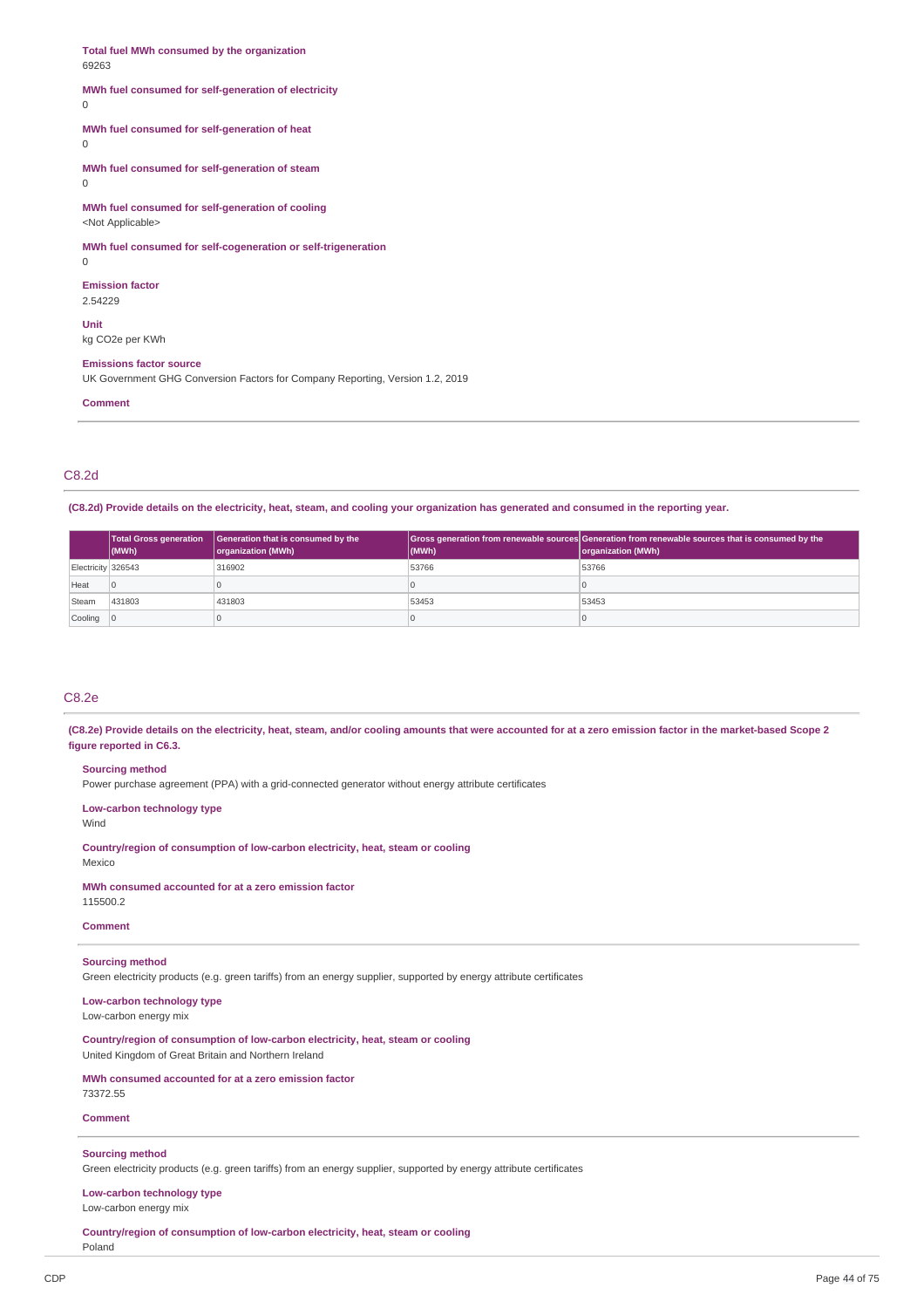| <b>Comment</b>                                                                                                                                |
|-----------------------------------------------------------------------------------------------------------------------------------------------|
| <b>Sourcing method</b><br>Green electricity products (e.g. green tariffs) from an energy supplier, supported by energy attribute certificates |
| Low-carbon technology type<br>Low-carbon energy mix                                                                                           |
| Country/region of consumption of low-carbon electricity, heat, steam or cooling<br>Belgium                                                    |
| MWh consumed accounted for at a zero emission factor<br>39234.93                                                                              |
| <b>Comment</b>                                                                                                                                |
| <b>Sourcing method</b><br>Green electricity products (e.g. green tariffs) from an energy supplier, supported by energy attribute certificates |
| Low-carbon technology type<br>Low-carbon energy mix                                                                                           |
| Country/region of consumption of low-carbon electricity, heat, steam or cooling<br>Spain                                                      |
| MWh consumed accounted for at a zero emission factor<br>26598.73                                                                              |
| <b>Comment</b>                                                                                                                                |
| <b>Sourcing method</b><br>Unbundled energy attribute certificates, Guarantees of Origin                                                       |
| Low-carbon technology type<br><b>Biomass</b>                                                                                                  |
| Country/region of consumption of low-carbon electricity, heat, steam or cooling<br>Netherlands                                                |
| MWh consumed accounted for at a zero emission factor<br>17313.98                                                                              |
| <b>Comment</b>                                                                                                                                |
| <b>Sourcing method</b><br>Unbundled energy attribute certificates, Guarantees of Origin                                                       |
|                                                                                                                                               |
| Low-carbon technology type<br>Wind                                                                                                            |
| Country/region of consumption of low-carbon electricity, heat, steam or cooling<br>Portugal                                                   |
| MWh consumed accounted for at a zero emission factor<br>9535.9                                                                                |
| <b>Comment</b>                                                                                                                                |
| <b>Sourcing method</b><br>Green electricity products (e.g. green tariffs) from an energy supplier, supported by energy attribute certificates |
| Low-carbon technology type<br>Low-carbon energy mix                                                                                           |
| Country/region of consumption of low-carbon electricity, heat, steam or cooling<br>Germany                                                    |
| MWh consumed accounted for at a zero emission factor<br>9202.52                                                                               |
| <b>Comment</b>                                                                                                                                |
| <b>Sourcing method</b><br>Green electricity products (e.g. green tariffs) from an energy supplier, supported by energy attribute certificates |
| Low-carbon technology type<br>Solar                                                                                                           |
| Country/region of consumption of low-carbon electricity, heat, steam or cooling<br>Greece                                                     |

**Comment**

**MWh consumed accounted for at a zero emission factor**

 $\overline{a}$ 

 $\overline{a}$ 

 $\overline{\phantom{a}}$ 

 $\overline{\phantom{a}}$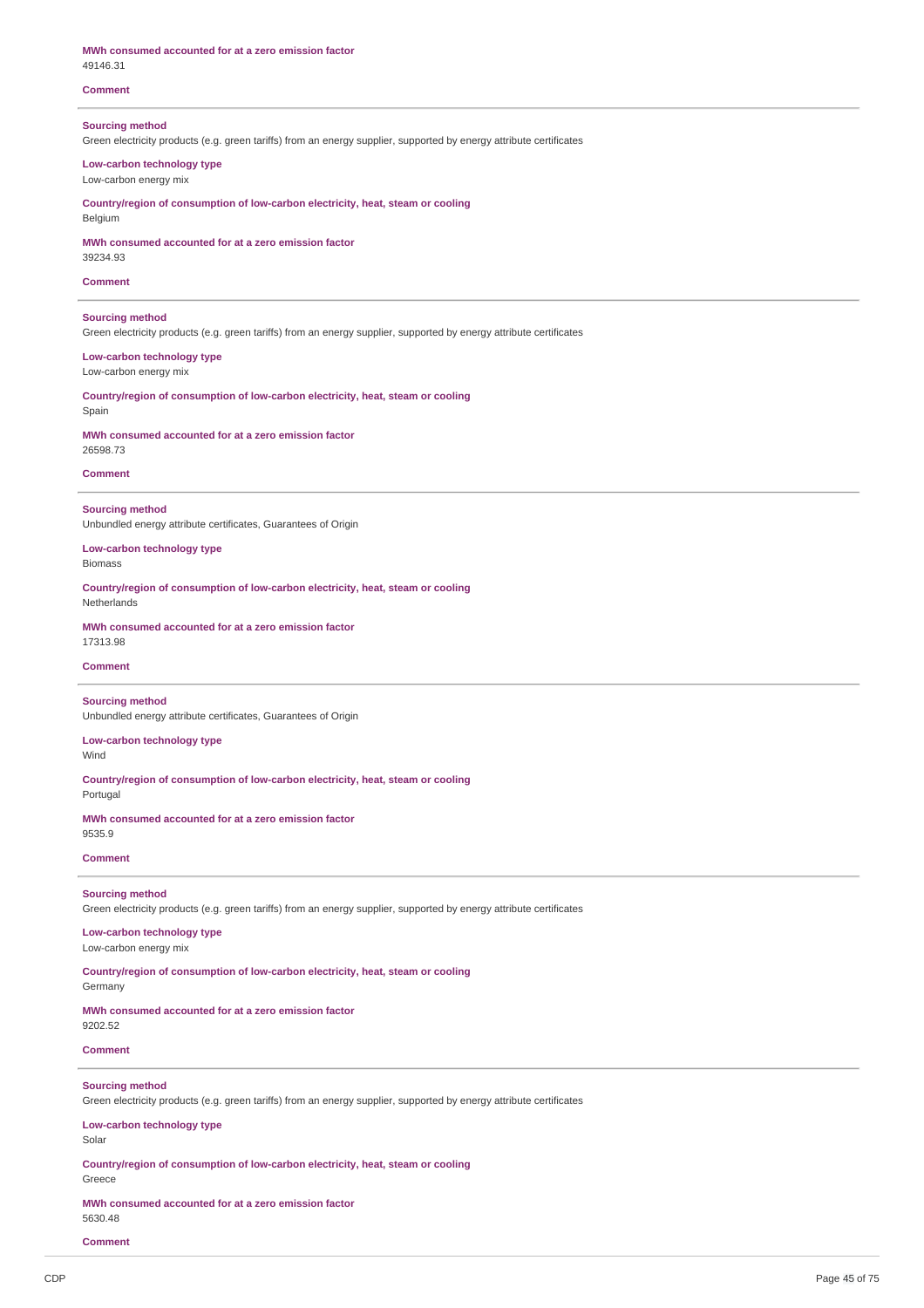| <b>Sourcing method</b><br>Power purchase agreement (PPA) with a grid-connected generator without energy attribute certificates                       |  |
|------------------------------------------------------------------------------------------------------------------------------------------------------|--|
| Low-carbon technology type<br>Low-carbon energy mix                                                                                                  |  |
| Country/region of consumption of low-carbon electricity, heat, steam or cooling<br>India                                                             |  |
| MWh consumed accounted for at a zero emission factor<br>2000                                                                                         |  |
| <b>Comment</b>                                                                                                                                       |  |
| <b>Sourcing method</b><br>Green electricity products (e.g. green tariffs) from an energy supplier, not supported by energy attribute certificates    |  |
| Low-carbon technology type<br>Low-carbon energy mix                                                                                                  |  |
| Country/region of consumption of low-carbon electricity, heat, steam or cooling<br>Chile                                                             |  |
| MWh consumed accounted for at a zero emission factor<br>1038.2                                                                                       |  |
| <b>Comment</b>                                                                                                                                       |  |
| <b>Sourcing method</b><br>Power purchase agreement (PPA) with on-site/off-site generator owned by a third party with no grid transfers (direct line) |  |
| Low-carbon technology type<br>Solar                                                                                                                  |  |
| Country/region of consumption of low-carbon electricity, heat, steam or cooling<br>Australia                                                         |  |
| MWh consumed accounted for at a zero emission factor<br>883.05                                                                                       |  |
| <b>Comment</b>                                                                                                                                       |  |
| <b>Sourcing method</b><br>Green electricity products (e.g. green tariffs) from an energy supplier, supported by energy attribute certificates        |  |
| Low-carbon technology type<br>Hydropower                                                                                                             |  |
| Country/region of consumption of low-carbon electricity, heat, steam or cooling<br>Italy                                                             |  |
| MWh consumed accounted for at a zero emission factor<br>395.5                                                                                        |  |
| <b>Comment</b>                                                                                                                                       |  |
|                                                                                                                                                      |  |
|                                                                                                                                                      |  |

# C9. Additional metrics

# C9.1

**(C9.1) Provide any additional climate-related metrics relevant to your business.**

# C10. Verification

# C10.1

**(C10.1) Indicate the verification/assurance status that applies to your reported emissions.**

|                                          | Verification/assurance status                          |
|------------------------------------------|--------------------------------------------------------|
| Scope 1                                  | Third-party verification or assurance process in place |
| Scope 2 (location-based or market-based) | Third-party verification or assurance process in place |
| Scope 3                                  | Third-party verification or assurance process in place |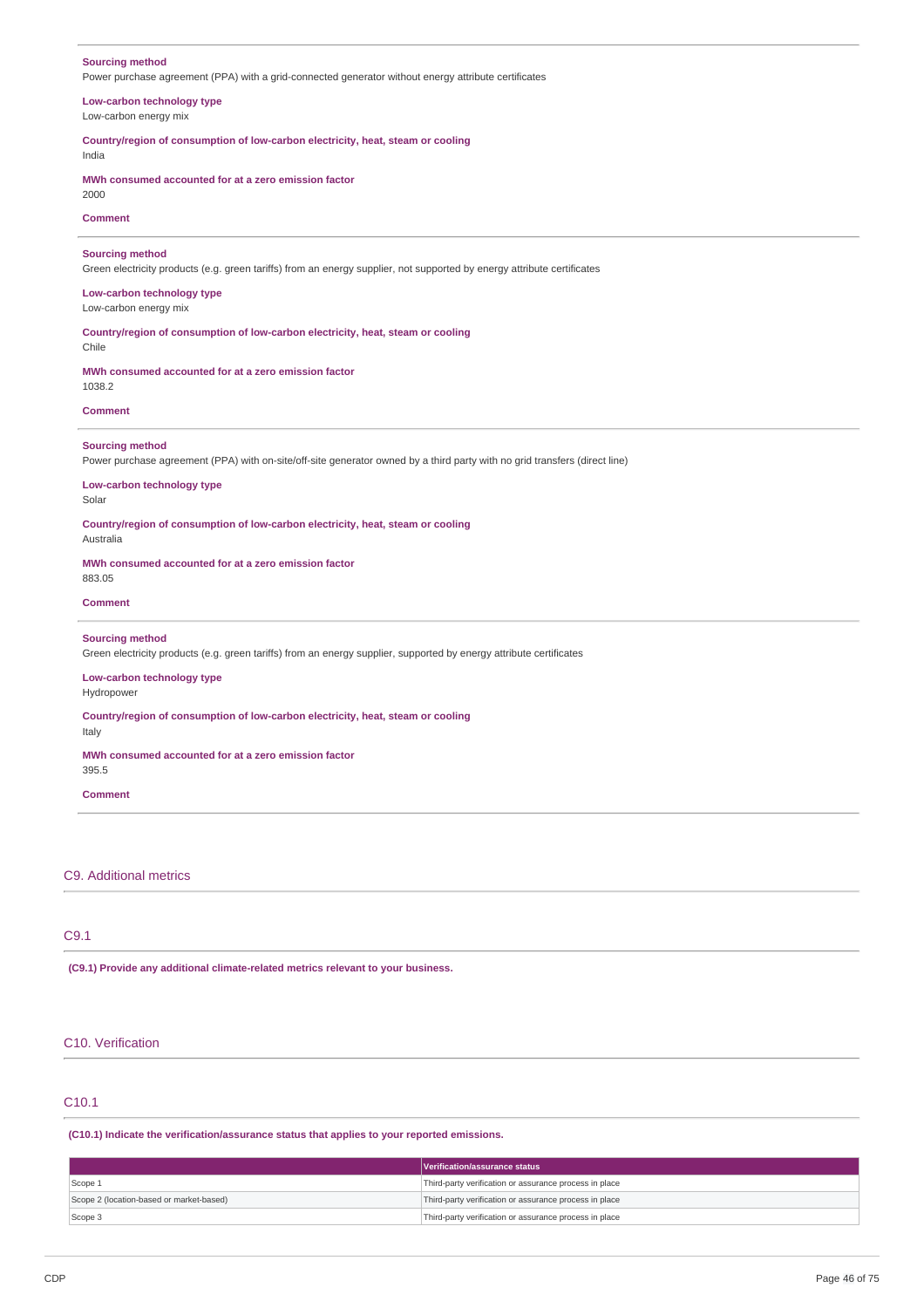# C10.1a

(C10.1a) Provide further details of the verification/assurance undertaken for your Scope 1 emissions, and attach the relevant statements.

**Verification or assurance cycle in place** Annual process

**Status in the current reporting year** Complete

**Type of verification or assurance** Limited assurance

**Attach the statement** PepsiCo RY2019\_CDP Verification Statement Limited Final 06-15-2020.pdf

**Page/ section reference** Page 1

**Relevant standard** ISO14064-3

**Proportion of reported emissions verified (%)** 100

### C10.1b

(C10.1b) Provide further details of the verification/assurance undertaken for your Scope 2 emissions and attach the relevant statements.

**Scope 2 approach** Scope 2 location-based

**Verification or assurance cycle in place** Annual process

**Status in the current reporting year** Complete

**Type of verification or assurance** Limited assurance

**Attach the statement** PepsiCo RY2019\_CDP Verification Statement Limited Final 06-15-2020.pdf

**Page/ section reference** Page 1

**Relevant standard** ISO14064-3

**Proportion of reported emissions verified (%)** 100

**Scope 2 approach** Scope 2 market-based

**Verification or assurance cycle in place** Annual process

**Status in the current reporting year** Complete

**Type of verification or assurance** Limited assurance

**Attach the statement** PepsiCo RY2019\_CDP Verification Statement Limited Final 06-15-2020.pdf

**Page/ section reference** Page 1

**Relevant standard** ISO14064-3

**Proportion of reported emissions verified (%)** 100

C10.1c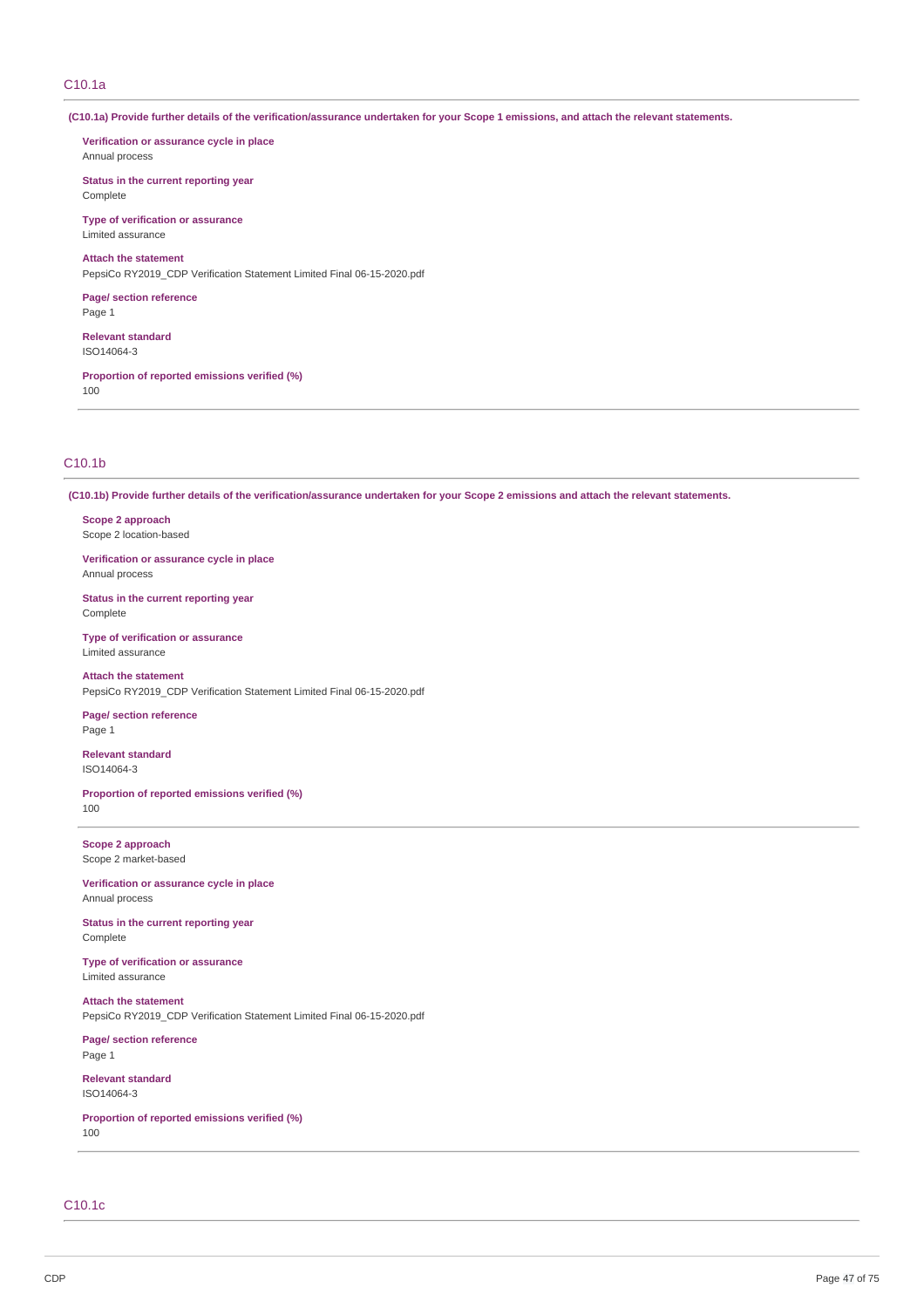### (C10.1c) Provide further details of the verification/assurance undertaken for your Scope 3 emissions and attach the relevant statements.

### **Scope 3 category**

Scope 3: Downstream transportation and distribution

**Verification or assurance cycle in place** Annual process

# **Status in the current reporting year**

Complete

#### **Type of verification or assurance** Limited assurance

# **Attach the statement**

PepsiCo RY2019\_CDP Verification Statement Limited Final 06-15-2020.pdf

### **Page/section reference** Page 1

### **Relevant standard** ISO14064-3

**Proportion of reported emissions verified (%)**

5

# C10.2

(C10.2) Do you verify any climate-related information reported in your CDP disclosure other than the emissions figures reported in C6.1, C6.3, and C6.5? Yes

# C10.2a

(C10.2a) Which data points within your CDP disclosure have been verified, and which verification standards were used?

| Disclosure module verification<br><b>relates to</b> | Data verified                                 | Verification<br><b>standard</b> | <b>Please explain</b>                                                                                                                                                                                            |
|-----------------------------------------------------|-----------------------------------------------|---------------------------------|------------------------------------------------------------------------------------------------------------------------------------------------------------------------------------------------------------------|
| C8. Energy                                          | Other, please specify (Energy<br>consumption) | <b>ISAE 3000</b>                | Energy consumption associated with manufacturing and warehouse operations, fleet operations, offices and<br>distribution centers.<br>APEX - Assurance Statement ISAE 3000 LIMITED v1.2 2.13 Final 06-15-2020.pdf |

# C11. Carbon pricing

### C11.1

(C11.1) Are any of your operations or activities regulated by a carbon pricing system (i.e. ETS, Cap & Trade or Carbon Tax)? Yes

# C11.1a

**(C11.1a) Select the carbon pricing regulation(s) which impacts your operations.** California CaT - ETS EU ETS

# C11.1b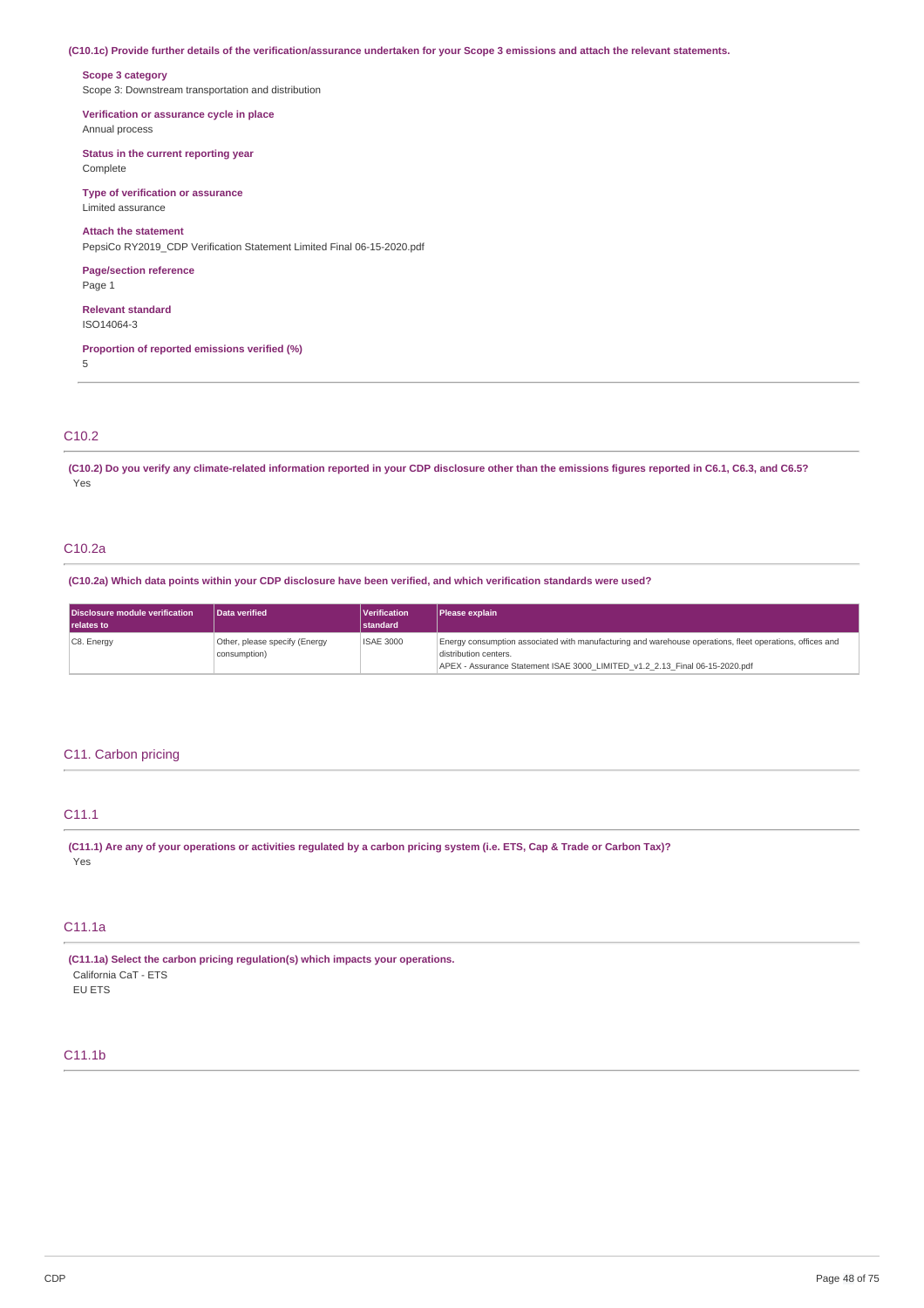**(C11.1b) Complete the following table for each of the emissions trading schemes you are regulated by.**

#### **California CaT**

**% of Scope 1 emissions covered by the ETS**

2.2

 $\Omega$ 

**% of Scope 2 emissions covered by the ETS**

**Period start date** January 1 2019

**Period end date** December 31 2019

**Allowances allocated** 111304

**Allowances purchased**

 $\Omega$ 

**Verified Scope 1 emissions in metric tons CO2e** 76790

**Verified Scope 2 emissions in metric tons CO2e**  $\overline{0}$ 

**Details of ownership** Facilities we own and operate

**Comment**

Zero allowances purchased due to a net excess of allowances allocated across applicable sites. True up of allowances to take place after CDP submission.

#### **EU ETS**

**% of Scope 1 emissions covered by the ETS**

3.34

**% of Scope 2 emissions covered by the ETS**  $\Omega$ 

**Period start date** January 1 2019

**Period end date** December 31 2019

**Allowances allocated** 50776

**Allowances purchased** 67969

**Verified Scope 1 emissions in metric tons CO2e** 118473

**Verified Scope 2 emissions in metric tons CO2e**

 $\Omega$ 

### **Details of ownership**

Facilities we own and operate

#### **Comment**

Europe Sites : Veurne, BOL, Grodzisk, Burgos, Bursom Road, Leycroft Road. At the time of this response, 31,421 allowances have been purchased, and 36,548 allowances are to be purchased before year end.

### C11.1d

(C11.1d) What is your strategy for complying with the systems you are regulated by or anticipate being regulated by?

Our first priority is to leverage our Resource Conservation (ReCon) Program to drive improvements in our energy efficiency to reduce emissions from facilities covered by Emission Trading Schemes (ETS). Examples of how we have applied this program as part of our compliance strategy include behavioral-based initiatives, as well as capital investments to reduce fuel consumption and switching to renewable fuels, such as anaerobic digesters.

In addition to our own reduction efforts, each of our ETS sites also currently receives an allocation of free allowances towards their compliance. Beyond the free allowances, we purchase allowances to meet final verified emissions, as appropriate. We do not currently source project based carbon allowances for ETS compliance. Over the longer term, we are continuing to investigate and plan to invest in further energy efficiency opportunities, as well as heat recovery and reuse and renewable fuels.For example, at our Grodzisk plant in Poland, we are replacing three heat exchangers with more efficient equipment, as well as centralizing our waste heat recovery capabilities in order to reduce fuel consumption across the facility.

### C11.2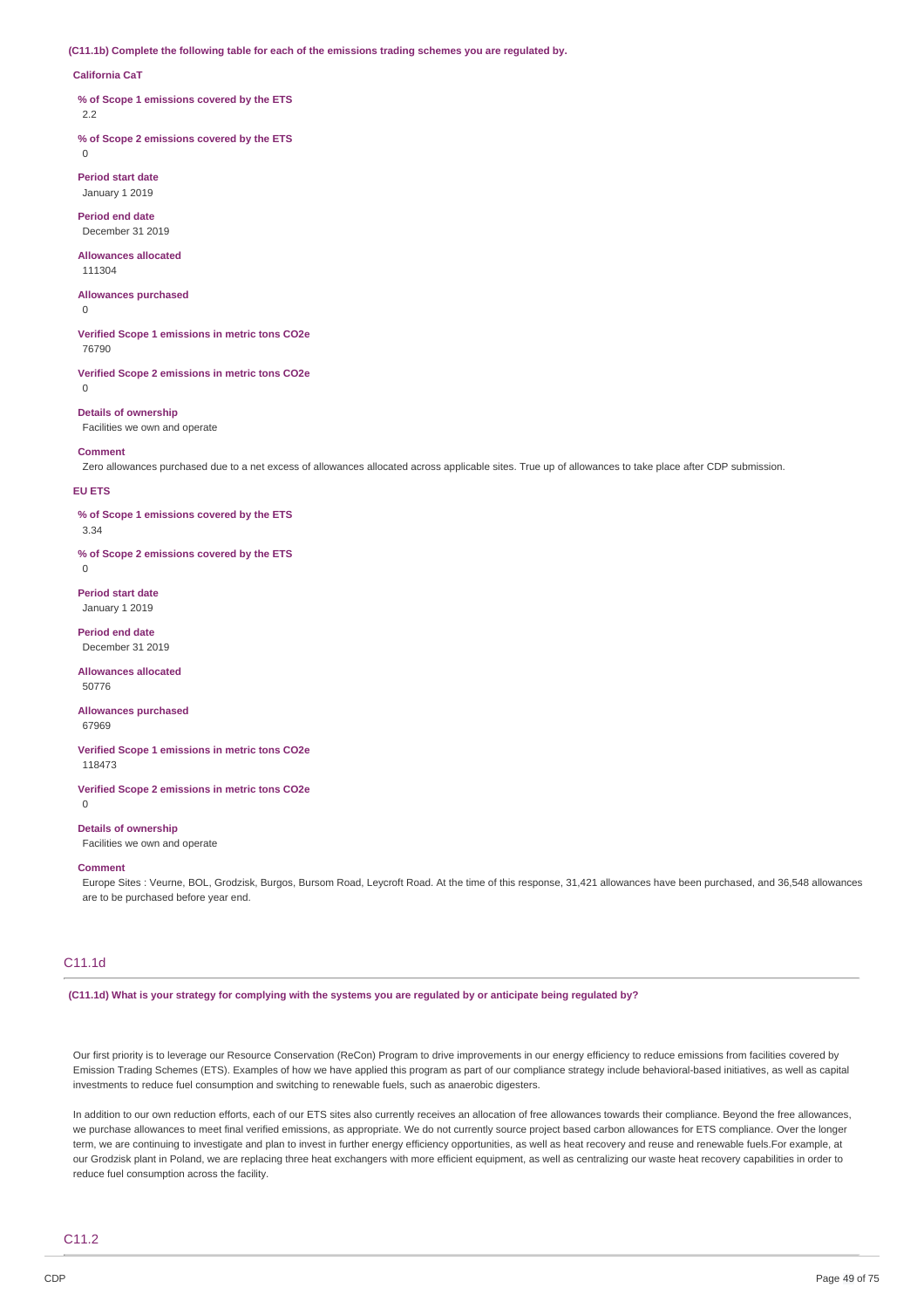**(C11.2) Has your organization originated or purchased any project-based carbon credits within the reporting period?** No

# C11.3

**(C11.3) Does your organization use an internal price on carbon?** No, but we anticipate doing so in the next two years

C12. Engagement

# C12.1

**(C12.1) Do you engage with your value chain on climate-related issues?**

Yes, our suppliers

Yes, our customers

Yes, other partners in the value chain

# C12.1a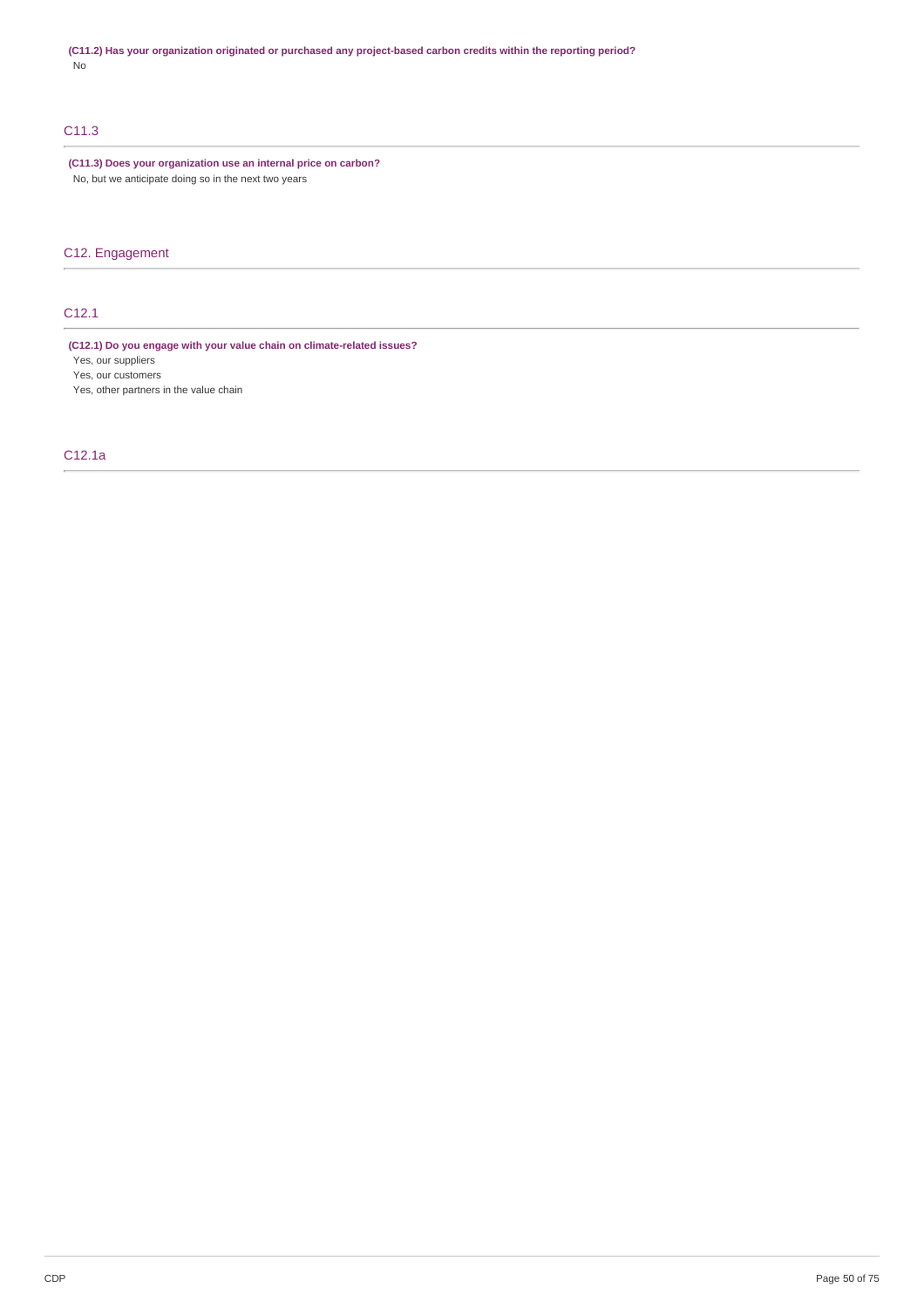#### **(C12.1a) Provide details of your climate-related supplier engagement strategy.**

#### **Type of engagement**

Information collection (understanding supplier behavior)

#### **Details of engagement**

Collect climate change and carbon information at least annually from suppliers

### **% of suppliers by number**

26

**% total procurement spend (direct and indirect)**

 $80$ 

**% of supplier-related Scope 3 emissions as reported in C6.5**

 $60$ 

#### **Rationale for the coverage of your engagement**

We collect climate change and carbon information from our suppliers through the annual CDP Supply Chain process. Included in this process are suppliers in our key categories like agriculture, packaging and third party logistics that represent the biggest drivers of our emissions. Our top suppliers by spend are selected in these categories and these top suppliers represent ~80% of procurement spend in the category.

#### **Impact of engagement, including measures of success**

Our measures of success are our supplier participation rate and average supplier score. As an indicator of the impact of our engagement in 2019 our response rate was 68%, this is up 10% from the prior year. 54% of our suppliers indicated having a target for emissions reduction. We will continue collecting climate information from our suppliers through this process and use the results as a way of encouraging and incentivizing our suppliers to further act on managing and mitigating climate-related issues.

#### **Comment**

The percent of Scope 3 emissions is calculated based on the category of suppliers requested and the emissions associated with those categories against our total Scope 3 emissions. The % of suppliers by number is based on 2017 data on total number of suppliers.

#### **Type of engagement**

Information collection (understanding supplier behavior)

#### **Details of engagement**

Collect climate change and carbon information at least annually from suppliers

**% of suppliers by number**

100

**% total procurement spend (direct and indirect)**

100

**% of supplier-related Scope 3 emissions as reported in C6.5**

3

### **Rationale for the coverage of your engagement**

Our Sustainable Farming Program (SFP), is a program we use to engage with growers on farms of all sizes and types around the world in order to encourage continual improvement in sustainable farming practices, expand respect for workers' human rights, enhance growers' capabilities, and address risks. We have initiated SFP with farmers from which we source directly, given our existing relationships with those farmers and the importance of directly sourced agricultural raw materials to the continuity of our business. By 2025, our goal is to expand the SFP and other programs recognized by PepsiCo's benchmarking protocol to our indirect crops as well. To date, we have focused on engaging growers and bringing them into the SFP through Farm Management Groups (FMGs).

#### **Impact of engagement, including measures of success**

To date, we have focused on engaging growers and bringing them into the SFP through Farm Management Groups (FMGs)as a key measure of success. As an indicator of the impact of our engagement, as of year-end 2019, 100% of the volume of the agricultural raw materials that we directly source has been supplied by FMGs engaged in our SFP. The percentage of FMGs engaged is one metric by which we are measuring progress. The second metric – representing our ultimate objective – is the percentage of directly sourced agricultural raw materials that we have verified as sustainably sourced In 2019, this number was 80%.

#### **Comment**

The percent of Scope 3 emissions is calculated based on the total emissions of crops covered by SFP against total Scope 3 emissions. Our SFP program now engages all our direct supply chain, however with grower turnover & growth the % of suppliers by number may not always be 100%.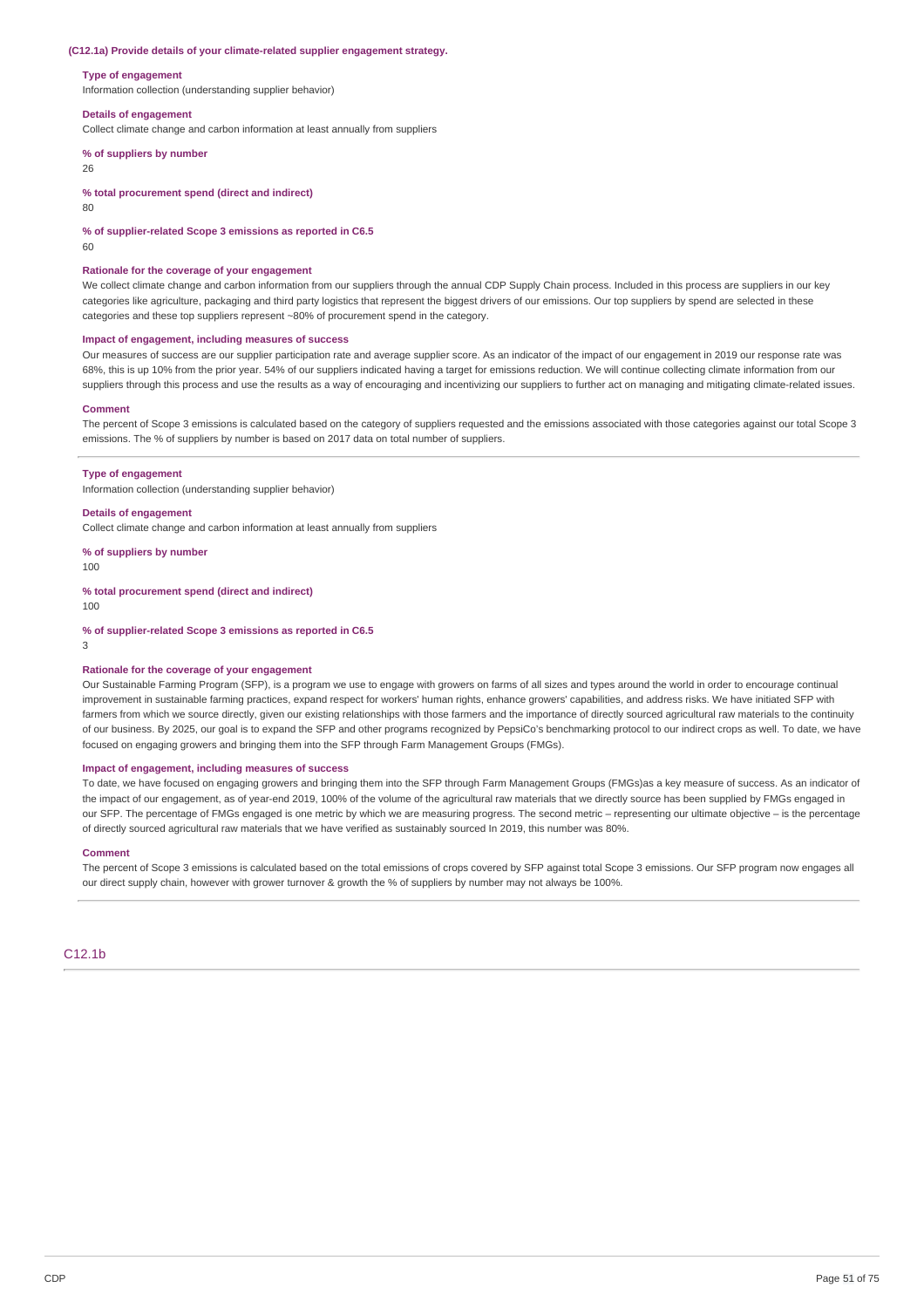#### **(C12.1b) Give details of your climate-related engagement strategy with your customers.**

#### **Type of engagement**

Education/information sharing

#### **Details of engagement**

Run an engagement campaign to educate customers about the climate change impacts of (using) your products, goods, and/or services

#### **% of customers by number**

100

#### **% of customer - related Scope 3 emissions as reported in C6.5**

8

### **Portfolio coverage (total or outstanding)**

<Not Applicable>

#### **Please explain the rationale for selecting this group of customers and scope of engagement**

We introduced the PepsiCo Recycling initiative in 2010 and have continued to scale it up ever since. PepsiCo Recycling programs bring recycling solutions to colleges and universities, K-12 schools, high-traffic retail locations, professional sports facilities, events, and other organizations across the U.S. with the goal of increasing beverage container recycling rates. These customers and venues are chosen as they represent areas where high volumes of our products are consumed. We educate and inspire consumers through the belief that simple acts can lead to a big impact. We believe that every bottle and can recycled helps make communities and the world a cleaner, more sustainable place. The % of emissions reported is our total PepsiCo Beverages North America sector packaging emissions against our total Scope 3 emissions.

#### **Impact of engagement, including measures of success**

Our measures of success include the number of containers collected and year over year trends in collection numbers. In 2019, the PepsiCo Recycling Program collected 325 million post-consumer containers for recycling in the U.S., an approximately 37 percent increase in container collections as compared to 2018. We engage with all our customers in this category in the US through the PepsiCo Recycling program.

### **Type of engagement**

Collaboration & innovation

#### **Details of engagement**

Run a campaign to encourage innovation to reduce climate change impacts

**% of customers by number**

 $100$ 

**% of customer - related Scope 3 emissions as reported in C6.5**

54

#### **Portfolio coverage (total or outstanding)**

<Not Applicable>

#### **Please explain the rationale for selecting this group of customers and scope of engagement**

PepsiCo has strong relationships with our customers like largest retail customer worldwide. This customer was selected based on our volume of business with them and common objectives around sustainability. We regularly work with this customer on programs with climate-related benefits, such as the Mid-West Row Crop Collaborative, which is a group of companies and conservation organizations working to expand agricultural solutions that protect air and water quality and enhance soil health across the entire U.S. corn and soy system in the Midwest. PepsiCo also worked with this customer to help create the Closed Loop Fund in 2014 and continues to increasingly support and invest in the fund to improve recycling both in the U.S., and internationally. The % of emissions reported is our total Scope 3 emissions from agriculture and packaging and is an approximation.

#### **Impact of engagement, including measures of success**

Measures of success for The Midwest Row Crop Collaborative are: By 2025: (1) 75% of row crop acres in Illinois, Iowa and Nebraska are engaged in sustainability measures; (2) Reduce nutrient loading in these states by 20 percent; (3) 50 percent of all irrigation units used in Nebraska will maximize water conservation. By 2035: (1) Illinois, Iowa and Nebraska have met the 45 percent nitrogen loss reduction goal and partnerships established to expand across the Upper Mississippi River Basin. The Closed Loop Fund has continued to make progress since its launch. In 2019, the fund estimates that it kept 1.3 million tons of material in circulation and avoided 3 million tons of greenhouse gas emissions.

### **Type of engagement**

Collaboration & innovation

### **Details of engagement**

Run a campaign to encourage innovation to reduce climate change impacts

**% of customers by number**

100

### **% of customer - related Scope 3 emissions as reported in C6.5**

4

# **Portfolio coverage (total or outstanding)**

<Not Applicable>

### **Please explain the rationale for selecting this group of customers and scope of engagement**

PepsiCo has a Partner Outreach Program to drive energy conservation with strategic franchise operations in the U.S., Mexico, Latin America, South America, Western Europe and Asia. These are our strategic bottlers from a production volume and revenue perspective which is why we prioritized them for engagement. We have made efforts to expand our Resource Conservation program to our franchise operations by providing trainings and access to tools that help measure and track performance, identify and implement improvement opportunities. This is a natural extension of our work within our owned operations to our franchise operations. The % of emissions reported is our total Scope 3 emissions from franchise operations and is an approximation.

### **Impact of engagement, including measures of success**

We track GHG emissions reduction within franchise operations as a measure of success. As a result of our engagements, we saw ~13% decline in emissions in 2019 as compared to the prior year within our LATAM franchise operations through energy efficiency and renewable energy measures.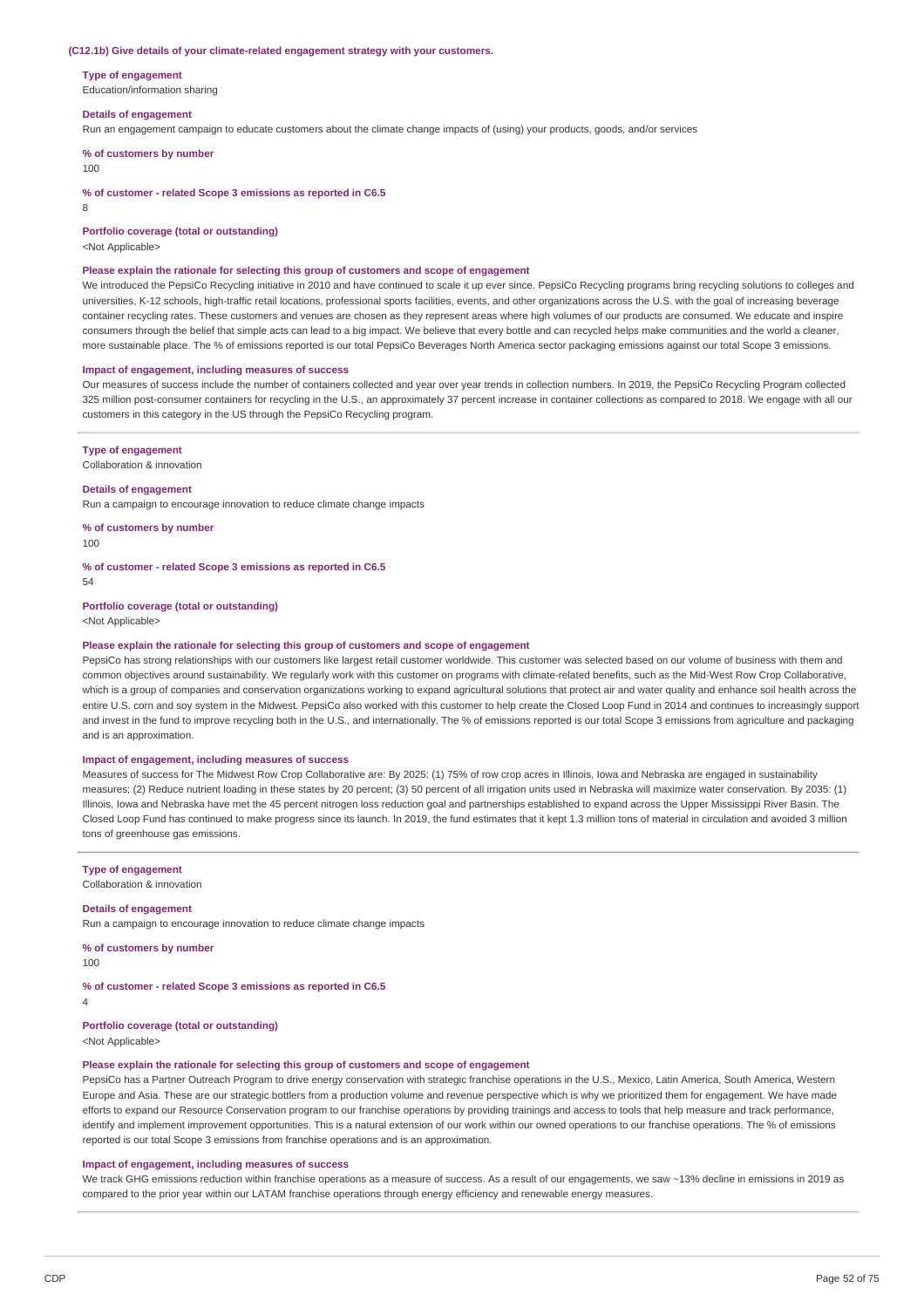**(C12.1d) Give details of your climate-related engagement strategy with other partners in the value chain.**

We value our engagement with a wide range of stakeholders and actively create and foster collaborations to reduce greenhouse gas emissions. Key stakeholders include customers, peer companies, non-profit organizations, and regulators, among others. Our collaborations help us learn more about climate change and other sustainability topics, better inform our efforts, and help us create value for society. We use a variety of mechanisms to solicit feedback from our stakeholders on climate change and other topics, including bilateral meetings and participation in stakeholder networks, outreach programs and webinars. Some examples of our climate-related engagements are provided here. PepsiCo is one of the founding members of the Climate Leadership Council in the U.S., which advocates for a consensus climate solution that bridges partisan divides, strengthens the economy, and protects our environment. The Council includes a wide range of businesses, NGOs and individuals. PepsiCo also has an aspirational commitment to eliminating deforestation from our supply chains. As a member of the Consumer Goods Forum (CGF), we are signatories of the Forum's resolutions on deforestation and sustainable refrigeration, which is meant to have a significant positive impact on climate change. We also support climate-friendly sustainable agricultural practices through initiatives such as the Sustainable Agriculture Initiative (SAI) Platform and Field to Market Initiative.

# C-AC12.2/C-FB12.2/C-PF12.2

(C-AC12.2/C-FB12.2/C-PF12.2) Do you encourage your suppliers to undertake any agricultural or forest management practices with climate change mitigation **and/or adaptation benefits?**

Yes

C-AC12.2a/C-FB12.2a/C-PF12.2a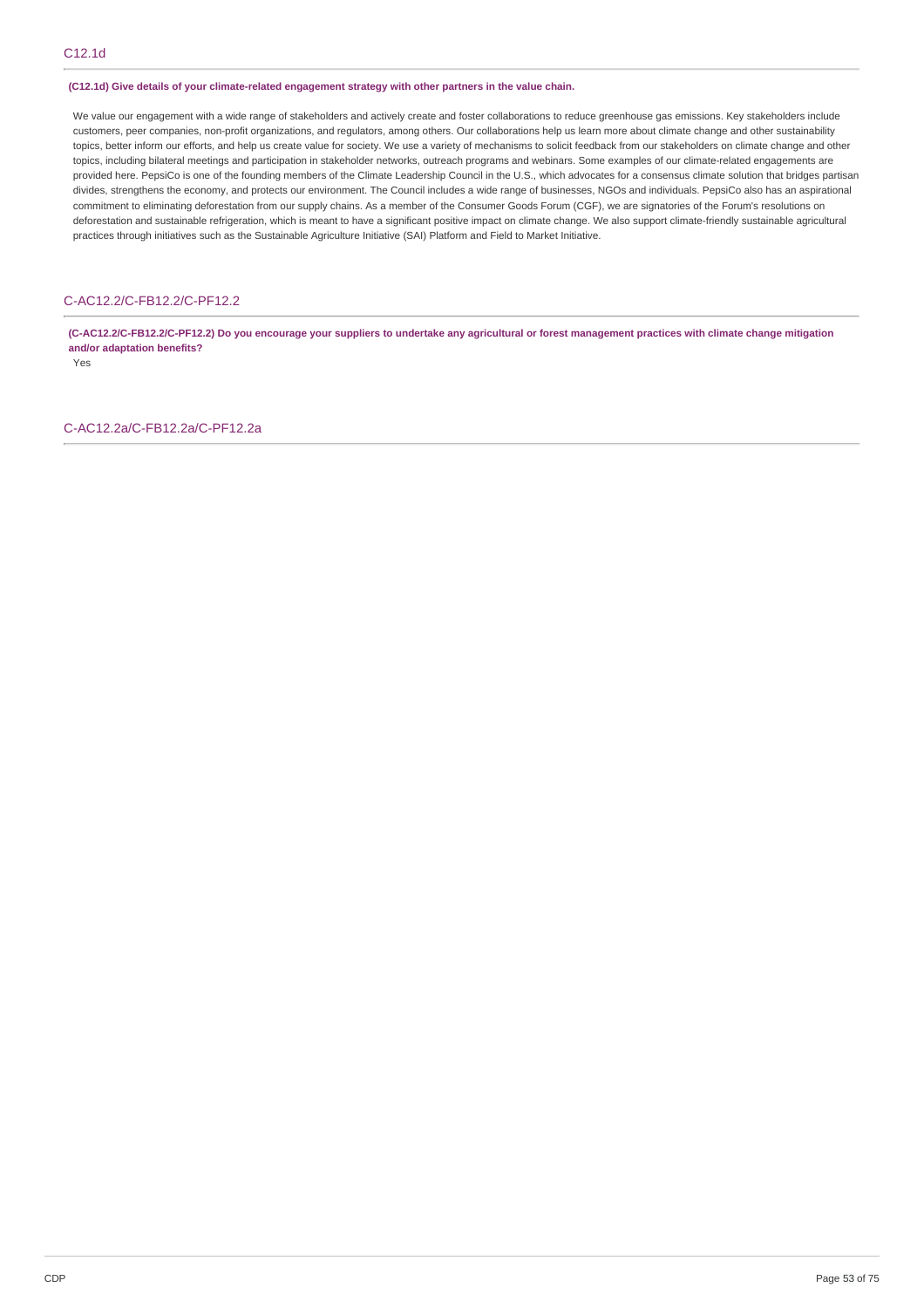(C-AC12.2a/C-FB12.2a/C-PF12.2a) Specify which agricultural or forest management practices with climate change mitigation and/or adaptation benefits you **encourage your suppliers to undertake and describe your role in the implementation of each practice.**

### **Management practice reference number**

MP1

**Management practice** Crop rotation

### **Description of management practice**

Through our Sustainable Farming Program (SFP), growers are encouraged to implement crop rotation practices to improve soil fertility, as well as manage pests

#### **Your role in the implementation**

Financial Knowledge sharing Operational Procurement

### **Explanation of how you encourage implementation**

For PepsiCo, sustainable agriculture is critical to the continued growth of our business, ensuring food safety and crop resilience for continued and localized supply. As a corporation that has a global reach but operates locally in the communities where we do business, we provide relevant expertise to help advance the ways in which farming is carried out around the world. This benefits individual farmers and the communities that rely on them, while helping protect our license to operate. Our SFP is a program we use to engage with growers on farms of all sizes and types around the world in order to encourage continual improvement in sustainable farming practices, expand respect for workers' human rights, enhance growers' capabilities, and address risks. The SFP is comprised of two components: • The SFP Code, which lists PepsiCo's farm-level sustainable agriculture principles and practices. The Code draws from principles of externally recognized agricultural codes, such as those published by the Rainforest Alliance, GlobalG.A.P, Bonsucro, and the RSPO. • The SFP Continuous Improvement Process, through which farmers are continually assessed and efforts are taken to drive improvement in sustainable agriculture. To date, we have focused on engaging growers and bringing them into the SFP through FMGs, which are groups of farmers that show consistency across geography, crop, farm size, and a variety of other factors. PepsiCo considers an FMG engaged when: • An initial assessment against our SFP Principles and Practices has been completed; • Sustainability opportunities have been identified and improvement programs developed; and • Grower engagement in these improvement programs has been initiated. The percentage of FMGs engaged is one metric by which we are measuring progress. The second metric – representing our ultimate objective – is the percentage of directly-sourced agricultural raw materials that we have verified as sustainably sourced.

#### **Climate change related benefit**

Emissions reductions (mitigation) Increasing resilience to climate change (adaptation) Increase carbon sink (mitigation) Reduced demand for fossil fuel (adaptation) Reduced demand for fertilizers (adaptation) Reduced demand for pesticides (adaptation)

#### **Comment**

#### **Management practice reference number** MP2

**Management practice** Fertilizer management

#### **Description of management practice**

Through our SFP, growers are encouraged to manage fertilizers by incorporating into the soil, using split application to minimize nitrous oxide emissions. Growers are encouraged to use tools to determine the amount of fertilizer to apply as well as to use organic fertilizer and low carbon fertilizers.

**Your role in the implementation**

Financial Knowledge sharing Operational Procurement

#### **Explanation of how you encourage implementation**

For PepsiCo, sustainable agriculture is critical to the continued growth of our business, ensuring food safety and crop resilience for continued and localized supply. As a corporation that has a global reach but operates locally in the communities where we do business, we provide relevant expertise to help advance the ways in which farming is carried out around the world. This benefits individual farmers and the communities that rely on them, while helping protect our license to operate. Our SFP is a program we use to engage with growers on farms of all sizes and types around the world in order to encourage continual improvement in sustainable farming practices, expand respect for workers' human rights, enhance growers' capabilities, and address risks. The SFP is comprised of two components: • The SFP Code, which lists PepsiCo's farm-level sustainable agriculture principles and practices. The Code draws from principles of externally recognized agricultural codes, such as those published by the Rainforest Alliance, GlobalG.A.P. Bonsucro, and the RSPO. • The SFP Continuous Improvement Process, through which farmers are continually assessed and efforts are taken to drive improvement in sustainable agriculture. To date, we have focused on engaging growers and bringing them into the SFP through FMGs, which are groups of farmers that show consistency across geography, crop, farm size, and a variety of other factors. PepsiCo considers an FMG engaged when: • An initial assessment against our SFP Principles and Practices has been completed; • Sustainability opportunities have been identified and improvement programs developed; and • Grower engagement in these improvement programs has been initiated. The percentage of FMGs engaged is one metric by which we are measuring progress. The second metric – representing our ultimate objective – is the percentage of directly-sourced agricultural raw materials that we have verified as sustainably sourced.

### **Climate change related benefit**

Emissions reductions (mitigation) Increasing resilience to climate change (adaptation) Increase carbon sink (mitigation) Reduced demand for fossil fuel (adaptation) Reduced demand for fertilizers (adaptation) Reduced demand for pesticides (adaptation)

#### **Comment**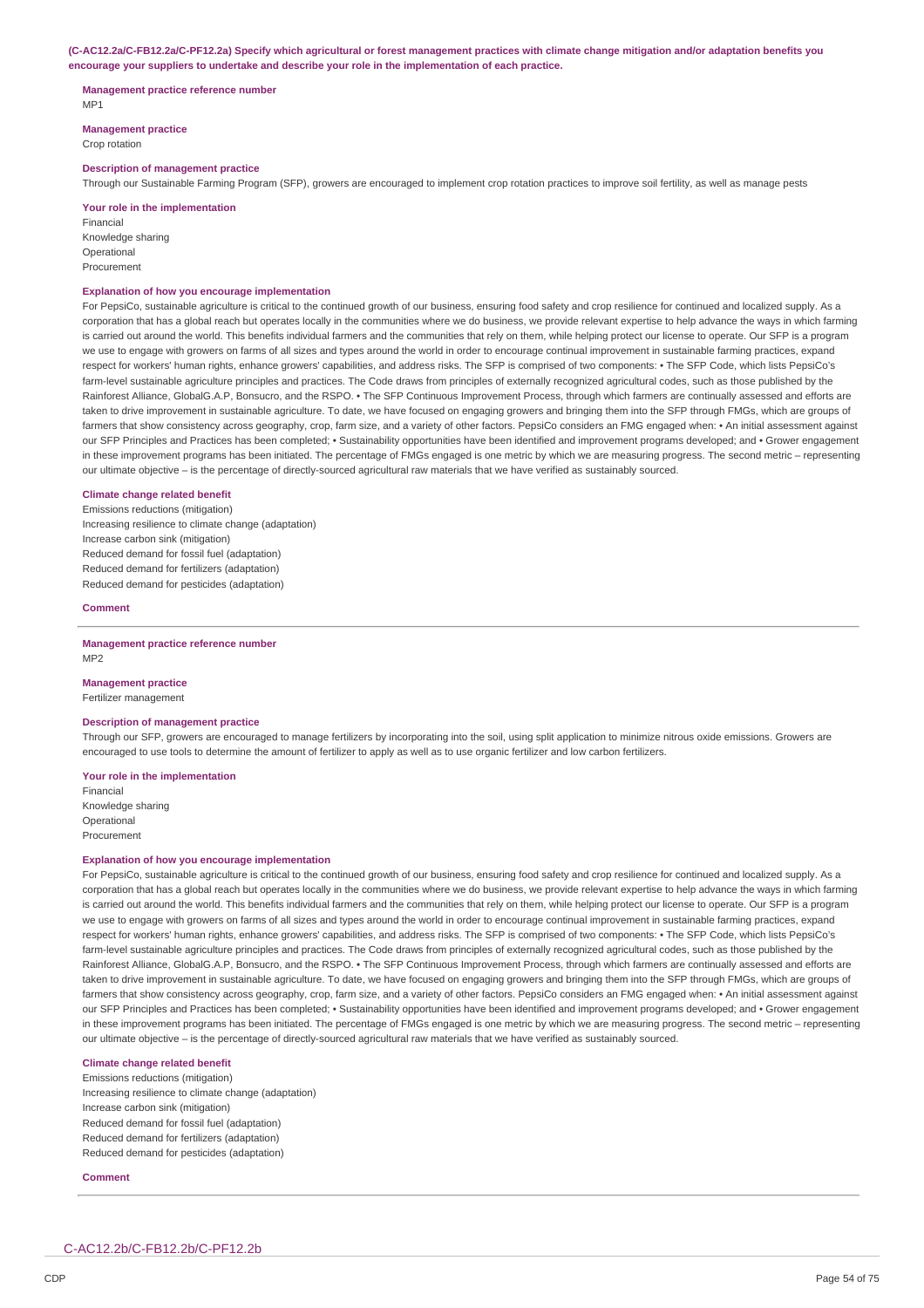(C-AC12.2b/C-FB12.2b/C-PF12.2b) Do you collect information from your suppliers about the outcomes of any implemented agricultural/forest management **practices you have encouraged?**

Yes

# C12.3

(C12.3) Do you engage in activities that could either directly or indirectly influence public policy on climate-related issues through any of the following? Direct engagement with policy makers

Trade associations

Funding research organizations

### C12.3a

### **(C12.3a) On what issues have you been engaging directly with policy makers?**

| <b>Focus of</b><br>legislation position    |         | <b>Corporate Details of engagement</b>                                                                                                                                                                                                                                                                                                                                                                                                                                                                                                                                                                    | <b>Proposed legislative solution</b>                                                                                                                                                                                                                                                                                                                                                                                                                                                                                                                                                                                                                                                        |
|--------------------------------------------|---------|-----------------------------------------------------------------------------------------------------------------------------------------------------------------------------------------------------------------------------------------------------------------------------------------------------------------------------------------------------------------------------------------------------------------------------------------------------------------------------------------------------------------------------------------------------------------------------------------------------------|---------------------------------------------------------------------------------------------------------------------------------------------------------------------------------------------------------------------------------------------------------------------------------------------------------------------------------------------------------------------------------------------------------------------------------------------------------------------------------------------------------------------------------------------------------------------------------------------------------------------------------------------------------------------------------------------|
| Carbon tax                                 | Support | We are a founding member of the Climate Leadership Council (CLC). CLC is an<br>international policy institute founded in collaboration with business and<br>environmental leaders to promote a carbon dividend framework as the most cost-<br>effective, equitable and politically-viable climate solution. The Council is active<br>primarily in the U.S. In Europe, the European Commission is exploring possibilities field and promote American competitiveness.<br>of a carbon border tax, PepsiCo has fed into the consultation on this topic via<br>direct submission and through FoodDrinkEurope. | CLC proposes a carbon dividend program to be implemented at the federal level in the United States.<br>The program is based on four interdependent pillars: 1. A gradually rising and revenue-neutral carbon<br>fee; 2. Carbon dividend payments to all Americans, funded by 100% of the revenue; 3. The rollback of<br>carbon regulations that are no longer necessary; and 4. Border carbon adjustments to level the playing                                                                                                                                                                                                                                                              |
| Other,<br>please<br>specify<br>(Emissions) | Support | PepsiCo is regularly monitoring the developments of the EU Green Deal and<br>associated EU Climate Law and EU Climate Pact. We have provided inputs to the<br>Commission through public consultations on these policy measures. We regularly<br>engage with policy makers to provide our input into the process and demonstrate<br>our support for the direction the EU is heading. The vision of the EU Climate Law<br>is aligned with our recent pledge for Business Ambition for 1.50C and a long term<br>net zero target.                                                                             | The Commission's proposal for the first European Climate Law aims to write into law the goal set out in<br>the European Green Deal - for Europe's economy and society to become climate-neutral by 2050. This<br>means achieving net zero greenhouse gas emissions for EU countries as a whole, mainly by cutting<br>emissions, investing in green technologies and protecting the natural environment. The law aims to<br>ensure that all EU policies contribute to this goal and that all sectors of the economy and society play<br>their part. The EU Climate Law also proposed intermediate steps to set mid term (2030 and 2040)<br>targets towards the climate neutrality objective. |

# C12.3b

**(C12.3b) Are you on the board of any trade associations or do you provide funding beyond membership?** Yes

### C12.3c

(C12.3c) Enter the details of those trade associations that are likely to take a position on climate change legislation.

### **Trade association**

Consistent

American Beverage Association (ABA)

#### **Is your position on climate change consistent with theirs?**

# **Please explain the trade association's position**

We understand that ABA may support various types of legislation related to climate change, such as legislation on energy efficiency, consistent with PepsiCo's views.

#### **How have you influenced, or are you attempting to influence their position?**

PepsiCo is an active member of ABA with a seat at the board. We regularly share information on our sustainability vision relating to climate change and related issues.

**Trade association**

Consumer Brands Association (CBA)

#### **Is your position on climate change consistent with theirs?** Consistent

We understand that GMA may support various types of legislation related to climate change, such as legislation on energy efficiency, consistent with PepsiCo's views.

#### **How have you influenced, or are you attempting to influence their position?**

PepsiCo is a member of the CBA Board. We regularly share information on our sustainability vision relating to climate change and related issues.

### **Trade association**

Union of European Soft Drinks Associations (UNESDA)

**Please explain the trade association's position**

#### **Is your position on climate change consistent with theirs?** Consistent

### **Please explain the trade association's position**

We understand that UNESDA welcomes the European Commission's proposal for establishing a Circular Economy in Europe and the recently concluded review of the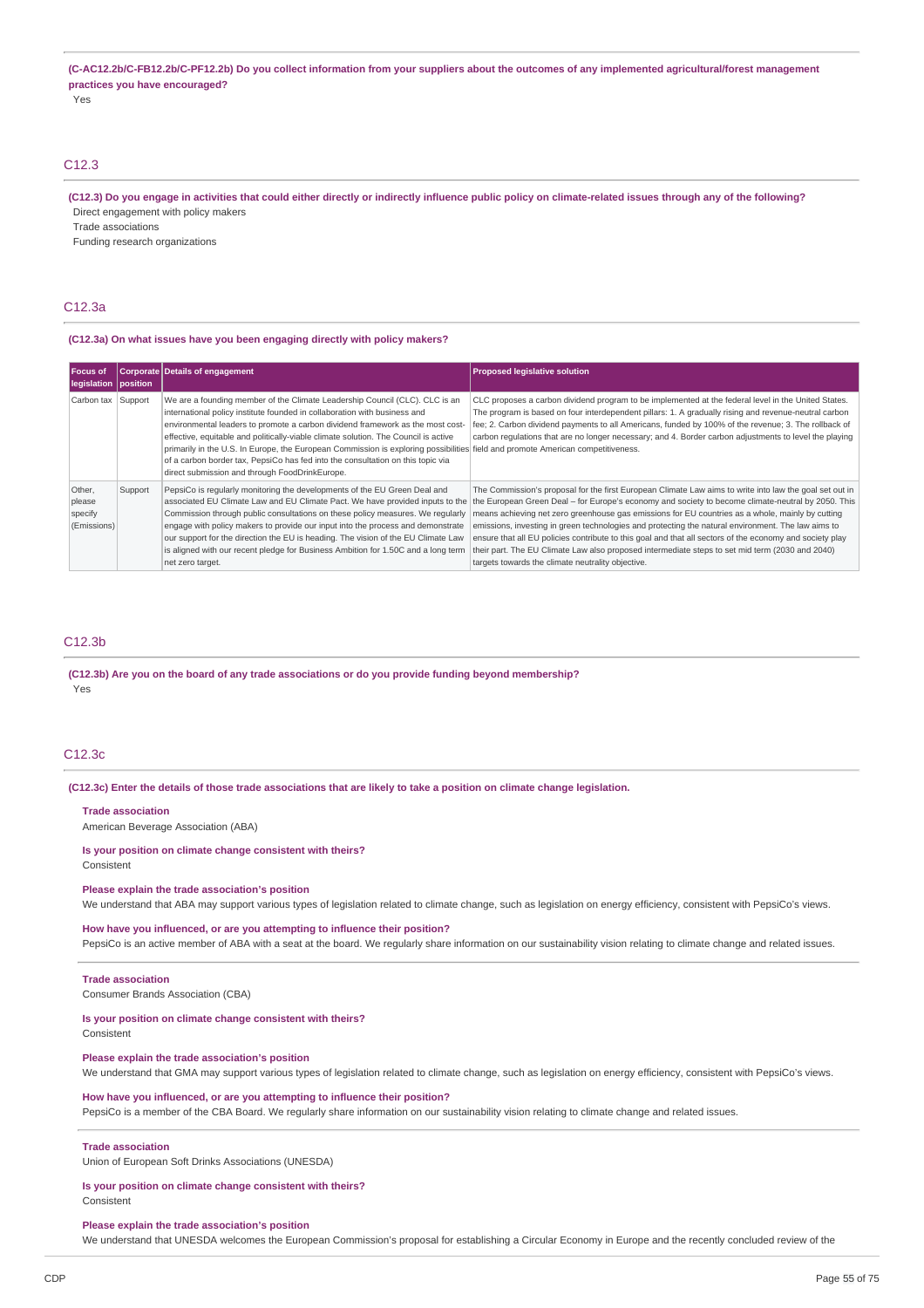Waste Framework Directive (WFD) and the Packaging and Packaging Waste Directive (PPWD). UNESDA's members are conscious of their responsibility for the end-of-life phase of packaging and advocate for a strong European framework on Extended Producer Responsibility (EPR) for packaging to increase efficiency and transparency of EPR in Europe. UNESDA supports the objective of increasing resource efficiency, sustainability and progress towards a circular economy through the recycling of materials.

#### **How have you influenced, or are you attempting to influence their position?**

PepsiCo is an active member of UNESDA with a seat at the Board. PepsiCo participates in UNESDA's two main committees dealing with scientific affairs and EU policy.

**Trade association**

FoodDrinkEurope

#### **Is your position on climate change consistent with theirs?**

Consistent

### **Please explain the trade association's position**

FoodDrinkEurope responded to the call for inputs to draw the future European Commission's proposal for a strategy for long-term EU greenhouse gas emissions reductions in accordance with the Paris Agreement. Food chain partners, as well as other economic sectors, civil society and policymakers should support ambitious efforts to mitigate and adapt to Climate Change in Europe and globally. Challenges to achieve the temperature objective under the Paris Climate Agreement persist, such as the lack of economical and technically viable means (i.e. financial and technological) to reach such target. FoodDrinkEurope has yet to agree on a more proactive approach in support to climate neutrality but members have agreed to have climate ambitions as the main objective when assessing packaging performance.

#### **How have you influenced, or are you attempting to influence their position?**

PepsiCo is a member of the FoodDrinkEurope Board and participates in a variety of committees and working groups.

**Trade association**

European Organization for Packaging and Environment (EUROPEN)

#### **Is your position on climate change consistent with theirs?**

Consistent

#### **Please explain the trade association's position**

EUROPEN supports the objectives of the EU Circular Economy package. EUROPEN advocates for a packaging waste policy framework that clearly defines the roles and responsibilities of all actors involved in waste management. The new Circular Economy Package should safeguard the EU internal market and be based on the principle of life cycle assessment. EUROPEN does not plan on engaging in climate specific files at this stage but supports the climate neutrality objective through its advocacy on the circular economy.

### **How have you influenced, or are you attempting to influence their position?**

PepsiCo is part of the EUROPEN Executive Committee and of the technical Task Force on Circular Economy that is responsible for analyzing policy developments and building an advocacy plan for the association. PepsiCo hold the chairmanship of the Circular Economy and Green Deal taskforce.

### **Trade association**

European Snacks Association (ESA)

#### **Is your position on climate change consistent with theirs? Consistent**

### **Please explain the trade association's position**

We understand that ESA supports sustainable practices to protect natural resources. ESA supports a circular economy for packaging and actively engages in packaging related policy initiatives at EU level.

# **How have you influenced, or are you attempting to influence their position?**

PepsiCo is an ESA Board member and holds the Chairmanship of the Communication Committee.

# C12.3d

**(C12.3d) Do you publicly disclose a list of all research organizations that you fund?** No

### C12.3f

(C12.3f) What processes do you have in place to ensure that all of your direct and indirect activities that influence policy are consistent with your overall climate **change strategy?**

PepsiCo has specific teams and individuals that are assigned responsibilities for developing corporate policy and regulatory positions as well as engaging on regulatory policy with external stakeholders, including public policymakers, trade associations and non-government actors that is aligned with our climate strategy. The Public Policy and Government Affairs (PPGA) department has global personnel and well as personnel focused on specific geographies and markets. They manage relationships with government actors and coordinate activities like advocating for similar climate positions that may influence regulatory policy globally. The PPGA department works closely with the Office of Sustainability and other functions to ensure that our external engagements are aligned with our overall strategy on climate action and advocacy

### $C<sub>12.4</sub>$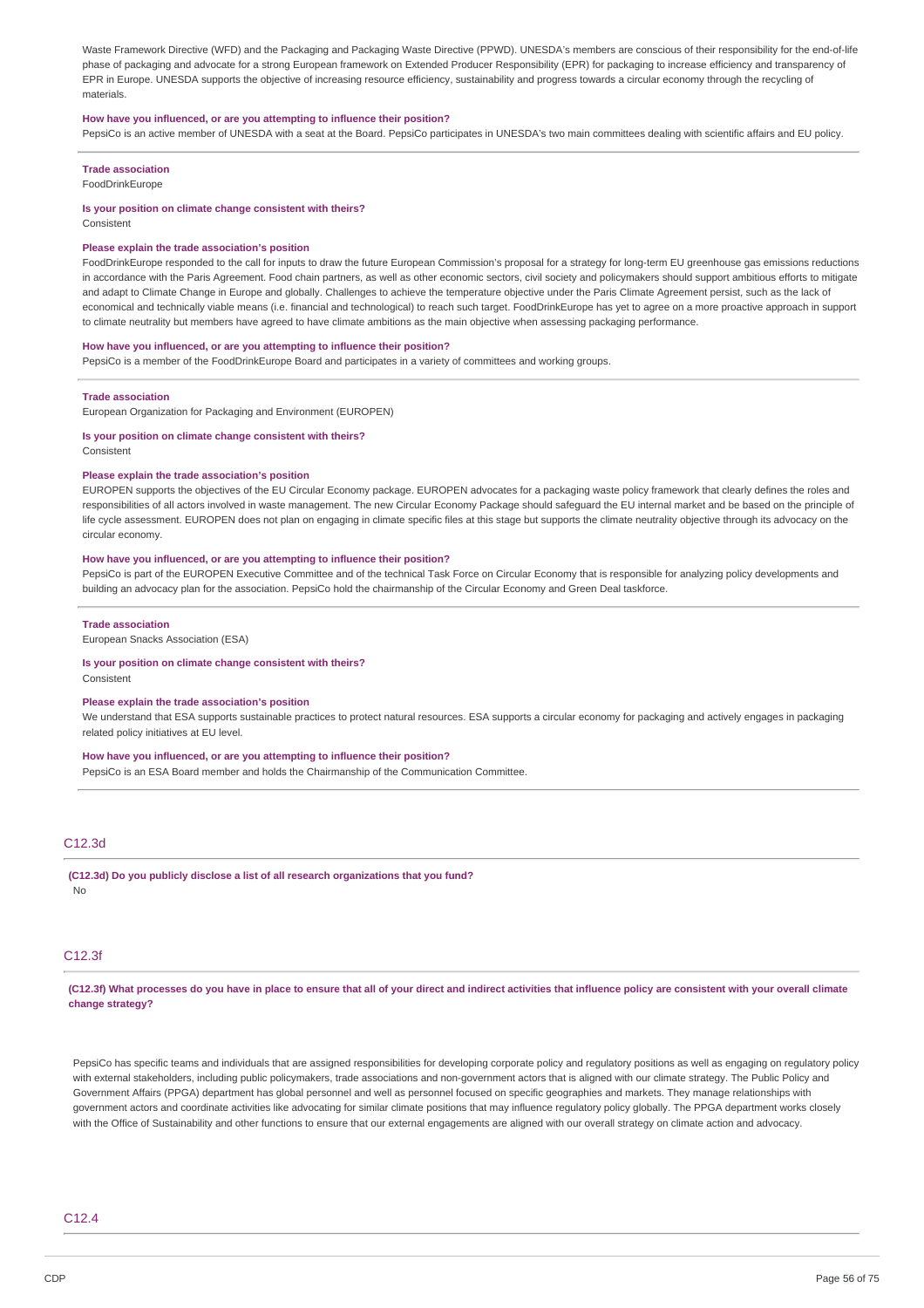(C12.4) Have you published information about your organization's response to climate change and GHG emissions performance for this reporting year in places **other than in your CDP response? If so, please attach the publication(s).**

### **Publication** In mainstream reports

**Status** Complete

**Attach the document** pepsico-inc-2019-annual-report.pdf

### **Page/Section reference** Pages 10, 17, 21, 29

### **Content elements**

Governance Strategy Risks & opportunities

### **Comment**

**Publication** In voluntary sustainability report

**Status**

Complete

### **Attach the document**

PepsiCo-CSR-2019.pdf

## **Page/Section reference**

Our report is entirely digital this year. Attached climate section excerpt here. Please visit www.pepsico.com for details.

#### **Content elements**

Governance Strategy Risks & opportunities Emissions figures Emission targets Other metrics

#### **Comment**

**Publication**

In voluntary communications

### **Status**

Complete

**Attach the document** ESG Topics A-Z.pdf

### **Page/Section reference**

Our ESG topics page is entirely digital. Attached climate excerpts here. Please visit www.pepsico.com for details.

### **Content elements**

Governance **Strategy** Risks & opportunities Emissions figures Emission targets Other metrics

### **Comment**

# C13. Other land management impacts

# C-AC13.2/C-FB13.2/C-PF13.2

(C-AC13.2/C-FB13.2/C-PF13.2) Do you know if any of the management practices mentioned in C-AC12.2a/C-FB12.2a/C-PF12.2a that were implemented by your **suppliers have other impacts besides climate change mitigation/adaptation?** Yes

# C-AC13.2a/C-FB13.2a/C-PF13.2a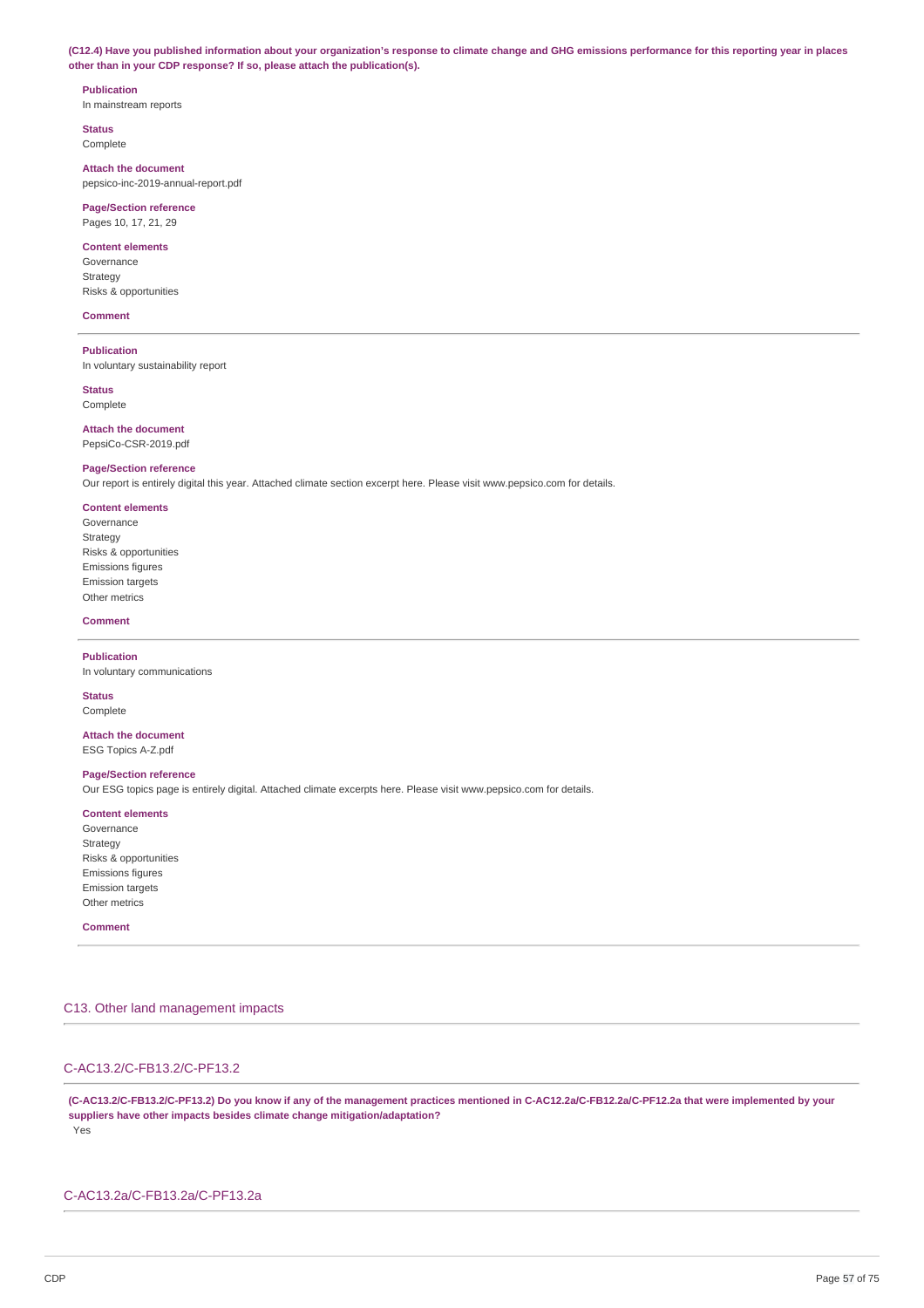#### (C-AC13.2a/C-FB13.2a/C-PF13.2a) Provide details of those management practices implemented by your suppliers that have other impacts besides climate change **mitigation/adaptation.**

#### **Management practice reference number** M<sub>P1</sub>

**Overall effect**

Positive

### **Which of the following has been impacted?**

**Biodiversity** Soil Water Yield Other, please specify (Waste, Ag Chemicals)

### **Description of impacts**

Our Sustainable Farming Program (SFP), is a program we use to engage with growers on farms of all sizes and types around the world in order to encourage continual improvement in sustainable farming practices, expand respect for workers' human rights, enhance growers' capabilities, and address risks. The SFP program is comprised of two components: (1) The SFP Code, which lists PepsiCo's farm-level sustainable agriculture principles and practices. The Code draws from principles of externally recognized agricultural codes, such as those published by the Rainforest Alliance, GlobalG.A.P., Bonsucro, and the Roundtable on Sustainable Palm Oil (RSPO); and (2) The SFP Continuous Improvement Process, through which farmers are continually assessed and efforts are taken to drive improvement in sustainable agriculture. The SFP Code outlines the specific farm-level principles and practices that embody PepsiCo's Sustainable Agriculture Policy. These principles span a comprehensive array of topics across the three widely recognized pillars of sustainability: Environmental, Social and Economic. Under the Environmental pillar topics included are Ag Chemicals, Air, Biodiversity, Nutrients, Soil, Water and Waste in addition to climate related topics such as GHGs and Energy. Farmers are encouraged to adhere to the fundamental principles and practices within each of these topics. As of year-end 2019, 100% of the volume of the agricultural raw materials that we directly source has been supplied by FMGs engaged in the SFP.

#### **Have any response to these impacts been implemented?**

Yes

#### **Description of the response(s)**

The percentage of Farm Management Groups engaged is one metric by which we are measuring progress. The second metric – representing our ultimate objective – is the percentage of directly sourced agricultural raw materials that we have verified as sustainably sourced. PepsiCo considers an FMG verified sustainable when: (1) A representative sample of self-assessments demonstrate that the farmers have implemented the Fundamental Principles of the SFP; and (2) A certain proportion of random samples from the self-assessment results are verified by a third party. The details of this process are being piloted. Once finalized, the requirements will be listed in an appendix in the SFP Scheme Rules. We made significant progress on SFP engagement in 2019, and with that, progress towards our sustainable sourcing goal with target completion date of 2020.

#### **Management practice reference number**

MP2

### **Overall effect**

Positive

#### **Which of the following has been impacted?**

**Biodiversity** Soil Water Yield Other, please specify (Waste, Ag Chemicals)

#### **Description of impacts**

Our Sustainable Farming Program (SFP), is a program we use to engage with growers on farms of all sizes and types around the world in order to encourage continual improvement in sustainable farming practices, expand respect for workers' human rights, enhance growers' capabilities, and address risks. The SFP program is comprised of two components: (1) The SFP Code, which lists PepsiCo's farm-level sustainable agriculture principles and practices. The Code draws from principles of externally recognized agricultural codes, such as those published by the Rainforest Alliance, GlobalG.A.P., Bonsucro, and the Roundtable on Sustainable Palm Oil (RSPO); and (2) The SFP Continuous Improvement Process, through which farmers are continually assessed and efforts are taken to drive improvement in sustainable agriculture. The SFP Code outlines the specific farm-level principles and practices that embody PepsiCo's Sustainable Agriculture Policy. These principles span a comprehensive array of topics across the three widely recognized pillars of sustainability: Environmental, Social and Economic. Under the Environmental pillar topics included are Ag Chemicals, Air, Biodiversity, Nutrients, Soil, Water and Waste in addition to climate related topics such as GHGs and Energy. Farmers are encouraged to adhere to the fundamental principles and practices within each of these topics. As of year-end 2019, 100% of the volume of the agricultural raw materials that we directly source has been supplied by FMGs engaged in the SFP.

#### **Have any response to these impacts been implemented?**

Yes

# **Description of the response(s)**

The percentage of Farm Management Groups engaged is one metric by which we are measuring progress. The second metric – representing our ultimate objective – is the percentage of directly sourced agricultural raw materials that we have verified as sustainably sourced. PepsiCo considers an FMG verified sustainable when: (1) A representative sample of self-assessments demonstrate that the farmers have implemented the Fundamental Principles of the SFP; and (2) A certain proportion of random samples from the self-assessment results are verified by a third party. The details of this process are being piloted. Once finalized, the requirements will be listed in an appendix in the SFP Scheme Rules. We made significant progress on SFP engagement in 2019, and with that, progress towards our sustainable sourcing goal with target completion date of 2020.

### C15. Signoff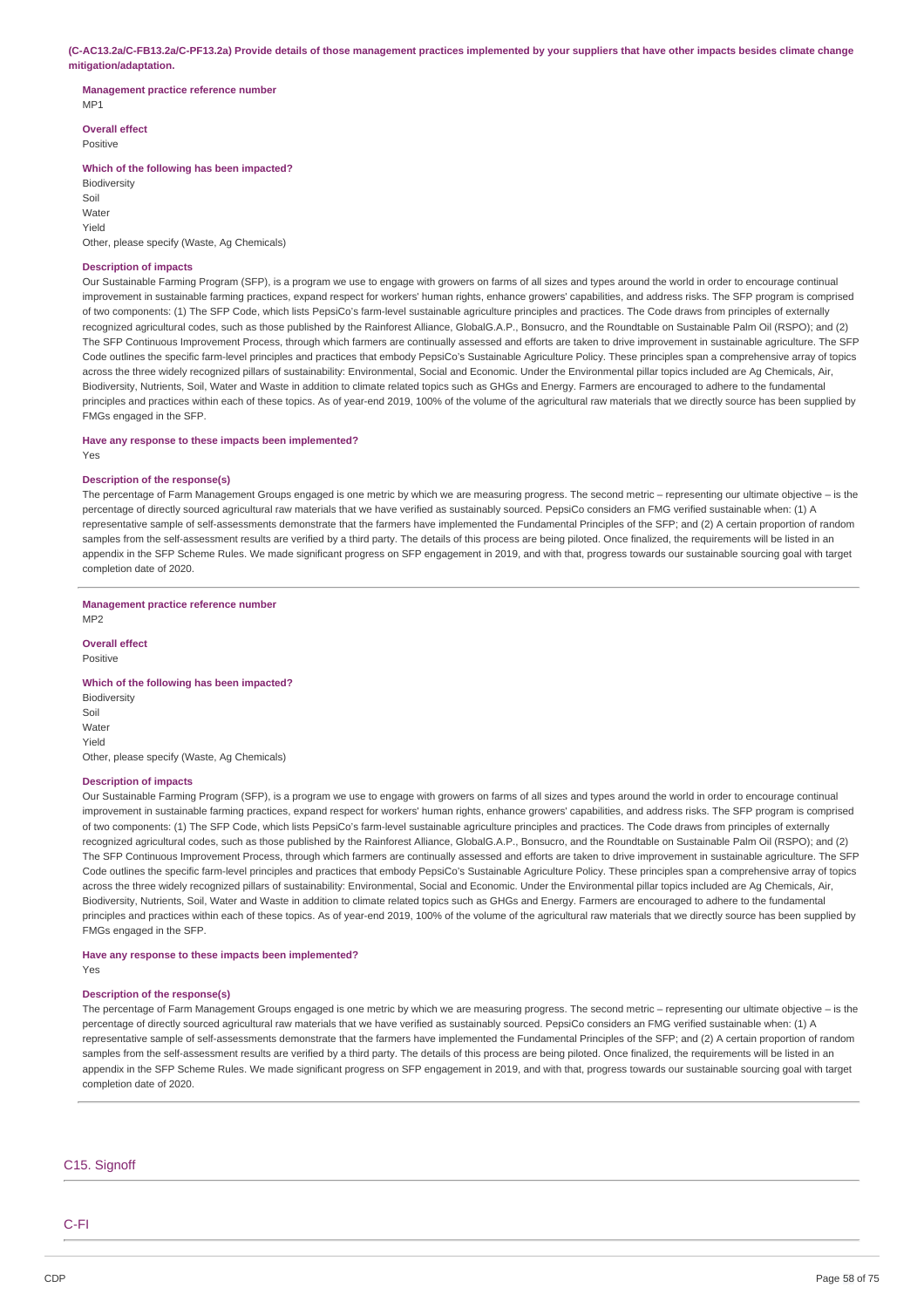(C-FI) Use this field to provide any additional information or context that you feel is relevant to your organization's response. Please note that this field is optional **and is not scored.**

### C15.1

**(C15.1) Provide details for the person that has signed off (approved) your CDP climate change response.**

|         | Job title                    | Corresponding job category         |
|---------|------------------------------|------------------------------------|
| $Row_1$ | Chief Sustainability Officer | Chief Sustainability Officer (CSO) |

### SC. Supply chain module

### SC0.0

#### **(SC0.0) If you would like to do so, please provide a separate introduction to this module.**

PepsiCo products are enjoyed by consumers more than one billion times a day in more than 200 countries and territories around the world. PepsiCo generated more than \$67 billion in net revenue in 2019, driven by a complementary food and beverage portfolio that includes 23 brands that generate more than \$1 billion each in estimated annual retail sales (e.g., Frito-Lay, Gatorade, Pepsi-Cola, Quaker and Tropicana). Guiding PepsiCo is our vision to Be the Global Leader in Convenient Foods and Beverages by Winning with Purpose. "Winning with Purpose" reflects our ambition to win sustainably in the marketplace and embed purpose into all aspects of the business. We also set three lofty aspirations that will help us achieve these goals: becoming Faster by winning in the marketplace; Stronger by transforming our capabilities, cost, and culture; and Better by integrating purpose into our business strategy and brands, whilst doing even more for our planet and people. As part of our efforts to become Better, we were proud to sign the Business Roundtable's 2019 Statement on the Purpose of a Corporation. This standard for corporate responsibility aligns with our existing values and strategy to lead the company for the benefit of all of our stakeholders. We know that being a Better company is about doing the most good for the most people. That's why we are focused on using our scale and expertise as one of the world's leading food and beverage companies to tackle the long-term challenges facing the global food system including climate change.

This CDP Climate Questionnaire contains statements reflecting our views about our future performance that constitute "forward-looking statements" within the meaning of the Private Securities Litigation Reform Act of 1995. Forward-looking statements are generally identified through the inclusion of words such as "aim," "anticipate," "believe," "drive," "estimate," "expect," "goal," "intend," "may," "plan," "project," "strategy," "target" and "will" or similar statements or variations of such terms and other similar expressions. Forward-looking statements inherently involve risks and uncertainties. For information on certain factors that could cause actual events or results to differ materially from our expectations, please see PepsiCo's filings with the Securities and Exchange Commission, including its most recent annual report on Form 10-K and subsequent reports on Forms 10-Q and 8-K. Investors are cautioned not to place undue reliance on any such forward-looking statements, which speak only as of the date they are made. PepsiCo undertakes no obligation to update any forward-looking statements, whether as a result of new information, future events or otherwise.

### SC<sub>0.1</sub>

#### **(SC0.1) What is your company's annual revenue for the stated reporting period?**

|       | venue<br>.  |
|-------|-------------|
| Row 1 | ,,,,,,<br>. |

### SC<sub>0.2</sub>

**(SC0.2) Do you have an ISIN for your company that you would be willing to share with CDP?** No

### SC1.1

(SC1.1) Allocate your emissions to your customers listed below according to the goods or services you have sold them in this reporting period.

**Requesting member** Caesars Entertainment **Scope of emissions**

**Allocation level**

Scope 1

Company wide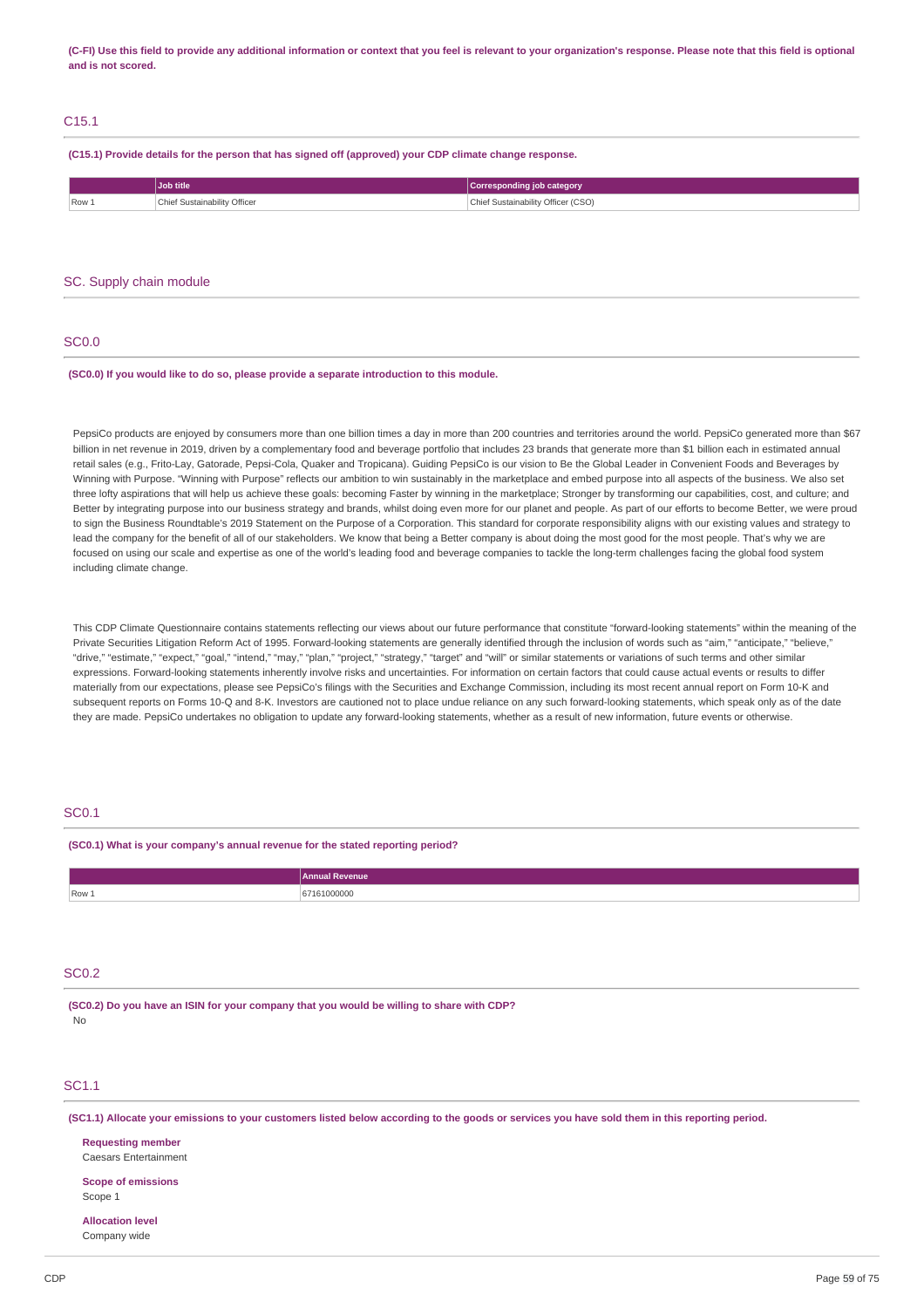#### **Allocation level detail**

<Not Applicable>

#### **Emissions in metric tonnes of CO2e** 852

**Uncertainty (±%)**

15

### **Major sources of emissions**

These emissions include those from PepsiCo's total global company-owned operations that have been allocated to Caesars Entertainment. Major sources include fuel use in PepsiCo's wholly-owned or operated manufacturing facilities globally that produce products that may or may not be sold to Caesar's Entertainment. Also included is fuel use in transportation vehicles that are wholly-owned or operated by PepsiCo.

#### **Verified**

No

#### **Allocation method**

Allocation based on the market value of products purchased

### Please explain how you have identified the GHG source, including major limitations to this process and assumptions made

Our method for allocating emissions is to take the percentage of PepsiCo's net revenue attributable to the customer in the reporting year and apply this percentage to our global Scope 1, Scope 2 or Scope 3 emissions. Thus, our method does not distinguish between emissions from facilities that produce product sold to the customer versus emissions from all PepsiCo's production facilities world-wide.

#### **Requesting member**

Caesars Entertainment

**Scope of emissions** Scope 2

**Allocation level** Company wide

# **Allocation level detail**

<Not Applicable>

**Emissions in metric tonnes of CO2e** 342

**Uncertainty (±%)** 15

### **Major sources of emissions**

These emissions include those from indirect fuel use in the generation of electricity that is consumed by PepsiCo's direct operations - our wholly-owned or operated manufacturing facilities globally that produce products that may or may not be sold to Caesar's Entertainment.

#### **Verified**

No

# **Allocation method**

Allocation based on the market value of products purchased

### Please explain how you have identified the GHG source, including major limitations to this process and assumptions made

Our method for allocating emissions is to take the percentage of PepsiCo's net revenue attributable to the customer in the reporting year and apply this percentage to our global Scope 1, Scope 2 or Scope 3 emissions. Thus, our method does not distinguish between emissions from facilities that produce product sold to the customer versus emissions from all PepsiCo's production facilities world-wide.

# **Requesting member**

Caesars Entertainment

**Scope of emissions** Scope 3

**Allocation level** Company wide

### **Allocation level detail** <Not Applicable>

**Emissions in metric tonnes of CO2e** 12098

**Uncertainty (±%)**

15

### **Major sources of emissions**

These emissions include all other indirect emissions from PepsiCo's value chain, such as the extraction and production of purchased materials and fuels, transport-related activities in vehicles not owned or controlled by PepsiCo, electricity-related activities (e.g. Transmission & Distribution (T&D) losses) not covered in Scope 2, outsourced activities, consumer use, waste disposal, etc. These global emissions have then been allocated to Caesar's entertainment.

**Verified**

No

### **Allocation method**

Allocation based on the market value of products purchased

#### Please explain how you have identified the GHG source, including major limitations to this process and assumptions made

Our method for allocating emissions is to take the percentage of PepsiCo's net revenue attributable to the customer in the reporting year and apply this percentage to our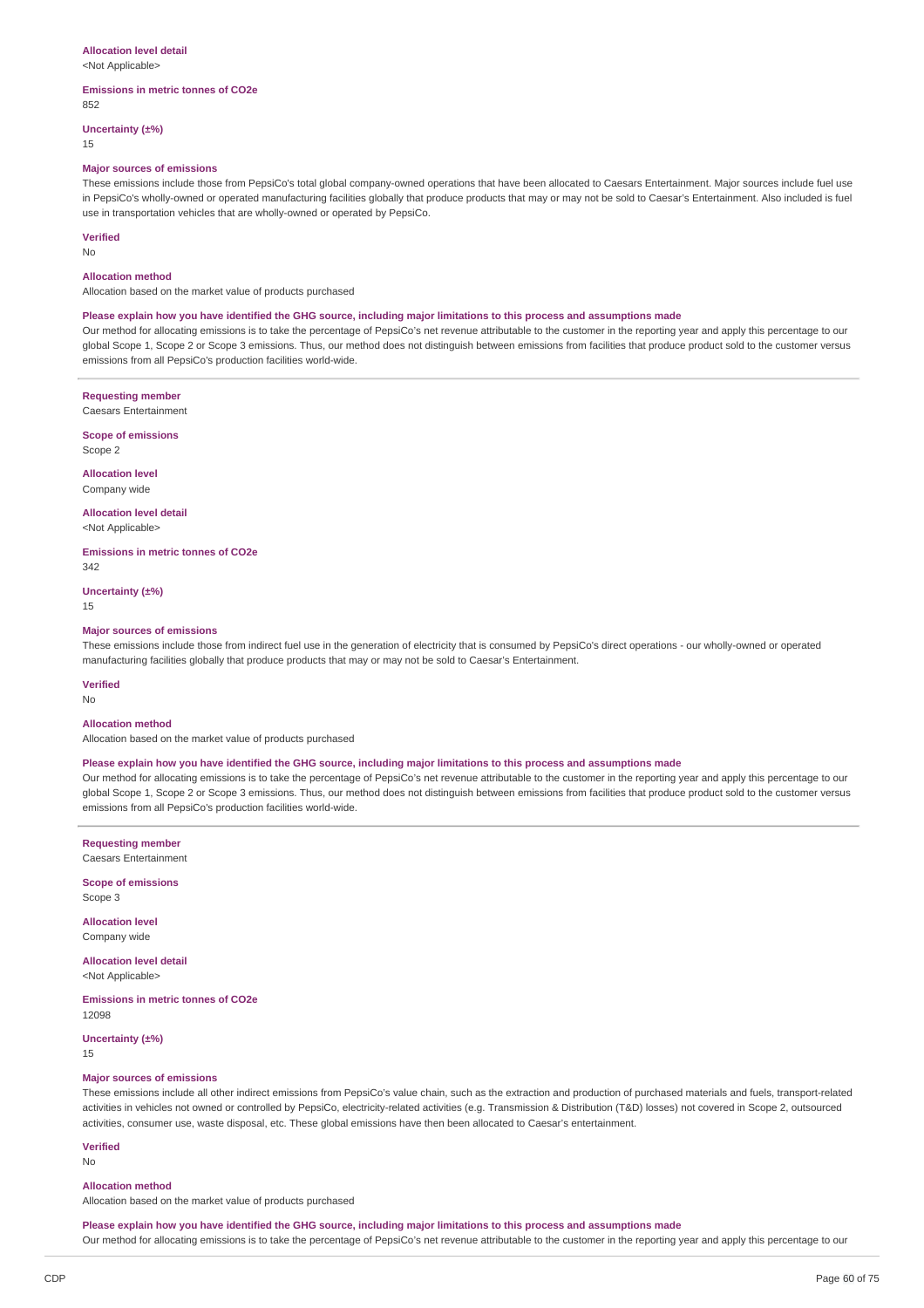global Scope 1, Scope 2 or Scope 3 emissions. Thus, our method does not distinguish between emissions from facilities that produce product sold to the customer versus emissions from all PepsiCo's production facilities world-wide.

### **Requesting member**

CVS Health

**Scope of emissions** Scope 1

**Allocation level** Company wide

### **Allocation level detail** <Not Applicable>

**Emissions in metric tonnes of CO2e**

**Uncertainty (±%)**

15

10191

### **Major sources of emissions**

These emissions include those from PepsiCo's company-owned operations that have been allocated to CVS Health. Major sources include fuel use in PepsiCo's whollyowned or operated manufacturing facilities globally that produce products that may or may not be sold to CVS Health. Also included is fuel use in transportation vehicles that are wholly-owned or operated by PepsiCo.

**Verified**

# No

### **Allocation method**

Allocation based on the market value of products purchased

### Please explain how you have identified the GHG source, including major limitations to this process and assumptions made

Our method for allocating emissions is to take the percentage of PepsiCo's net revenue attributable to the customer in the reporting year and apply this percentage to our global Scope 1, Scope 2 or Scope 3 emissions. Thus, our method does not distinguish between emissions from facilities that produce product sold to the customer versus emissions from all PepsiCo's production facilities world-wide.

**Requesting member** CVS Health

**Scope of emissions** Scope 2

**Allocation level** Company wide

**Allocation level detail** <Not Applicable>

**Emissions in metric tonnes of CO2e** 4089

**Uncertainty (±%)** 15

### **Major sources of emissions**

These emissions include those from indirect fuel use in the generation of electricity that is consumed by PepsiCo's direct operations - our wholly-owned or operated manufacturing facilities globally that produce products that may or may not be sold to CVS Health. These global emissions have then been allocated to CVS Health.

#### **Verified** No

#### **Allocation method**

Allocation based on the market value of products purchased

### Please explain how you have identified the GHG source, including major limitations to this process and assumptions made

Our method for allocating emissions is to take the percentage of PepsiCo's net revenue attributable to the customer in the reporting year and apply this percentage to our global Scope 1, Scope 2 or Scope 3 emissions. Thus, our method does not distinguish between emissions from facilities that produce product sold to the customer versus emissions from all PepsiCo's production facilities world-wide.

**Requesting member** CVS Health **Scope of emissions** Scope 3 **Allocation level** Company wide **Allocation level detail** <Not Applicable> **Emissions in metric tonnes of CO2e** 144767 **Uncertainty (±%)**

15

**Major sources of emissions**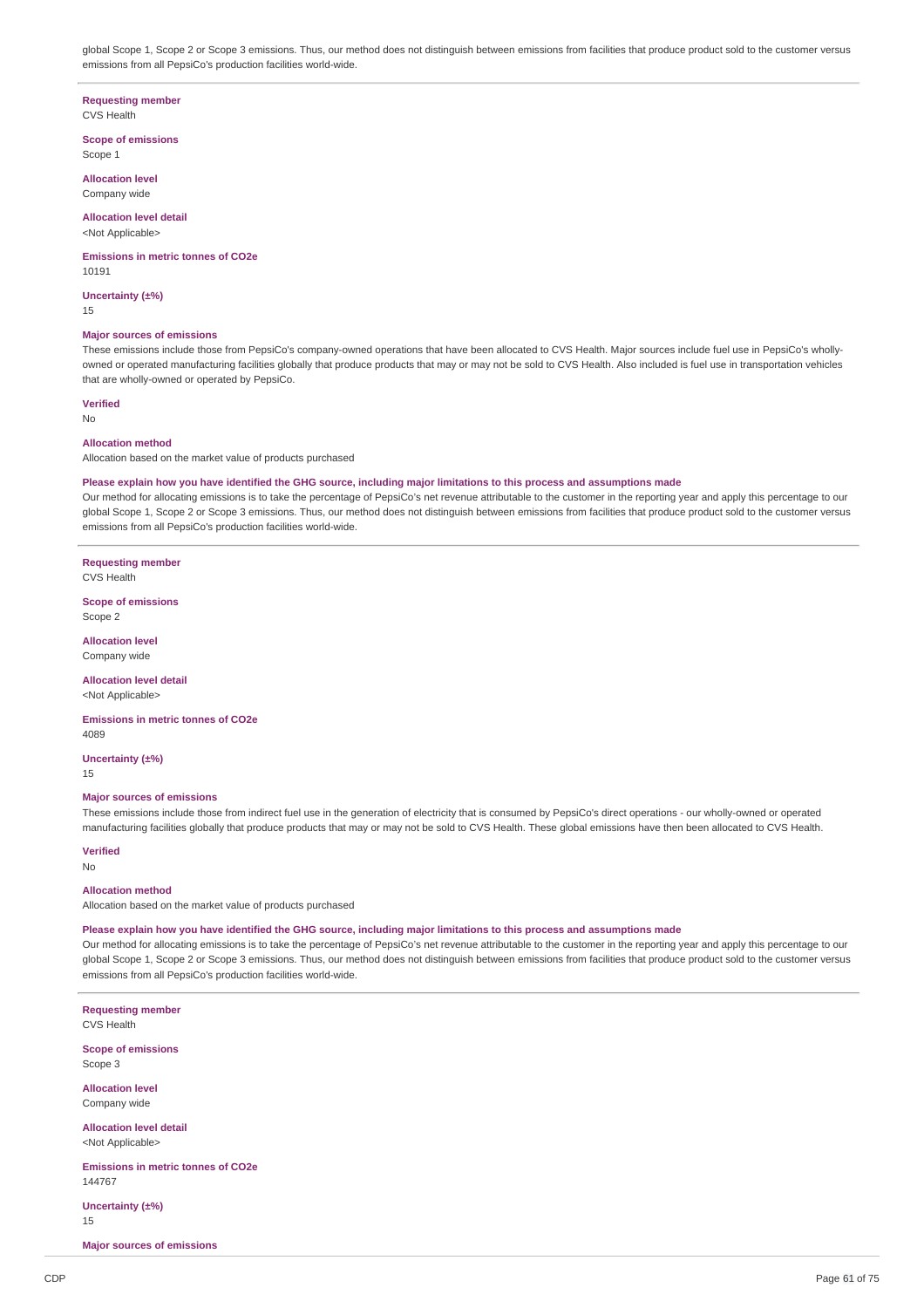These emissions include all other indirect emissions from PepsiCo's value chain, such as the extraction and production of purchased materials and fuels, transport-related activities in vehicles not owned or controlled by PepsiCo, electricity-related activities (e.g. Transmission & Distribution (T&D) losses) not covered in Scope 2, outsourced activities, consumer use, waste disposal, etc. These global emissions have then been allocated to CVS Health.

#### **Verified**

No

### **Allocation method**

Allocation based on the market value of products purchased

### Please explain how you have identified the GHG source, including major limitations to this process and assumptions made

Our method for allocating emissions is to take the percentage of PepsiCo's net revenue attributable to the customer in the reporting year and apply this percentage to our global Scope 1, Scope 2 or Scope 3 emissions. Thus, our method does not distinguish between emissions from facilities that produce product sold to the customer versus emissions from all PepsiCo's production facilities world-wide.

### **Requesting member**

J Sainsbury Plc

**Scope of emissions** Scope 1

**Allocation level** Company wide

**Allocation level detail** <Not Applicable>

**Emissions in metric tonnes of CO2e** 11510

### **Uncertainty (±%)**

15

#### **Major sources of emissions**

These emissions include those from PepsiCo's company-owned operations that have been allocated to Sainsbury's. Major sources include fuel use in PepsiCo's whollyowned or operated manufacturing facilities globally that produce products that may or may not be sold to Sainsbury's. Also included is fuel use in transportation vehicles that are wholly-owned or operated by PepsiCo.

**Verified** No

#### **Allocation method**

Allocation based on the market value of products purchased

#### Please explain how you have identified the GHG source, including major limitations to this process and assumptions made

Our method for allocating emissions is to take the percentage of PepsiCo's net revenue attributable to the customer in the reporting year and apply this percentage to our global Scope 1, Scope 2 or Scope 3 emissions. Thus, our method does not distinguish between emissions from facilities that produce product sold to the customer versus emissions from all PepsiCo's production facilities world-wide.

#### **Requesting member**

J Sainsbury Plc

**Scope of emissions** Scope 2

**Allocation level** Company wide

**Allocation level detail** <Not Applicable>

**Emissions in metric tonnes of CO2e** 4618

**Uncertainty (±%)**

15

#### **Major sources of emissions**

These emissions include those from indirect fuel use in the generation of electricity that is consumed by PepsiCo's direct operations - our wholly-owned or operated manufacturing facilities globally that produce products that may or may not be sold to Sainsbury's. These global emissions have then been allocated to Sainsbury's.

**Verified** No

#### **Allocation method**

Allocation based on the market value of products purchased

### Please explain how you have identified the GHG source, including major limitations to this process and assumptions made

Our method for allocating emissions is to take the percentage of PepsiCo's net revenue attributable to the customer in the reporting year and apply this percentage to our global Scope 1, Scope 2 or Scope 3 emissions. Thus, our method does not distinguish between emissions from facilities that produce product sold to the customer versus emissions from all PepsiCo's production facilities world-wide.

# **Requesting member**

J Sainsbury Plc

### **Scope of emissions** Scope 3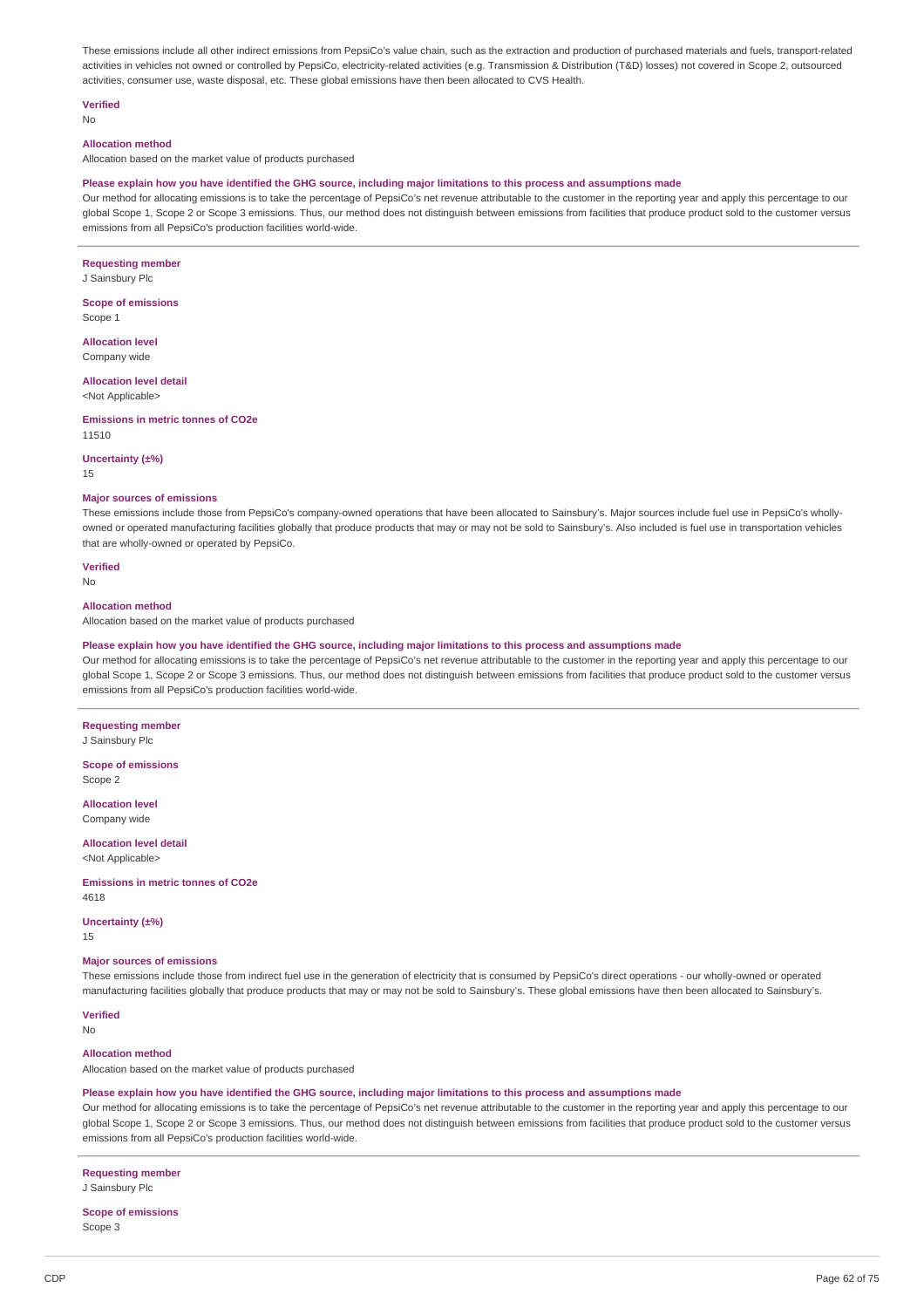# **Allocation level**

Company wide

### **Allocation level detail** <Not Applicable>

#### **Emissions in metric tonnes of CO2e** 163506

**Uncertainty (±%)**

15

#### **Major sources of emissions**

These emissions include all other indirect emissions from PepsiCo's value chain, such as the extraction and production of purchased materials and fuels, transport-related activities in vehicles not owned or controlled by PepsiCo, electricity-related activities (e.g. Transmission & Distribution (T&D) losses) not covered in Scope 2, outsourced activities, consumer use, waste disposal, etc. These global emissions have then been allocated to Sainsbury's.

**Verified**

# No

### **Allocation method**

Allocation based on the market value of products purchased

### Please explain how you have identified the GHG source, including major limitations to this process and assumptions made

Our method for allocating emissions is to take the percentage of PepsiCo's net revenue attributable to the customer in the reporting year and apply this percentage to our global Scope 1, Scope 2 or Scope 3 emissions. Thus, our method does not distinguish between emissions from facilities that produce product sold to the customer versus emissions from all PepsiCo's production facilities world-wide.

#### **Requesting member** Metro AG

**Scope of emissions**

**Allocation level** Company wide

Scope 1

**Allocation level detail** <Not Applicable>

**Emissions in metric tonnes of CO2e** 13625

# **Uncertainty (±%)**

15

#### **Major sources of emissions**

These emissions include those from PepsiCo's company-owned operations that have been allocated to Metro. Major sources include fuel use in PepsiCo's wholly-owned or operated manufacturing facilities globally that produce products that may or may not be sold to Metro. Also included is fuel use in transportation vehicles that are whollyowned or operated by PepsiCo.

**Verified**

### No

### **Allocation method**

Allocation based on the market value of products purchased

#### Please explain how you have identified the GHG source, including major limitations to this process and assumptions made

Our method for allocating emissions is to take the percentage of PepsiCo's net revenue attributable to the customer in the reporting year and apply this percentage to our global Scope 1, Scope 2 or Scope 3 emissions. Thus, our method does not distinguish between emissions from facilities that produce product sold to the customer versus emissions from all PepsiCo's production facilities world-wide.

### **Requesting member** Metro AG

**Scope of emissions** Scope 2

**Allocation level** Company wide

**Allocation level detail** <Not Applicable>

**Emissions in metric tonnes of CO2e** 5467

### **Uncertainty (±%)**

15

#### **Major sources of emissions**

These emissions include those from indirect fuel use in the generation of electricity that is consumed by PepsiCo's direct operations - our wholly-owned or operated manufacturing facilities globally that produce products that may or may not be sold to Metro. These global emissions have then been allocated to Metro.

### **Verified**

No

#### **Allocation method**

Allocation based on the market value of products purchased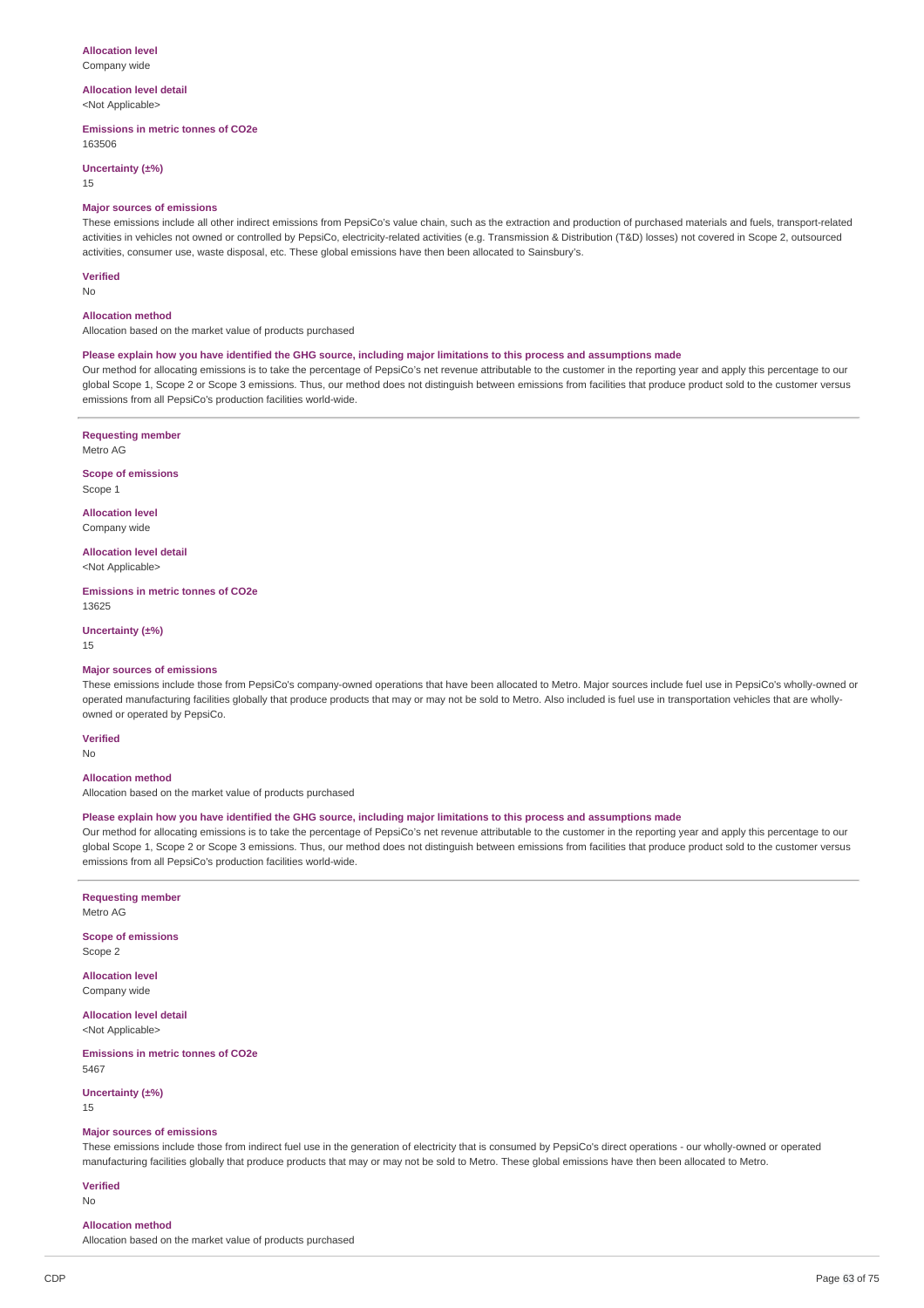#### Please explain how you have identified the GHG source, including major limitations to this process and assumptions made

Our method for allocating emissions is to take the percentage of PepsiCo's net revenue attributable to the customer in the reporting year and apply this percentage to our global Scope 1, Scope 2 or Scope 3 emissions. Thus, our method does not distinguish between emissions from facilities that produce product sold to the customer versus emissions from all PepsiCo's production facilities world-wide.

**Requesting member** Metro AG

**Scope of emissions** Scope 3

**Allocation level** Company wide

**Allocation level detail** <Not Applicable>

**Emissions in metric tonnes of CO2e** 193562

**Uncertainty (±%)** 15

#### **Major sources of emissions**

These emissions include all other indirect emissions from PepsiCo's value chain, such as the extraction and production of purchased materials and fuels, transport-related activities in vehicles not owned or controlled by PepsiCo, electricity-related activities (e.g. Transmission & Distribution (T&D) losses) not covered in Scope 2, outsourced activities, consumer use, waste disposal, etc. These global emissions have then been allocated to Metro.

**Verified**

No

#### **Allocation method**

Allocation based on the market value of products purchased

#### Please explain how you have identified the GHG source, including major limitations to this process and assumptions made

Our method for allocating emissions is to take the percentage of PepsiCo's net revenue attributable to the customer in the reporting year and apply this percentage to our global Scope 1, Scope 2 or Scope 3 emissions. Thus, our method does not distinguish between emissions from facilities that produce product sold to the customer versus emissions from all PepsiCo's production facilities world-wide.

**Requesting member** Restaurant Brands International

**Scope of emissions** Scope 1

**Allocation level**

Company wide

**Allocation level detail** <Not Applicable>

**Emissions in metric tonnes of CO2e** 5078

**Uncertainty (±%)**

15

#### **Major sources of emissions**

These emissions include those from PepsiCo's company-owned operations that have been allocated to RBI. Major sources include fuel use in PepsiCo's wholly-owned or operated manufacturing facilities globally that produce products that may or may not be sold to RBI. Also included is fuel use in transportation vehicles that are whollyowned or operated by PepsiCo.

**Verified** No

#### **Allocation method**

Allocation based on the market value of products purchased

Please explain how you have identified the GHG source, including major limitations to this process and assumptions made

Our method for allocating emissions is to take the percentage of PepsiCo's net revenue attributable to the customer in the reporting year and apply this percentage to our global Scope 1, Scope 2 or Scope 3 emissions. Thus, our method does not distinguish between emissions from facilities that produce product sold to the customer versus emissions from all PepsiCo's production facilities world-wide.

**Requesting member** Restaurant Brands International

**Scope of emissions** Scope 2

**Allocation level** Company wide

**Allocation level detail** <Not Applicable>

**Emissions in metric tonnes of CO2e** 2037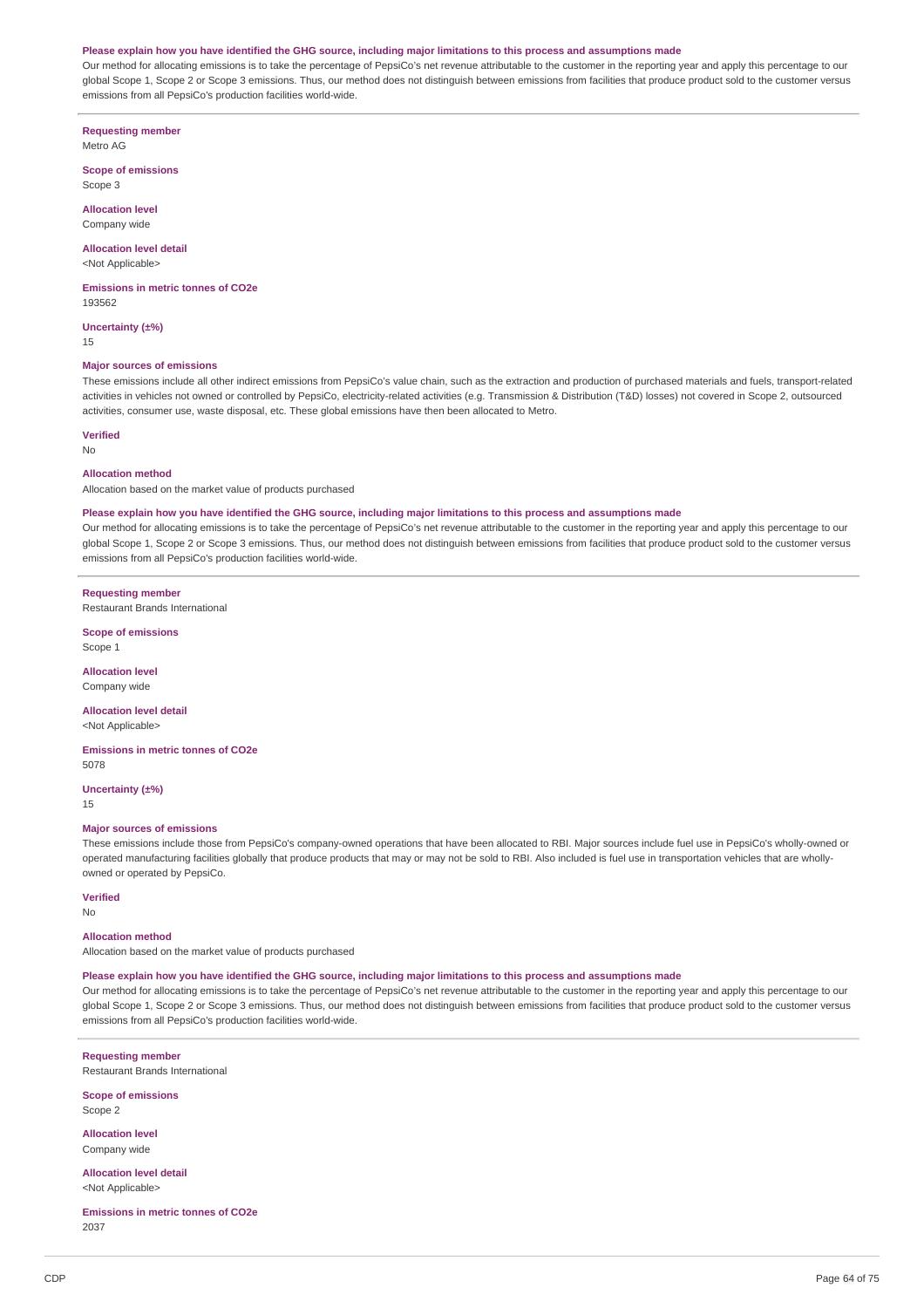### **Uncertainty (±%)**

15

#### **Major sources of emissions**

These emissions include those from indirect fuel use in the generation of electricity that is consumed by PepsiCo's direct operations - our wholly-owned or operated manufacturing facilities globally that produce products that may or may not be sold to RBI. These global emissions have then been allocated to RBI.

### **Verified**

No

# **Allocation method**

Allocation based on the market value of products purchased

### Please explain how you have identified the GHG source, including major limitations to this process and assumptions made

Our method for allocating emissions is to take the percentage of PepsiCo's net revenue attributable to the customer in the reporting year and apply this percentage to our global Scope 1, Scope 2 or Scope 3 emissions. Thus, our method does not distinguish between emissions from facilities that produce product sold to the customer versus emissions from all PepsiCo's production facilities world-wide.

#### **Requesting member**

Restaurant Brands International

**Scope of emissions** Scope 3

**Allocation level** Company wide

### **Allocation level detail**

<Not Applicable>

**Emissions in metric tonnes of CO2e** 72135

### **Uncertainty (±%)**

15

#### **Major sources of emissions**

These emissions include all other indirect emissions from PepsiCo's value chain, such as the extraction and production of purchased materials and fuels, transport-related activities in vehicles not owned or controlled by PepsiCo, electricity-related activities (e.g. Transmission & Distribution (T&D) losses) not covered in Scope 2, outsourced activities, consumer use, waste disposal, etc. These global emissions have then been allocated to RBI.

# **Verified**

No

#### **Allocation method**

Allocation based on the market value of products purchased

#### Please explain how you have identified the GHG source, including major limitations to this process and assumptions made

Our method for allocating emissions is to take the percentage of PepsiCo's net revenue attributable to the customer in the reporting year and apply this percentage to our global Scope 1, Scope 2 or Scope 3 emissions. Thus, our method does not distinguish between emissions from facilities that produce product sold to the customer versus emissions from all PepsiCo's production facilities world-wide.

**Requesting member** Target Corporation

**Scope of emissions** Scope 1

**Allocation level** Company wide

#### **Allocation level detail** <Not Applicable>

**Emissions in metric tonnes of CO2e** 37841

# **Uncertainty (±%)**

15

### **Major sources of emissions**

These emissions include those from PepsiCo's company-owned operations that have been allocated to Target. Major sources include fuel use in PepsiCo's wholly-owned or operated manufacturing facilities globally that produce products that may or may not be sold to Target. Also included is fuel use in transportation vehicles that are whollyowned or operated by PepsiCo.

# **Verified**

No

#### **Allocation method**

Allocation based on the market value of products purchased

### Please explain how you have identified the GHG source, including major limitations to this process and assumptions made

Our method for allocating emissions is to take the percentage of PepsiCo's net revenue attributable to the customer in the reporting year and apply this percentage to our global Scope 1, Scope 2 or Scope 3 emissions. Thus, our method does not distinguish between emissions from facilities that produce product sold to the customer versus emissions from all PepsiCo's production facilities world-wide.

**Requesting member**

Target Corporation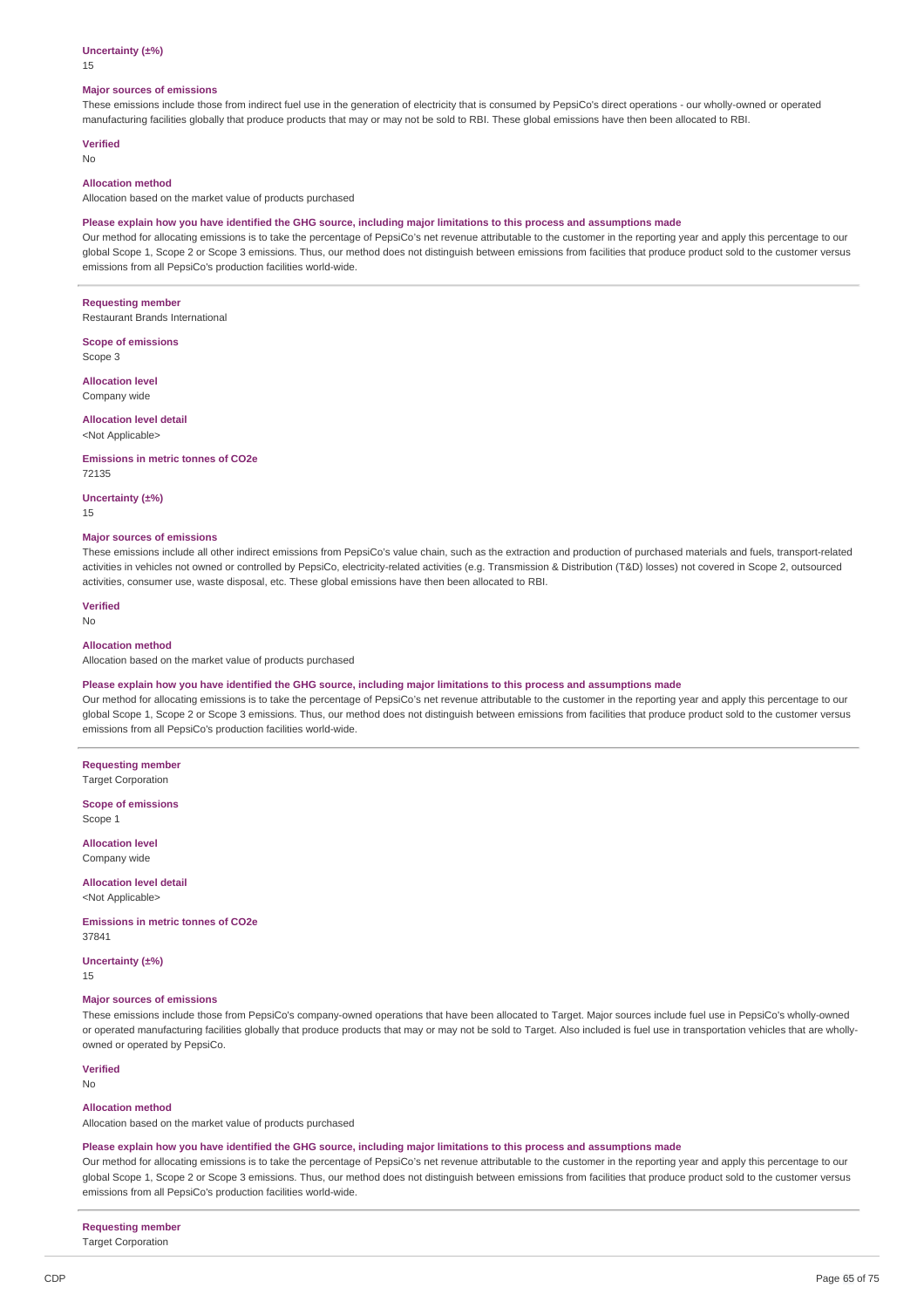### **Scope of emissions** Scope 2

**Allocation level** Company wide

**Allocation level detail**

<Not Applicable>

**Emissions in metric tonnes of CO2e** 15182

### **Uncertainty (±%)**

15

#### **Major sources of emissions**

These emissions include those from indirect fuel use in the generation of electricity that is consumed by PepsiCo's direct operations - our wholly-owned or operated manufacturing facilities globally that produce products that may or may not be sold to Target. These global emissions have then been allocated to Target.

**Verified** No

### **Allocation method**

Allocation based on the market value of products purchased

### Please explain how you have identified the GHG source, including major limitations to this process and assumptions made

Our method for allocating emissions is to take the percentage of PepsiCo's net revenue attributable to the customer in the reporting year and apply this percentage to our global Scope 1, Scope 2 or Scope 3 emissions. Thus, our method does not distinguish between emissions from facilities that produce product sold to the customer versus emissions from all PepsiCo's production facilities world-wide.

**Requesting member** Target Corporation

**Scope of emissions** Scope 3

**Allocation level** Company wide

**Allocation level detail** <Not Applicable>

**Emissions in metric tonnes of CO2e** 537558

**Uncertainty (±%)** 15

#### **Major sources of emissions**

These emissions include all other indirect emissions from PepsiCo's value chain, such as the extraction and production of purchased materials and fuels, transport-related activities in vehicles not owned or controlled by PepsiCo, electricity-related activities (e.g. Transmission & Distribution (T&D) losses) not covered in Scope 2, outsourced activities, consumer use, waste disposal, etc. These global emissions have then been allocated to Target.

**Verified**

# No

# **Allocation method**

Allocation based on the market value of products purchased

### Please explain how you have identified the GHG source, including major limitations to this process and assumptions made

Our method for allocating emissions is to take the percentage of PepsiCo's net revenue attributable to the customer in the reporting year and apply this percentage to our global Scope 1, Scope 2 or Scope 3 emissions. Thus, our method does not distinguish between emissions from facilities that produce product sold to the customer versus emissions from all PepsiCo's production facilities world-wide.

### **Requesting member** Wal Mart de Mexico

**Scope of emissions** Scope 1

**Allocation level** Company wide

**Allocation level detail** <Not Applicable>

### **Emissions in metric tonnes of CO2e** 25632

**Uncertainty (±%)**

15

### **Major sources of emissions**

These emissions include those from PepsiCo's company-owned operations that have been allocated to Walmart Mexico y Centroamerica. Major sources include fuel use in PepsiCo's wholly-owned or operated manufacturing facilities globally that produce products that may or may not be sold to Walmart Mexico y Centroamerica. Also included is fuel use in transportation vehicles that are wholly-owned or operated by PepsiCo.

**Verified**

No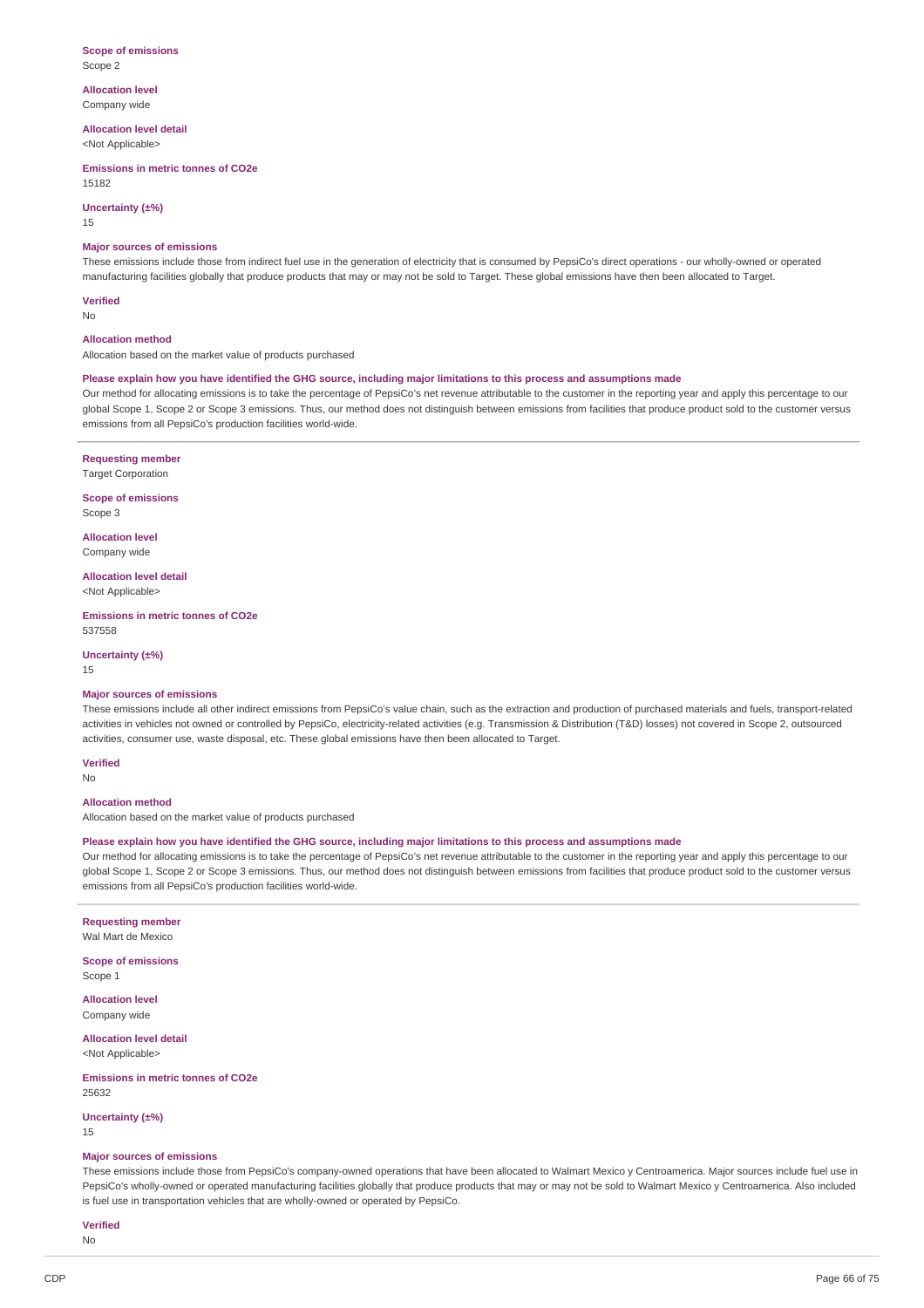#### **Allocation method**

Allocation based on the market value of products purchased

### Please explain how you have identified the GHG source, including major limitations to this process and assumptions made

Our method for allocating emissions is to take the percentage of PepsiCo's net revenue attributable to the customer in the reporting year and apply this percentage to our global Scope 1, Scope 2 or Scope 3 emissions. Thus, our method does not distinguish between emissions from facilities that produce product sold to the customer versus emissions from all PepsiCo's production facilities world-wide.

**Requesting member** Wal Mart de Mexico

**Scope of emissions**

Scope 2

**Allocation level** Company wide

**Allocation level detail**

<Not Applicable>

**Emissions in metric tonnes of CO2e** 10284

**Uncertainty (±%)**

15

#### **Major sources of emissions**

These emissions include those from indirect fuel use in the generation of electricity that is consumed by PepsiCo's direct operations - our wholly-owned or operated manufacturing facilities globally that produce products that may or may not be sold to Walmart Mexico y Centroamerica. These global emissions have then been allocated to Walmart Mexico y Centroamerica.

### **Verified**

No

#### **Allocation method**

Allocation based on the market value of products purchased

### Please explain how you have identified the GHG source, including major limitations to this process and assumptions made

Our method for allocating emissions is to take the percentage of PepsiCo's net revenue attributable to the customer in the reporting year and apply this percentage to our global Scope 1, Scope 2 or Scope 3 emissions. Thus, our method does not distinguish between emissions from facilities that produce product sold to the customer versus emissions from all PepsiCo's production facilities world-wide.

**Requesting member**

Wal Mart de Mexico

**Scope of emissions** Scope 3

**Allocation level** Company wide

**Allocation level detail** <Not Applicable>

**Emissions in metric tonnes of CO2e** 364131

**Uncertainty (±%)** 15

#### **Major sources of emissions**

These emissions include all other indirect emissions from PepsiCo's value chain, such as the extraction and production of purchased materials and fuels, transport-related activities in vehicles not owned or controlled by PepsiCo, electricity-related activities (e.g. Transmission & Distribution (T&D) losses) not covered in Scope 2, outsourced activities, consumer use, waste disposal, etc. These global emissions have then been allocated to Walmart Mexico y Centroamerica.

### **Verified**

No

### **Allocation method**

Allocation based on the market value of products purchased

Please explain how you have identified the GHG source, including major limitations to this process and assumptions made

Our method for allocating emissions is to take the percentage of PepsiCo's net revenue attributable to the customer in the reporting year and apply this percentage to our global Scope 1, Scope 2 or Scope 3 emissions. Thus, our method does not distinguish between emissions from facilities that produce product sold to the customer versus emissions from all PepsiCo's production facilities world-wide.

**Requesting member** Walmart, Inc.

**Scope of emissions** Scope 1

**Allocation level** Company wide

**Allocation level detail** <Not Applicable>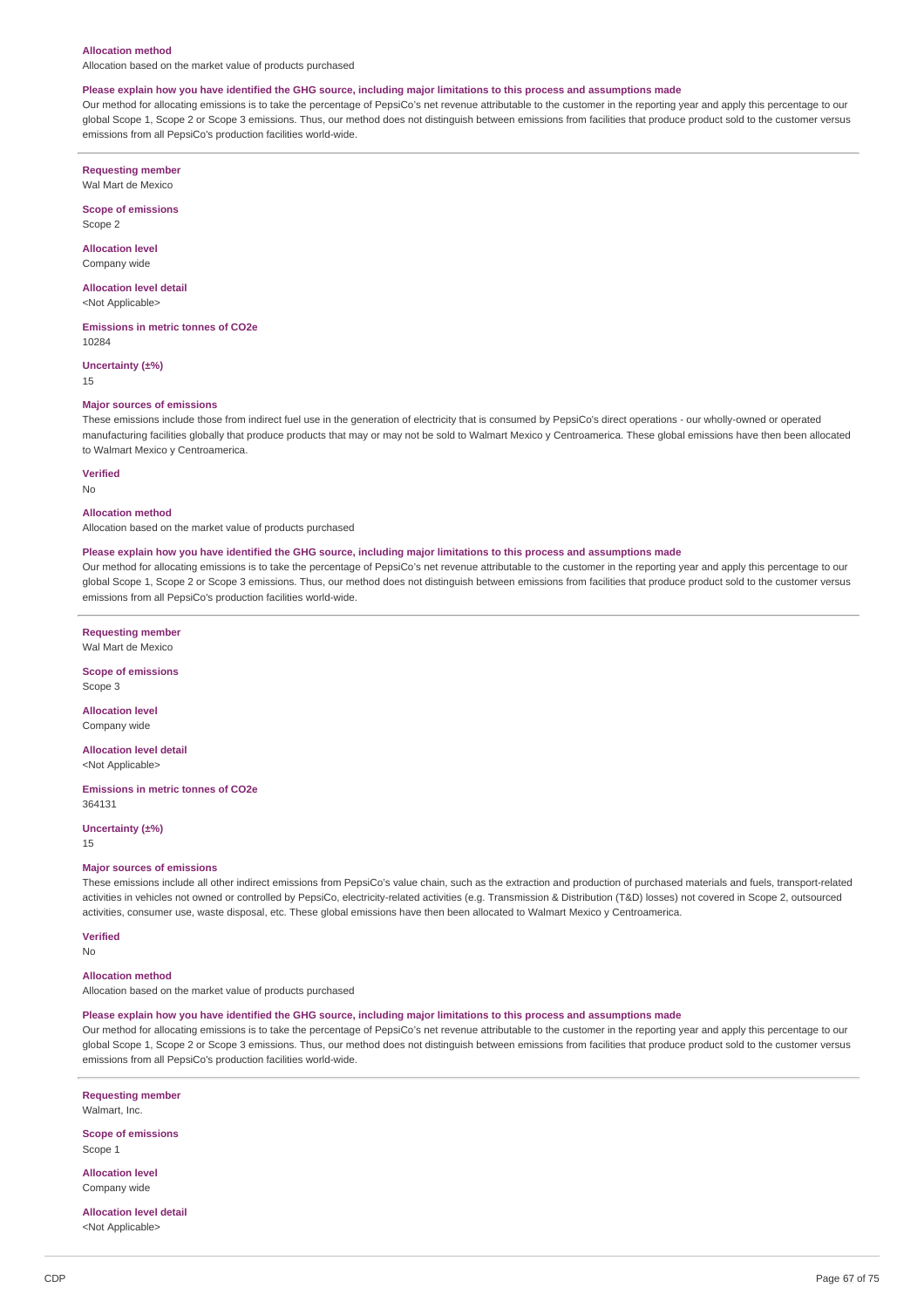#### **Emissions in metric tonnes of CO2e** 401677

#### **Uncertainty (±%)** 15

#### **Major sources of emissions**

These emissions include those from PepsiCo's company-owned operations that have been allocated to Walmart. Major sources include fuel use in PepsiCo's wholly-owned or operated manufacturing facilities globally that produce products that may or may not be sold to Walmart. Also included is fuel use in transportation vehicles that are wholly-owned or operated by PepsiCo.

### **Verified**

No

#### **Allocation method**

Allocation based on the market value of products purchased

### Please explain how you have identified the GHG source, including major limitations to this process and assumptions made

Our method for allocating emissions is to take the percentage of PepsiCo's net revenue attributable to the customer in the reporting year and apply this percentage to our global Scope 1, Scope 2 or Scope 3 emissions. Thus, our method does not distinguish between emissions from facilities that produce product sold to the customer versus emissions from all PepsiCo's production facilities world-wide.

### **Requesting member**

Walmart, Inc.

**Scope of emissions** Scope 2

**Allocation level** Company wide

### **Allocation level detail**

<Not Applicable>

# **Emissions in metric tonnes of CO2e**

161156

**Uncertainty (±%)** 15

### **Major sources of emissions**

These emissions include those from indirect fuel use in the generation of electricity that is consumed by PepsiCo's direct operations - our wholly-owned or operated manufacturing facilities globally that produce products that may or may not be sold to Walmart. These global emissions have then been allocated to Walmart.

#### **Verified**

No

#### **Allocation method**

Allocation based on the market value of products purchased

### Please explain how you have identified the GHG source, including major limitations to this process and assumptions made

Our method for allocating emissions is to take the percentage of PepsiCo's net revenue attributable to the customer in the reporting year and apply this percentage to our global Scope 1, Scope 2 or Scope 3 emissions. Thus, our method does not distinguish between emissions from facilities that produce product sold to the customer versus emissions from all PepsiCo's production facilities world-wide.

**Requesting member** Walmart, Inc.

**Scope of emissions** Scope 3

**Allocation level**

Company wide

**Allocation level detail**

<Not Applicable>

**Emissions in metric tonnes of CO2e** 5706164

**Uncertainty (±%)**

15

#### **Major sources of emissions**

These emissions include all other indirect emissions from PepsiCo's value chain, such as the extraction and production of purchased materials and fuels, transport-related activities in vehicles not owned or controlled by PepsiCo, electricity-related activities (e.g. Transmission & Distribution (T&D) losses) not covered in Scope 2, outsourced activities, consumer use, waste disposal, etc. These global emissions have then been allocated to Walmart.

**Verified**

No

### **Allocation method**

Allocation based on the market value of products purchased

### Please explain how you have identified the GHG source, including major limitations to this process and assumptions made

Our method for allocating emissions is to take the percentage of PepsiCo's net revenue attributable to the customer in the reporting year and apply this percentage to our global Scope 1, Scope 2 or Scope 3 emissions. Thus, our method does not distinguish between emissions from facilities that produce product sold to the customer versus emissions from all PepsiCo's production facilities world-wide.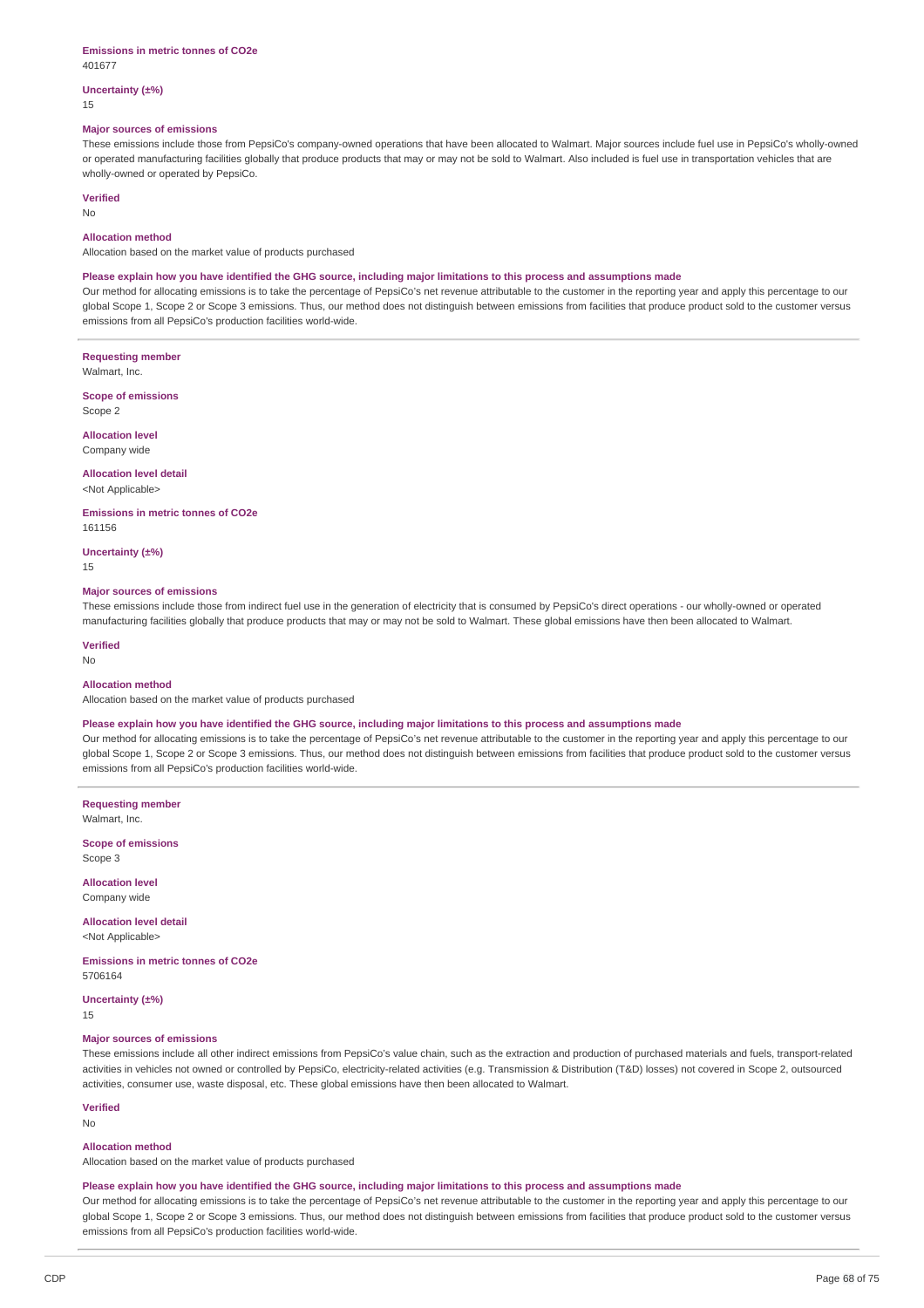### SC1.2

**(SC1.2) Where published information has been used in completing SC1.1, please provide a reference(s).**

None

# SC1.3

#### (SC1.3) What are the challenges in allocating emissions to different customers, and what would help you to overcome these challenges?

|                      | Allocation challenges Please explain what would help you overcome these challenges                                                                                                         |
|----------------------|--------------------------------------------------------------------------------------------------------------------------------------------------------------------------------------------|
| Customer base is too | Currently PepsiCo follows the Greenhouse Gas (GHG) Protocol quidelines in developing an annual emissions inventory. Data is collected from our facilities world-wide following an          |
| large and diverse to | operational control approach. Our facilities manufacture a diverse range of products and we do not have dedicated facilities by customer. Therefore, developing an emissions inventory or  |
| accurately track     | allocating emissions by customer accurately will not be possible in the foreseeable future. PepsiCo would benefit from an industry level solution or methodology for allocation that takes |
| emissions to the     | into account current challenges in data systems and inventory processes for companies like PepsiCo.                                                                                        |
| customer level       |                                                                                                                                                                                            |

### SC1.4

**(SC1.4) Do you plan to develop your capabilities to allocate emissions to your customers in the future?** No

### SC1.4b

### **(SC1.4b) Explain why you do not plan to develop capabilities to allocate emissions to your customers.**

PepsiCo does not currently have the capability to allocate emissions for the many thousands of product types currently sold to our customers, or to allocate those emissions to the many individual customers we have.

To address this, PepsiCo supports industry-wide solutions that allocate emissions in a consistent and credible way. PepsiCo is a member of the Beverage Industry Environmental Roundtable, which has developed and published sector specific guidelines on environmental footprint of products. PepsiCo is also interacting with expert stakeholders including the Carbon Trust, World Resources Institute, World Business Council on Sustainable Development, and the Sustainability Consortium, as well as other stakeholders such as Non-Governmental Organizations, other companies, academic institutions and governments to support the introduction of common approaches to measure environmental footprint worldwide and to develop new global standards for quantifying enterprise and product-level greenhouse gas emissions.

# SC2.1

(SC2.1) Please propose any mutually beneficial climate-related projects you could collaborate on with specific CDP Supply Chain members.

# SC2.2

(SC2.2) Have requests or initiatives by CDP Supply Chain members prompted your organization to take organizational-level emissions reduction initiatives? Yes

# SC2.2a

(SC2.2a) Specify the requesting member(s) that have driven organizational-level emissions reduction initiatives, and provide information on the initiatives.

**Requesting member** Caesars Entertainment

### **Initiative ID** 2019-ID1

**Group type of project** Change to supplier operations

**Type of project**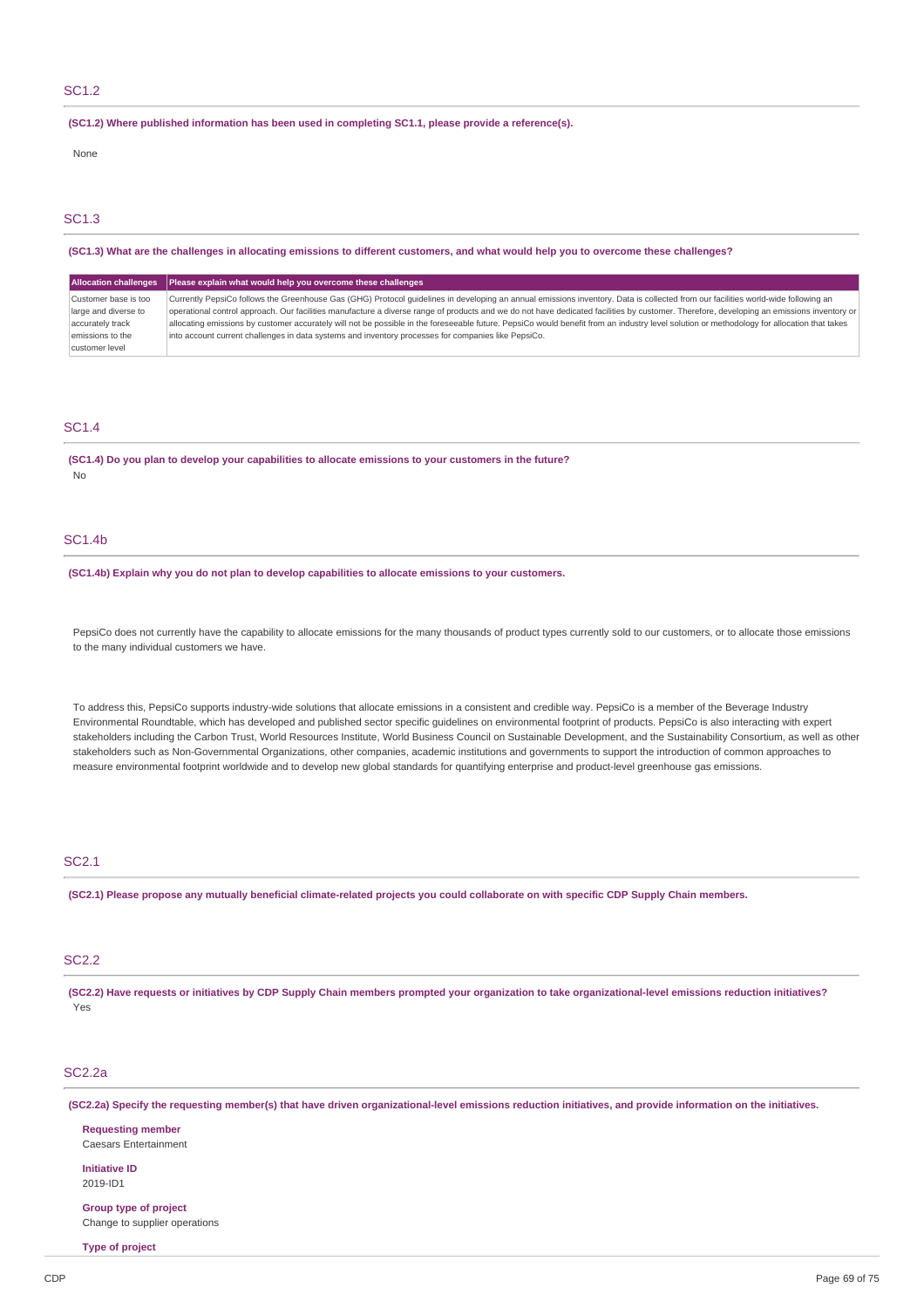Implementation of energy reduction projects

### **Description of the reduction initiative**

As part of our Sustainability agenda, PepsiCo has a goal to reduce our entire value chain (Scope 1, 2 and 3) emissions by at least 20% by 2030 against a 2015 baseline. These reductions relate to our operational emissions and are due to a number of measures undertaken within our facilities and fleet. Main programs contributing are our Resource Conservation (ReCon) program and fleet efficiency program.

### **Emissions reduction for the reporting year in metric tons of CO2e**

32

**Did you identify this opportunity as part of the CDP supply chain Action Exchange?** No

**Would you be happy for CDP supply chain members to highlight this work in their external communication?**

Yes

**Requesting member** Caesars Entertainment

**Initiative ID** 2019-ID2

**Group type of project** Relationship sustainability assessment

#### **Type of project**

Assessing products or services life-cycle foot print to identify efficiencies

#### **Description of the reduction initiative**

As part of our Sustainability agenda, PepsiCo has a goal to reduce our entire value chain (Scope 1, 2 and 3) emissions by at least 20% by 2030 against a 2015 baseline. These reductions relate to our Scope 3 emissions and are due to a number of initiatives including packaging sustainability, certified commodities and the deployment of our Higher Efficiency Coolers and Vending program.

**Emissions reduction for the reporting year in metric tons of CO2e**

279

**Did you identify this opportunity as part of the CDP supply chain Action Exchange?**

No

**Would you be happy for CDP supply chain members to highlight this work in their external communication?** Yes

**Requesting member** CVS Health

**Initiative ID** 2019-ID3

**Group type of project** Change to supplier operations

**Type of project** Implementation of energy reduction projects

### **Description of the reduction initiative**

As part of our Sustainability agenda, PepsiCo has a goal to reduce our entire value chain (Scope 1, 2 and 3) emissions by at least 20% by 2030 against a 2015 baseline. These reductions relate to our operational emissions and are due to a number of measures undertaken within our facilities and fleet. Main programs contributing are our Resource Conservation (ReCon) program and fleet efficiency program.

**Emissions reduction for the reporting year in metric tons of CO2e** 383

**Did you identify this opportunity as part of the CDP supply chain Action Exchange?** No

**Would you be happy for CDP supply chain members to highlight this work in their external communication?** Yes

**Requesting member** CVS Health

**Initiative ID**

2019-ID4

**Group type of project** Relationship sustainability assessment

### **Type of project**

Assessing products or services life-cycle foot print to identify efficiencies

### **Description of the reduction initiative**

As part of our Sustainability agenda, PepsiCo has a goal to reduce our entire value chain (Scope 1, 2 and 3) emissions by at least 20% by 2030 against a 2015 baseline. These reductions relate to our Scope 3 emissions and are due to a number of initiatives including packaging sustainability, certified commodities and the deployment of our Higher Efficiency Coolers and Vending program.

**Emissions reduction for the reporting year in metric tons of CO2e** 3336

**Did you identify this opportunity as part of the CDP supply chain Action Exchange?**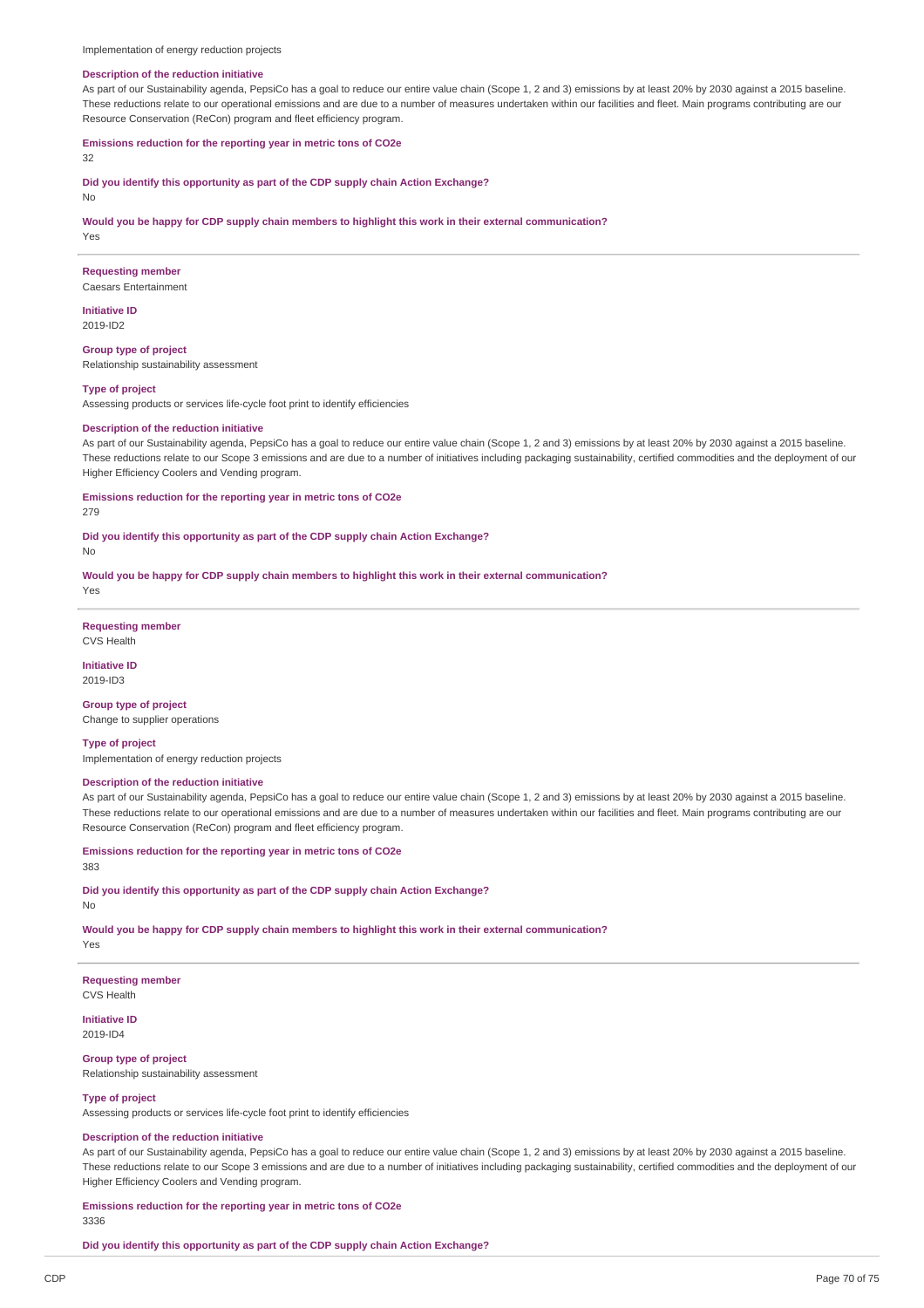#### No

**Would you be happy for CDP supply chain members to highlight this work in their external communication?** Yes

**Requesting member**

J Sainsbury Plc

**Initiative ID** 2019-ID5

**Group type of project**

Change to supplier operations

### **Type of project**

Implementation of energy reduction projects

### **Description of the reduction initiative**

As part of our Sustainability agenda, PepsiCo has a goal to reduce our entire value chain (Scope 1, 2 and 3) emissions by at least 20% by 2030 against a 2015 baseline. These reductions relate to our operational emissions and are due to a number of measures undertaken within our facilities and fleet. Main programs contributing are our Resource Conservation (ReCon) program and fleet efficiency program.

### **Emissions reduction for the reporting year in metric tons of CO2e**

432

**Did you identify this opportunity as part of the CDP supply chain Action Exchange?** No

**Would you be happy for CDP supply chain members to highlight this work in their external communication?**

Yes

**Requesting member** J Sainsbury Plc

**Initiative ID** 2019-ID6

**Group type of project** Relationship sustainability assessment

**Type of project**

Assessing products or services life-cycle foot print to identify efficiencies

### **Description of the reduction initiative**

As part of our Sustainability agenda, PepsiCo has a goal to reduce our entire value chain (Scope 1, 2 and 3) emissions by at least 20% by 2030 against a 2015 baseline. These reductions relate to our Scope 3 emissions and are due to a number of initiatives including packaging sustainability, certified commodities and the deployment of our Higher Efficiency Coolers and Vending program.

**Emissions reduction for the reporting year in metric tons of CO2e**

3768

No

**Did you identify this opportunity as part of the CDP supply chain Action Exchange?**

**Would you be happy for CDP supply chain members to highlight this work in their external communication?**

Yes

**Requesting member** Metro AG

**Initiative ID** 2019-ID7

**Group type of project** Change to supplier operations

**Type of project** Implementation of energy reduction projects

### **Description of the reduction initiative**

As part of our Sustainability agenda, PepsiCo has a goal to reduce our entire value chain (Scope 1, 2 and 3) emissions by at least 20% by 2030 against a 2015 baseline. These reductions relate to our operational emissions and are due to a number of measures undertaken within our facilities and fleet. Main programs contributing are our Resource Conservation (ReCon) program and fleet efficiency program.

**Emissions reduction for the reporting year in metric tons of CO2e**

512

**Did you identify this opportunity as part of the CDP supply chain Action Exchange?** No

**Would you be happy for CDP supply chain members to highlight this work in their external communication?** Yes

**Requesting member** Metro AG

**Initiative ID** 2019-ID8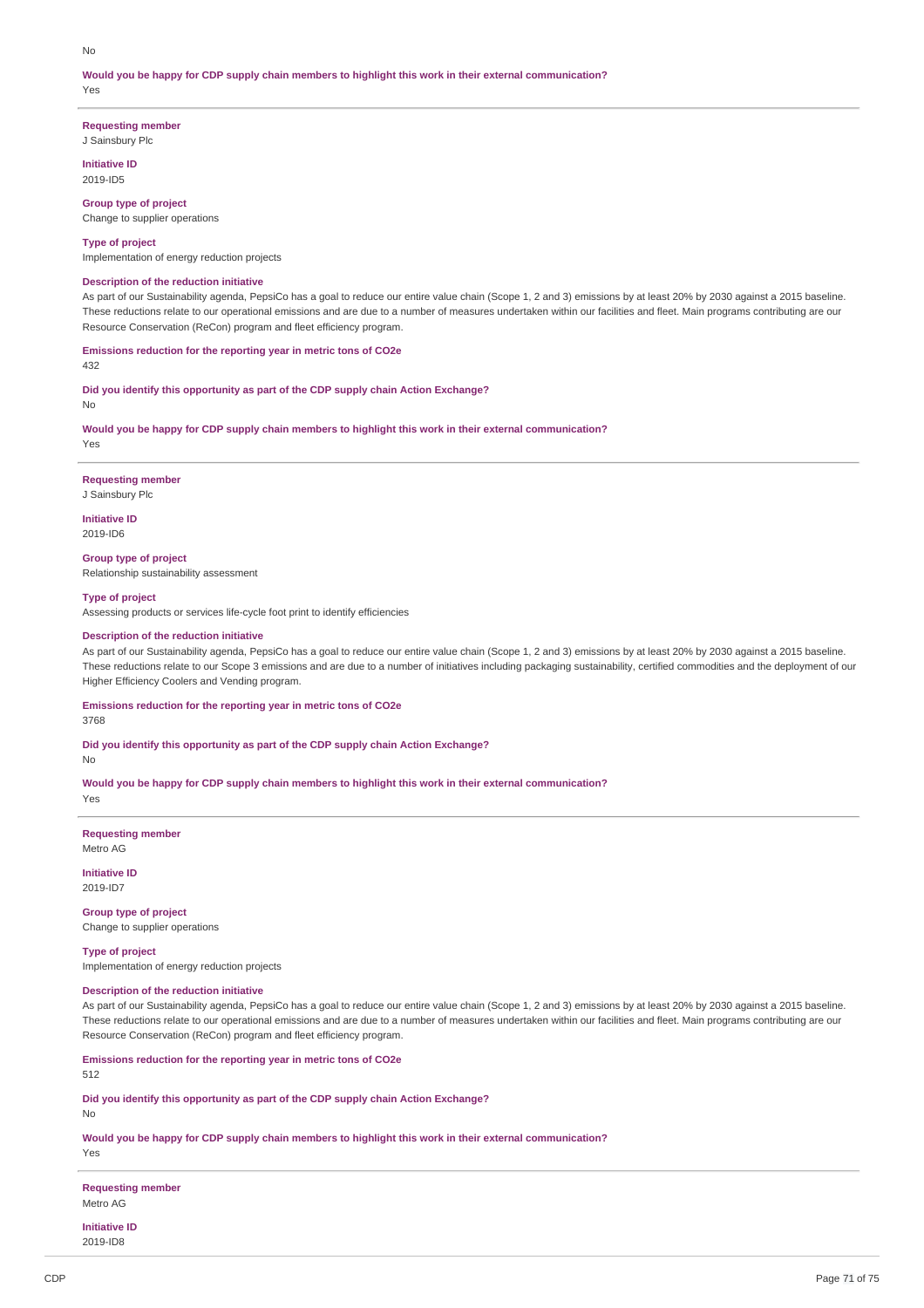### **Group type of project**

Relationship sustainability assessment

### **Type of project**

Assessing products or services life-cycle foot print to identify efficiencies

#### **Description of the reduction initiative**

As part of our Sustainability agenda, PepsiCo has a goal to reduce our entire value chain (Scope 1, 2 and 3) emissions by at least 20% by 2030 against a 2015 baseline. These reductions relate to our Scope 3 emissions and are due to a number of initiatives including packaging sustainability, certified commodities and the deployment of our Higher Efficiency Coolers and Vending program.

**Emissions reduction for the reporting year in metric tons of CO2e** 4460

**Did you identify this opportunity as part of the CDP supply chain Action Exchange?**

No

**Would you be happy for CDP supply chain members to highlight this work in their external communication?**

Yes

### **Requesting member**

Restaurant Brands International

**Initiative ID** 2019-ID9

**Group type of project** Change to supplier operations

### **Type of project**

Implementation of energy reduction projects

### **Description of the reduction initiative**

As part of our Sustainability agenda, PepsiCo has a goal to reduce our entire value chain (Scope 1, 2 and 3) emissions by at least 20% by 2030 against a 2015 baseline. These reductions relate to our operational emissions and are due to a number of measures undertaken within our facilities and fleet. Main programs contributing are our Resource Conservation (ReCon) program and fleet efficiency program.

### **Emissions reduction for the reporting year in metric tons of CO2e**

191

**Did you identify this opportunity as part of the CDP supply chain Action Exchange?** No

**Would you be happy for CDP supply chain members to highlight this work in their external communication?**

Yes

### **Requesting member**

Restaurant Brands International

**Initiative ID** 2019-ID10

### **Group type of project** Relationship sustainability assessment

#### **Type of project**

Assessing products or services life-cycle foot print to identify efficiencies

#### **Description of the reduction initiative**

As part of our Sustainability agenda, PepsiCo has a goal to reduce our entire value chain (Scope 1, 2 and 3) emissions by at least 20% by 2030 against a 2015 baseline. These reductions relate to our Scope 3 emissions and are due to a number of initiatives including packaging sustainability, certified commodities and the deployment of our Higher Efficiency Coolers and Vending program.

**Emissions reduction for the reporting year in metric tons of CO2e** 1662

**Did you identify this opportunity as part of the CDP supply chain Action Exchange?** No

**Would you be happy for CDP supply chain members to highlight this work in their external communication?** Yes

**Requesting member** Target Corporation

**Initiative ID** 2019-ID11

**Group type of project** Change to supplier operations

**Type of project** Implementation of energy reduction projects

#### **Description of the reduction initiative**

As part of our Sustainability agenda, PepsiCo has a goal to reduce our entire value chain (Scope 1, 2 and 3) emissions by at least 20% by 2030 against a 2015 baseline. These reductions relate to our operational emissions and are due to a number of measures undertaken within our facilities and fleet. Main programs contributing are our Resource Conservation (ReCon) program and fleet efficiency program.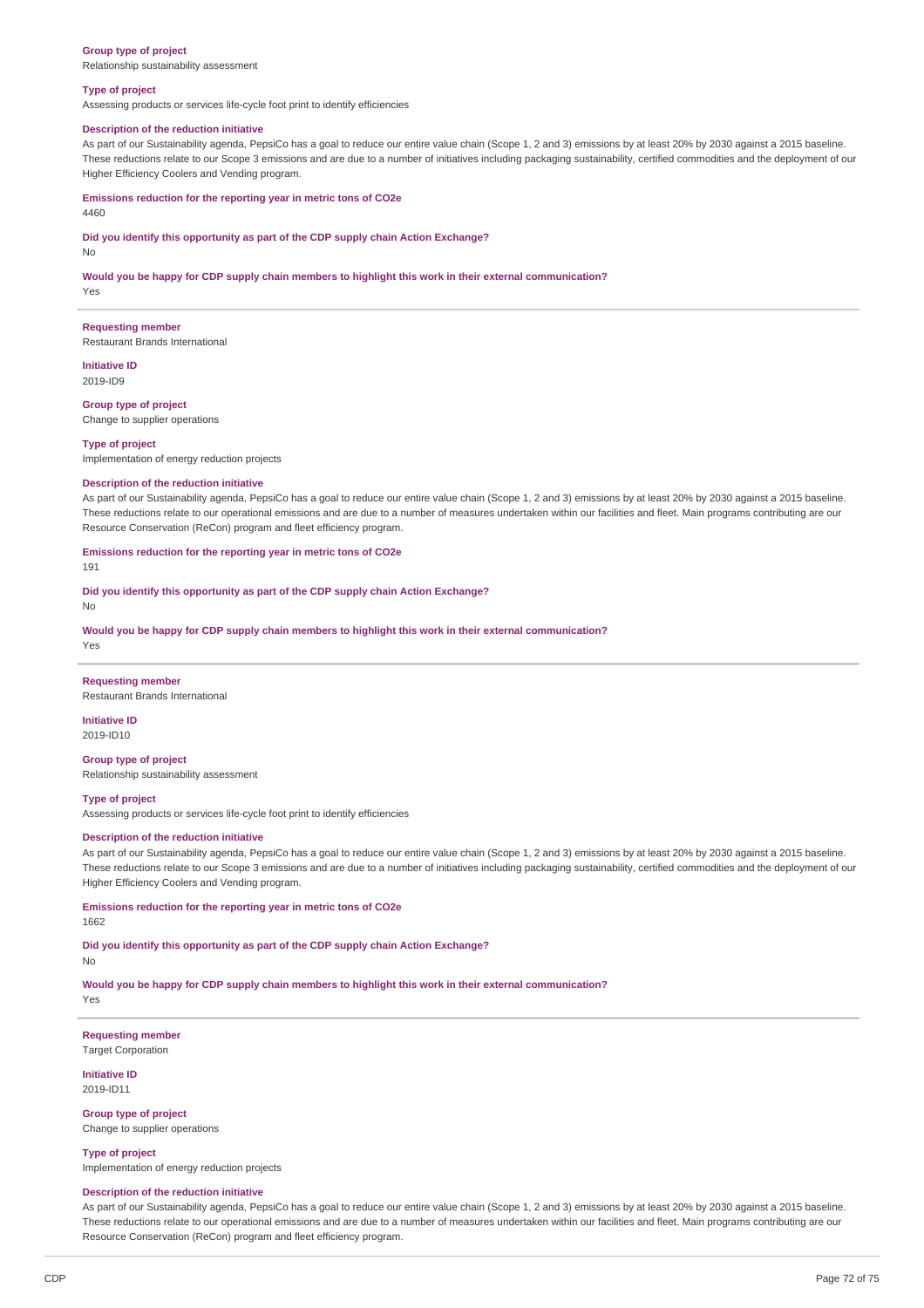**Emissions reduction for the reporting year in metric tons of CO2e** 1422

#### **Did you identify this opportunity as part of the CDP supply chain Action Exchange?**

No

#### **Would you be happy for CDP supply chain members to highlight this work in their external communication?**

Yes

# **Requesting member**

Target Corporation

**Initiative ID** 2019-ID12

### **Group type of project**

Relationship sustainability assessment

### **Type of project**

Assessing products or services life-cycle foot print to identify efficiencies

## **Description of the reduction initiative**

As part of our Sustainability agenda, PepsiCo has a goal to reduce our entire value chain (Scope 1, 2 and 3) emissions by at least 20% by 2030 against a 2015 baseline. These reductions relate to our Scope 3 emissions and are due to a number of initiatives including packaging sustainability, certified commodities and the deployment of our Higher Efficiency Coolers and Vending program.

#### **Emissions reduction for the reporting year in metric tons of CO2e**

12387

**Did you identify this opportunity as part of the CDP supply chain Action Exchange?** No

# **Would you be happy for CDP supply chain members to highlight this work in their external communication?**

Yes

# **Requesting member**

Wal Mart de Mexico

**Initiative ID** 2019-ID13

**Group type of project** Change to supplier operations

#### **Type of project**

Implementation of energy reduction projects

#### **Description of the reduction initiative**

As part of our Sustainability agenda, PepsiCo has a goal to reduce our entire value chain (Scope 1, 2 and 3) emissions by at least 20% by 2030 against a 2015 baseline. These reductions relate to our operational emissions and are due to a number of measures undertaken within our facilities and fleet. Main programs contributing are our Resource Conservation (ReCon) program and fleet efficiency program.

## **Emissions reduction for the reporting year in metric tons of CO2e**

963

No

**Did you identify this opportunity as part of the CDP supply chain Action Exchange?**

**Would you be happy for CDP supply chain members to highlight this work in their external communication?** Yes

**Requesting member** Wal Mart de Mexico

**Initiative ID** 2019-ID14

# **Group type of project**

Relationship sustainability assessment

#### **Type of project**

Assessing products or services life-cycle foot print to identify efficiencies

#### **Description of the reduction initiative**

As part of our Sustainability agenda, PepsiCo has a goal to reduce our entire value chain (Scope 1, 2 and 3) emissions by at least 20% by 2030 against a 2015 baseline. These reductions relate to our Scope 3 emissions and are due to a number of initiatives including packaging sustainability, certified commodities and the deployment of our Higher Efficiency Coolers and Vending program.

### **Emissions reduction for the reporting year in metric tons of CO2e**

8391

**Did you identify this opportunity as part of the CDP supply chain Action Exchange?**

#### No

**Would you be happy for CDP supply chain members to highlight this work in their external communication?** Yes

#### **Requesting member**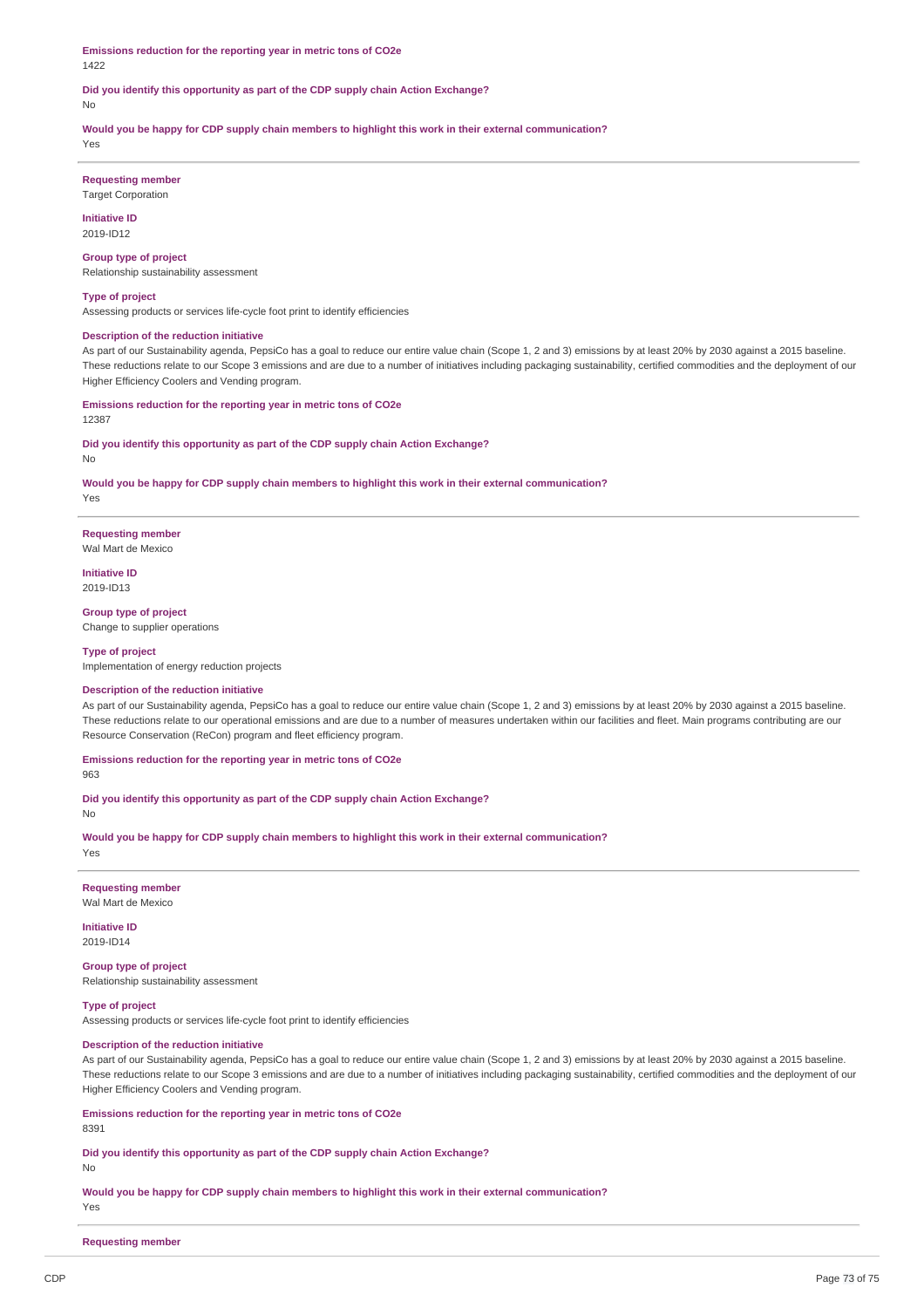#### **Initiative ID** 2019-ID15

## **Group type of project**

Change to supplier operations

#### **Type of project**

Implementation of energy reduction projects

#### **Description of the reduction initiative**

As part of our Sustainability agenda, PepsiCo has a goal to reduce our entire value chain (Scope 1, 2 and 3) emissions by at least 20% by 2030 against a 2015 baseline. These reductions relate to our operational emissions and are due to a number of measures undertaken within our facilities and fleet. Main programs contributing are our Resource Conservation (ReCon) program and fleet efficiency program.

# **Emissions reduction for the reporting year in metric tons of CO2e**

# 15092

No

**Did you identify this opportunity as part of the CDP supply chain Action Exchange?**

**Would you be happy for CDP supply chain members to highlight this work in their external communication?** Yes

**Requesting member** Walmart, Inc.

**Initiative ID** 2019-ID16

#### **Group type of project**

Relationship sustainability assessment

#### **Type of project**

Assessing products or services life-cycle foot print to identify efficiencies

#### **Description of the reduction initiative**

As part of our Sustainability agenda, PepsiCo has a goal to reduce our entire value chain (Scope 1, 2 and 3) emissions by at least 20% by 2030 against a 2015 baseline. These reductions relate to our Scope 3 emissions and are due to a number of initiatives including packaging sustainability, certified commodities and the deployment of our Higher Efficiency Coolers and Vending program.

**Emissions reduction for the reporting year in metric tons of CO2e**

131486

**Did you identify this opportunity as part of the CDP supply chain Action Exchange?**

No

## **Would you be happy for CDP supply chain members to highlight this work in their external communication?**

Yes

# SC3.1

**(SC3.1) Do you want to enroll in the 2020-2021 CDP Action Exchange initiative?** No

## SC3.2

**(SC3.2) Is your company a participating supplier in CDP's 2019-2020 Action Exchange initiative?** No

### SC4.1

**(SC4.1) Are you providing product level data for your organization's goods or services?** No, I am not providing data

## Submit your response

**In which language are you submitting your response?** English